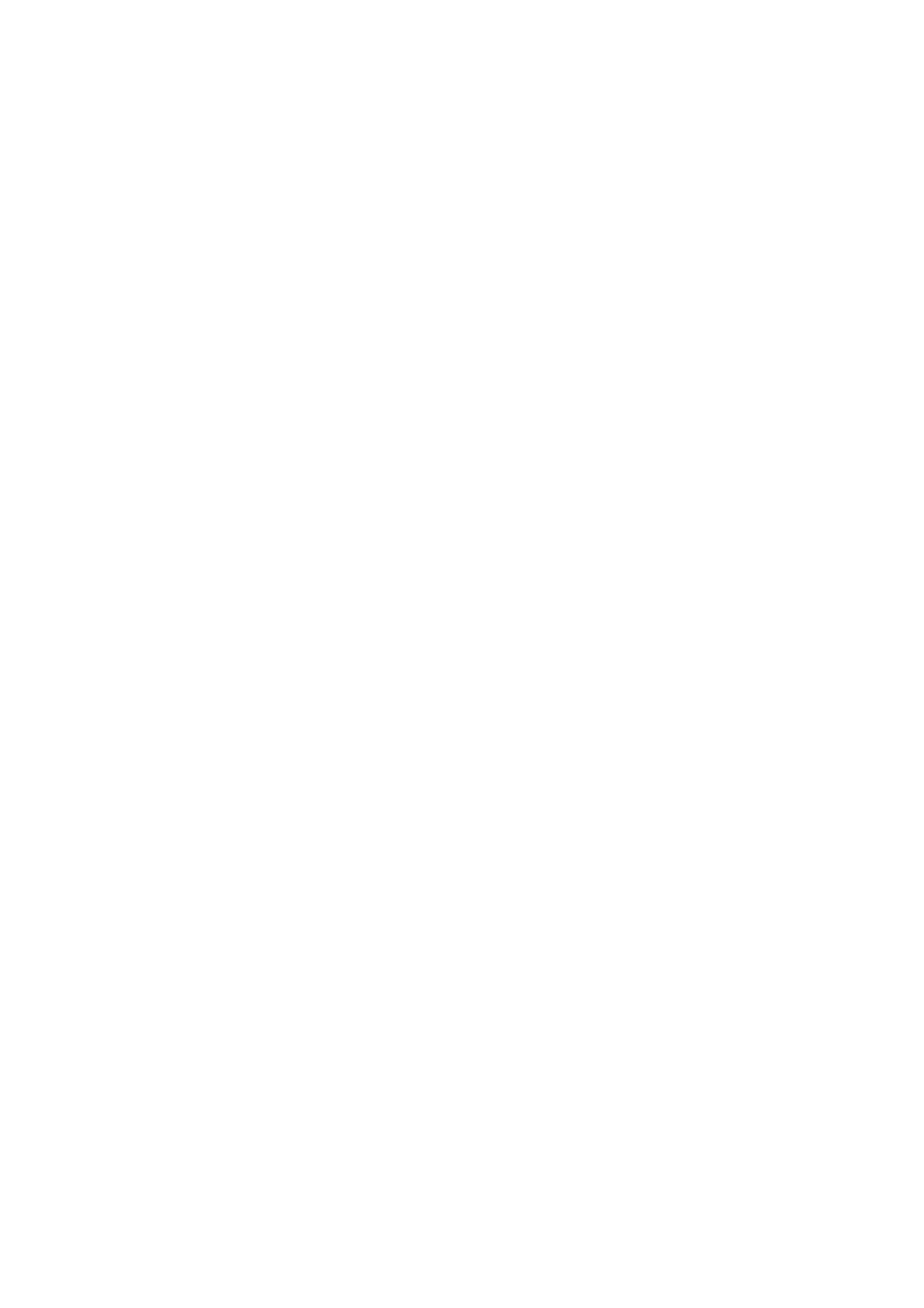

## **COP311 PRINCIPLES AND PRACTICE OF CO-OPERATION**

Course Team Mr. Fred Ebunu (Writer) -FCC, IBADAN Prof. Isaac S. R. (Editor**) -** NOUN Mrs. Caroline Aturu-Aghedo (Coordinator) **-** NOUN Dr. O J. Onwe (Programme Leader) **-** NOUN

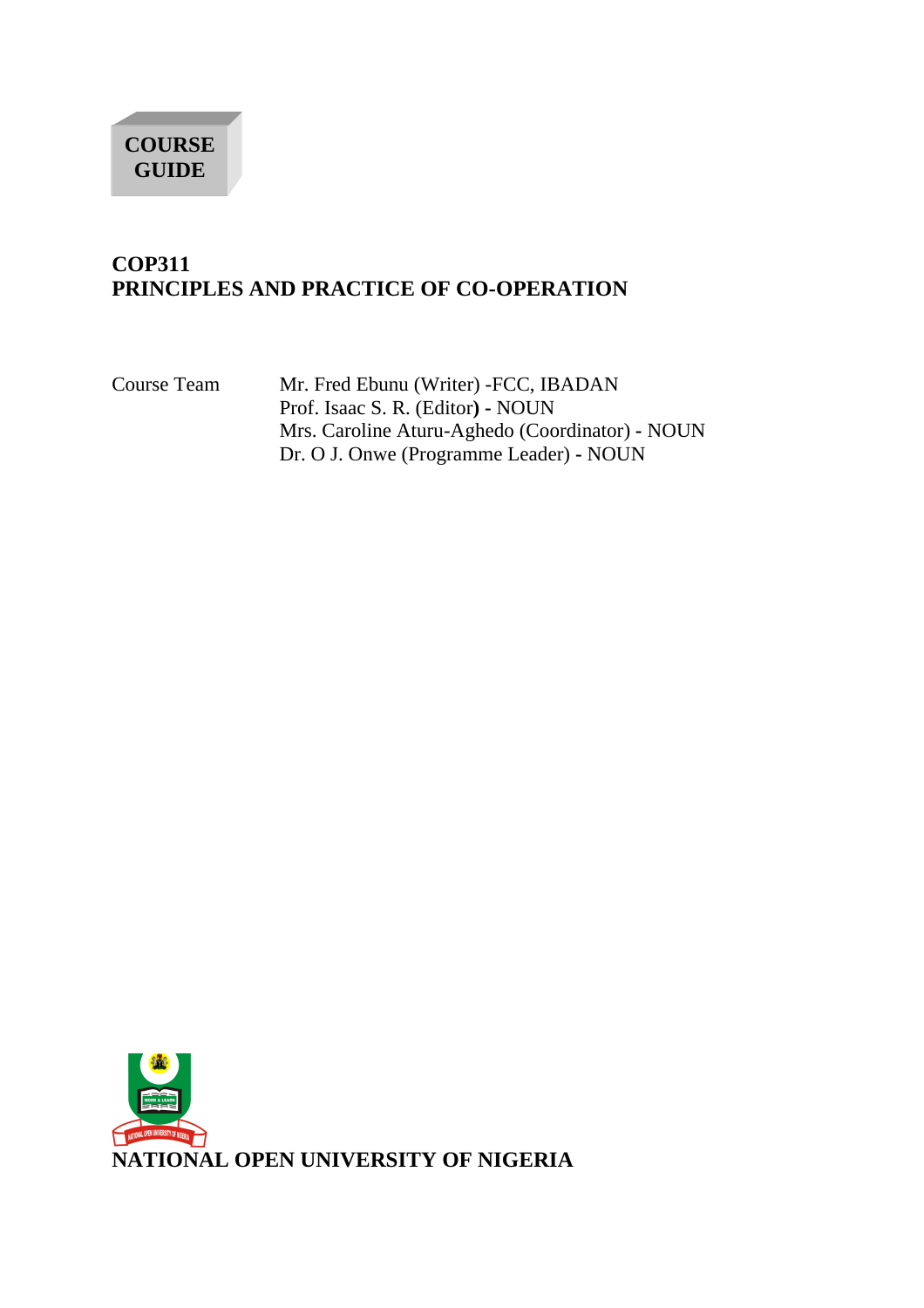National Open University of Nigeria Headquarters 14/16 Ahmadu Bello Way Victoria Island Lagos

Abuja Office 5, Dar es Salaam Street Off Amina Kano Crescent Wuse II Abuja.

*E-mail:* centrainfo@nou.edu.ng *URL*: www.nou.edu.ng

Published By: National Open University of Nigeria

First Printed 2011

ISBN: 978-058-645-8

All Rights Reserved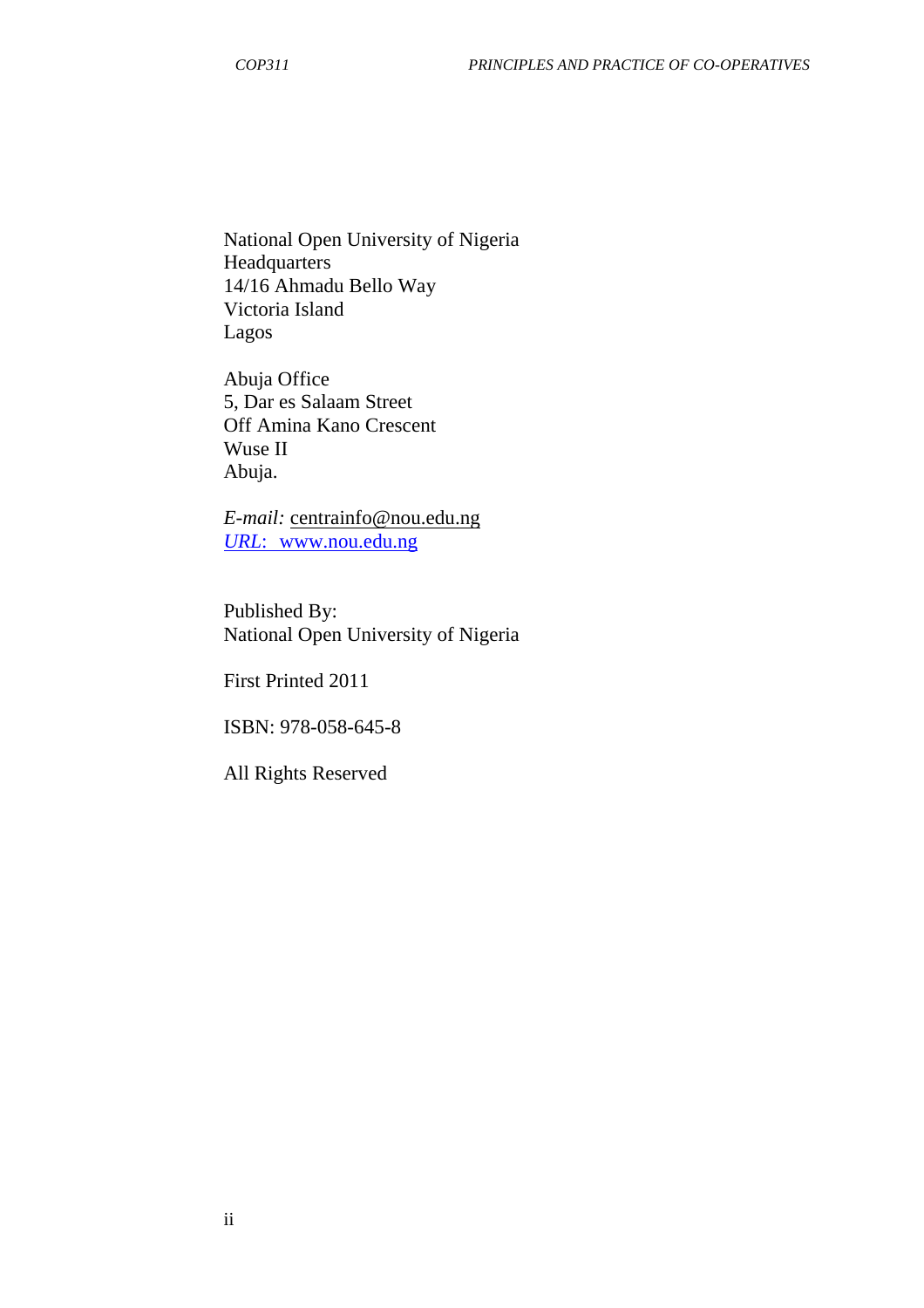# **CONTENTS PAGE**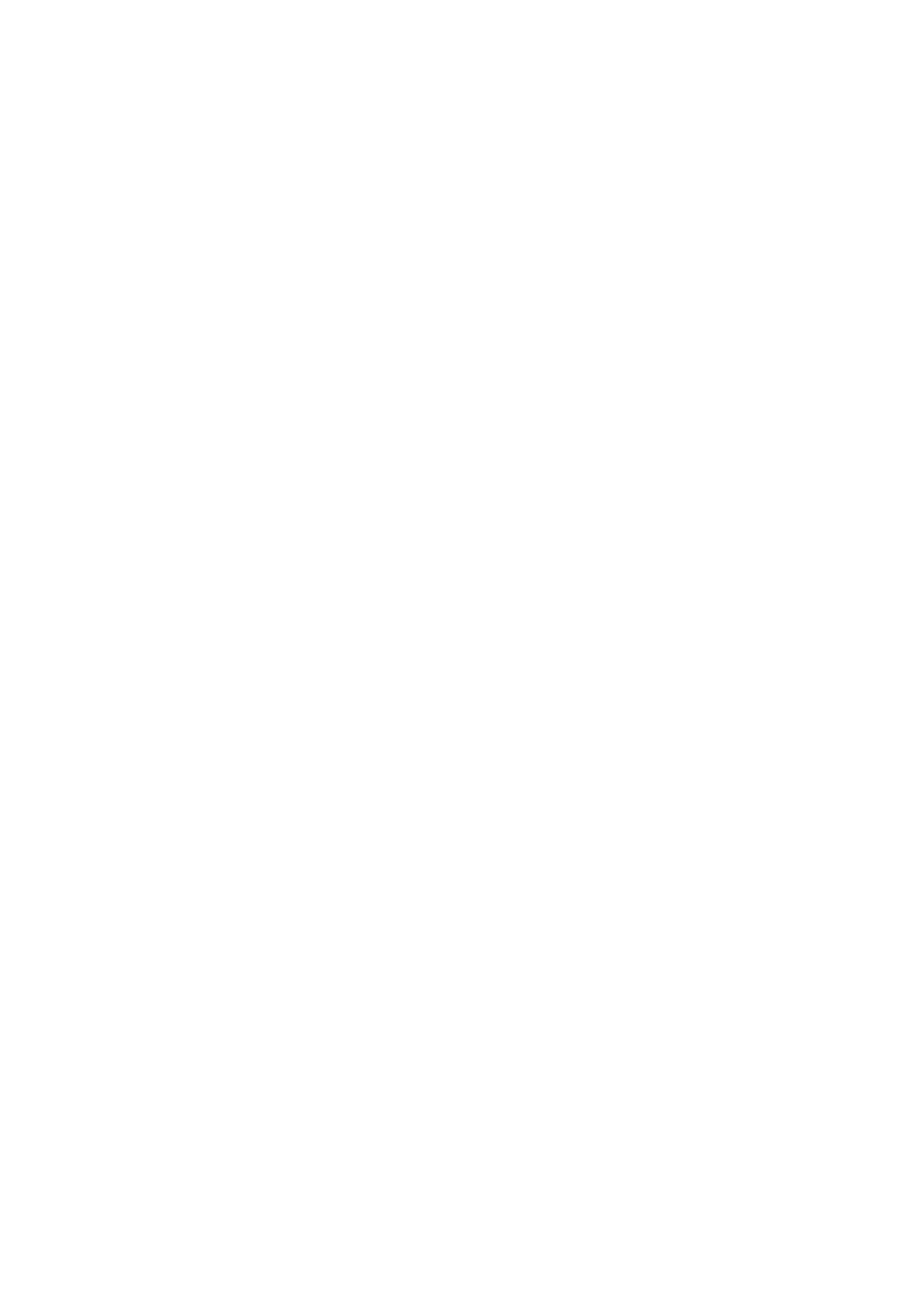## **Introduction**

This Course Guide is designed to enhance your grasp of the facts presented in COP311, which is Principles and Practice of Co-operation. You have to make the Course Guide a source of constant company as you will be referring to it from time to time. Before you start reading this course, you have to first be well familiar with the contents of the Course Guide.

Time table on how you are to go through COP311, studying the Course itself, doing and submission of assignment, allocation of marks to questions, final examinations and other necessary pieces of information are contained in this Course Guide.They are all aimed to enable you achieve the aims and objectives of this course.

## **Objectives**

At the end of this Course, you will be able to:

- explain the relevance of the Course COP311 as one of the courses heading to the award of B.Sc in Co-operative Management.
- have at a glance the structure and content of COP311;

### **Introduction to the Course Guide**

You are welcome to the study of COP311. The Course Guide is the first material you have to go through. This is to make you familiarise yourself with the details of COP311, which is built on the foundation laid down in an earlier course which is COP101 (Introduction to Cooperation). This very Course on the Principles and Practice of Cooperation is equally intensely interesting. As much as possible, the Course is laden with Nigerian flavour as most examples are taken from the Nigerian environment.

There are three modules for this Course and each module consists of 5 units. This means there are altogether 15 units that make up the course. Each unit is built on the preceding one in knowledge and depth. As a result, there is a linkage from one unit to the other just like a system. No unit can be skipped as that would be breaking the chain of the system as well as disrupting the flow of presentation.

### **Aim and Objective of the Course**

The Course is to further enrich students' knowledge of the Principles and Practice of Co-operation.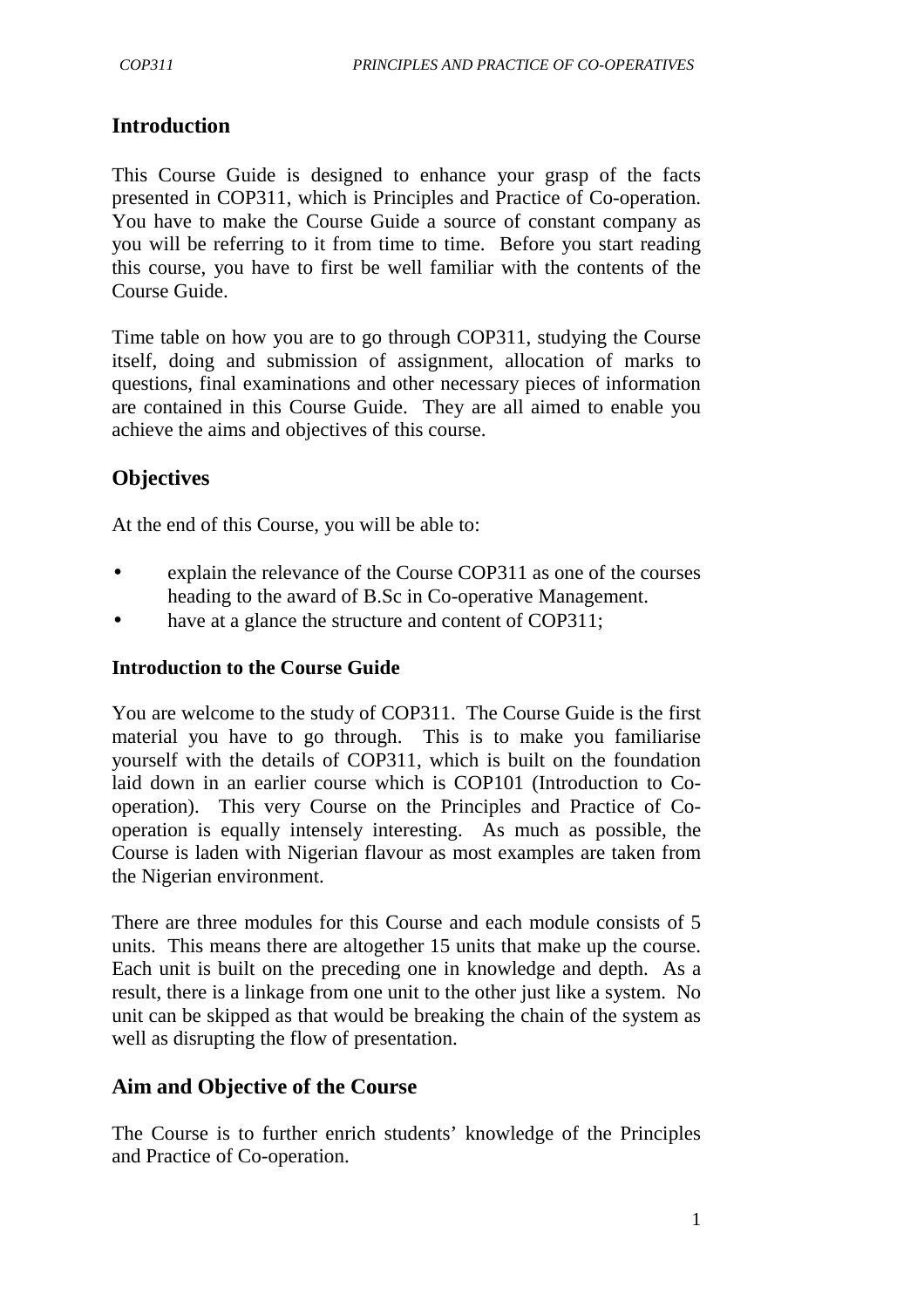The specific objectives of this course are to:

- Enable the students of adverse effects of the  $10<sup>th</sup>$  Century Industrial Revolution in Britain;
- Discuss the linkage of the effects of the Industrial Revolution to the formation of Co-operative Societies;
- Give reasons for the success of Rochdale Equitable Pioneers;
- Describe the rules and regulations of the R.E.P.
- Discuss the strategic importance of the International Co-operative Alliance (ICA);
- Describe the reformulated Principles of Co-operation by the ICA in 1937 and 1966.
- Explain the 1995 statement on Co-operative Identity by the I.C.A;
- Discuss the 1995 reformulated principles of the I.C.A and their application to co-operative practice in Nigeria.

## **Course Materials**

The course materials which will guide you to successfully complete this course are:

- Course Guide
- Study Units
- Assignment file
- Relevant text books

## **Study Units**

The study units are fifteen in number:

## **Module 1**

| Unit 1 | Nature, Characteristics and Functions of Principles viz-a- |
|--------|------------------------------------------------------------|
|        | viz Co-operatives                                          |
| Unit 2 | Early Attempts to Form Co-operatives during<br>the         |
|        | <b>Industrial Revolution in Britain</b>                    |
| Unit 3 | Robert Owen and His Contributions to the Development       |
|        | of Co-operative Principles                                 |
| Unit 4 | Dr. William King and His Contributions to<br>Developing    |
|        | Co-operative Principles                                    |
| Unit 5 | The Contributions of Franz Schulze to the Development of   |
|        | Co-operatives                                              |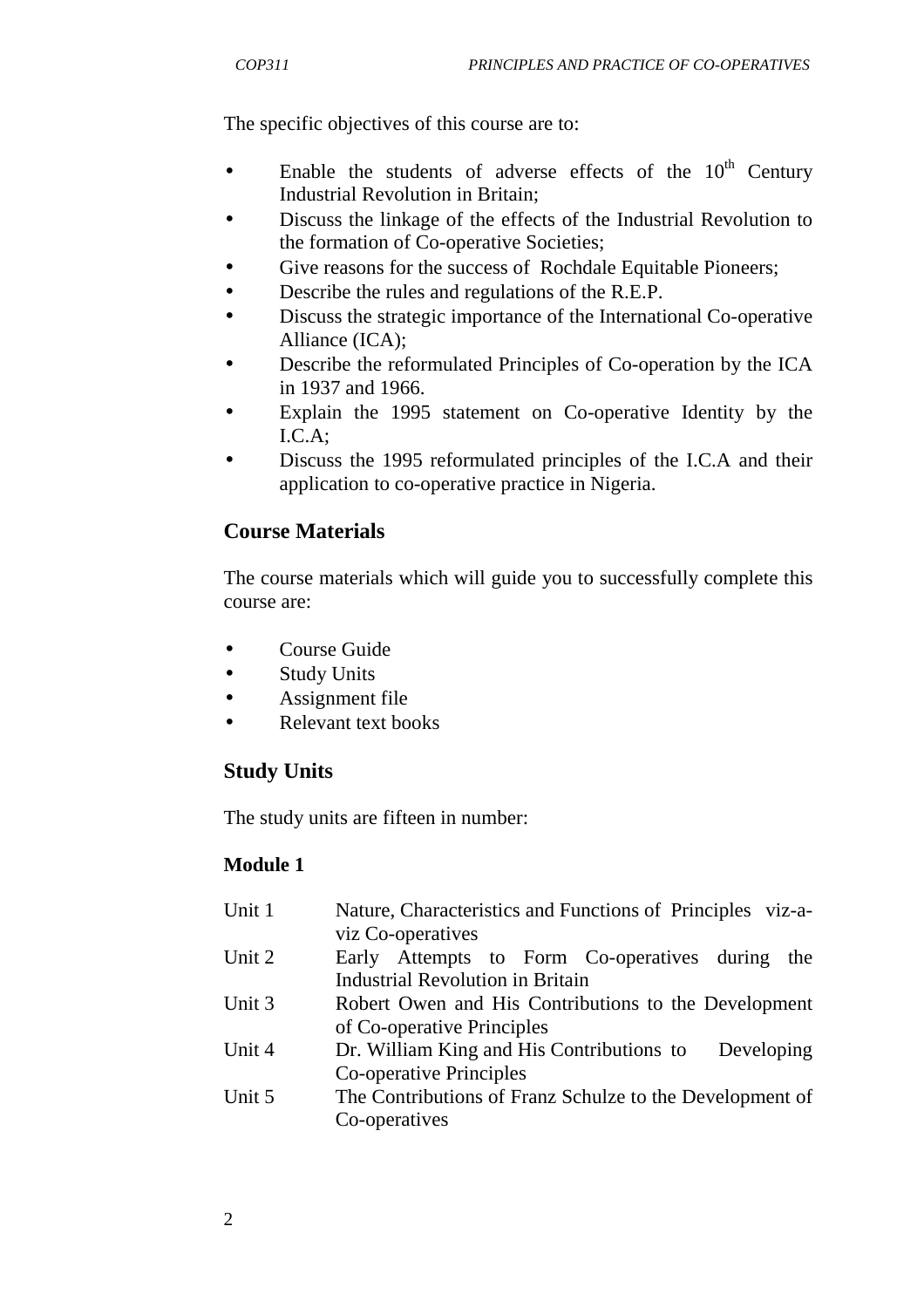## **Module 2**

| Unit 1 | Friedrich Raiffeissen and His Co-operative Principles   |
|--------|---------------------------------------------------------|
| Unit 2 | The First Successful Co-operative Organisation in the   |
|        | World: The Rochdale Equitable Pioneers                  |
| Unit 3 | The Rochdale Equitable Pioneers: Characteristics, Rules |
|        | and Activities                                          |
| Unit 4 | The International Co-operative Alliance (ICA            |
| Unit 5 | The 1937 Review of the Co-operative Principles          |

### **Module 3**

| Unit 1 | The 1966 ICA Principle for Co-operation and their          |  |
|--------|------------------------------------------------------------|--|
|        | Reformation in 1972                                        |  |
| Unit 2 | The Statement of Co-operative Identity by the I.C.A        |  |
| Unit 3 | Definition, Features and Values of a Co-operative as given |  |
|        | by the I.C.A                                               |  |
| Unit 4 | The Co-operative Principles: Voluntary and Open            |  |
|        | Membership; Democratic Member Control; and Member          |  |
|        | <b>Economic Participation</b>                              |  |
| Unit 5 | The Remaining 1995 ICA Reformed Principles:                |  |
|        | Autonomy and Independence; Education Training and          |  |
|        | Information; Co-operation Among Co-operatives; and         |  |
|        | <b>Concern for Community</b>                               |  |

Each study unit has Self Assessment Exercises and Tutor-Marked Assignment/s [TMA]. The sources of information are given in the references and where further readings are required, where you need to consult are also indicated. All these would assist you to accomplish the learning objectives.

# **Textbooks and References**

- Chuckwu, Sc (2000). *Economics of Co-operative Business Enterprise*. Mabing-Germany.
- Cole, G.O.D. (1944)*. A Century of Co-operation*. London: George Allen and Urwin Ltd for the Co-operative Union Ltd.
- Ebunu, F. L. (2006.) *Introduction to Co-operation*. Lagos: NOUN.
- Ebunu, F. L. (2006). *Principles of Co-operation.* Lagos: NOUN.
- Onuoha, E. and Budden J. J. (2002). *Principles of Co-operation*. Enugu: Amazing Grace Printing and Publishing Co.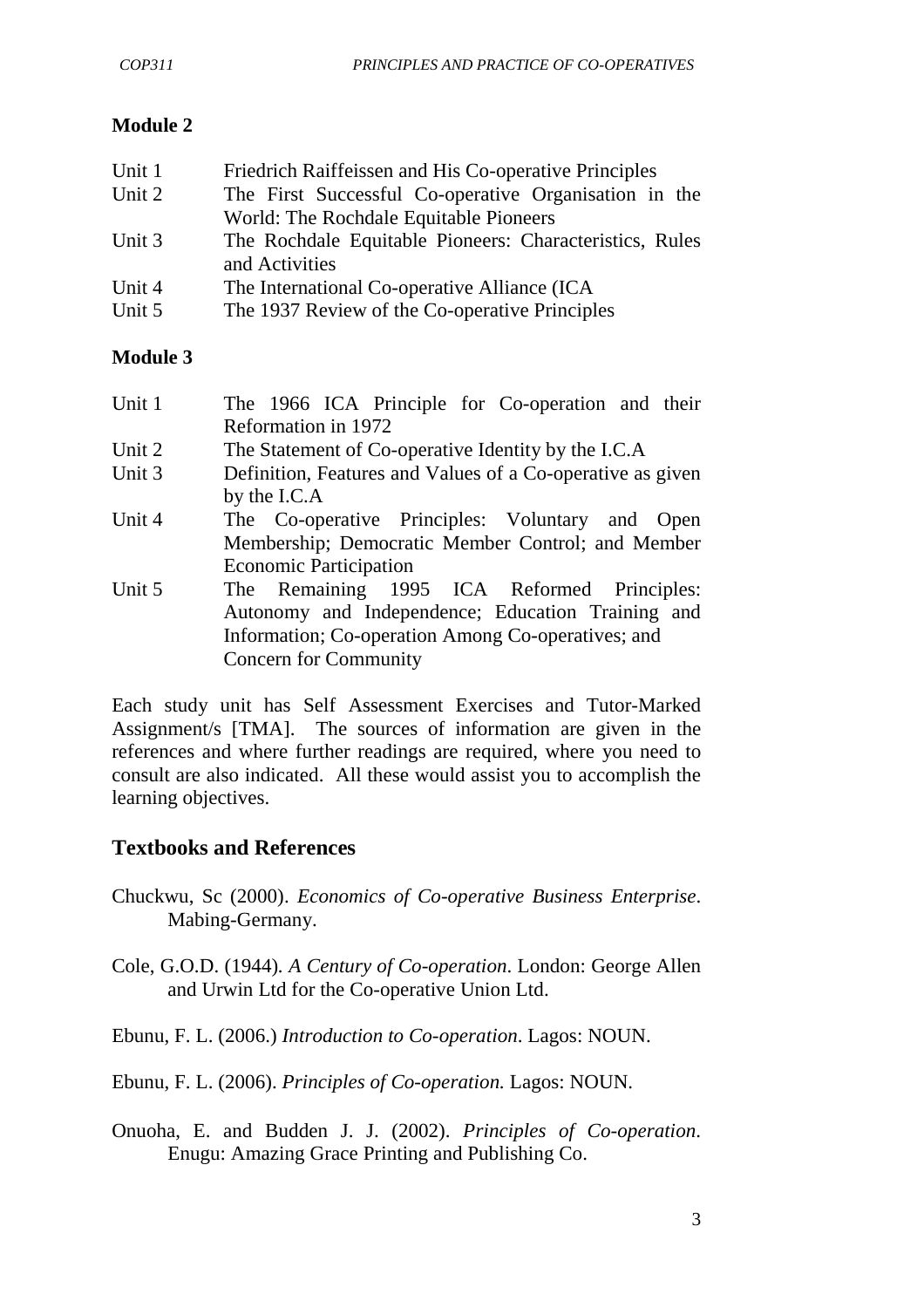- Onuoha,E. (1986). *Principles of Co-operative Enterprise.* Enugu: Chuka Printing co. Ltd. Uwani.
- Arua, E.O. (1980). Co-operative Principles and Methods. Unpublished.
- Okonwo, JNP (1989). Introduction to the Study of Co-operatives. Enugu: Chuka Printing COY Ltd., Uwani.
- Parker, F. C. (1956). The First 125 years Co-operative Printing Association Wisconsin – U.S.A.
- Pari, S.S. (1987). Ends and Means of Co-operative Development. National Co-operative Union of India, New Delhi.
- The International co-operative Alliance. Review of International Cooperation (1989). R.I.C Vol. 89 No. 3 Geneva.
- The International. Co-operative Alliance. Review of International Cooperation (1989). R.I.C Vol. 88 No. 3 Geneva
- The International. Labour Office (1968). Co-operative Management and Administration (Studies and Reports) New Series No. 57.

### **Assignment and Marking Scheme**

| Assignment               | <b>Marks</b>                               |
|--------------------------|--------------------------------------------|
| Assignments              | Five assignments. Select the best four and |
| $1 - 5$                  | around 12.5% each 12.5 x 4 = 50%.          |
| <b>Final Examination</b> | 50% of the overall Course marks.           |
| <b>Total</b>             | 100% of Course Marks.                      |

### **Course Overview**

| Unit           | Title of Work                    | Weeks                       | <b>Assessment</b> |
|----------------|----------------------------------|-----------------------------|-------------------|
|                |                                  | <b>Activity</b>             |                   |
|                | Course Guide                     |                             |                   |
|                | <b>Module 1</b>                  |                             |                   |
|                | Nature, Characteristics<br>and   |                             |                   |
|                | <b>Functions of Principles</b>   | $\mathcal{D}_{\mathcal{L}}$ |                   |
| $\overline{2}$ | Early Attempts to Form Co-       |                             |                   |
|                | operatives during the Industrial |                             |                   |
|                | Revolution                       | $\mathcal{D}_{\mathcal{L}}$ |                   |
| 3              | <b>His</b><br>Robert Owen<br>and |                             |                   |
|                | Contributions to Co-operation    | 2                           | Assignment 1      |
|                | Dr William King and Co-operative |                             |                   |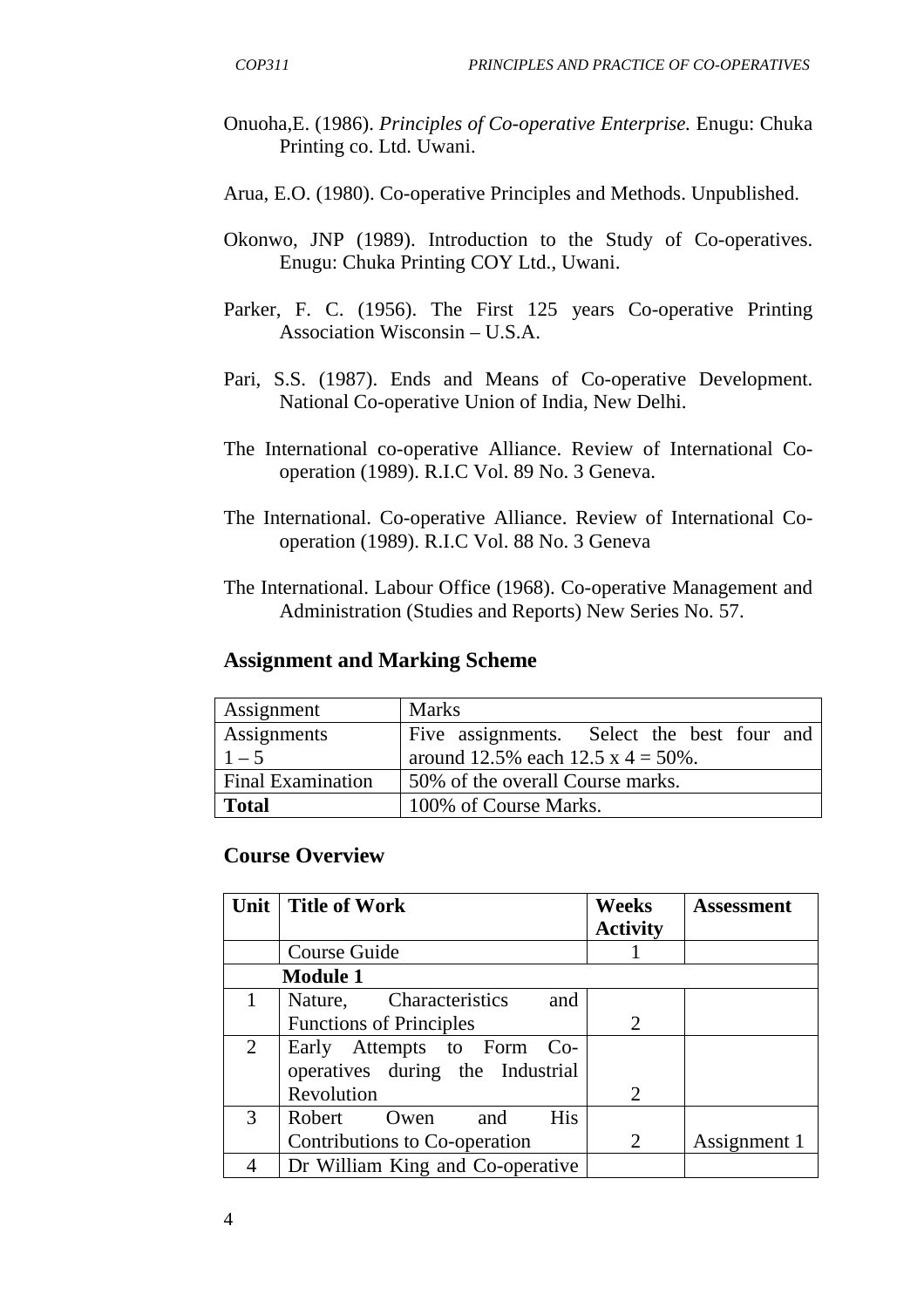|                | Principles                          | $\overline{2}$ |              |
|----------------|-------------------------------------|----------------|--------------|
| 5              | Franz Schultze and His Principles   | $\overline{2}$ | Assignment 2 |
|                | of Co-operation                     |                |              |
|                | <b>Module 2</b>                     |                |              |
| $\mathbf{1}$   | Frederich Ranffeissein and His Co-  |                |              |
|                | operative Principles                | $\overline{2}$ |              |
| 2              | The 1st Successful Co-operative     |                |              |
|                | Society (REP)                       | $\overline{2}$ |              |
| $\overline{3}$ | <b>Rochdale Equitable Pioneers:</b> |                |              |
|                | Characteristics, Rules<br>and       | $\overline{2}$ | Assignment 3 |
|                | Activities                          |                |              |
| $\overline{4}$ | International Co-operative<br>The   |                |              |
|                | Alliance (ICA)                      | $\overline{2}$ |              |
| 5              | The 1937 Review of Principles of    |                |              |
|                | co-operation                        | $\overline{2}$ |              |
|                | <b>Module 3</b>                     |                |              |
| $\mathbf{1}$   | The ICA and 1966 Reformulated       | $\overline{2}$ |              |
|                | Co-operative Principles             |                |              |
| $\overline{2}$ | The Statement of co-operative       |                |              |
|                | Identity                            | $\overline{2}$ | Assignment 4 |
| 3              | Definition Features and Values of a |                |              |
|                | co-operative as given by the ICA    | $\overline{2}$ |              |
| $\overline{4}$ | 1995 Co-operative Principles (the   |                |              |
|                | first $3$ ).                        | $\overline{2}$ |              |
| 5              | 1995 Co-operative Principles (the   |                |              |
|                | last four).                         | $\mathbf{1}$   | Assignment 5 |
|                | Revision                            | $\mathbf{1}$   |              |
|                | <b>Total</b>                        | 32             |              |

The above table gives the overview of COP311, the units, the number of weeks to devote to each unit and the accompanying assignments.

## **How to Get the Most from this Course**

In the National Open University of Nigeria (NOUN), there is no lecturer unlike the Conventional University. It counts on your maturity and initiatives. Your drive is the force that propels you and you are the major determinant on when and how to complete the B.Sc Programme in Co-operative Studies successfully.

You should regard the reading of the study materials as if you are listening to lectures. Indeed you are listening to the lecturer indirectly.

Every study unit has the same pattern. The introduction, followed by the learning outcomes/objectives. Thereafter, you are the given the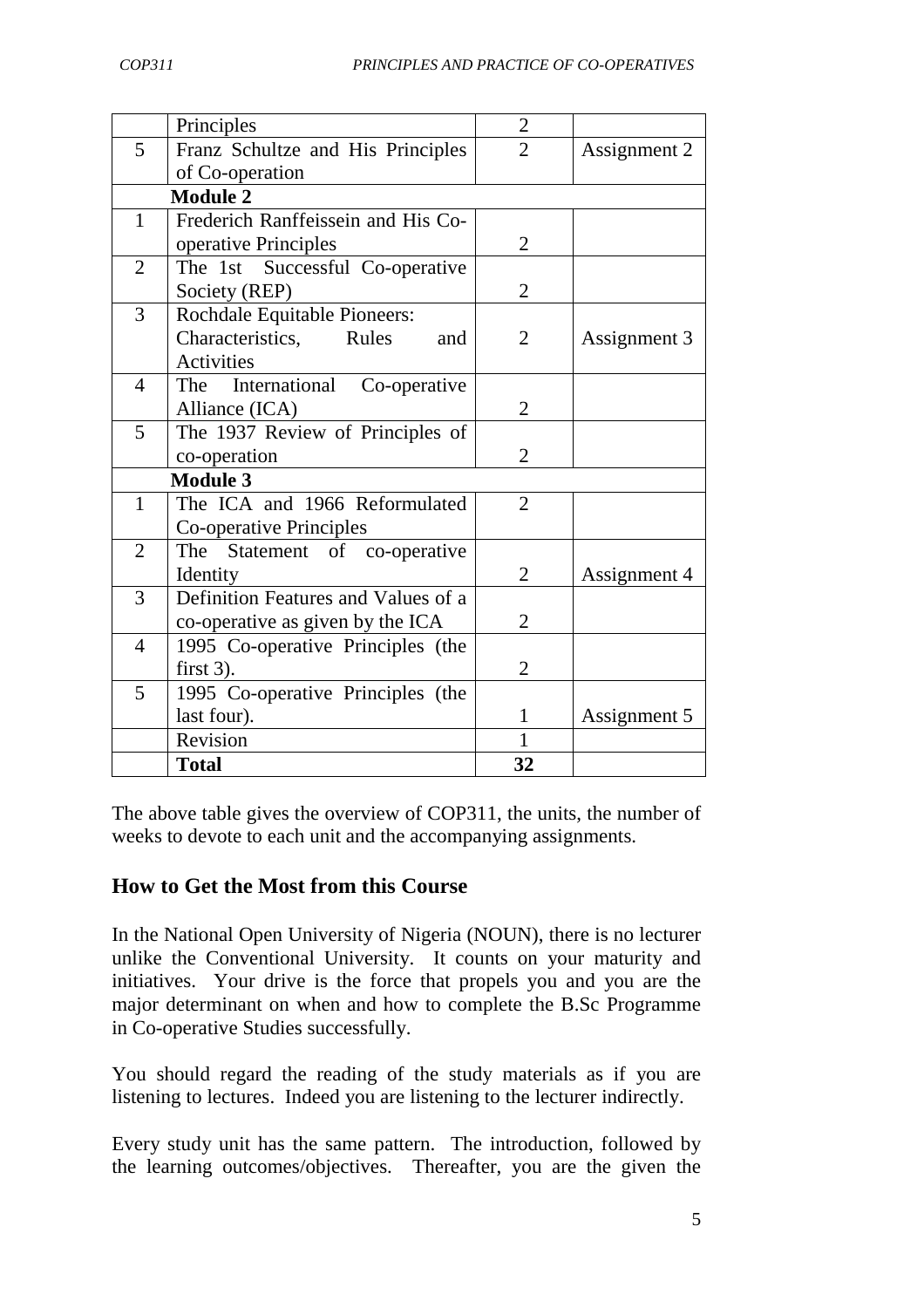course content. Conclusion is made followed by the Self-Assessment exercises. You have to carefully go through the exercises as they assist you to recapitulate what you have learnt in the unit.

There are also Tutor-Marked Assignments.

Answer them. They all form the question bank for this Course. Your final examination question come from these ones. Also see the references and further reading.

As a strategy to go through the course, the followings are suggested:

- Read the Course Guide carefully
- Work out your private time table based on the most convenient time to study the materials.
- Stick to your time-table. However, allow flexibility when necessary
- Start unit one and go through it before Unit 2 and finally unit 15. You have been told never to jump any unit.
- As you work through the units you will be instructed on what to do. You may be asked to go to a previous course you have done before for more information and/or reminder of some facts.
- Compare the objectives of each unit with the content of your total assimilation of it. If there is a deviation, go back to the study material and reread it.
- When a submitted assignment is returned go through it and observe comments made. If there is doubt, see your tutor.
- Your completion of the last unit is an indication that you are ready for the final examination.

## **Facilitators/Tutor and Tutorial**

During tutorials, your tutor will grade you, comment on your assignment and monitor your progress. Try your best to attend the tutorials .This is the only way to have face to face with your tutor and questions and answers are handled during this session. Do not hesitate to contact your tutor by phone or by email if you need help.

The tutor will be willing to:

- Provide answers to your questions;
- Co-ordinate discussions based on the unit;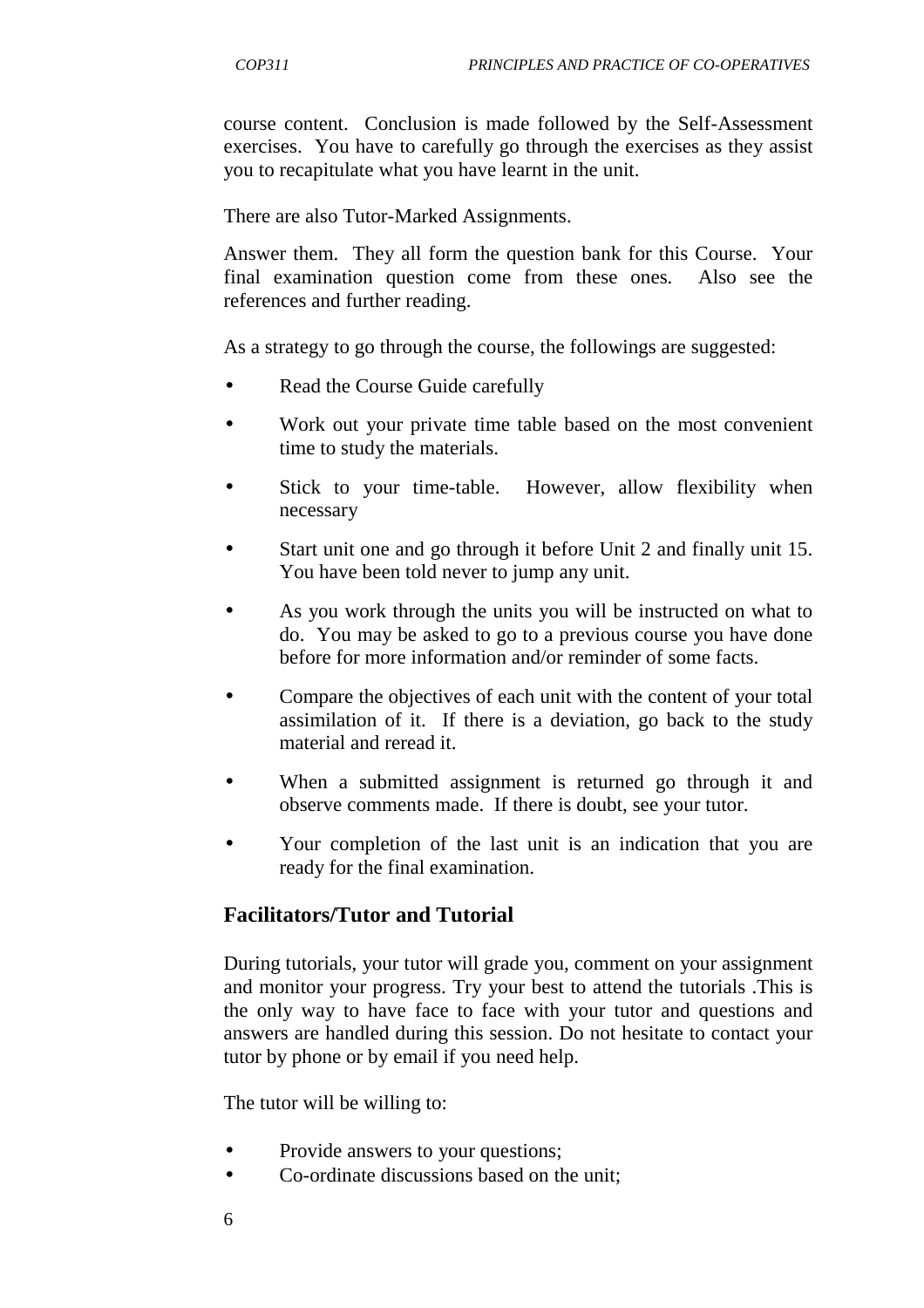- Provide feedback on tutor marked assignments;
- Get feedback from students on their understanding of the unit(s); Tutorials will take place in the study centre nearest to you. You have to arrange the time and other details with your facilitator.

## **Counselling**

This is another service from the NOUN to make you an all round student. There are trained counselors at the Study Centre nearest to you to provide relevant answers to issues concerning you and your studies. You are advised to also be in constant touch with your cousellor. You can even contact them through their Phone numbers and e-mail addresses.

## **Conclusion**

In this Course Guide, you have been provided with ample information designed to make your study of Course COP311 successful. You need to have these pieces of information at the back of your mind.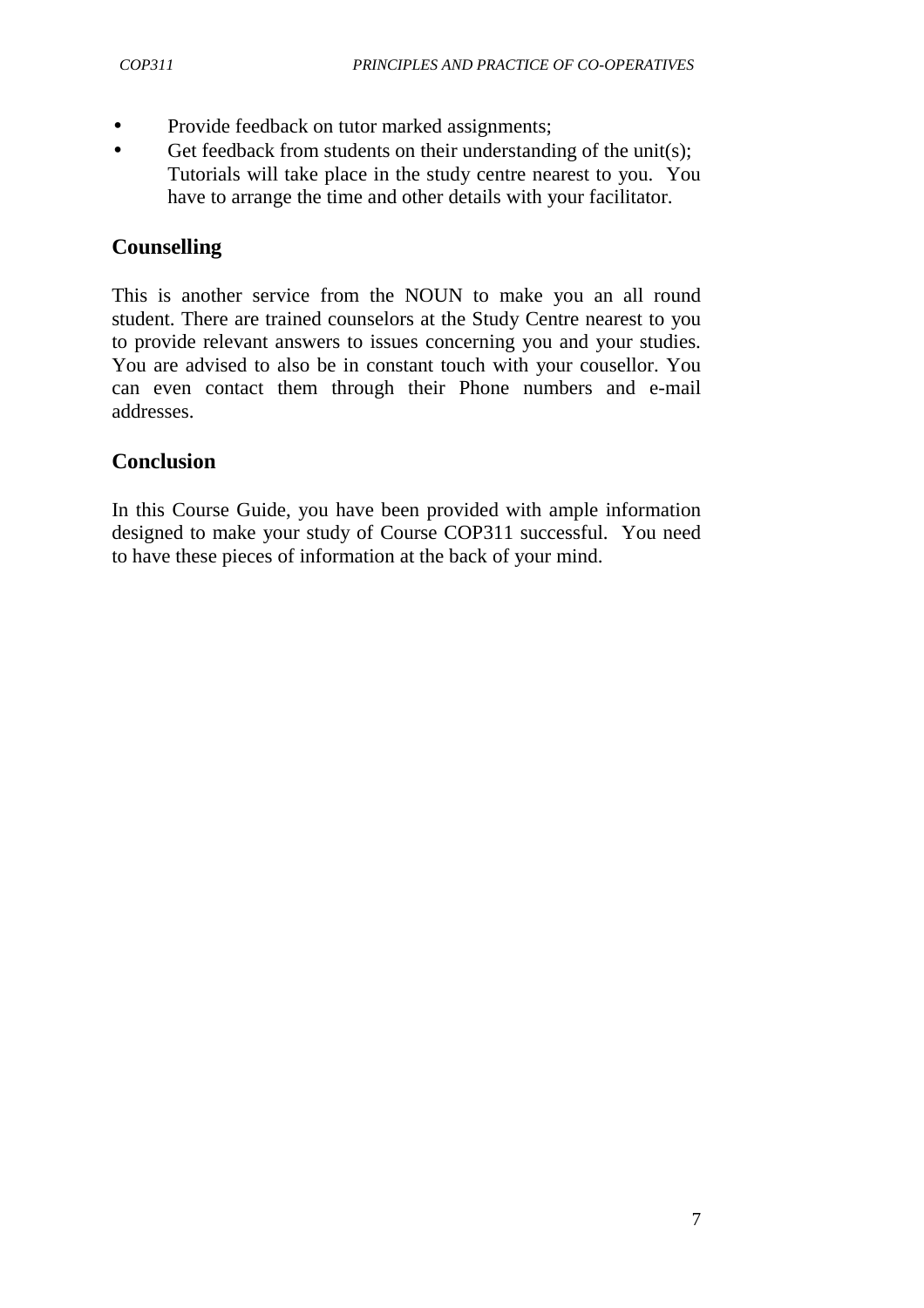| Course Code  | COP311                                   |
|--------------|------------------------------------------|
| Course Title | Principles and Practice of Co-Operatives |

Course Team Mr. Fred Ebunu (Writer) -FCC, IBADAN Prof. Isaac S. R. (Editor**) -** NOUN Mrs. Caroline Aturu-Aghedo (Coordinator) **-** NOUN Dr. O J. Onwe (Programme Leader) **-** NOUN

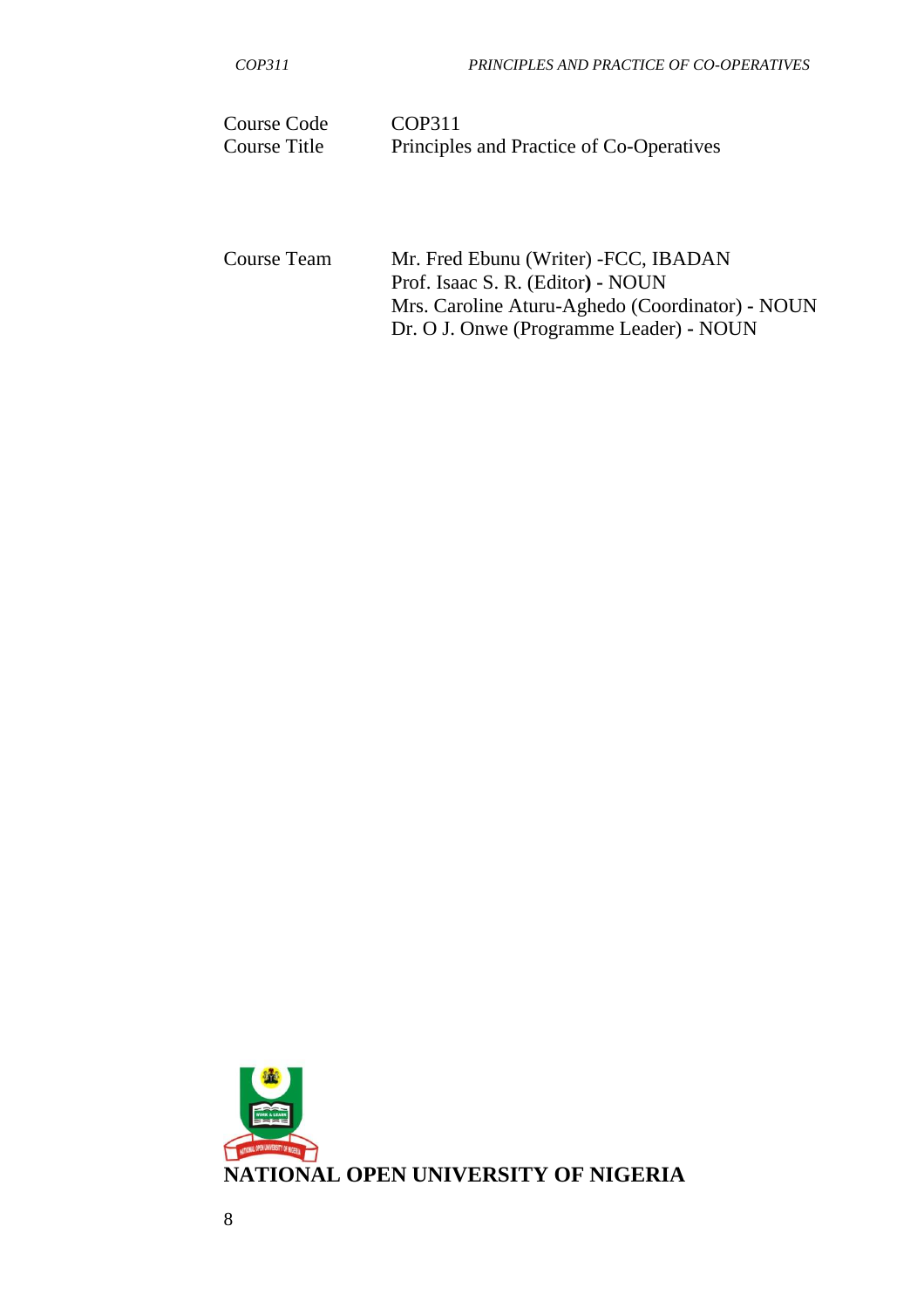National Open University of Nigeria **Headquarters** 14/16 Ahmadu Bello Way Victoria Island Lagos

Abuja Office 5, Dar es Salaam Street Off Amina Kano Crescent Wuse II Abuja.

*E-mail:* centrainfo@nou.edu.ng *URL*: www.nou.edu.ng

Published by: National Open University of Nigeria

First Printed 2011

ISBN: 978-058-645-8

All Rights Reserved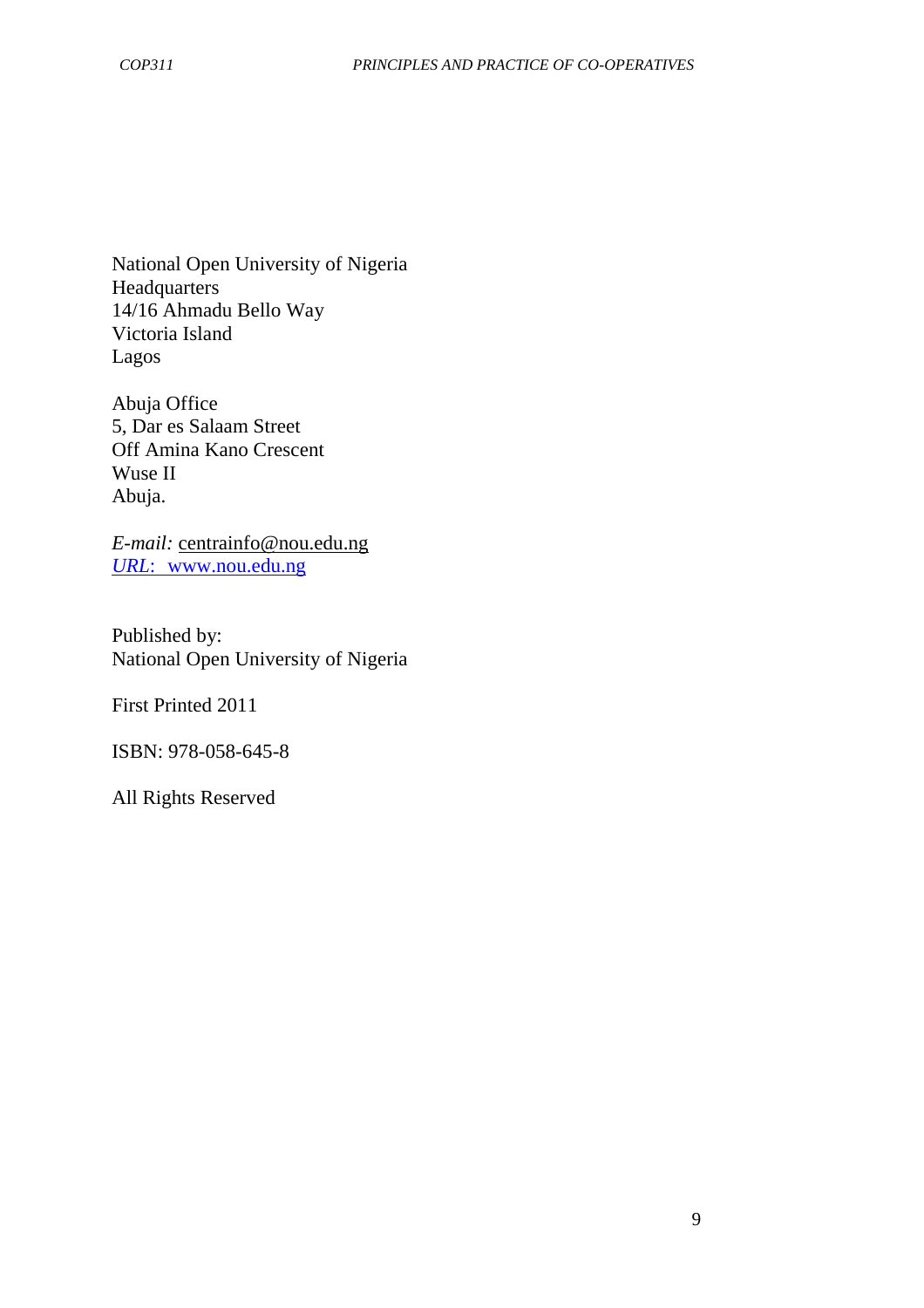# **CONTENTS PAGE**

| <b>Module 1</b> |                                                                                                                                                        |
|-----------------|--------------------------------------------------------------------------------------------------------------------------------------------------------|
| Unit 1          | Nature, Characteristics and Functions of Principles<br>$\mathbf{1}$                                                                                    |
| Unit 2          | Early Attempts to Form Co-operatives during the<br>8                                                                                                   |
| Unit 3          | Robert Owen and His Contributions to the                                                                                                               |
| Unit 4          | Development of Co-operative Principles<br>14<br>Dr. William King and His Contributions to                                                              |
| Unit 5          | The Contributions of Franz Schulze to the                                                                                                              |
|                 | 29                                                                                                                                                     |
| <b>Module 2</b> |                                                                                                                                                        |
| Unit 1          | Friedrich Raiffeissen and His Co-operative Principles 35                                                                                               |
| Unit 2          | The First Successful Co-operative Organisation in the<br>World: The Rochdale Equitable Pioneers<br>41                                                  |
| Unit 3          | The Rochdale Equitable Pioneers: Characteristics,                                                                                                      |
| Unit 4          | The International Co-operative Alliance (ICA)<br>54                                                                                                    |
| Unit 5          | The 1937 Review of the Co-operative Principle<br>61                                                                                                    |
| <b>Module 3</b> | 67                                                                                                                                                     |
| Unit 1          | The 1966 ICA Principle for Co-operation and their<br>67                                                                                                |
| Unit 2          | The Statement of Co-operative Identity by the I.C.A<br>74                                                                                              |
| Unit 3          | Definition, Features and Values of a Co-operative as<br>-79                                                                                            |
| Unit 4          | The Co-operative Principles: Voluntary and Open<br>Membership; Democratic Member Control; and<br>Member Economic Participation<br>85<br>.              |
| Unit 5          | The Remaining 1995 ICA Reformed Principles:<br>Autonomy and Independence; Education Training and<br>Information; Co-operation among Co-operatives; and |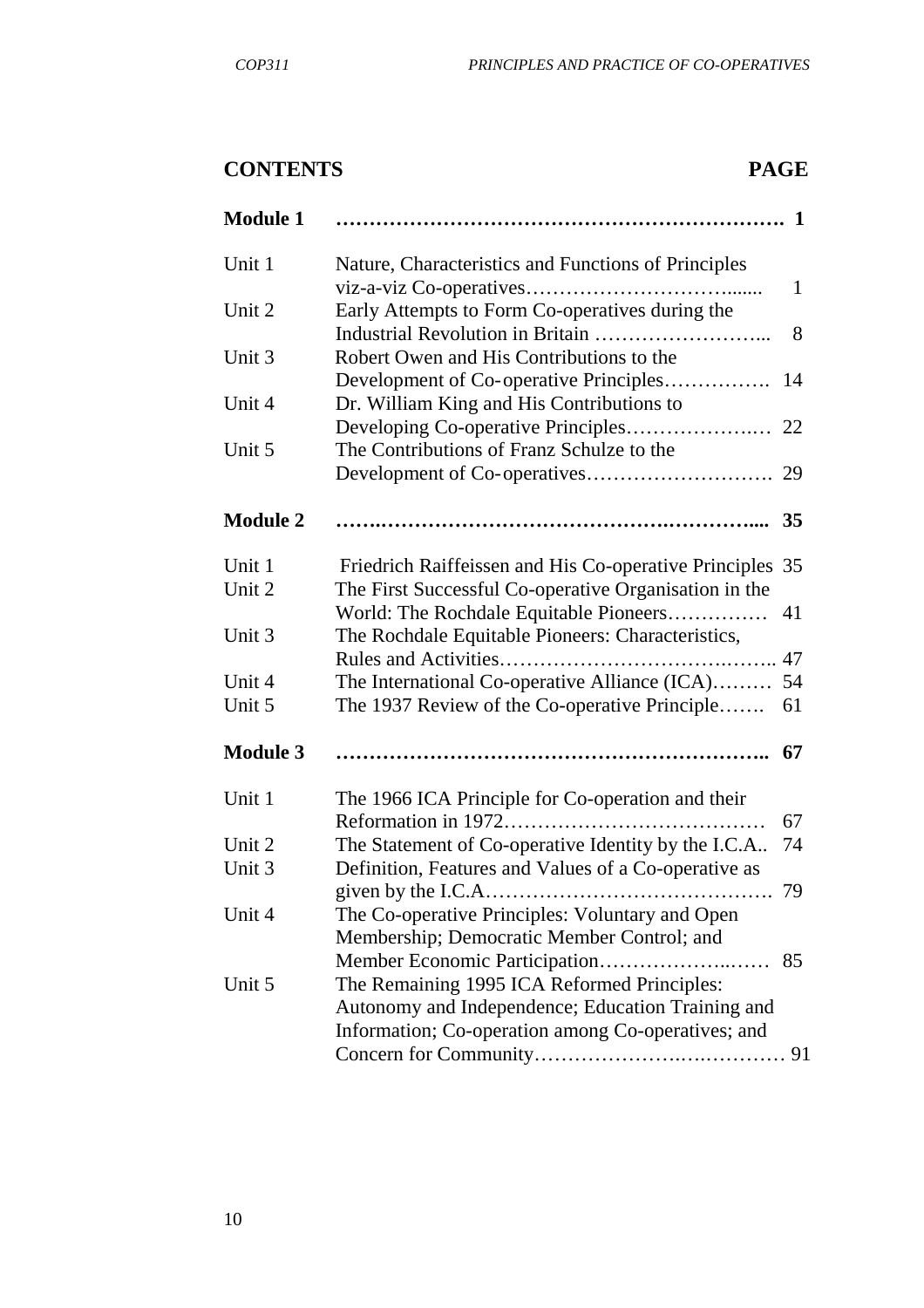# **MODULE 1 PRINCIPLES AND PRACTICE OF CO- OPERATION**

- Unit 1 Nature, Characteristics and Functions of Principles viz-a-viz Co-operatives
- Unit 2 Early Attempts to Form Co-operatives during the Industrial Revolution in Britain
- Unit 3 Robert Owen and His Contributions to the Development of Co- operative Principles
- Unit 4 Dr. William King and His Contributions to Developing Co-operative Principles
- Unit 5 The Contributions of Franz Schulze to the Development of Co- operatives

# **UNIT I NATURE, CHARACTERISTICS AND FUNCTIONS OF PRINCIPLES VIZ-A-VIZ CO-OPERATIVES**

# **CONTENTS**

- 1.0 Introduction
- 2.0 Objectives
- 3.0 Main Content
	- 3.1 General nature of Principles
	- 3.2 Formation of Principles
	- 3.3 Characteristics of Principles
	- 3.4 Functions of Principles
	- 3.5 Application of Principles
- 4.0 Conclusion
- 5.0 Summary
- 6.0 Tutor-Marked Assignment
- 7.0 References/Further Reading

# **1.0 INTRODUCTION**

This unit which is the first in Course 311 introduces you to the Principles and Practice of Co-operation. We are going to use the word "Co-operative" as a noun as well of as an adjective throughout our discussion in this course. The course builds on the first course in your degree programme which is "Introduction to Co-operative". During our discussions on that Course you enjoyed the presentation. And your enthusiasm and diligence enhanced your performance; that is why you are here at this level.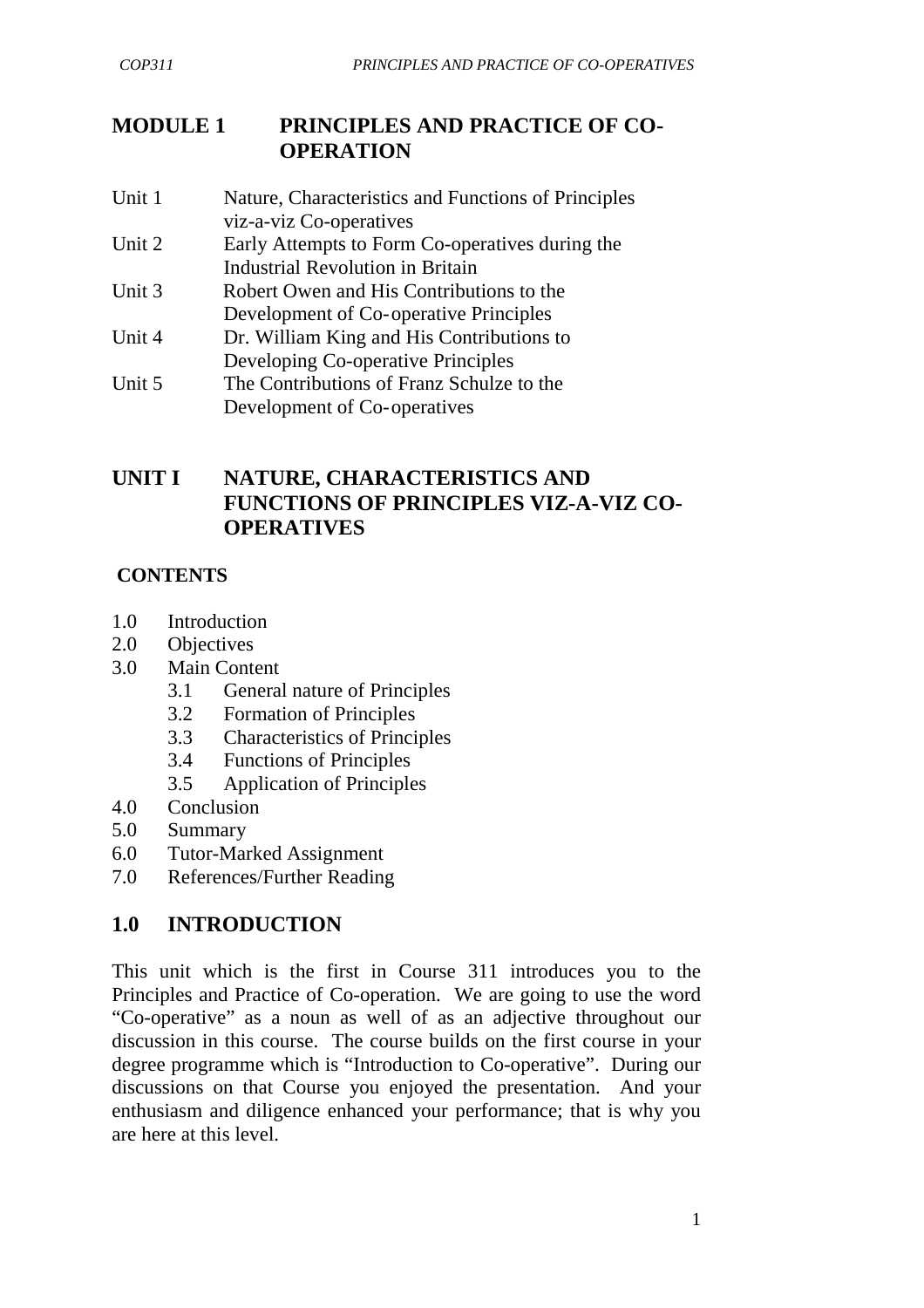Now that you are progressing in the programme, your diligence and enthusiasm should not ware. It has to be sustained and increased especially as we are going to add details and depth to what we discussed in COP101.

Let me call your attention at this stage to the necessity of reflecting on a constant basis on what you are studying. You need to have a feel of it through reflections of the points raised. By so doing they become part of your consciousness. To achieve this, there will be exercises in each unit periodically. Answer them realistically and honestly. If you miss any point you may go back to the relevant paragraph. In addition, there will be Tutor- Marked Assignment which you have to answer. Remember, your conscience is your best guide. As a result at the end of the unit, you need to ask yourself whether you have done and answered to the best of your ability the exercises as well as the Tutor – Marked Assignment

# **2.0 OBJECTIVES**

At the end of this unit, you should be able to:

- explain the nature and formation of a principle
- identify the characteristics of a principle
- See the functions of a principle and
- describe the relevance of applying principles in running an organisations, including a Co-operative.

# **3.0 MAIN CONTENT**

# **3.1 Nature and Formation of a Principle**

Formulating a principle demands a scientific process in a systematic way, that is, one step logically linking to the next one until a meaningful conclusion is reached. It is based on the relationship which exists between two or more sets of variables or events. The method involves determining facts through the observation of events, and verifying the accuracy of the facts through continued observation.

After classifying and analysing the facts, there is the need to look for and find some causal relationships which can be believed to be true. Such generalisation is called hypothesis, which is tested for their accuracy. When the hypothesis is found to reflect or explain reality and therefore has value in predicting what will happen in similar circumstances it is called *principle*. It is through the same process of acute observation that Co-operative Principles are formed so that what one says, who attempts to explain knowledge will transfer to another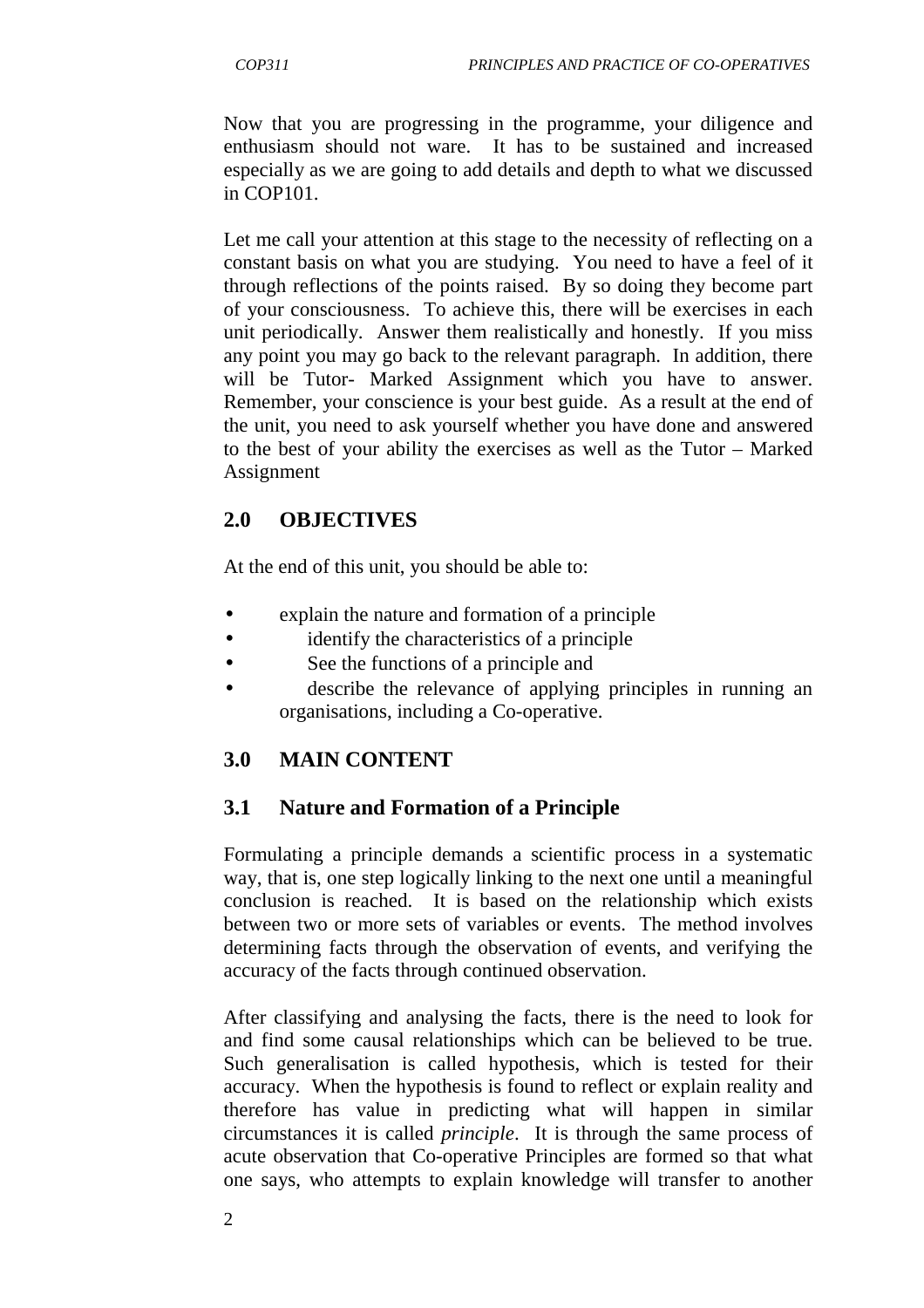person in the same way. This is one of the aims of Co-operative principles.

# **3.2 Characteristics of Principles**

A good principle:

- has empirical reference
- contains logical interconnections with other principles and
- admits the possibility of rejection.

The first point is that some of the terms used in a principle should be directly observable, that is, placed in correspondence with empirical data.

The second point is that a principle should be part of a logical structure explaining as many and as different empirical events as possible

The third is that empirical observations can help to reject a theory.

A principle is often referred to as being descriptive or normative if it explains relationships between events. When a principle is stated in such a way as to indicate what should be done it becomes descriptive. These two ways are the means in which Co-operative Principles are stated. They give the nature and form of a Co-operative as we shall soon see later. They form the basis for situating an organisation as being a Co-operative entity or not. They constitute the inner and out gowns of a Co-operative.

## **SELF-ASSESSMENT EXERCISE 1**

- 1. Explain in your own words the process of forming a principle.
- 2. Differentiate between a Descriptive Principle and a Normative Principle.

# **3.3 Functions of a Principle**

A Principle grows up in answer to the question, 'Why'? A person that observes two things or more events in the real world would ask why this should be so. Somebody looking at the activities of a Co-operative organisation and the peculiar nature of a Co-operative as we noted in Course 101 (Introduction to co-operation) would ask, why is it so? A Principle attempts to explain why. And this brings us to the functions of a Principle.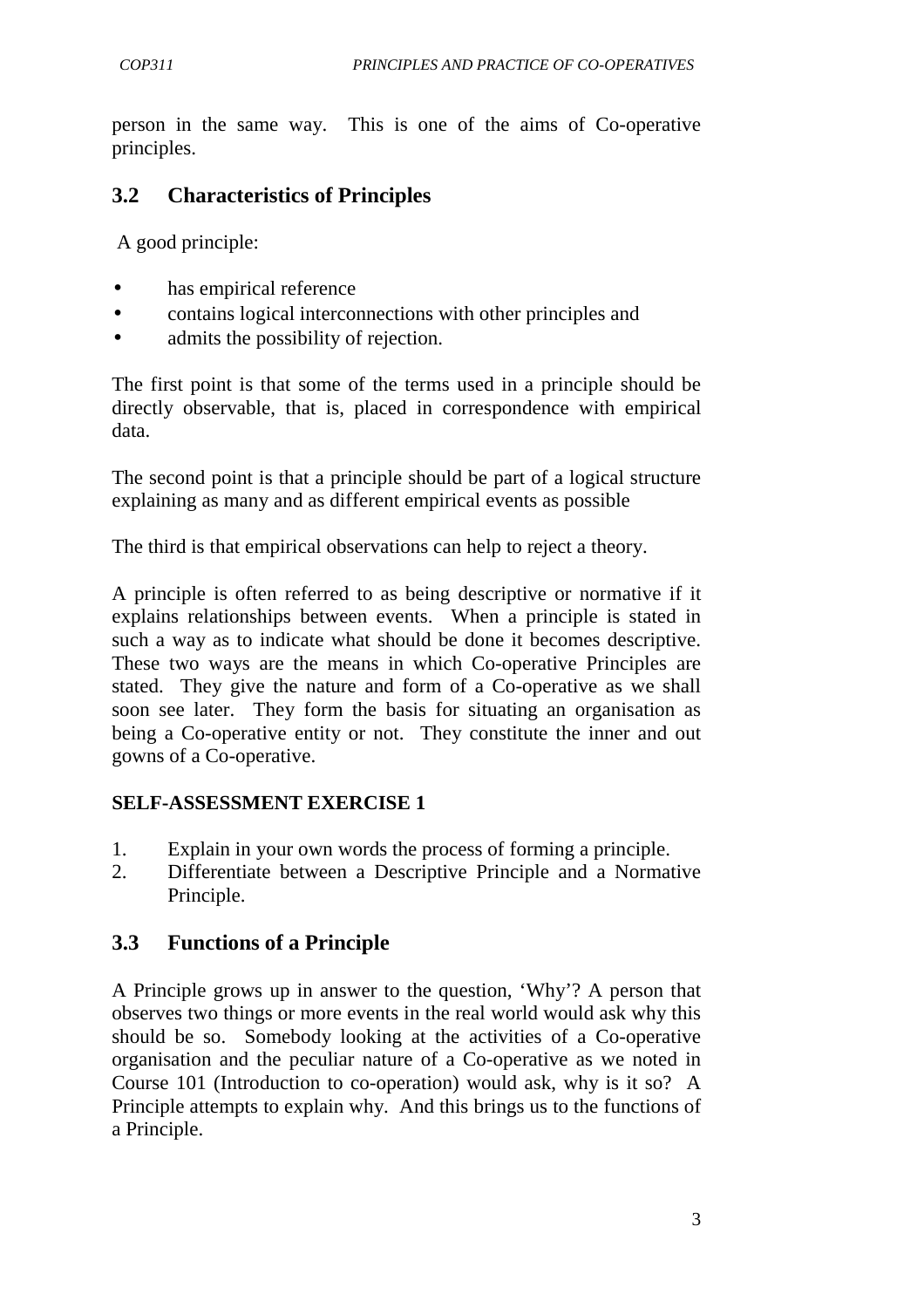### • **To Explain Organisational Behaviour**

This is one of the functions of a Principle. An organisation is a social system consisting of human beings in addition to other resources such as: time, information, technology, among others put in place to achieve pre-determined objectives. But apart from human resources, other resources are inert, that is, they do not act on their own. It is the human resources that act on them and combine them in the most feasible technical way to the optimum or the desired result. I am sure you can still recollect this point in your earlier course which is Course BHM 106 (Introduction to Management). In an attempt to combine meaningfully, every organisation has its own policies which are guides to action as well as constraining boundaries. In addition, there are defining objectives. In implementing the policies in addition to carrying out the objectives, over a period of time, a culture is established which is a fairly standardised prescription of what is to be done, should be done, what not to be done and so on. It shapes the behaviours of organisational members. A principle or group of related principles (theory) explain all this.

#### • **To Predict Future Organisational Behaviour**

A principle predicts future organisational behaviour. This presupposes that an organisation is not a close system. This means it is constantly interacting with its environment particularly the external environment in a dynamic manner. To constructively achieve this, one way to go about it to set objectives based on the present and future needs of customers. When these objectives are set particularly in response to the future needs of customers, a principle or related principles (theory) predict the future behaviours of the organisation. This indicates how members of the organisation are to exert themselves in constructive manner to meet the Social Corporate Responsibility (SCR)

#### • **To Influence future behaviours in an Organisation**

This is the third function of a principle. No one knows what exactly is going to happen in the future. But a manager is constantly making a decision which will make or mar the success of his enterprise. What helps him out is the principle which explains likely future events and consequently offers basis on which the manager takes action to influence future behaviours.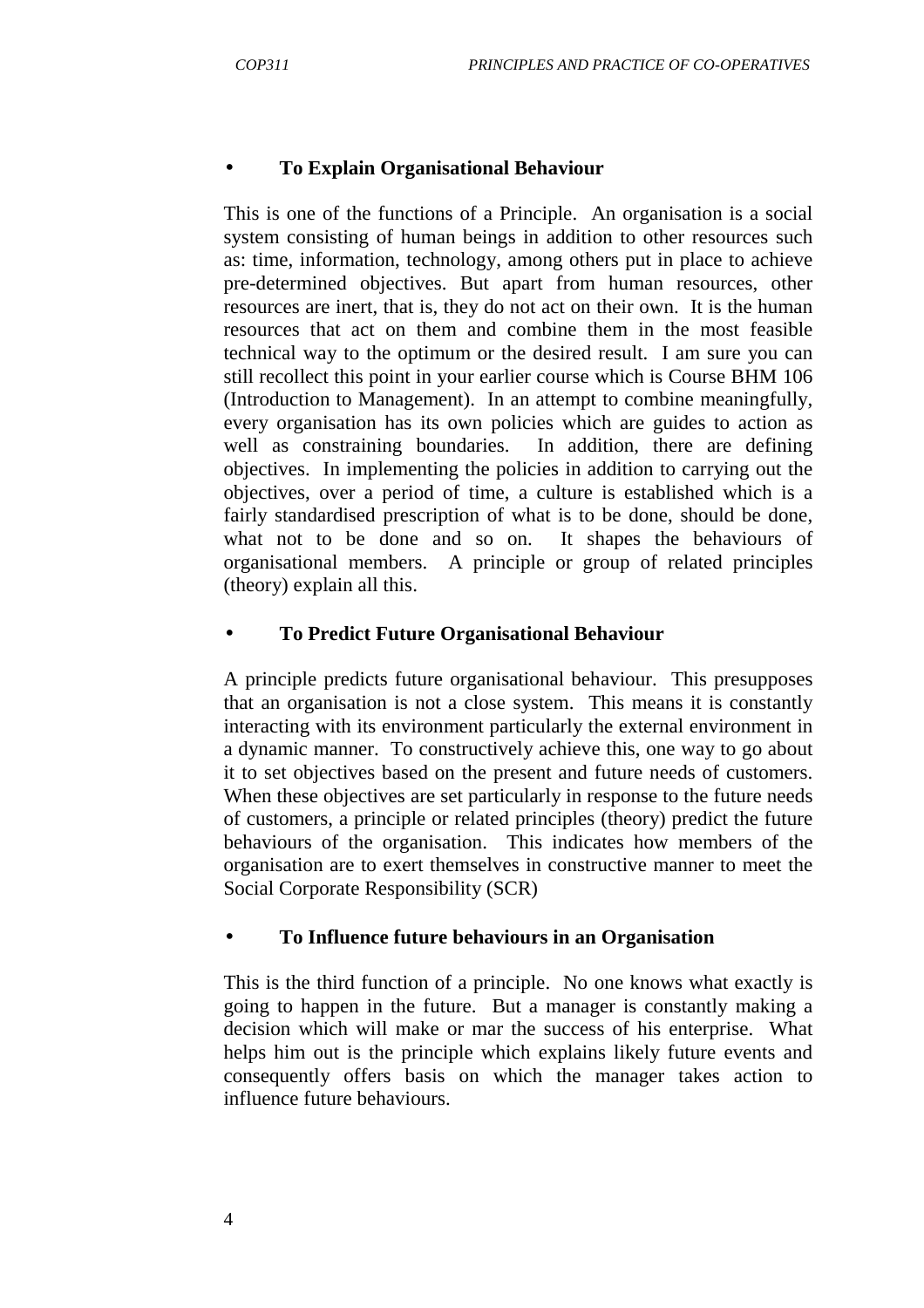From the above functions of a principle, we can go further to explain some of the needs for principles. Before we do this, you need to do another exercise.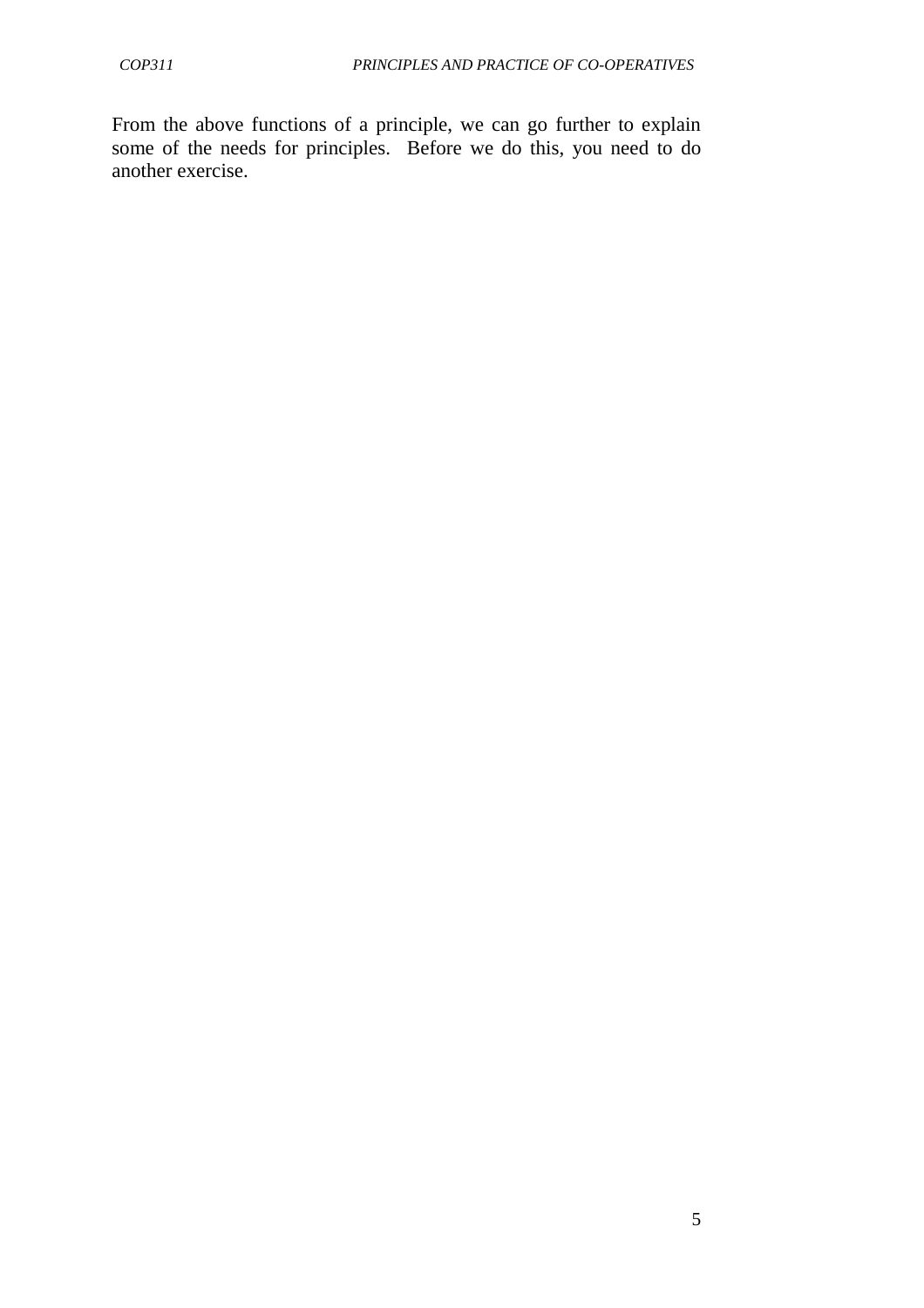#### **SELF-ASSESSMENT EXERCISE 2**

- 1. Take an organisation that you are familiar with and explain the roles of:
- (a) the Board of Directors and
- (b) the Managing Director.
- 2. If the chosen Organisation is a co-operative, explain the roles of:
- (a) the Committee members
- (b) the Members and
- (c) the Manager.
- 3. What are the reasons that guide their respective roles?

## **3.4 Application of and Need for Principles**

You can not apply what you do not know. It is what you have that you give. To apply a principle means that you have an organised knowledge of it. This is the know-how of how to accomplish concrete result and it is one of the most creative f all human pursuits.

Knowledge and its application are complementary. A manager who attempts to manage without principles must trust to luck, intuition or what they did in the past. But with organised knowledge, he has better opportunity to design a workable and sound solution to problems. In the same vein, one can not manage a Co-operative successfully without understanding and applying the Co-operative principles which we are going to study in subsequent units of this course. To do so is to unrobe a Co-operative and the result will not be satisfactory.

## **3.5 Need for Principles in Co-operatives**

- When principles are used, Co-operative management efficiency will inevitably improve. The various organs of Co-operative management will become more effective by using established guidelines to help solve problems without engaging in the risky practice of trial and error.
- To bring in sharper focus of the nature of Co-operative Organisation. If there is lack of understanding of co-operative Principles, it makes it difficult to analyse Co-operative Management job and to train the managers. Without training, management will depends on haphazard trial and error method.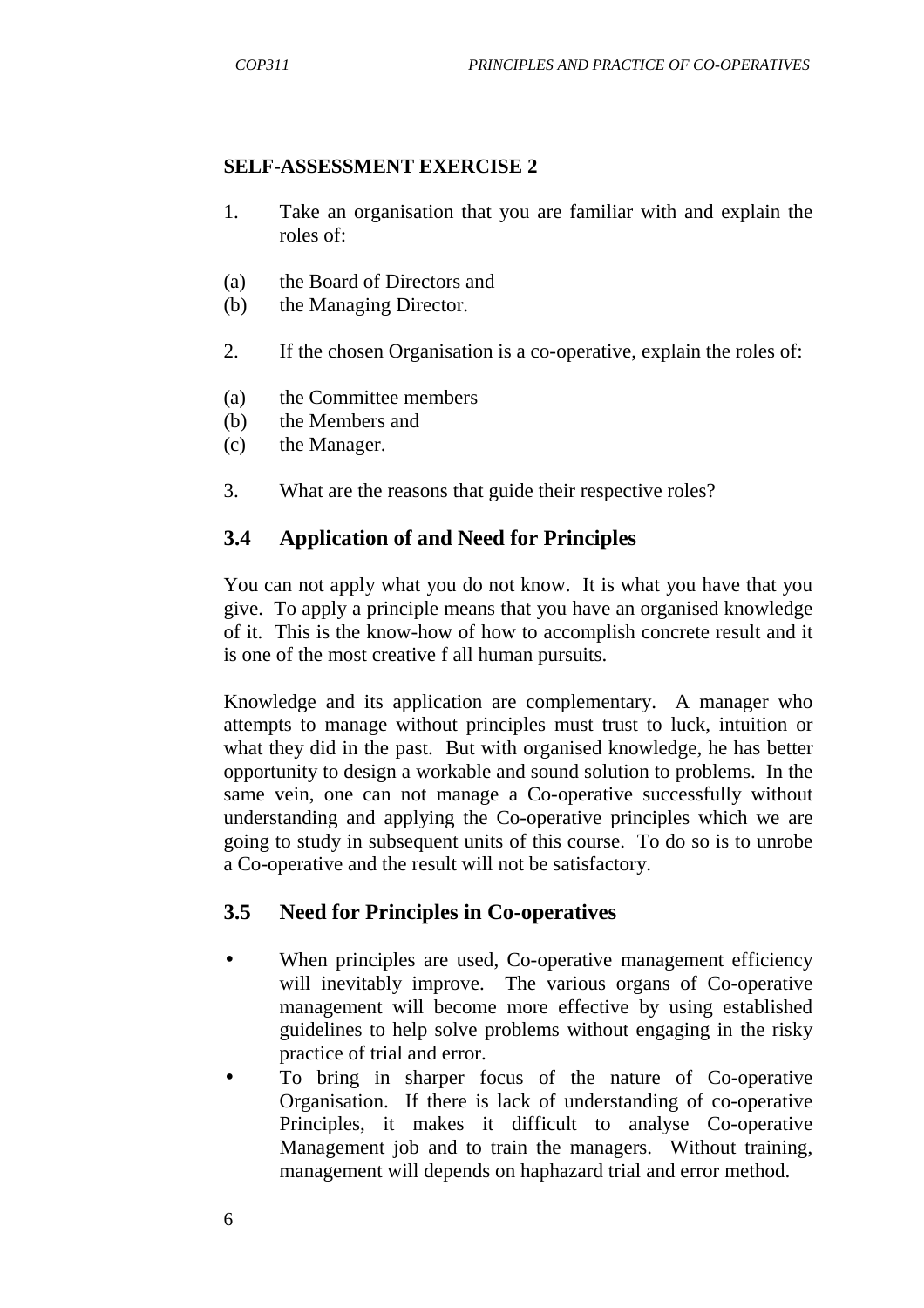### • **To improve Research**

There is the need for tested knowledge of co-operatives. This makes research to be more pointed as the researcher will start from the known to unknown. The outcome enhances management practice.

## • **To Attain Social Goals**

A Co-operative thrives on solidarity and support of members. Without this, a Co-operative is empty. When the objectives of co-operative are being achieved, they will translate to social attainments. Development of Co-operative management with increasing efficiency in the use of human and material resources will have great impact on the Cooperative and related sectors of the economy.

## **SELF-ASSESSMENT EXERCISE 3**

Take another Co-operative Organisation and show why it is important to apply Co-operative principles.

## **4.0 CONCLUSION**

Principles are important in the practice of Co-operation because without them, Co-operative Management becomes trial and error which is unsafe and a sure way to failure. With correct application of the principle, cooperative management becomes more pointed and the outcome becomes fairly predicted.

In our next unit we shall be ascending gradually in our discussions on Co-operative Principles starting with their gradual evolution.

## **5.0 SUMMARY**

In this unit we have been able to look into the general nature of principles, how they are formed, their characteristics and functions. We have also briefly seen the importance of constant application of cooperative principles in order to attain the right result.

## **6.0 Tutor-Marked Assignment**

- 1. Managing a Co-operative Organisation without the application of principles will result in trial and error. Explain.
- 2. Describe the nature and importance of a good Co-operative Principle.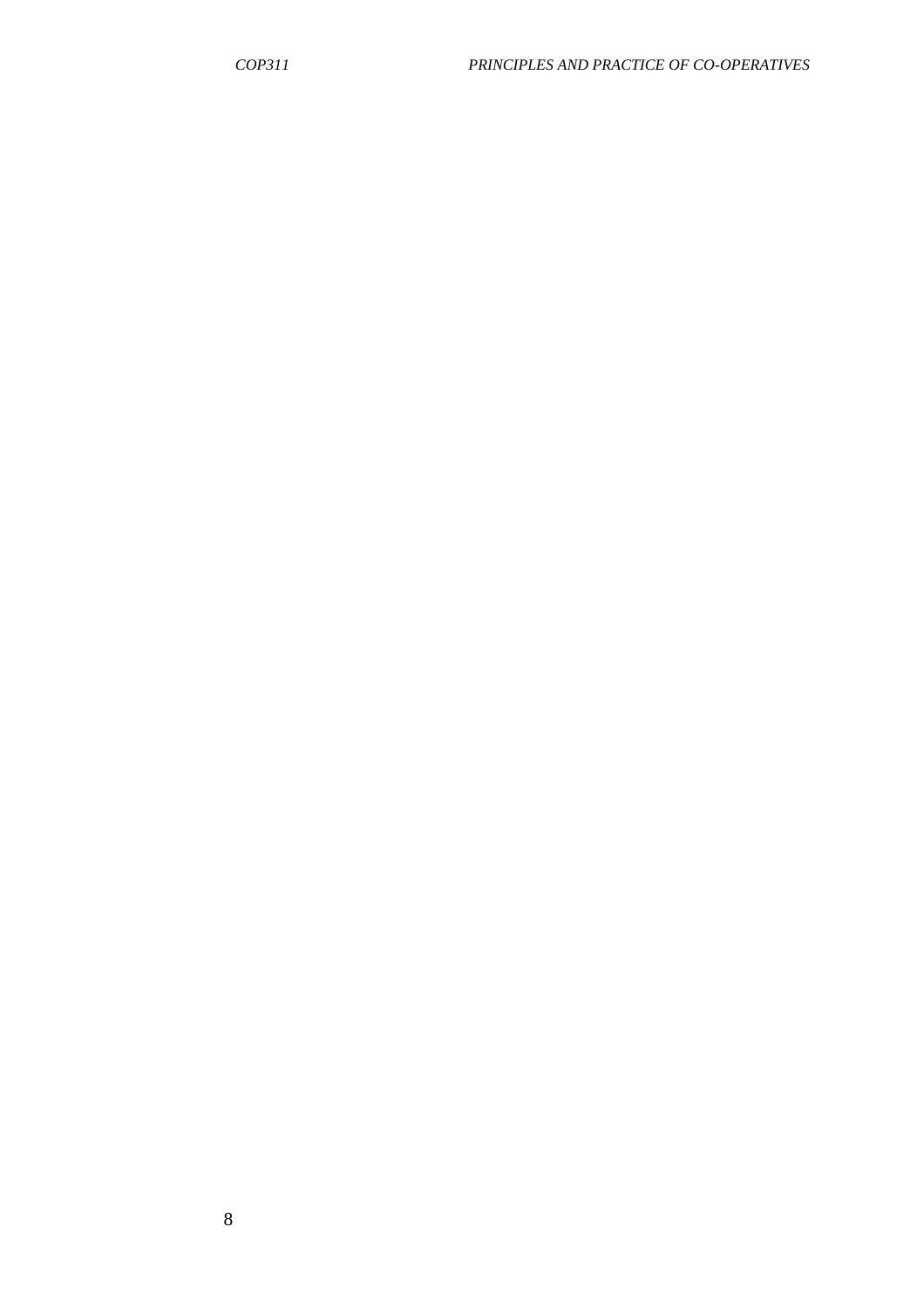# **7.0 REFERENCES/FURTHER READING**

Onuoha, E. (1998). *Principles of Co-operation*. Enugu: Amazing Grace Printing & Publishing Co.

Kootz O. and O. Donnel: (1990). *Management.* Tokyo: Practice-Hall.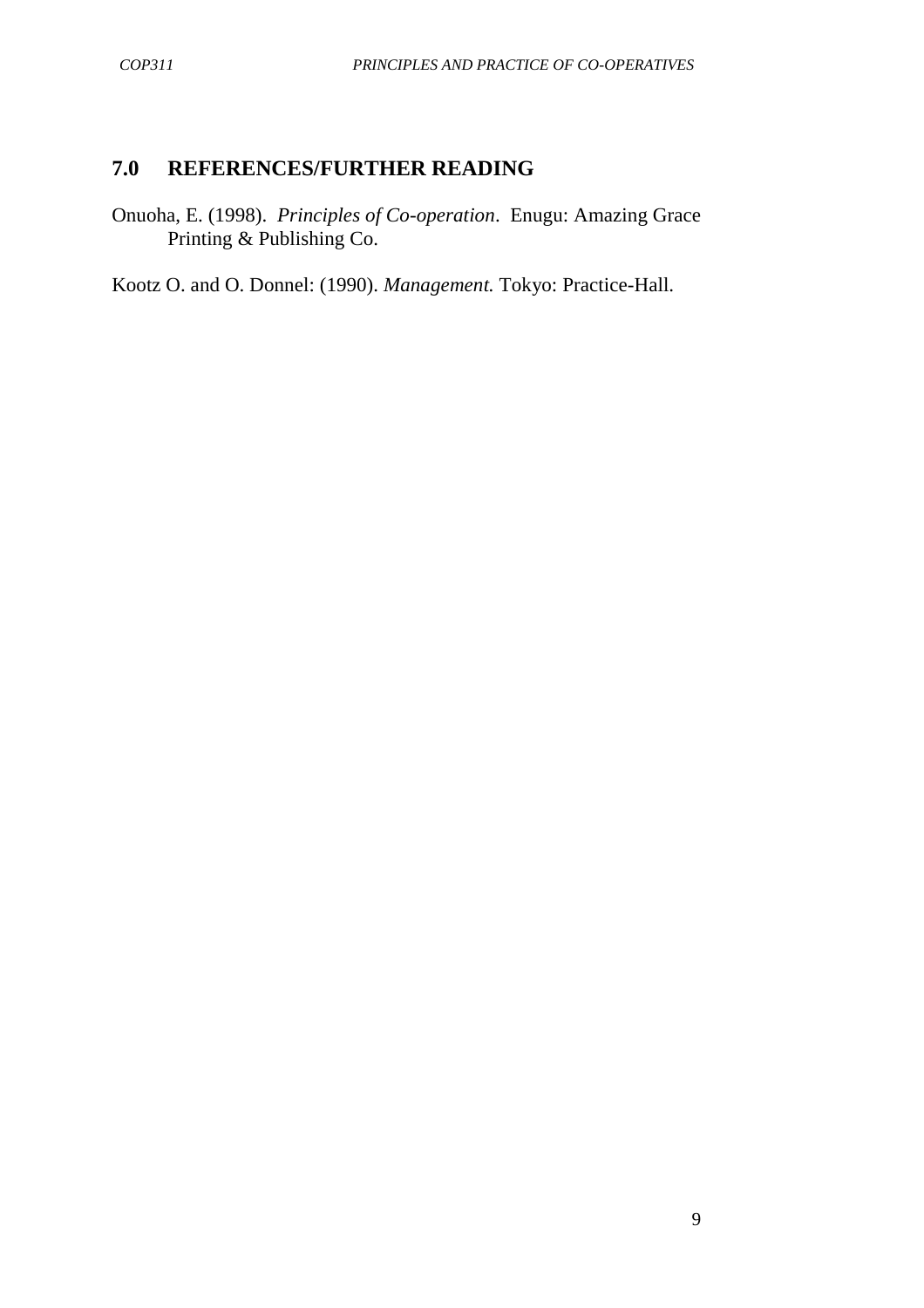## **UNIT 2 EARLY ATTEMPTS TO FORM CO- OPERATIVE PRINCIPLES DURING THE INDUSTRIAL REVOLUTION IN BRITAIN**

### **CONTENTS**

- 1.0 Introduction
- 2.0 Objectives
- 3.0 Main Content
	- 3.1 Nature of Industrial Activities
	- 3.2 Effects of the Industrial Revolution on Workers
	- 3.3 The Hungry Forties
	- 3.4 Early Attempts of Workers to Form Co-operatives
- 4.0 Conclusion
- 5.0 Summary
- 6.0 Tutor-Marked Assignment
- 7.0 References/Further Reading

# **1.0 INTRODUCTION**

You have completed the first unit of this course which is on the general nature of principle, formation of principles, the need to apply principles when managing the functions of principles among other sub-themes. We are going to build on this first unit. In this second unit, we are going to look into what happened in the Industrial Revolution in Great Britain. In doing this we shall look into the effects of the Revolution on workers. Further, we shall also look at the early attempts of workers to come together and form Co-operatives as a way to minimise the harsh conditions they were facing. Thereafter we will give reasons why these forms of modern Co-operatives failed to succeed.

# **2.0 OBJECTIVES**

At the end of this unit, you should be able to:

- describe the nature of Industrial Revolution in Britain
- explain the workers' reactions to the Industrial Revolution and hungry Forties
- explain Workers' attempts to form Co-operatives
- explain The features of the early Co-operatives
- give reasons why the early Co-operatives failed.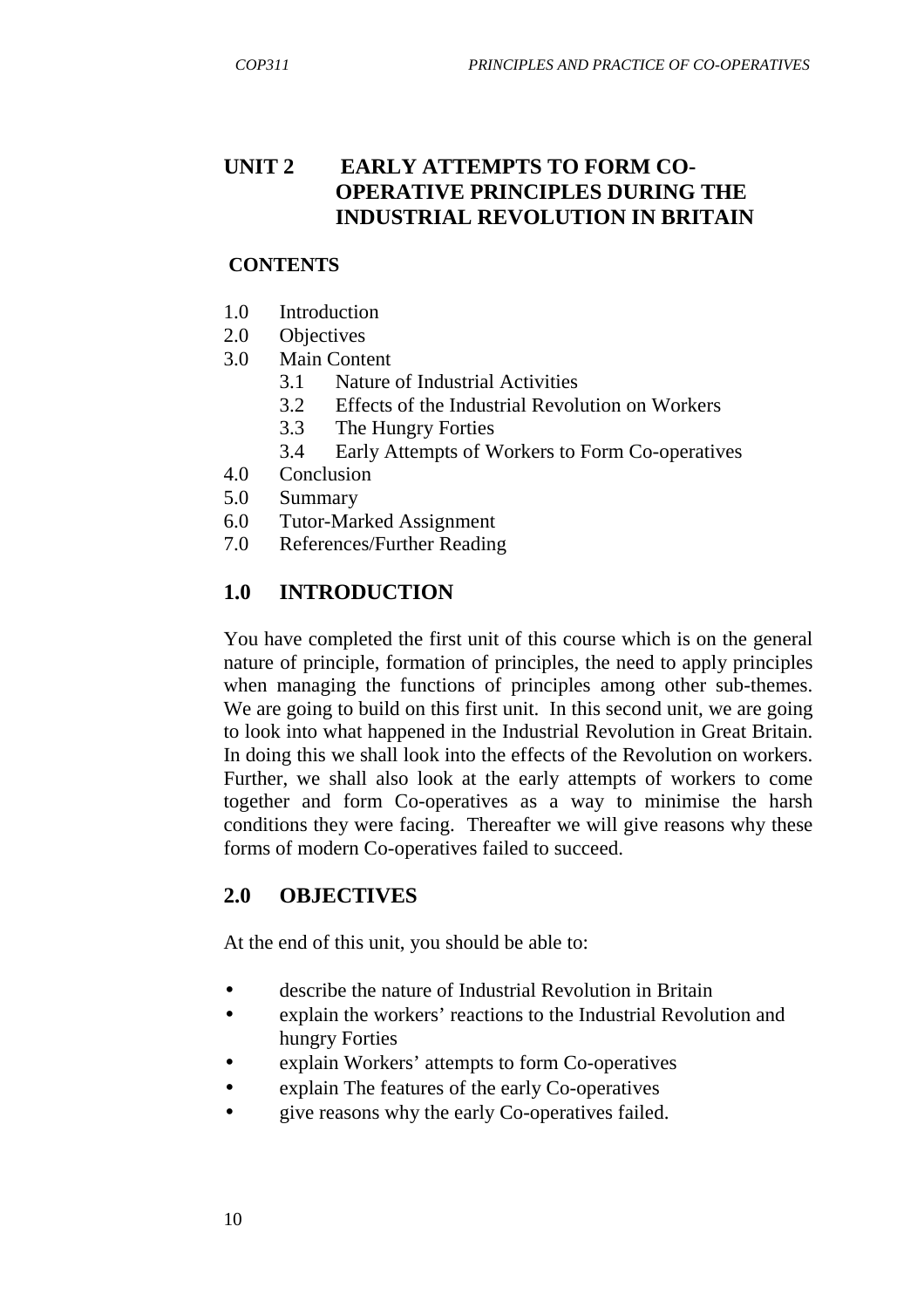## **3.0 MAIN CONTENT**

# **3.1 Nature of the Industrial Revolution in Britain in the 19th Century**

As a consequence on the scientific breakthrough in Europe where steam engine was invented as a source of power, things became more complicated for an otherwise traditional society in Europe. There was the lost of craftsmanship because machines started being used to manufacture items that were initially being made by craftsmen in their cottage industries.

Peasant farmers were displaced from their land. This was because the landowners colluded with factory owners who bought the lands for their factories at far greater price than the peasant farmers could afford.

Since steam engines were being used as a source of power, factories were sited in those locations that were near streams and rivers. One major implication of this was that in order to survive, workers had to relocate from their original homes to places far away to work in factories.

Factory owners were not interested in providing descent accommodation but were only interested in making huge profits. Their argument was that huge sums of money was used to establish the factories. And in elementary economics, cost and profit move in opposite directions. If more profit is to be made, the cost has to be reduced. If on the other hand the cost is increased, profit will dwindle and/or may result in eventual loss. The factory owners were not prepared to incur loss. They sought for maximum profit resulting in paying workers ridiculous low wages.

No descent accommodation was provided by the factory owners for the workers who sometimes had to travel long distances to the factory sites. Hostels were however provided, but the rooms were inadequate so they were overcrowded. The effect was the wide spread of epidemics resulting in untimely deaths.

Another activity of the factory owners was to ensure that the workers did not come together as organised groups or Trade Unions. They connived with the parliamentarians to pass laws forbidding the workers from forming associations. In some cases the same parliamentarians were the same over-bearing factory owners.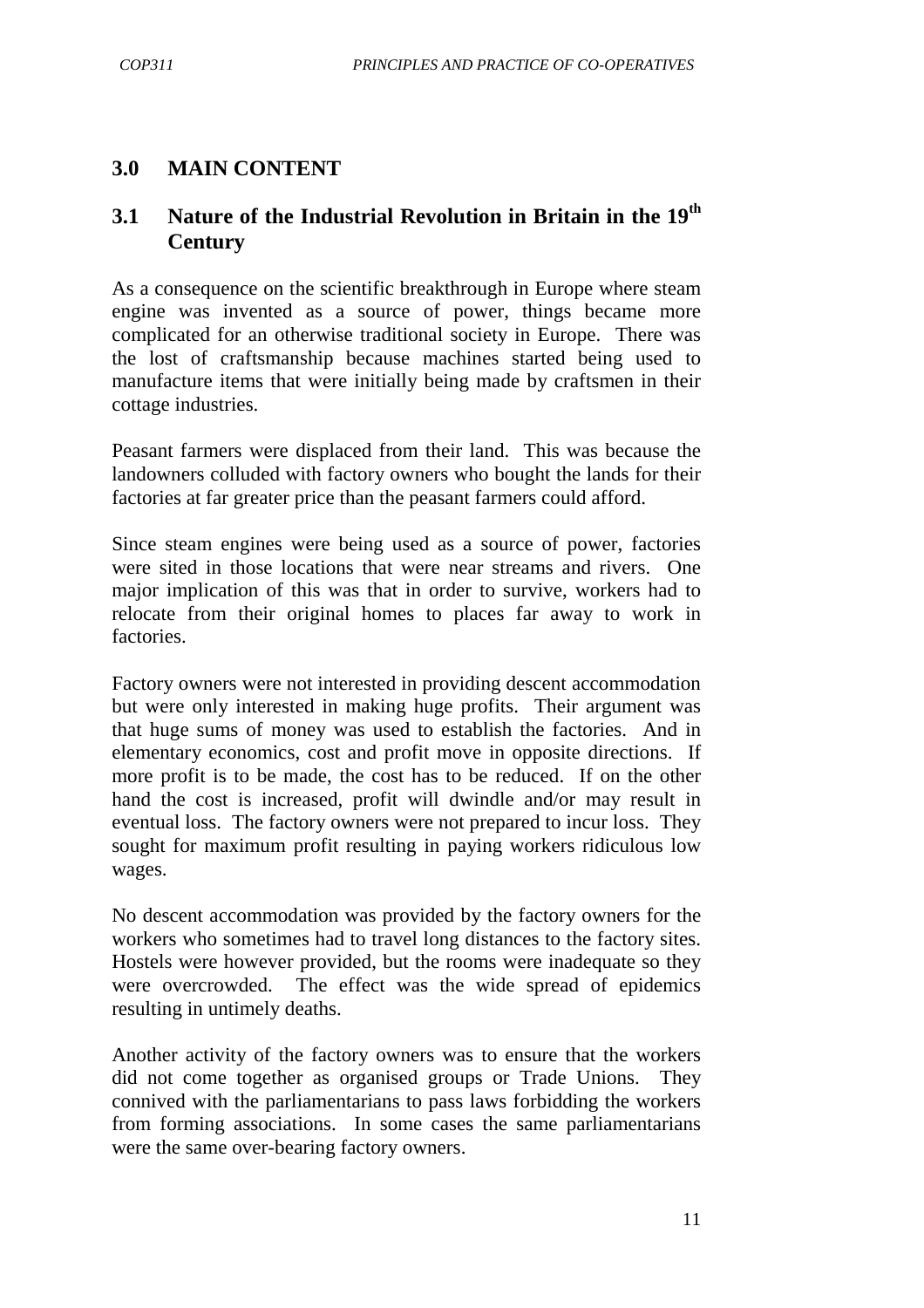Beyond enacting anti-labour laws, workers' protests, riots among other agitations in their attempt to call the attention of the outside world were met with stiff resistance often with disastrous consequences. The law enforcement agents were often invited to carry out offensive attacks on the defenceless workers resulting in deaths. Some were sent to prisons without trials while others were maimed.

Payment of low wages to workers – by the factory owners was not only unfair but loaded with deceit. The factory owners manipulated the workers by paying them in kind rather than in cash. The argument was that food was supplied to workers at high cost which had to be subtracted.

Again, rents were charged on the congested hostels being occupied by the employees. They must be deducted. By the time these and other sundry deductions were made even though difficult to justify, there was nothing left for the workers.

#### **SELF ASSESSMENT EXERCISE**

You have to look at manufacturing and other organisations around you. Interact with the workers and identify those organisation's where the employees are not treated well. List the areas of unfair treatment and compare them with the type of conditions that workers were subjected to during the Industrial Revolution in Britain.

### **3.2 Effects of the Industrial Revolution on Workers**

Shortly a while ago, we discussed the activities of the factory owners in Britain in the  $19<sup>th</sup>$  Century in exploiting the workers. These activities had adverse effects on workers and their employees. We are going to look at these effects briefly.

### **Long Hours of Work**

One effect was that workers were forced to work for long hours, six days of the week. This was inevitable because there was the need to take something home by way of wage after the costs of meals and rent were subtracted, as we noted earlier.

### **Child Labour was the Order of the Day**

In order that members of the family would survive, there was the necessity of forcing children to work inspite of the low wages. The children were leaving homes even at tender age and at the end of the day, something would be given to them.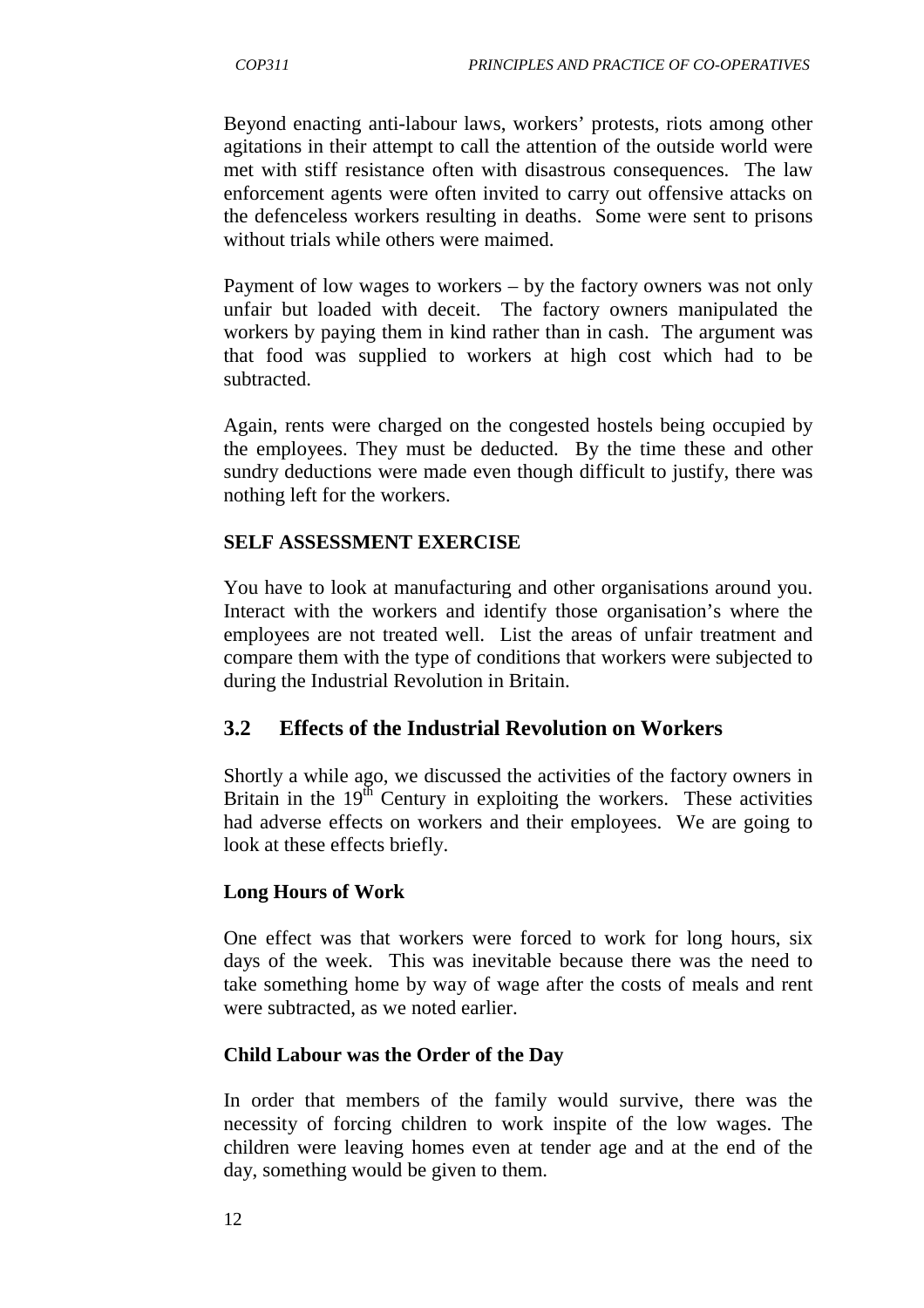#### **Working Conditions were Odious and Unbearable**

We have noted that workers were put in over-crowded and unventilated rooms with the resultant epidemics and deaths. Apart from all these, the production floor was not friendly. The slightest mis-use of machines, plants and equipment often resulted in permanent incapacitation of workers and in extreme cases deaths.

#### **Exploitation of Workers by Shop Owners**

Workers suffered in the hands of the shop owners. Goods were sold to them at very high prices. Often, the quality of these items was poor as they were adulterated. Weighing machines used to measure these goods were tampered with and adjusted to give unfair gain to shop keepers. The adulterated goods added to workers woes as they gave rise to food poisoning with the resulting discomfort and deaths.

#### **Unemployment**

There was large scale unemployment. Not all the craftsmen who were displaced from their cottage industries as well as the peasant farmers were employed. A good number of them were left to the mercy of the elements. Also, those workers who were working in the factories suffered insecurity, as they were often threatened with lay-offs at the slightest opportunity. The psychological discomfort was enormous.

## **3.3 The Hungry Forties**

The hungry forties is referring to the period of the Industrial Revolution as from the 1840's. It was the period of acute pain on the workers.

Not much food was produced for several reasons. The first was that the land earlier being cultivated was forcefully taken from the peasant farmers and sold to the wealthy emerging capitalists at very high prices beyond the reach of the farmers.

The second reason was that the peasant farmers, as a survival instinct had to go cap in hand to beg for employment. This reduced further the number of farmers.

The third reason was that the workers themselves could not afford to buy the high prices of food stuffs and other consumer items as a result of the exploitation from the shop keepers. We had earlier identified these forms of exploitation.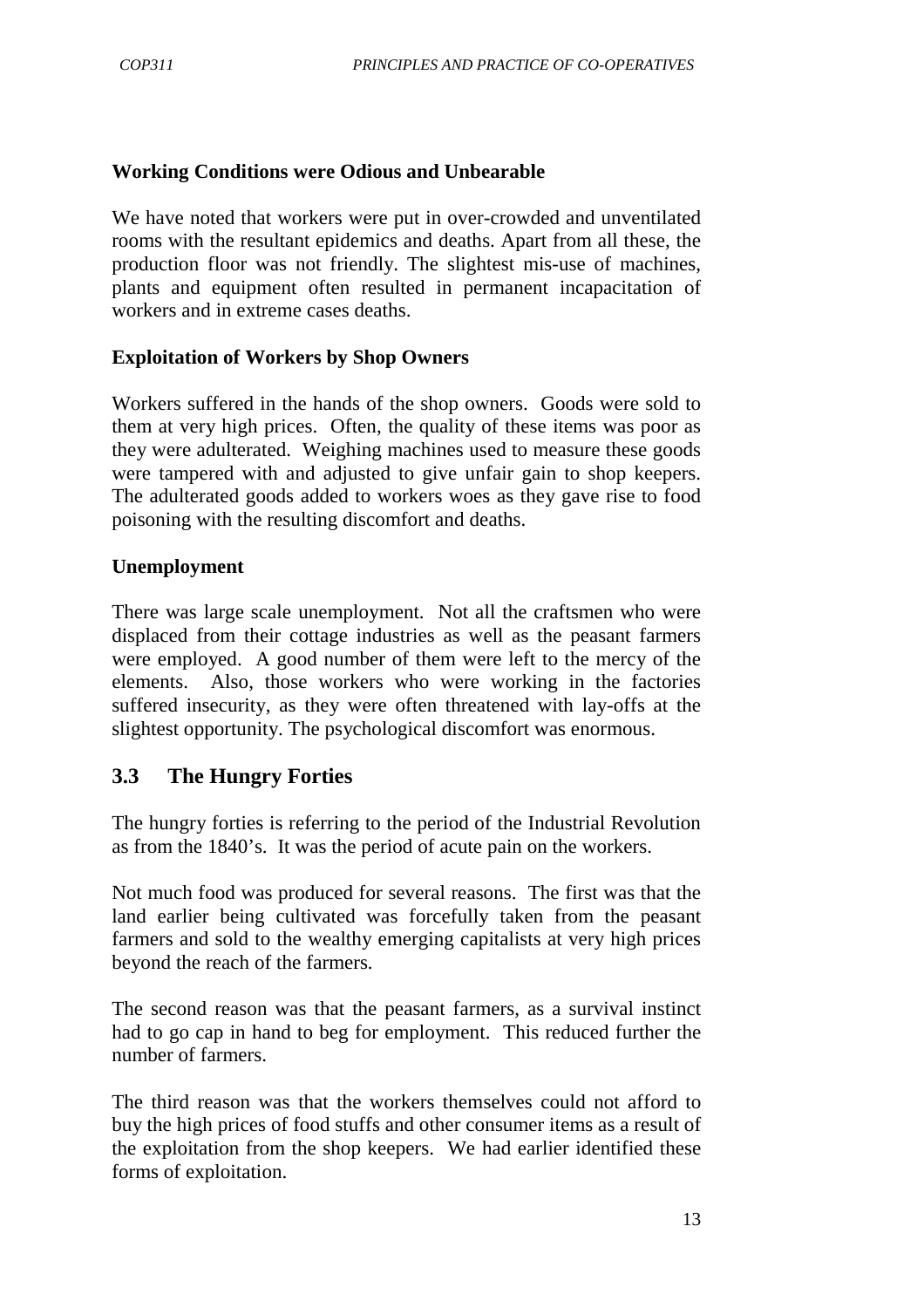The fourth reason was that due to the low wages paid to workers and the unhygienic work conditions resulting in epidemics, plague and diseases, money was spent even though inadequate on health.

It is as a result of these complication that historians often referred to this period as the "Hungry Forties".

# **3.4 Early Attempts to form Co-operatives by Workers**

Workers did not fold their hands and die a slow death arising from the harsh economic reality of the Industrial Revolution. Attempts were made to remedy the situation through co-operative experiments. These experiments were inspired after 1820 and took various forms like Cooperative Workshops, Labour Exchange, Co-operative Colonies among others. We shall be examining all these concepts in our next unit which is unit 3. We shall also be looking at individuals that experimented on various Co-operative principles, which are rules and regulations guiding Co-operative actions.

# **4.0 CONCLUSION**

In this unit we have discussed the Industrial Revolution in Britain and the attendant effects. This is to provide the background on why workers decided to form Co-operatives based on rules and regulations which is what a principle is all about. It explains, predict and provide guidelines for action. We shall discuss all this in subsequent units. In our unit 3 which is the next unit, we shall be looking at those individuals that mobilised workers and other citizens to form co-operatives. We shall be treating them one by one and it is likely that our discussions will spread more than one unit.

# **5.0 SUMMARY**

We have looked at the Industrial Revolution which occurred in Britain as well as the effects of the revolution in Britain. We gave reasons why the period particularly the 1840's was aptly referred to as the "Hungry Forties".

## **6.0 TUTOR-MARKED ASSIGNMENT**

- 1. Describe the features of the Industrial Revolution in Britain.
- 2. Explain 5 effects of the Industrial Revolution on Workers.
- 3. Give reasons why the period of 1840's was called the "Hungry Forties".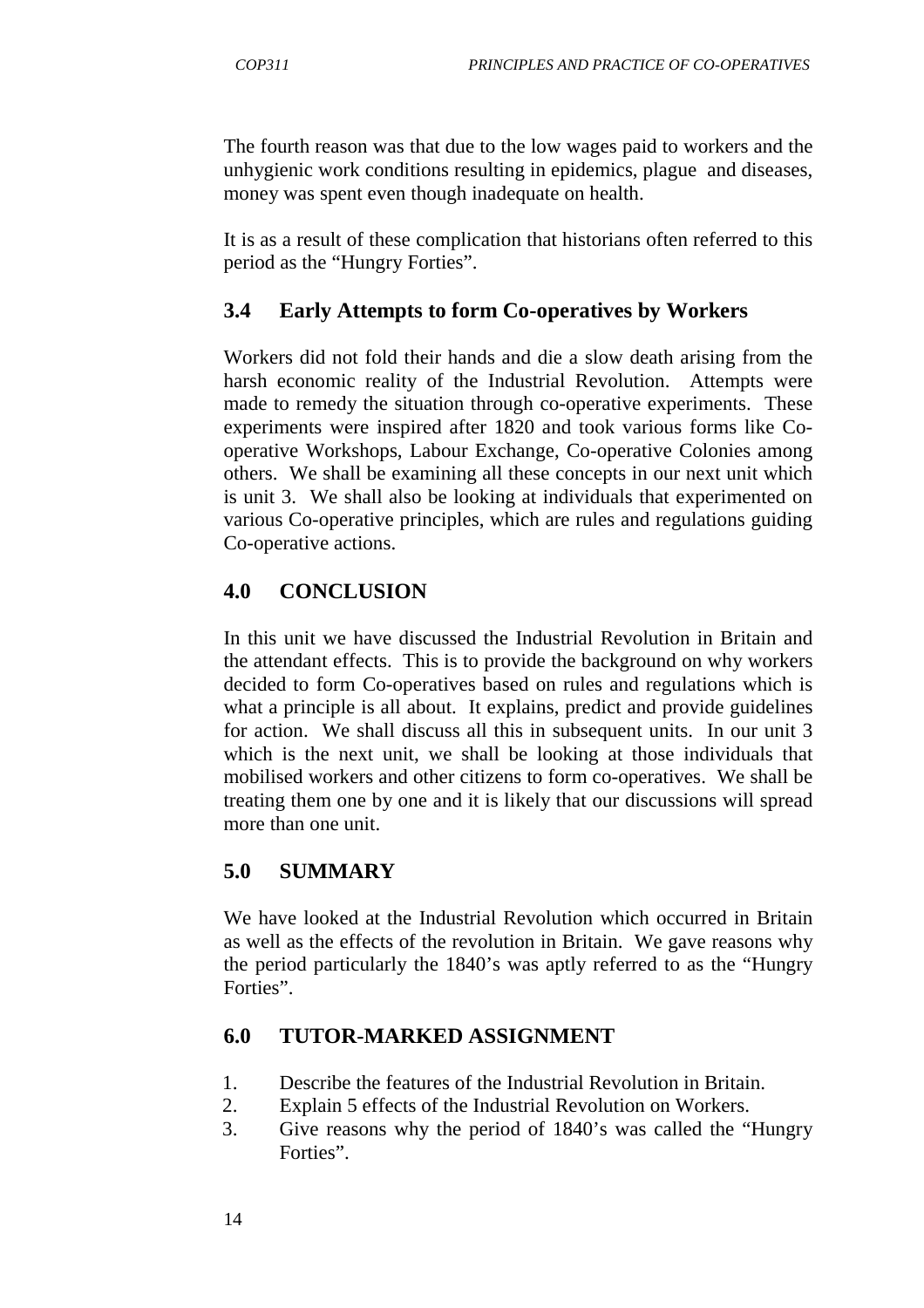## **7.0 REFERENCES/FURTHER READING**

Ebunu, F. (2006). *Principles of Co-operation.* Lagos: NOUN.

Onuoha, E. & Budden J. J. (2002). *Principles of Co-operation*. Enugu: Amazing Grace Printing & Publishing.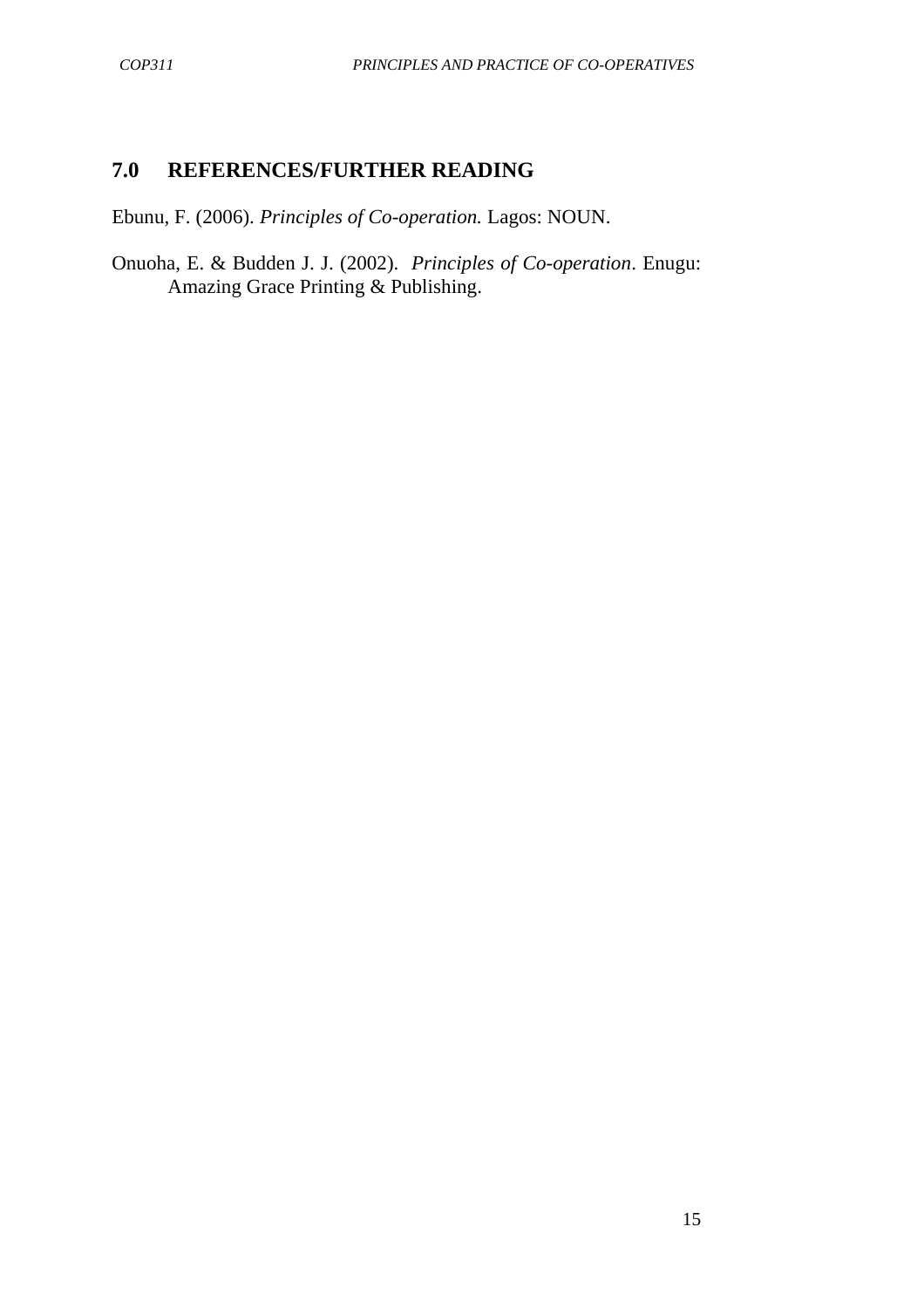## **UNIT 3 ROBERT OWEN- AND HIS CONTRIBUTIONS TO THE DEVELOPMENT OF CO-OPERATIVE PRINCIPLES**

## **CONTENTS**

- 1.0 Introduction
- 2.0 Objectives
- 3.0 Main Content
	- 3.1 Brief Background of Robert Owen
	- 3.2 Activities of Robert Owen
	- 3.3 Comparison of His activities with those of other capitalists
	- 3.4 Evaluation of Owen's efforts viz-a-viz Co-operative **Practices**
- 4.0 Conclusion
- 5.0 Summary
- 6.0 Tutor-Marked Assignment
- 7.0 References/Further Reading

## **1.0 INTRODUCTION**

In our last unit we saw the woes of workers as they were being exploited by the capitalists. They could not receive the intervention of Government who claimed to uphold the doctrine of free enterprise or laissez-fair. It was a situation of survival of the fittest. It was, however, during this period that individuals with human sympathy started thinking very differently from the attitude of mind of the industrialists and Government philosophy of "Free Enterprise". We are going to look into the works of some of these individuals and more importantly to show how their efforts contributed to the development of co-operated principles. We shall be referring to them as the early contributors to the development of Co-operative Principles. The first of these individuals is Robert Owen.

## **2.0 OBJECTIVES**

At the end of this Unit, you should be able to:

- discuss the background of Robert Owen
- explain his efforts in raising the poor standard of living of workers
- compare Owen's efforts with those of other Capitalists
- discuss the collapse of Owen's Colonies.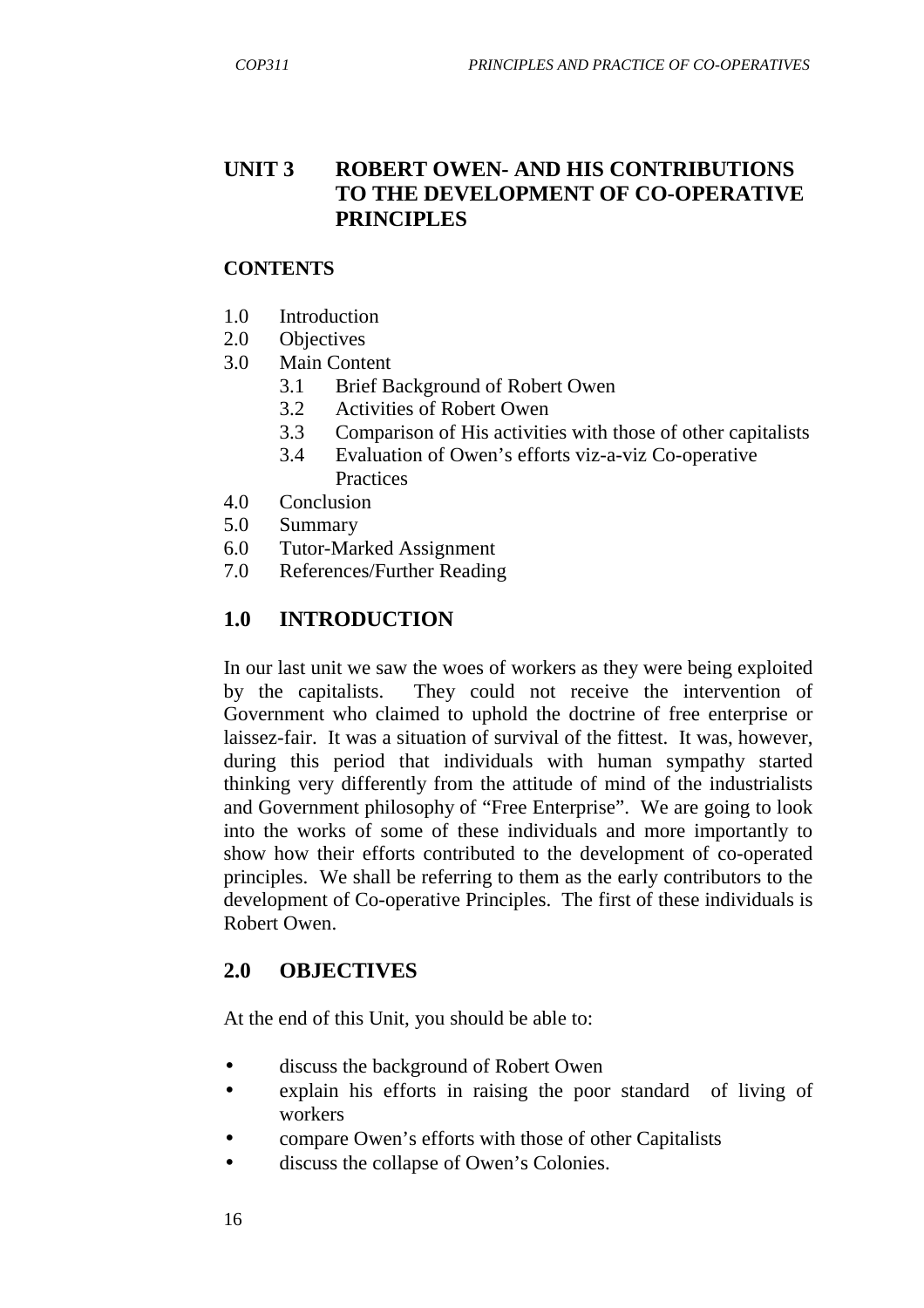## **3.0 MAIN CONTENT**

## **3.1 Robert Owen's Background (1771-1858)**

Robert Owen was a Welsh that is somebody from Wales in Great Britain. He was a socialist as opposed to Capitalist. And due to his socialist way of life he was radical in his views. He was a Utopian who believed in the reformation of the society and make it heaven on earth. History tells us that he was born into the family of an artisan, his father being somebody who traded in goods and similar merchandise.

In the early stage of his life, he imitated his father in the merchandise business but in different articles. He trained in a draper's shop. He was so diligent and resourceful that before he got to the age of 10 he has already started earning his own living.

In a later stage of his life, he got married to the daughter of a capitalist factory owner where he became a factory manager. He later rose as a co-owner of a chain of cotton mills in New Lanark. It was at this stage that he got intimately with the abject poverty of workers and the negative aspects of capitalism. He was vehemently opposed to these capitalists tendencies as we noted earlier in Unit 2 and he strongly critised them both through his write-ups and publication as well as from his other behaviours and activities as we shall later see.

# **3.2 Activities of Robert Owen in Raising Workers' Living Standard**

As soon as Owen became a manager and Later Co-owner of Cotton Mills in New Lanark and other places, he commenced a series of activities almost at opposite to the other industrialists. These activities include the following:

# **3.2.1 Abolishing Child Labour**

In our preceding Unit 2, we said that children were working in factories as a way to augment the paltry wages that their parents were earning. This means that the same poor working environment that the adult workers were experiencing was the same condition that the children were exposed to. Possibly, Owen drew his sympathy from his earlier work experience as we noted earlier that by the age of 10, he was already earning a living. But at that age for a child. The mind is still tender to face the test and trial of adult life. His action of terminating child labour is not surprising.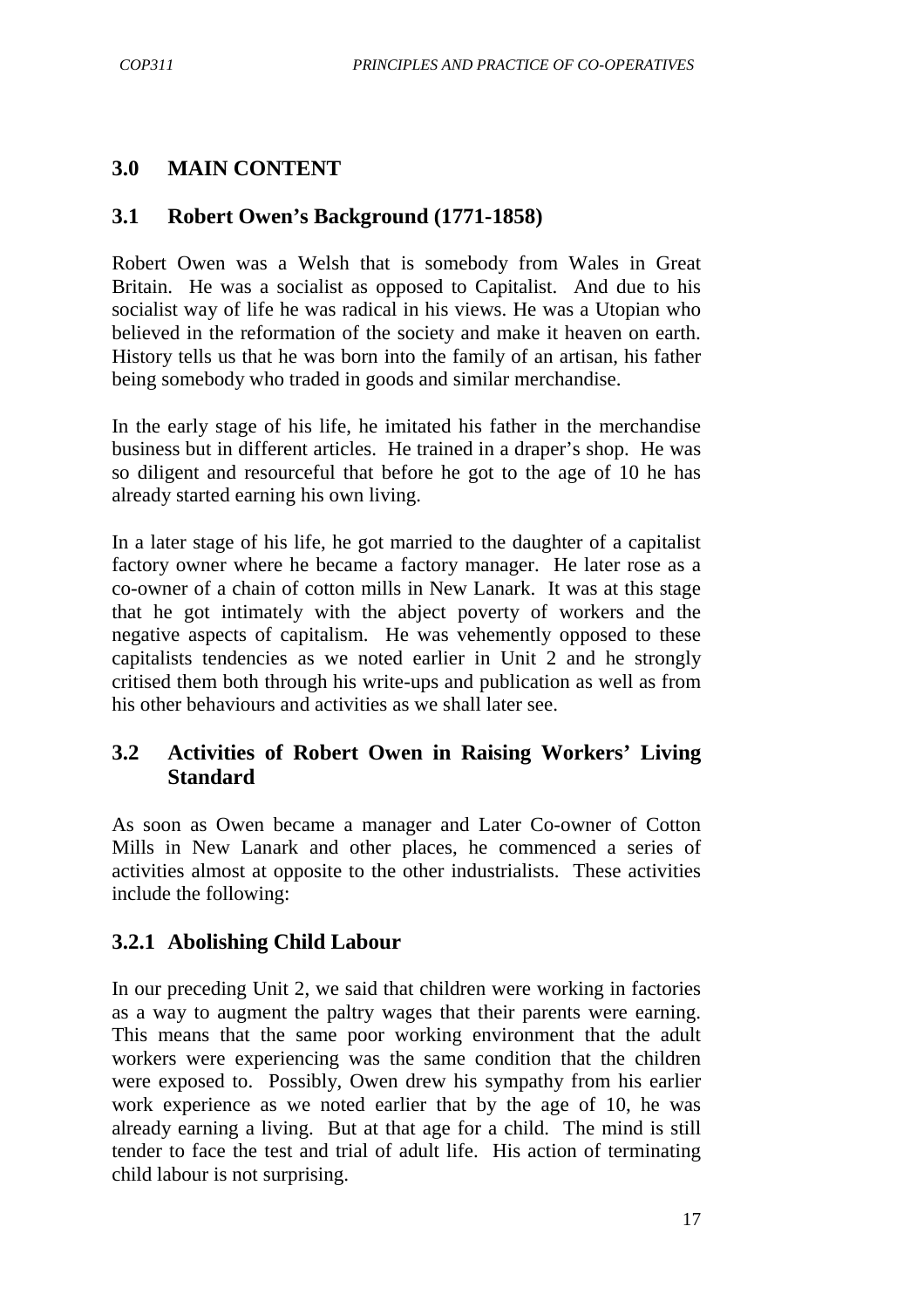#### **Establishing Schools**

Owen did not just abolish child labour and left the children on their own. He realised that if this should be the case, more damage would be done and there could be a reversal to his action and disaster to the children. An idle mind is a devil's workshop. To close the vacuum, he established schools. To these schools, he sent the children to be trained and educated in preparation to more constructive roles they could play on becoming adults.

Owen's education activities where not limited to children. Adults were persuaded and enrolled in the schools. This is to sharpen their intellect and build their capacity to learn new skills and be able to evaluate issues and to take constructive and decisive actions in the colonies that he established.

#### **Establish Co-operative Colonies**

Owen's followers were put in colonies. In these colonies, Owen's idea was to make them self sufficient. That is, his conception was that as much as possible,his followers would have little or no dependence on the outside world. They moved to plan the system of production and distribution of wealth. Every member was to take part except the children who would be in school.

His Colonies were not established in Great Britain alone but also in other places. He exported his ideas hoping to help humanity in general to achieve the Utopian state he conceived. Consequent on this, he established Colonies which he later termed "Labour Commune" such as New Harmony, Indiana in the United States of America.

Owen was resourceful. All these projects that he had been conceiving, developing and implementing needed money. He knew that help would not come from the Government whom we noted earlier believed in "Free Enterprises" or Laissez Fair. The funds were unlikely to come from peasants and artisans with the poor standard of living as we noted earlier. As a result he channeled his energy to source part of the funds from the wealthy. The strategy was to built places of relaxation where individuals particularly the wealthy could come to meditate and reflect from the turmoil and turbulence of the outside world. To achieve this end in view, he put in place what he styled "Harmony Halls especially in Great Britain.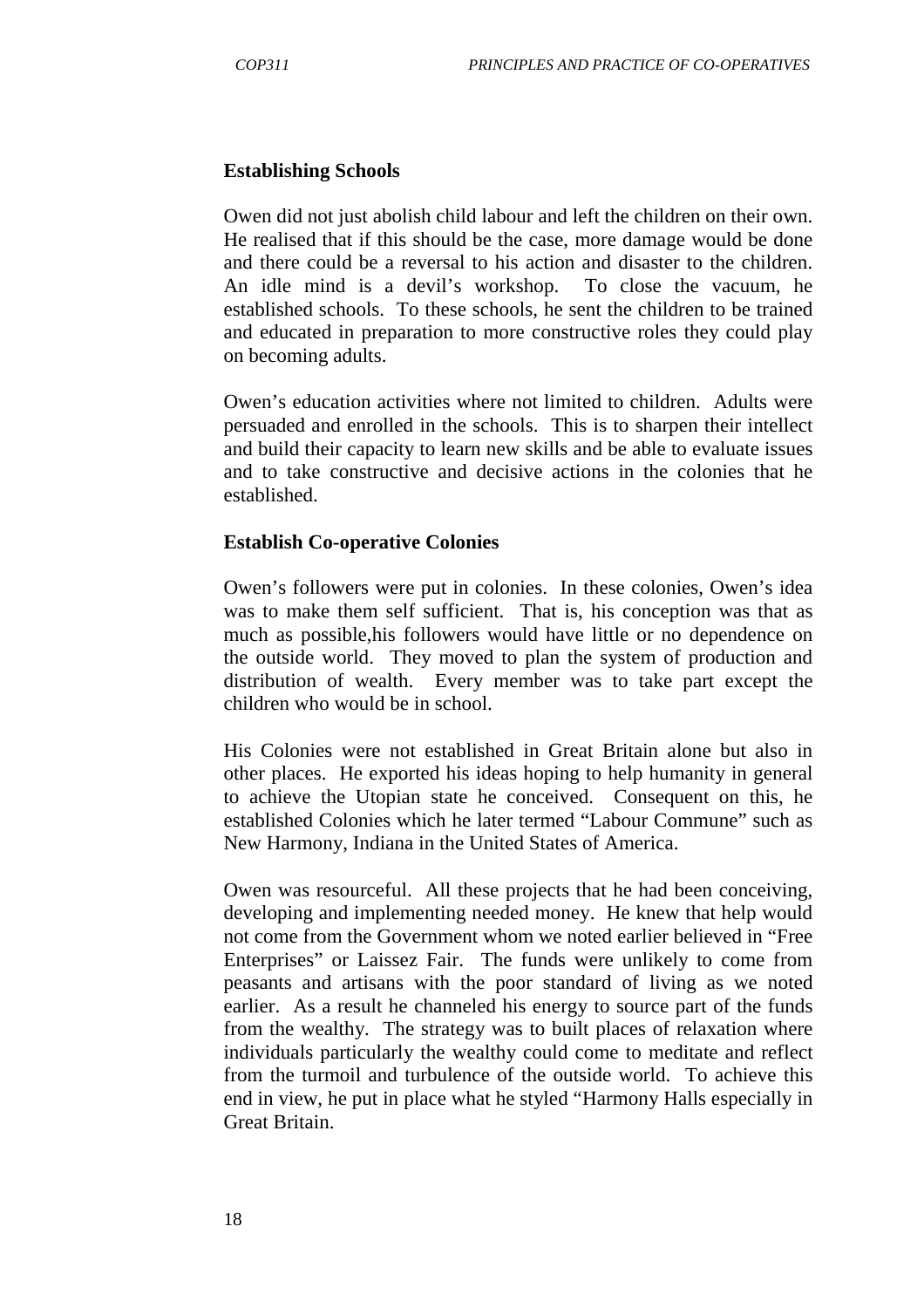#### **Establishing Consumer Shops**

Owen established consumer shops to sell the basic necessities required by members of his community. In the shops were sold goods of pure quality that sustained health unlike the adulterated goods being sold outside the Community. Again these goods were sold at affordable prices as opposed to the ones sold outside at high prices.

#### **Owen Political Activities**

The potentials of Owen as a copious writer and eloquent speaker were well explored in his political activities.

The first thing he did was to pass his unique ideas in a series of lectures, publications and publicity.

 In his book "New view of society" and numerous other articles centered on his socialist system as a basis of his Utopian State. The schemes which he initiated and incorporated in his colonies were widely published as he sought diligently for similar programmes to be introduced into other factories. His efforts paid off as the Factory Act was passed in 1819 which sought to ameliorate some of the harsh conditions of the factory workers.

Further, his intellectual process was brought to bear in the political activities of the Co-operative Party in Britain. The major aim of the party was to seek some form of political power that would make government to have a favourable disposition to co-operative organisations. Such disposition was sought especially in the area of passing favourable Laws that will provide the enabling environment for a co-operative to flourish.

#### **Building Houses and Constructing Streets**

Robert Owen, in attempt to give members of his colonies decent life, decided to build houses for the earlier harassed workers who were put in ramshakled hostels with no ventilation or adequate convenience.

He further constructed roads linking the various areas and portion of the settlement. He generally made the settlement to be attractive and well liked by all and sundry. New life was breathed into the settlement making the inhabitants to radiate the aura of vim and vigour.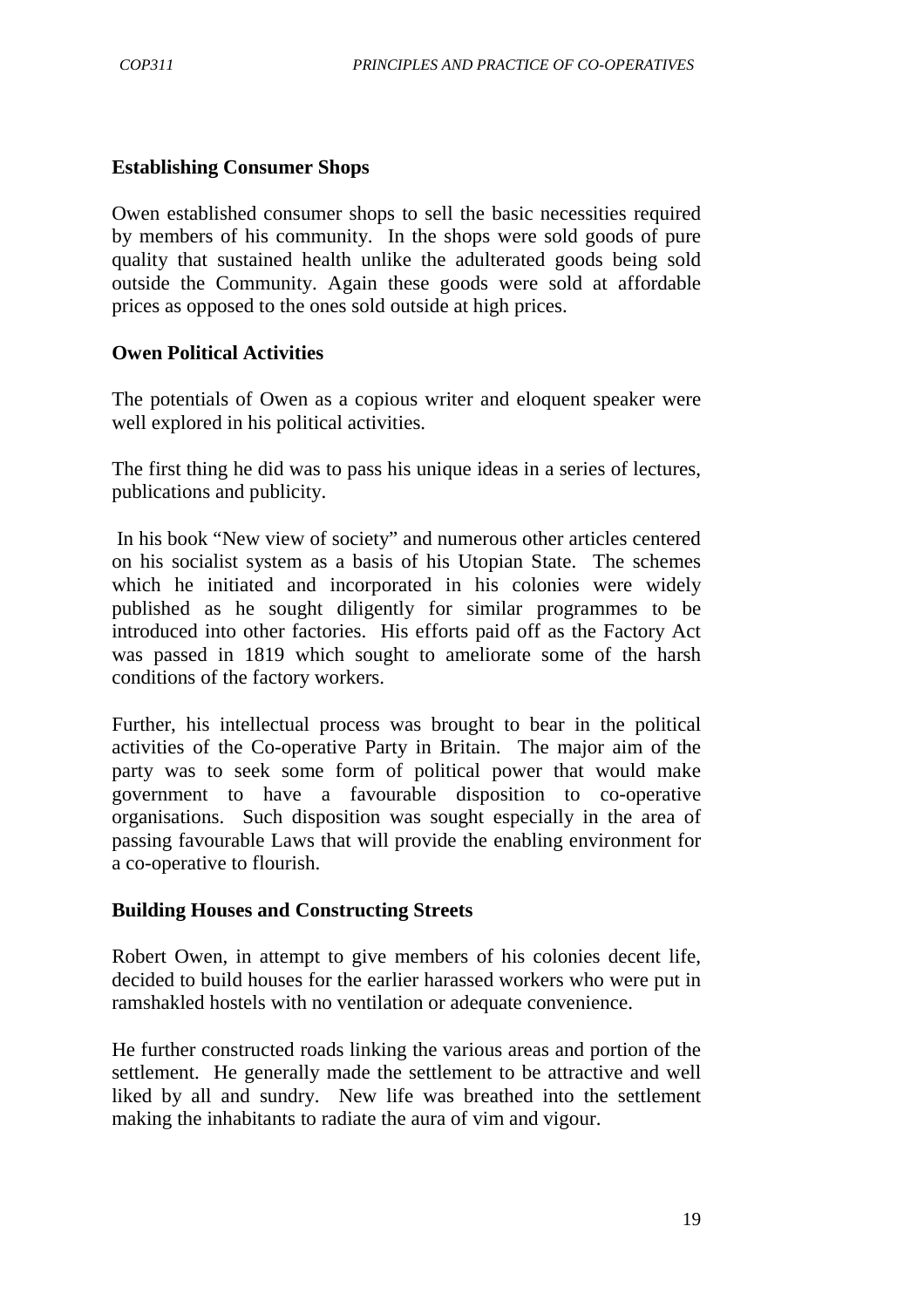#### **Reduction of Worker's Working Hours**

The projects that the workers were working, were carried out with a reduction of hours of work. Hours of work were reduced from the twelve hours that other industrialists were exerting to something less and. excluded weekends from work days. This was necessary so that workers could rest and be adequately prepared for tasks ahead in the succeeding week.

We have pointed out that Owen built houses, established schools and built streets linking the houses, he went further. He fed the inhabitants especially during the peak period of work.

### **3.3 Comparing Owen's activities with other Capitalists**

To start with Owen was not a Capitalist but a Socialist. Other Capitalists were interested in taking all decisions concerning their business but Owen was involved in participatory approach to decision making. He involved the workers seeking for their consent on issues concerning them.

The Capitalist was interested in profit maximization. From economics perspective, cost and profit travel in opposite directions. If profit has to be made, cost should go down so that profit could move up. This was the practice of the Capitalist. It was a negation to Owen's idea due to some of the measures he took by reducing the hours of work, feeding his workers, providing accommodation among others.

#### **SELF-ASSESSMENT EXERCISE 1**

Explain Owen's background as a solid platform for carrying out most of the social reforms he initiated and executed.

## **3.4 Evaluation of Owen's Efforts Viz-A-Viz Co-operative Practices**

Recall that some forms of Co-operative practices were made known to you in course COP 101.

#### **SELF-ASSESSMENT EXERCISE 2**

Go back to your units in Course COP 101. Write out the major characteristics of Co-operatives. Also, highlight the activities of the major organs of Co-operatives in Management.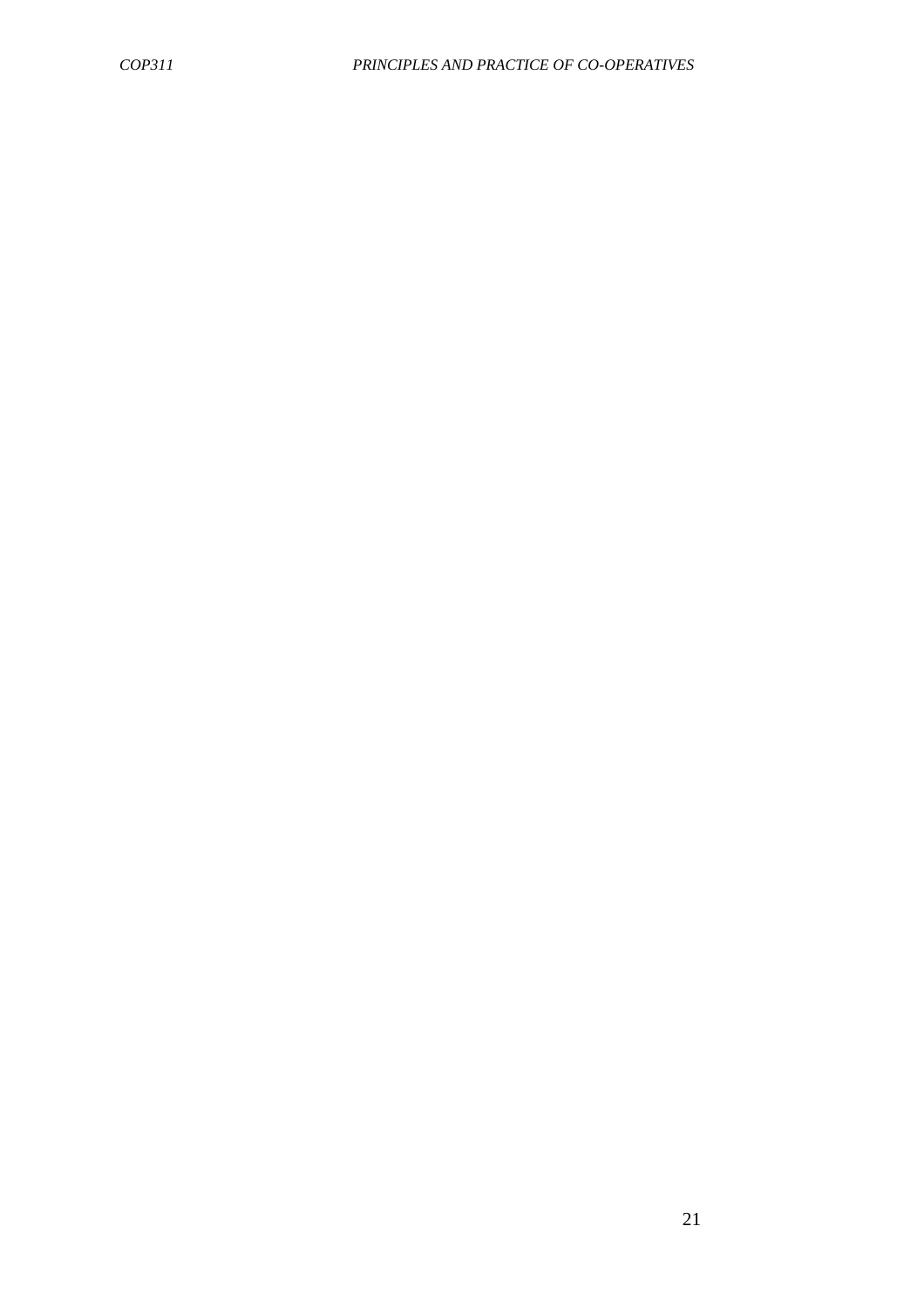#### **Principles of Co-operation**

Owen's works bother on principles of Co-operation. To co-operate is to come together and carry out some economic, social, cultural activities that meet the aspirations of the group members. This is the philosophy of any co-operative organisation and the same line of thought permeated Owen's Colonies as can be seen from the followings:

#### **Sense of belonging**

Owen's colonies provided a sense of belonging to all the inhabitant, especially at the early stage where equality of every member was strongly emphasised. The same principle applies in a Co-operative organisation where there is the practice of one member one vote irrespective of your status or the amount of your assets in the cooperative.

#### **Mass Participation**

In a Co-operative setting, every member participates in the decision making process and the majority carries the vote. In the colonies too, to a reasonable measure the workers contributed to the decision making process. It was one of the reasons why schools were established for their education and training.

#### **Emphasis on Education and Training**

Owen's natural love for education and upbringing of youths is obvious as we have already discussed. It is for this purpose that schools were established. In Co-operative, education is strongly emphasised. A Cooperative Society starts with the education of the members. The expansion is achieved through education. The effective management of the organisation is achieved through education and training complemented with native intelligence. We will later see -------- ++++++++++these principles in sharper forms as we progress.

#### **Caring and Sharing**

Co-operative members care for one another and share things including ideas and experiences. In short, Co-operatives thrive on solidarity and support. The same was applied in Owen's Colonies where workers were working in togetherness and in solidarity.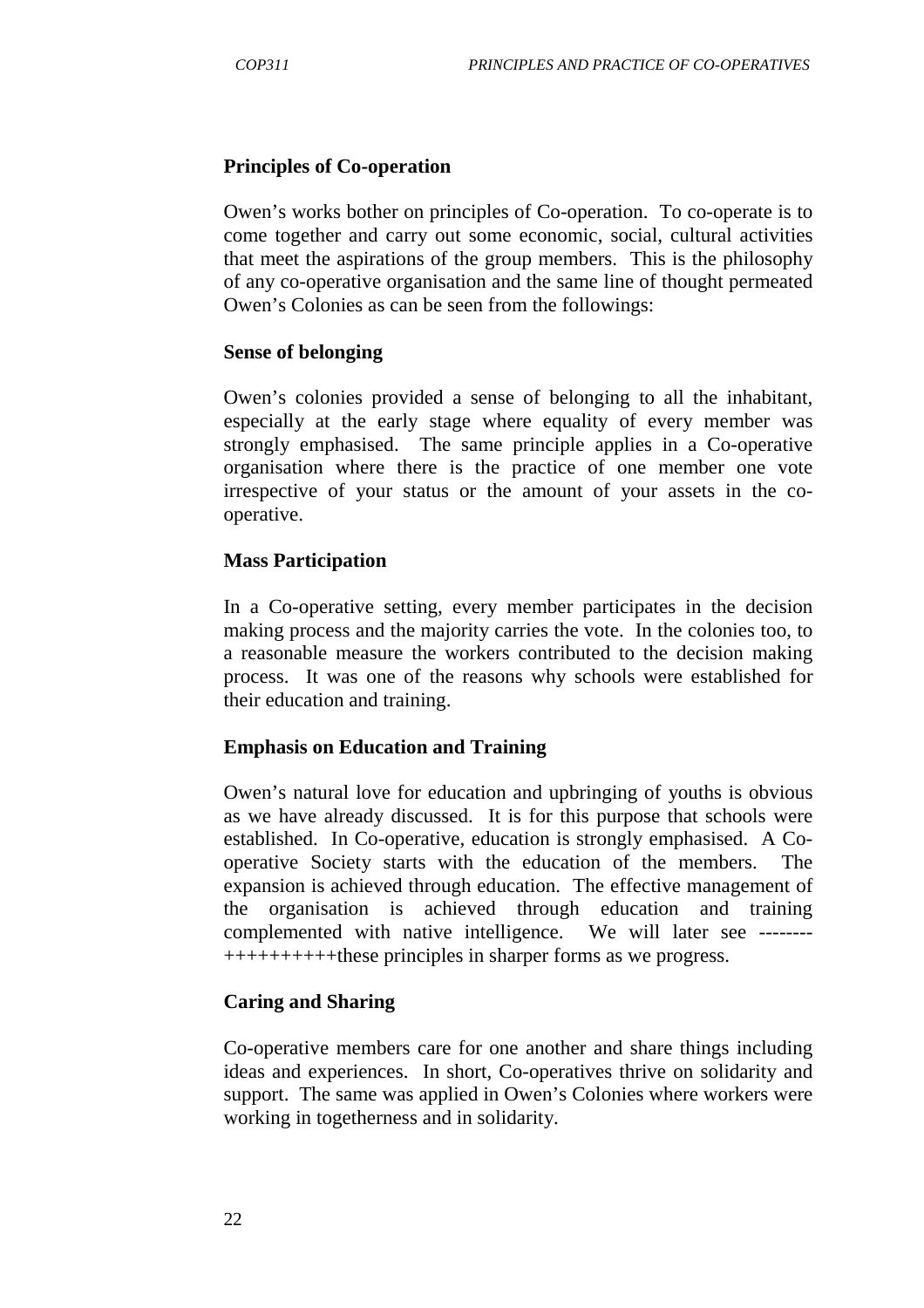#### **Surplus Sharing**

Gains or surplus made in the Colonies were ploughed back for further development of the projects. The same principles apply in co-operatives because the owners are also the end-users of Co-operative services. And you cannot make profit out of yourself. Consequently any surplus declared in a Co-operative is distributed into parts. One part is used for the general reserve, another part for the education of members and providing information for the general public and the remaining part is shared among members.

#### **Elimination of Middle men**

In Co-operative activities and businesses there are no middlemen. Members deal directly among themselves and others. The same practice was practiced among the members of the Colonies.

#### **SELF-ASSESSMENT EXERCISE 3**

Take a look again at the activities of Robert Owen. Assuming you are going to form a Co-operative Society, how many of these activities are you going to adapt or adopt in the formation of the Co-operative Society and why?

### **4.0 CONCLUSION**

We have discussed the activities of Robert Owen. It is important to carefully examine these activities and his strategies so as to see how they are connected with the principles and practices of Co-operatives. There are still early contributors to the development of Co-operative principles which we noted earlier. There are also rules and regulation that provide guidelines. In our next Unit we shall be discussing Dr. William King.

### **5.0 SUMMARY**

In this Unit, we have explained Robert Owen's background, his activities in forming colonies for workers and we have compared his efforts with other industrialists of his time. We also evaluated his efforts in Co-operative practices and have established areas of similarity with other capitalists.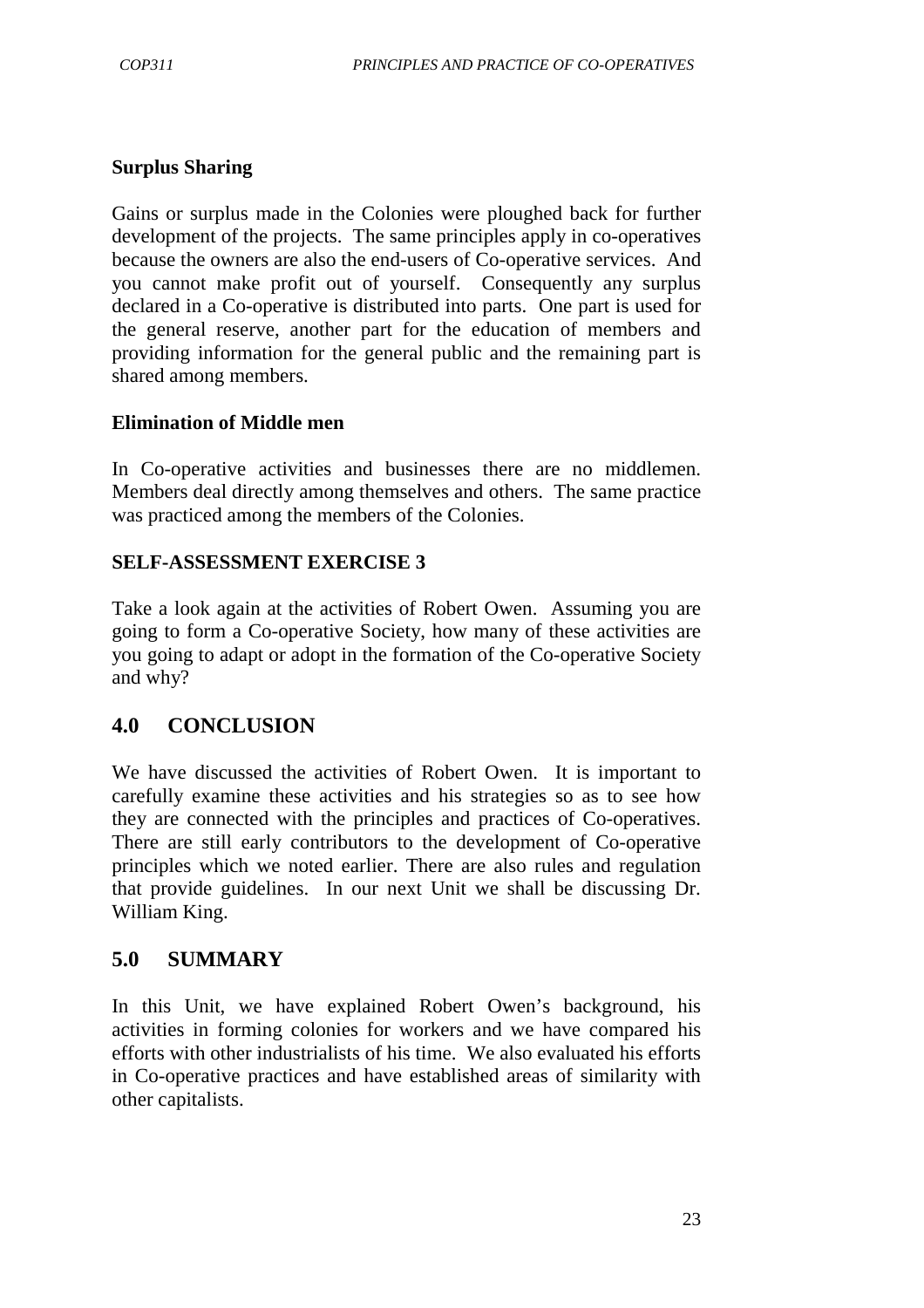#### **6.0 TUTOR-MARKED ASSIGNMENT**

- 1. To what extent do you see Robert as an important Contributor to the development of Co-operative Principles?
- 2. Robert Owen is regarded as a realistic and Practical Man. Give reasons to justify this assertion.

# **7.0 REFERENCES/FURTHER READING**

- Ebunu, F. (2006). *Introduction to Co-operation*. Lagos: NOUN Ist Edition.
- Onuoha E & Buden J.J. (2002). *Principles of Co-operation*. Enugu: Amazing Grace Printing and Publishing Co.  $3<sup>rd</sup>$  Edition.
- Cole, G.D.H. (1944). A *Century of Co-operation*. London: George Allen & Union Ltd. for The Co-operative Union Ltd.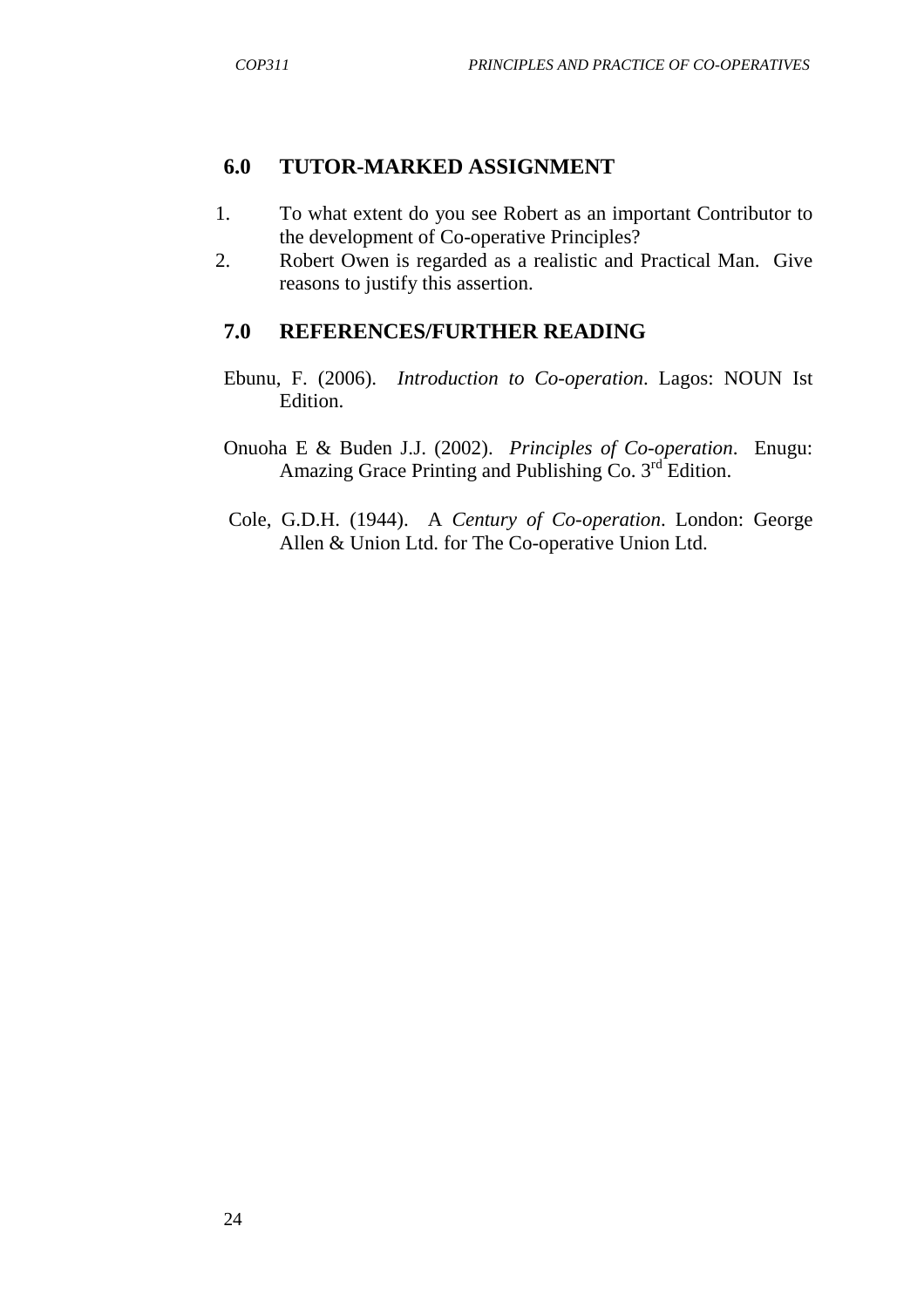# **UNIT 4 DR WILLIAM KING AND HIS CONTRIBUTIONS TO DEVELOPING CO-OPERATIVE PRINCIPLES**

#### **CONTENTS**

- 1.0 Introduction
- 2.0 Objectives
- 3.0 Main Content
	- 3.1 The Background of Dr. William King
	- 3.2 The Founding of the Co-operative Organisation in Brighton
		- 3.2.1 The Administration and Management of Brighton Co-operative Society
	- 3.3 The Publications of Dr. William King
	- 3.4 The Contrast between Robert Owen and Dr King
- 4.0 Conclusion
- 5.0 Summary
- 6.0 Tutor-Marked Assignment
- 7.0 References/Further Reading

# **1.0 INTRODUCTION**

We are going to look at another Co-operative scholar and administrator. His name is Dr. William King. Remember in our previous discussions, we studied the activities and practices of Robert Owen especially in the establishment of Co-operative Colonies and Co-operative Labour Exchange.

You will do well by re-reading the contents of Unit 3, provide answers to the tutor-marked questions as well as doing the SELF-ASSESSMENT EXERCISEs. By so doing, you will naturally prepare yourself and attune to the ideas of this Unit.

# **2.0 OBJECTIVES**

At the end of this unit, you should be able to:

- discuss the activities of Dr. King
- explain the Administration and Management of Brighton cooperative Society
- discuss the education and information dissemination on Cooperatives by Dr. King and his associates
- list the contrast between Robert Owen and Dr. King.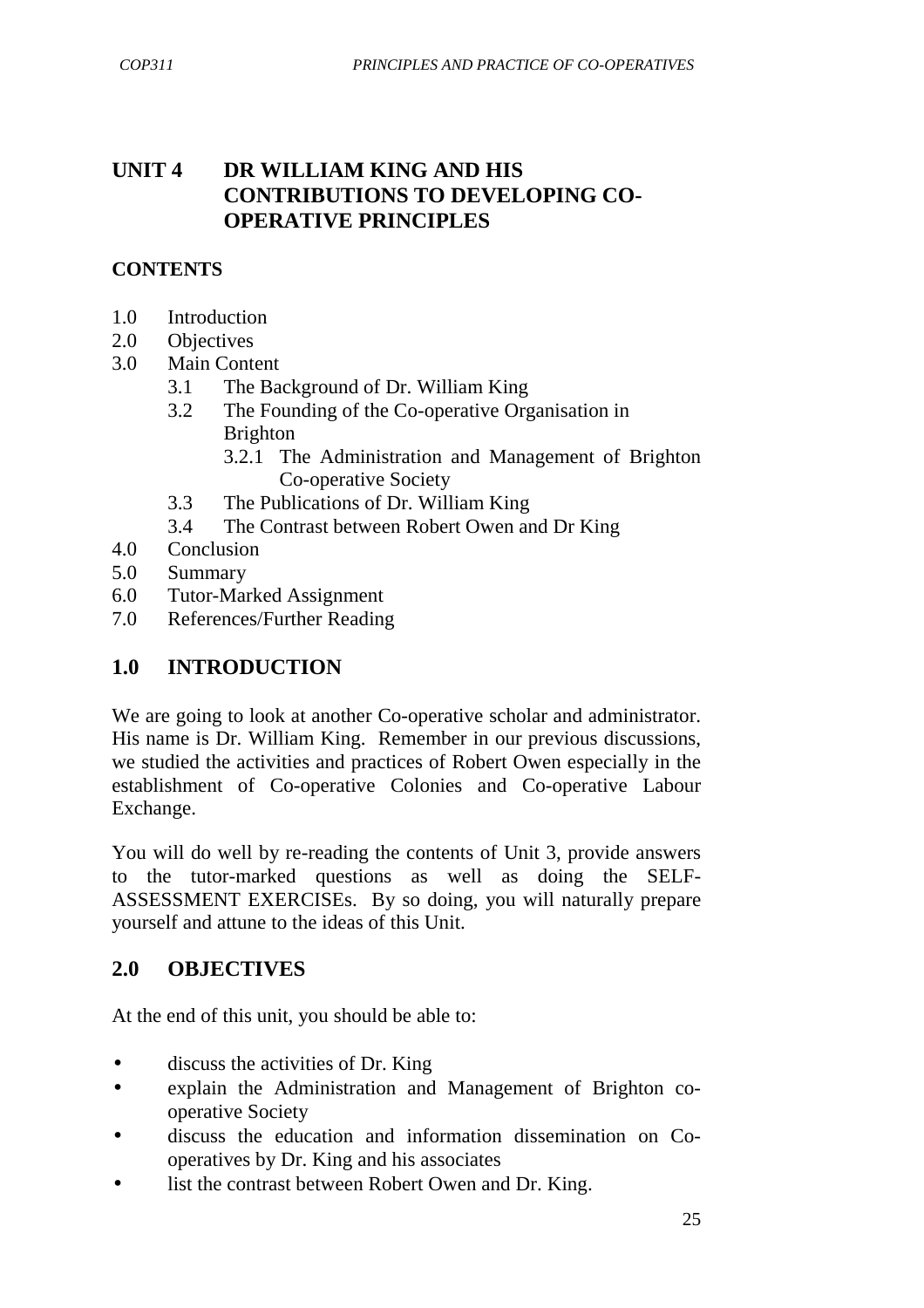### **3.0 MAIN CONTENT**

#### **3.1 His Background**

Robert Owen, later in his ventures started encountering problems and difficulties some of which were unexpected. We shall be looking at these problems in addition to other ones encountered by these initial writers and practitioners of Co-operative principles in another unit. One crucial side effect of the challenges was the death knell that sounded on the Colonies established by Owen. But as the Colonies or Co-operative Community were ending some of the followers of Owen who were also the promoters reflected on the next line of action. They were undisturbed. One of these individuals was Dr. William King who first established the Brighton Co-operative Benevolent Fund Association. The initial success of this organisation gave impetus to the founding of Brighton Co-operative Trading Association. But before these organisations, Dr. King had formed an infant school and then a Mechanic Institute. The idea to establish these bodies arose from his experiences earlier in life.

Dr. William King was born in Ipswich and he read Medicine in Cambridge University, England. He was a Utopian socialist. He saw the conditions the poor masses were subjected to as we noted in our last unit. All these moved him to become a social reformer and a Cooperator. He worked hard to give a lease of life and hope to the hopeless to the poor ones of his local people. He saw the Co-operatives as a veritable platform to achieve his goals and he launched himself at it. He identified with the Co-operative movement as well as the ideals of Robert Owen

#### **The Founding and Management of Brighton Co-operative Society**

In Section 3.1 above, we have noted that Dr. King together with others established some organisations for the development of Co-operatives as well as raising the standard of living of his people.

The founding of the Brighton Co-operative Society was carried with other followers of Robert Own. As a result the management of the society was along the line of Owen's thinking and philosophy, which is along Co-operative Community.

The Co-operative Community consisted of several persons taking up residence in the community. A scheme of communal living was drawn up and put in place. The members were left to govern themselves. They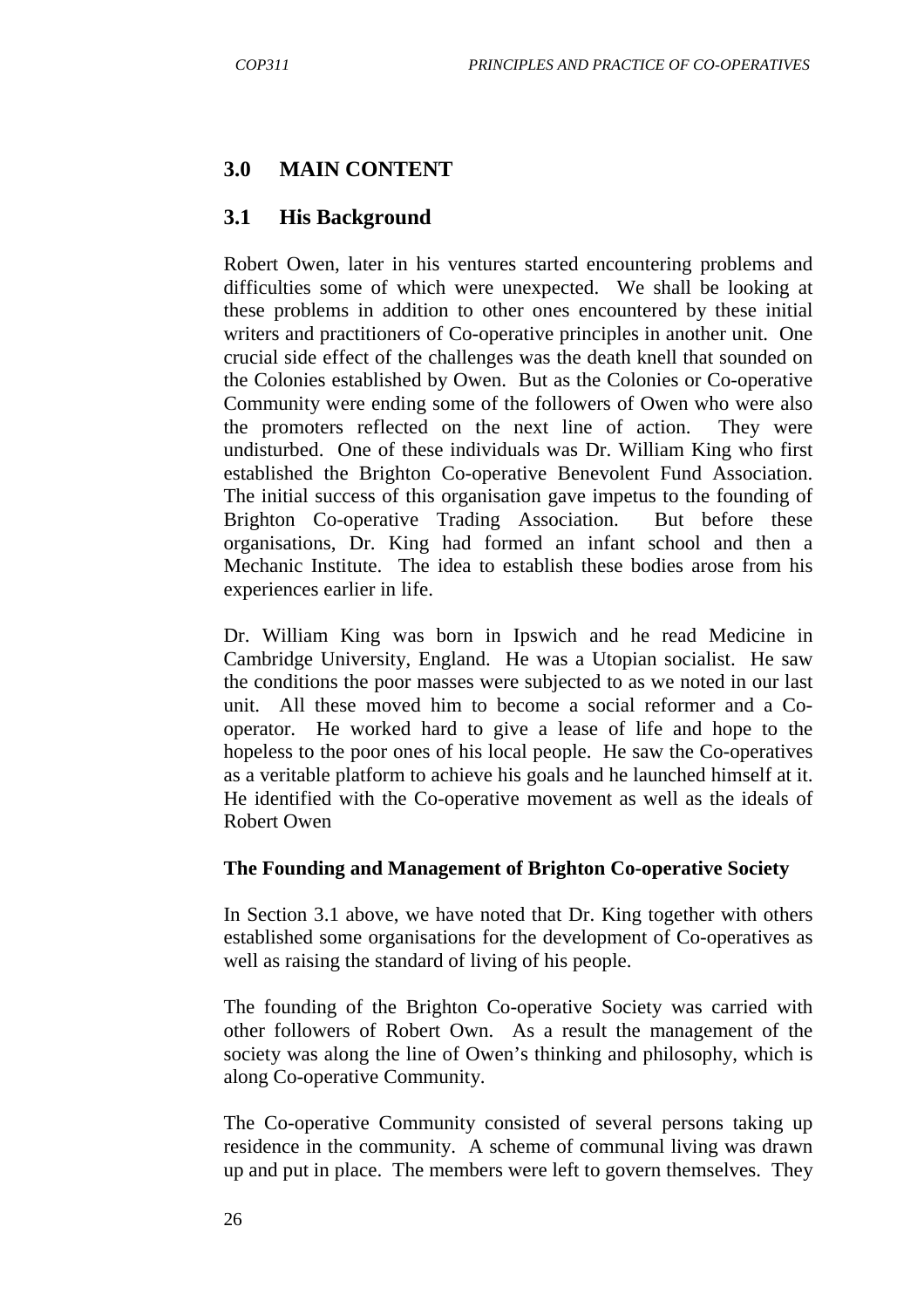prepared plans on what to do and sharing out the duties to individuals and groups according to experience, talent and training.

Education and training were not ignored. They saw the necessity of removing ignorance as well as imparting knowledge and skills to members.

A system of sharing was put in place for equal payments per hour for persons of all callings.

Even though at the initial stage, Dr. King's style was similar to that of Robert Owen, he started deviating from Owen's approach especially between 1825 – 1830 when the latter traveled to America.

Dr King was of the opinion that Owen's concept of Co-operative Colonies was too grandiose and vague. As an alternative, workers should organise themselves into small groups in forms of Co-operative societies. In these consumer shops, members could buy their consumer goods as well as having other articles of need. He changed from Owen's utopian Co-operative Colonies which were too capital intensive. He was being practical and realistic.

King further advocated that members of Co-operatives should make regular savings into a common fund, and savings and profits should be invested on workers' own enterprises. He was against the idea of doing business on credit; it should be on basis of cash and carry.

Even though workers collectively have common businesses, king advised them to channel resources toward establishing their own businesses depending on the passion and innate ability.

Other Strategies that William advocated were:

- i. Workers should strive to produce their own food
- ii. The workers should build their own homes
- iii. Workers should not depend on government but on self help
- iv. Members should be educated on the principles and techniques of doing business
- v. he strongly advocated that co-operators should be good Christians, men of education and hardworking.

#### **SELF-ASSESSMENT EXERCISE 1**

The principles of Co-operative as we learnt in COP 101 can be traced to the practices and Principles of Dr William King.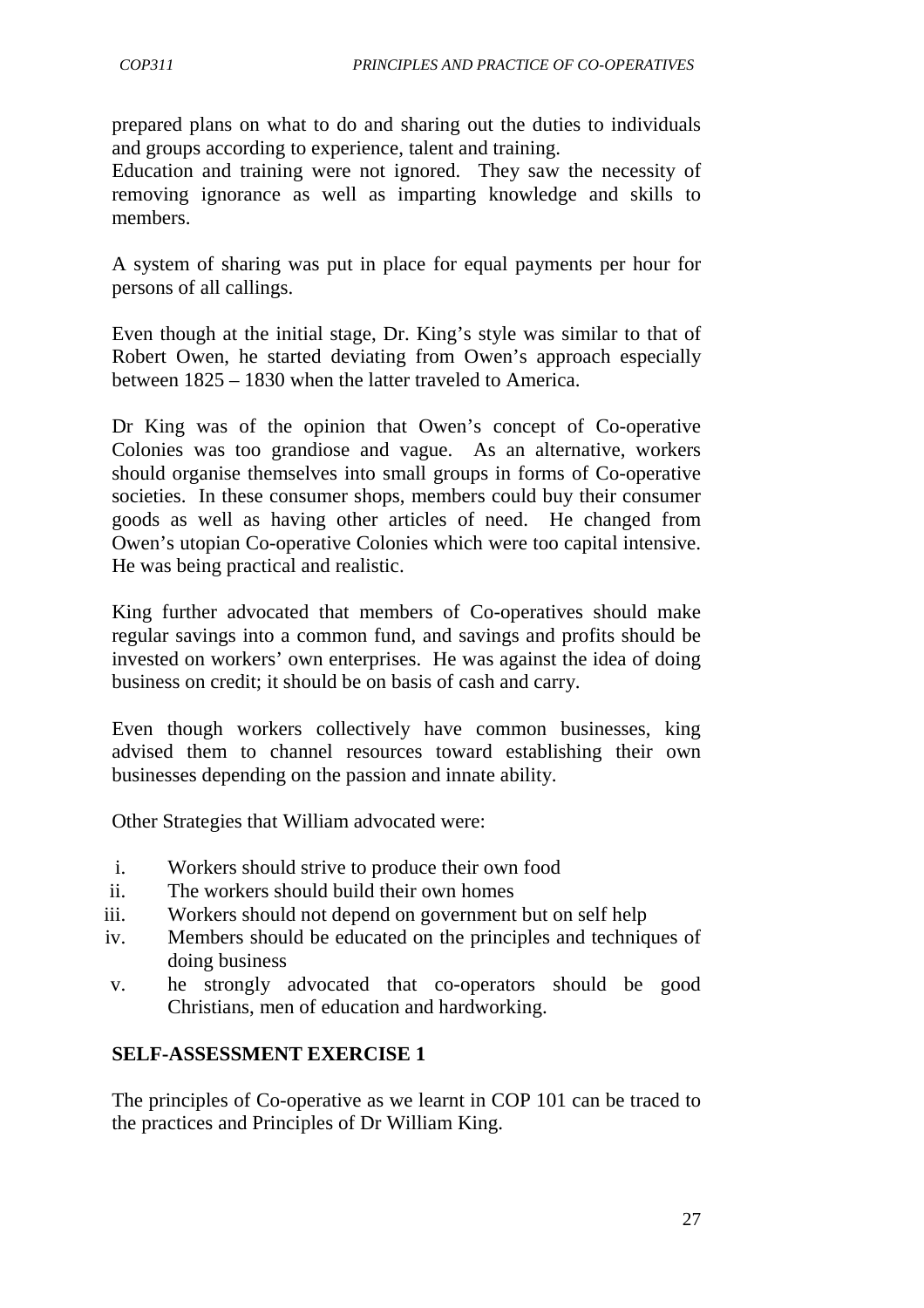Can you identify these principles from what we have discussed and link them to Co-operative principles you earlier learnt?

# **3.3 The Education, Information, Publicity and Publication of Dr William King**

King was a very pragmatic and practical man. The truth behind his approach to Co-operative business is still enduring. The pattern of Cooperative formation as he set forth his publications through the channel of what he called, "The Co-operator is still enduring.

King's articles and activities together with those of his other colleagues were published in the Co-operative magazine they founded called "The Co-operator". In the magazines King's concept of Co-operation was well explained and expanded. And the concept was based on self help and the need to be each brother's keeper. He prescribed the necessary and sufficient steps to proceed to form a truly and beneficial cooperatives and the steps are:

- 1. That the capitalist system which breeds poverty, disease and suffering should be abandoned and replaced with socialism where the workers would be in charge of production.
- 2. The solution to workers woes is for the workers to come together and co-operate by forming co-operative society;
- 3. Anybody that works for others is subject to manipulation, exploitation and cheating. The solution is for workers to work for themselves;
- 4. There is the need for capital formation and accumulation through regular savings, so as to establish enterprises that will free workers from the shackles of the capitalists;
- 5. At every point, workers should imbibe the habit of regular savings: they should see saving as a form of tithe. This means, on the receipt of any income. 10% should go to savings.
- 6. That the beauty of co-operation is that it can be able to achieve what no one person can accomplish by his own effort.
- 7. Workers' savings should not be put in the banks where they yield little interest neither should they be lent out or lying idle or in Trade unions where they might be used to buy shares from capitalists companies. Instead the savings should be put in Cooperative for productivity and to satisfy the needs of workers.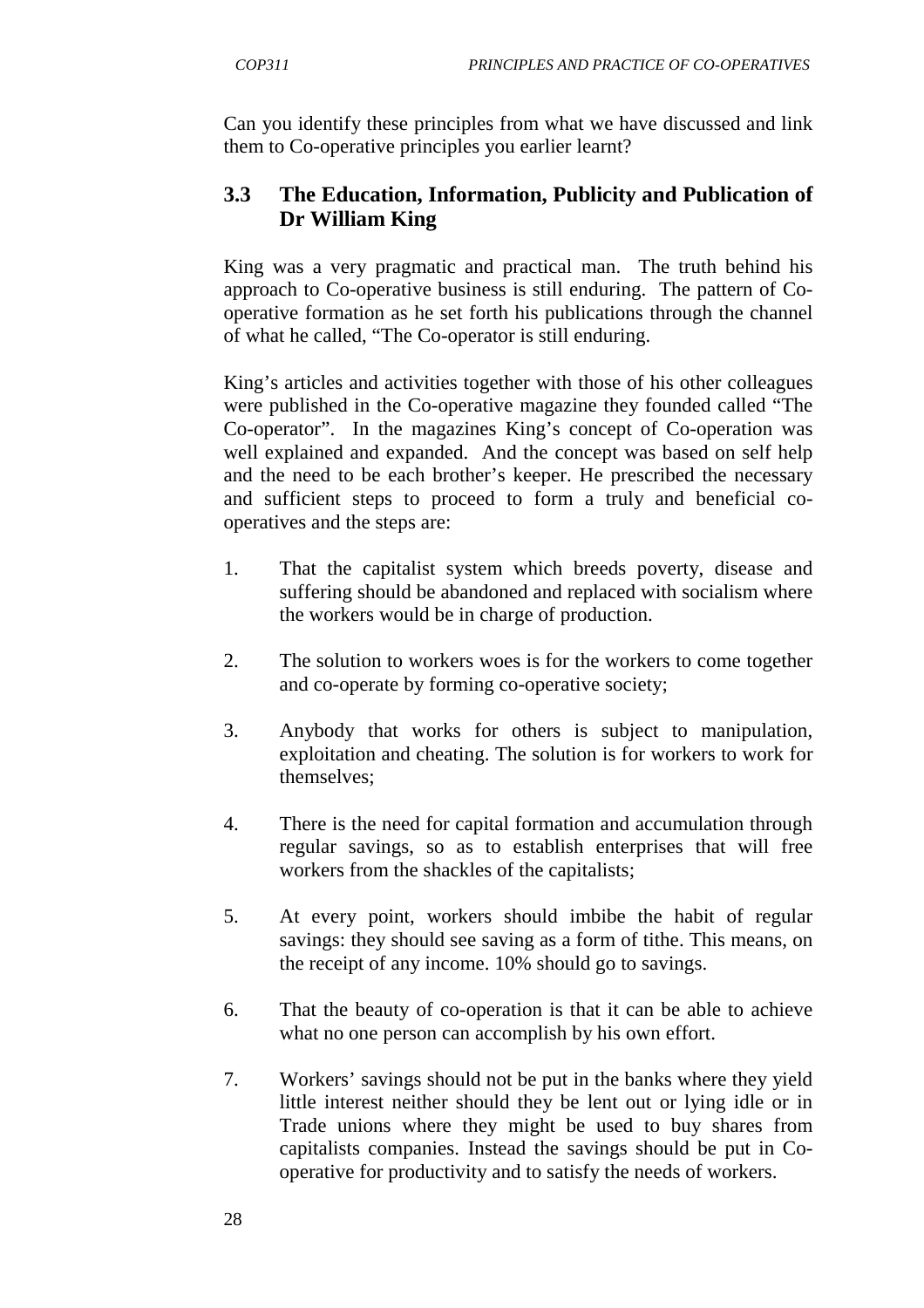- 8. As a strategy of investment workers at the initial stage should not embark on gigantic projects or white elephant projects. Investment by workers should be on small businesses that they can manage with their little experience.
- 9. Rules to follow in running established shops by workers are:
- i. Every workers should subscribe to the shares as well as regular savings:
- ii. Management should ensure that purchase should be in bulk so as to enjoy discount.
- iii. Purchase of goods by workers should be from their own shop and not from any other source;
- iv. Sale by the co-operative shop must be in cash, credit sales should be avoided;
- v. There should be record keeping of every transactions preferably in leader accounts so that at periodic interval the balances in the ledger account are extracted for the purpose of preparing the final account
- vi. Profit sharing should be postponed until enough capital has been accumulated.
- 10. As soon as the shop is fully capitalized, the next stage is for expansion by employing an employee who is also a member. The new employee must add value to the shop by providing an item or service that is needed by other members and the general public. The new employee – member will receive wage but the profit will be ploughed back to the business to enhance the capital base. Eventually, all members would be employed creating a scenario of mutual inter-dependence.
- 11. Workers would eventually strive to own land so as to be able to produce their own food, build their own houses, provide their own schools, build hospitals among other critical infrastructures and facilities so that eventually the society will be a Community of, its owns without outside help from philanthropists, grants from government among others.
- 12. Education and training are of primary importance to workers as a way to free them from ignorance and exploitation. Men of knowledge he argued are men of business including Co-operative business.
- 13. As a way to be assertive and move forward, Co-operative should be autonomous which should not depend on government grants.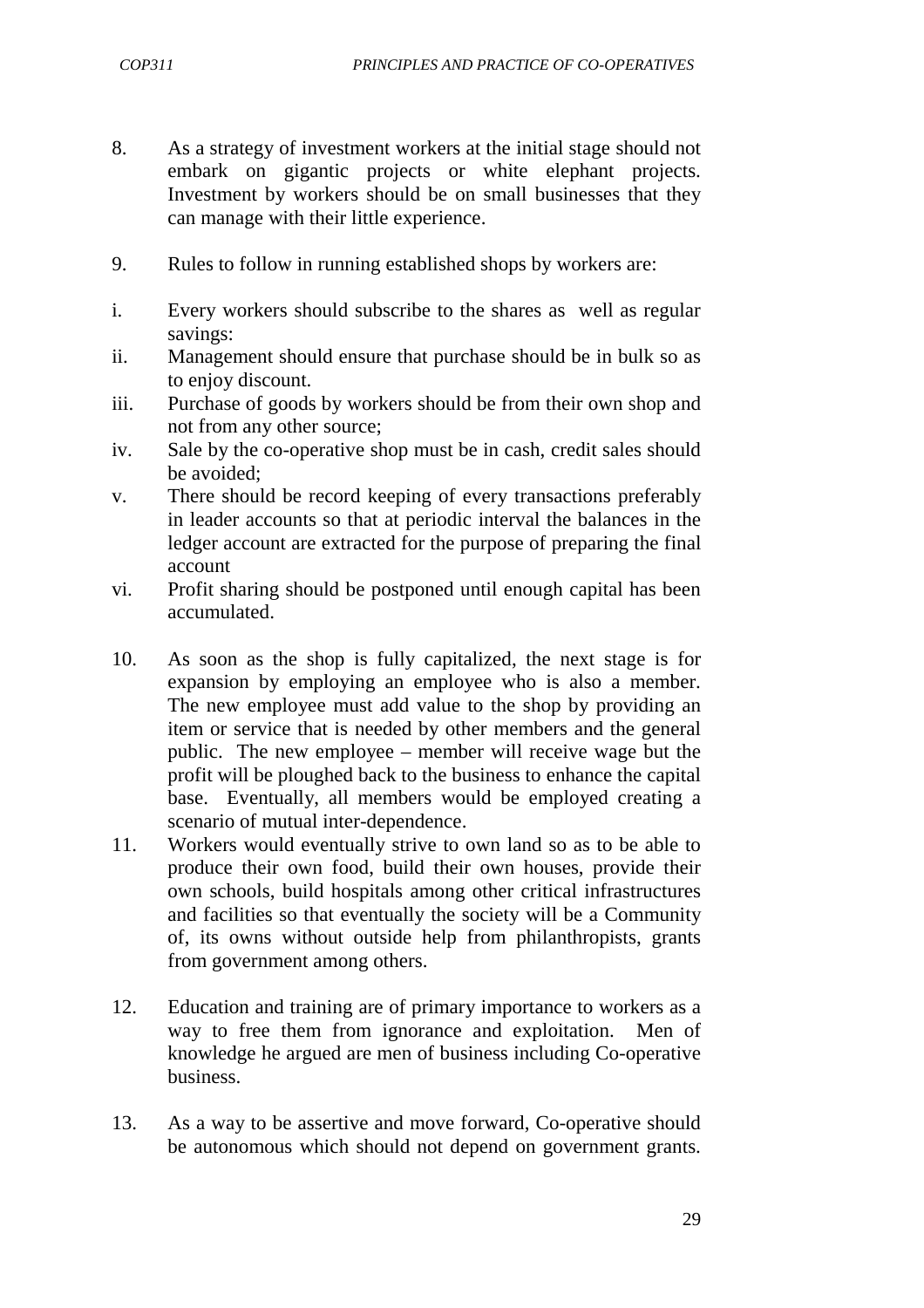This is because there are always strings and conditions usually attached to government assistance.

- 14. Co-operative progress and development should be gradually evolving dynamically in response to the external environmental factors. He emphasized that mutual co-operation should not be against any religion, sex or tribe.
- 15. Realistic and pragmatic approach to Co-operation improves the character of men as it makes them to be fruitful, honest and just. Every man of good will should be a Co-operator.

#### **SELF-ASSESSMENT EXERCISE 2**

- 1. Describe how Dr. King's steps/Principles form the bedrock of Consumer Co-operatives.
- 2. All the above principles and techniques of Dr. King he espoused in the Co-operator. The Magazine became popular in Great Britain and elsewhere. Subscriptions were made and shipments were sent.

### **3.4 Contrast Between Dr William King and Robert Owen**

We found out earlier that as soon as Robert Owen traveled to the United States of America, Dr King embarked on systematic and effective deviation from the grandiose ideas of Robert Owen to a more realistic approach to co-operation.

Robert Owen was a utopian to the core propounding principles of Cooperation that are out of the ordinary. The concept of Co-operation is rooted on gigantic projects which are capital intensive as reflected in his "Co-operative Communities" or Co-operative Colonies. He solicited for government grants and donations from the rich. In his preaching and write ups, he spread anti-religious sentiments. However, he stressed the necessity on morality and morale education.

Dr. William King took a realistic approach to co-operation. He was dynamic and pragmatic. He emphasized that Co-operation should start from humble and little beginning by embarking on small scale projects which are not difficult to manage. From the success recorded, more capital accumulation and experiences would be brought to bear on bigger projects. In all his teachings, preachings and publications he underlined the issue of management. He eventually linked the spirit of Co-operation with Christian religion. He prescribed that Co-operatives should be based on the philosophy of self help and no government grants or donations from wealthy individuals in the public.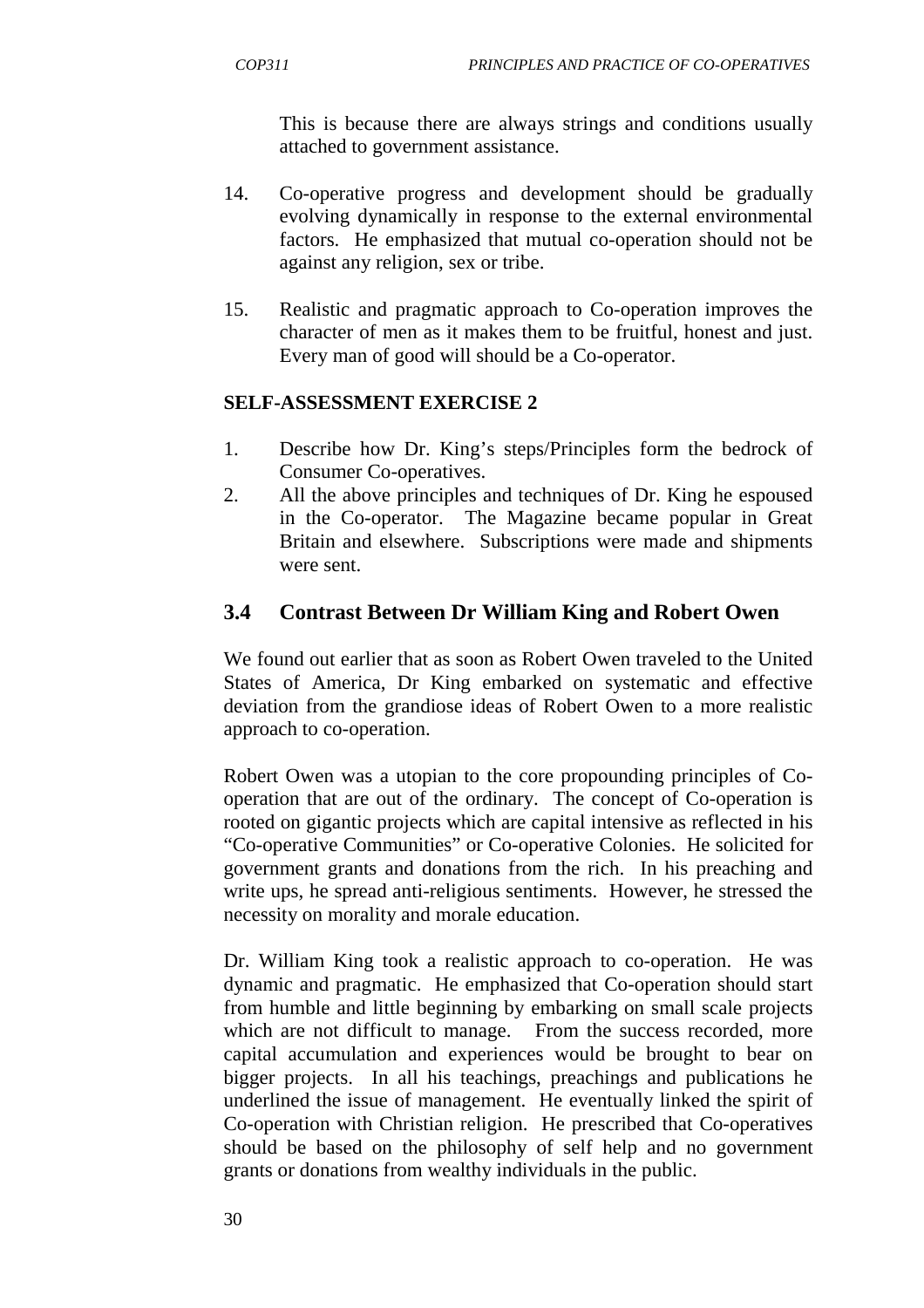While Owen was the father of Co-operation, King was the father of consumer Co-operative.

# **4.0 CONCLUSION**

In this unit, we have looked at the activities of Dr William and his philosophy of Co-operation. All this is important because these individual we have studied starting from Robert Owen provided the background and foundation on which subsequent Co-operative activities started. We are not through with them yet as we shall be looking more on the activities of Ranffessin and Schulze in Germany. There after we will go to another Unit to discuss the first successful co-operative in the world.

# **5.0 SUMMARY**

This Unit has afforded us the opportunity of looking at the work and activities of Dr. William King in relation to the Co-operative Society he established in his home town – Brighton. We also saw the areas of similarities and contrast between Owen and King. We saw the channel King used to publicize his ideas as well as a formidable way to teach and educate, which was the Co-operator', a magazine of zeal for Cooperative practices.

# **6.0 TUTOR-MARKED ASSIGNMENT**

- 1. How do you see Dr William King as the father of Consumer Cooperative?
- 2. Dr William King is said to be a realistic Co-operator. How do you justify the statement?

# **7.0 REFERENCES/FURTHER READING**

- Onuoha, E & Buden, J. J. (2002). The Principles of Co-operation. Enugu: Amazing Grace Printing and Publishing Company.
- Ebunu, E. L. (2006). *Introduction to C-operation*. Lagos: NOUN.
- Enikan et.al (2005). *Principles and Economics of Co- operation*. Lagos: DARTRADE Ltd. 1st Edition.
- Cole, G.D.H (1944). A Century of Co-operation. London: George Allen & Urwin Ltd. for the Co-operative Union Ltd. for the Coperative Union Ltd.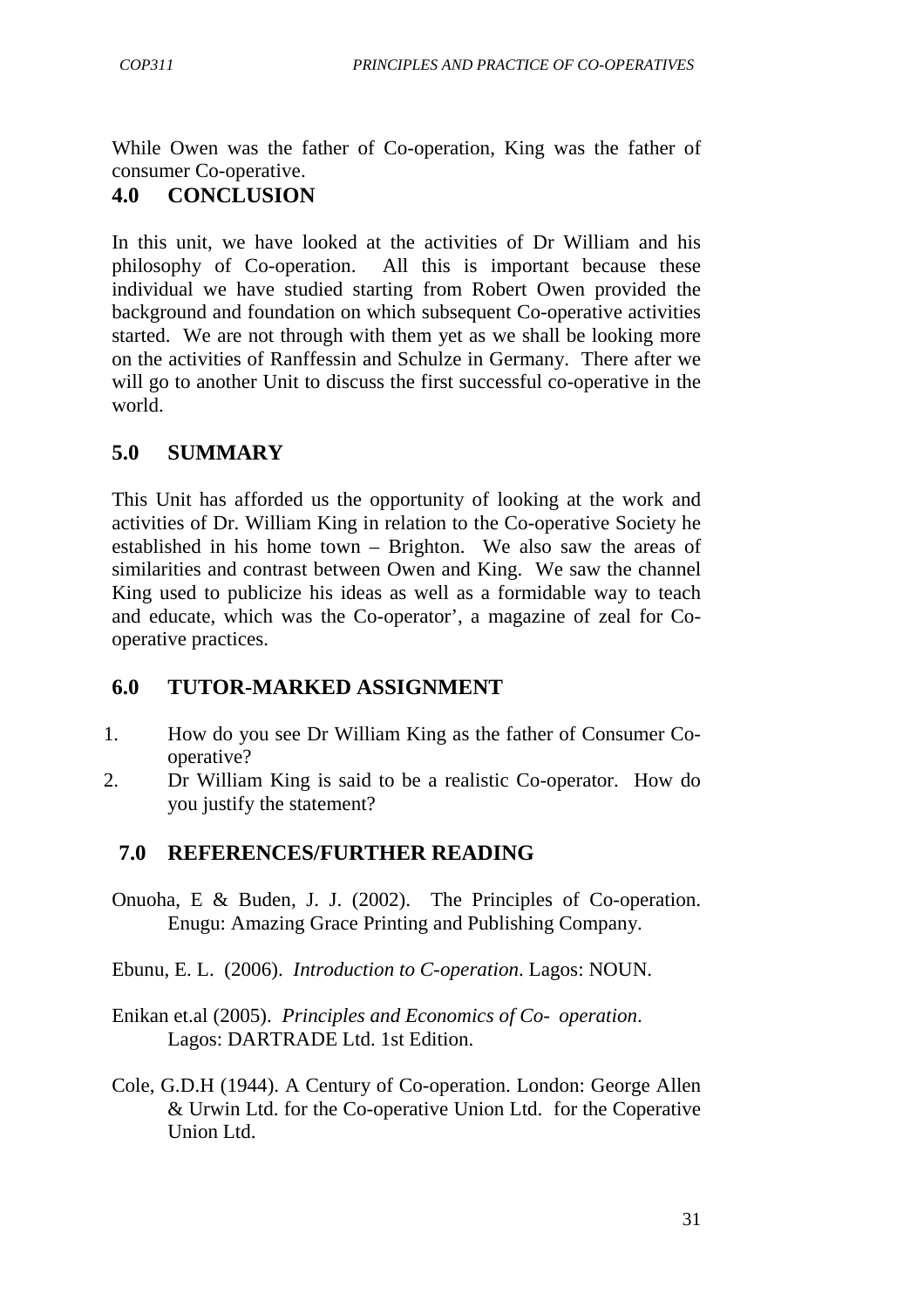Parker, F. E. The First 125 Years (1956). Wilconsin, U.S.A.: Cooperative Publishing Association.

## **UNIT 5 THE CONTRIBUTIONS OF FRANZ SCHULZE TO THE DEVELOPMENT OF CO-OPERATIVE PRINCIPLES**

#### **CONTENTS**

- 1.0 Introduction
- 2.0 Objectives
- 3.0 Main Content
	- 3.1 Brief Historical Background of Franz Schulze
	- 3.2 The Founding of the Co-operative Society in Delizch, Germany
	- 3.3 The Principles of Co-operation as propounded by Schulze
	- 3.4 The effects of the Principles on members
- 4.0 Conclusion
- 5.0 Summary
- 6.0 Tutor-Marked Assignment
- 7.0 References/Further Reading

### **1.0 INTRODUCTION**

We have been looking at the lives of modern day Co-operators, and it has been intensely interesting. We have been looking at these individuals mainly in Great Britain. So far, we have considered two of them: Robert owen and Dr William King. We are moving out of Britain to Germany. Two persons and their efforts shall be considered; they are Franz Schulze and Friedrich Witherlm Raiffeisen.

The study of the works of these gentle men in respect of Co-operation is important for two reasons.

The first is to demonstrate that Co-operative consciousness as far as modern co-operation is concerned, was not limited to Great Britain as Public spirited individuals existing elsewhere also had similar thought and put their ideas into practical use.

The second reason is that while Robert Owen was embarking on grandiose capital intensive projects, and Dr William King emphasing on consumer Co-operatives in form of Shops, Raiffeseni and Schulze were laying strong emphasis on Credit Co-operatives. We shall carefully go through their works and learn the lessons.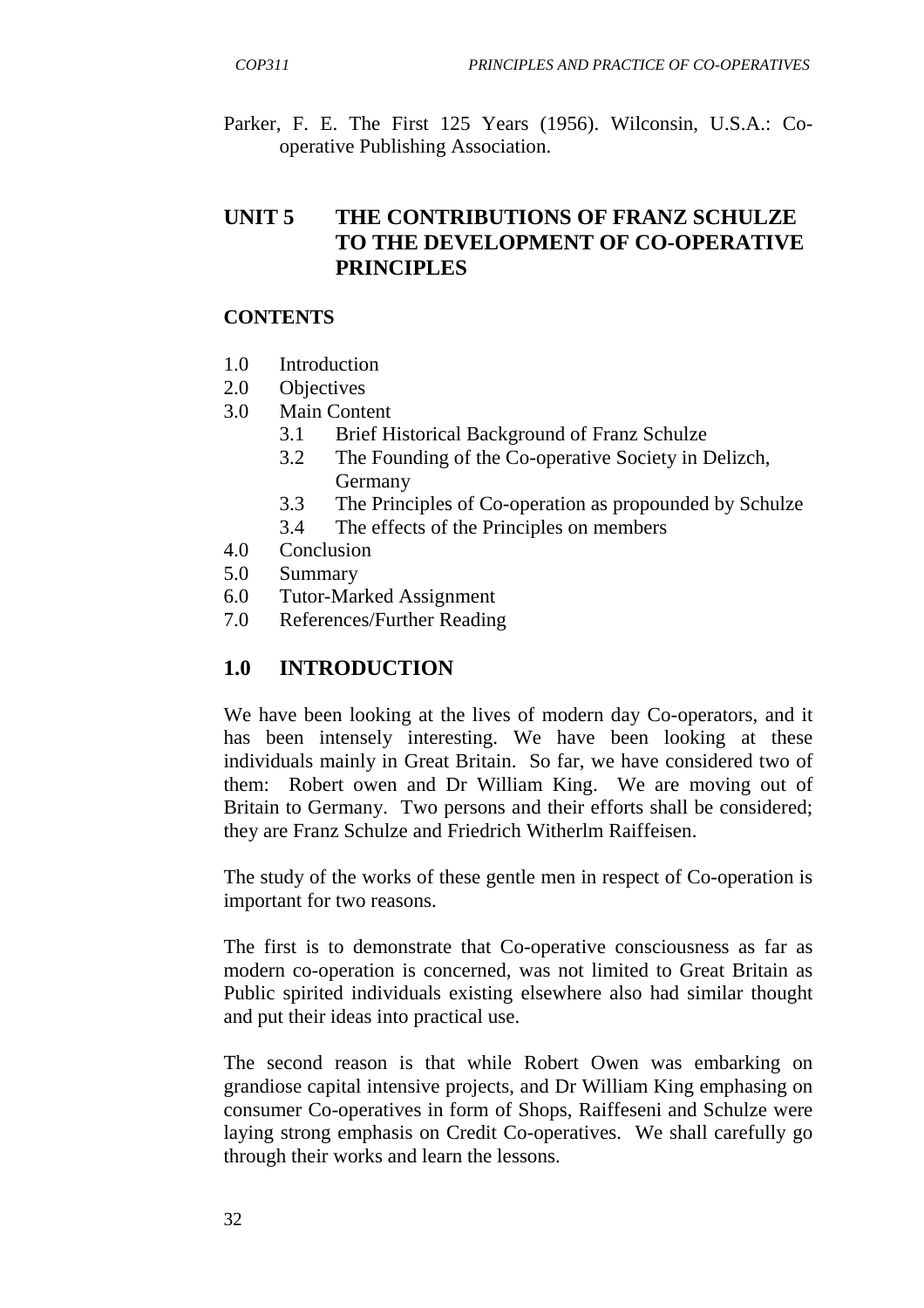## **2.0 OBJECTIVES**

At the end of this unit, you should be able to:

- give a brief history of Franze Schulze
- explain the circumstances that lead to the formation of the Cooperative in Delitizsch
- discuss the principles of Co-operation by Schulze
- explain the impact of the principles on the members of Delitizsch Society.

## **3.0 MAIN CONTENT**

## **3.1 Brief Background of Franze Schulze**

Schulze was a judge as well as a member of German "National Assembly. By way of education and orientation he was a lawyer. By dint of hard work he rose to become one of the members of the National Assembly. As a member of the Assembly, he contributed to the passage of General Bills.

### **3.2 The Founding of associations/co-operatives:**

By 1848, he had established two banks which were being run on cooperative principles. His principal aim for founding these banks was to meet the financial needs of the middle and lower classes.

Beyond the two banks formed, Schulze founded a Friendly Society. The objective was to give succour to the sick and assist in whatever form toward their speedy recovery.

Another important organisation Schulze founded – was the Association of Shoe Makers. The essence was for them to pool resources and purchase raw materials needed for their business. This is important because it assisted in getting the raw material needed for their business at a reduced price. This was possible due to the quantity buying because they were getting both cash discount as well as quantity discounts. This contributed significantly to cost reduction and a rise at the profit level.

But by far the most contribution of Schulze was the formation of a loan society consisting of 10 members who were artisans; the formation of these associations was a self supporting one. Every member was expected to contribute to the capital formation and also buy shares. The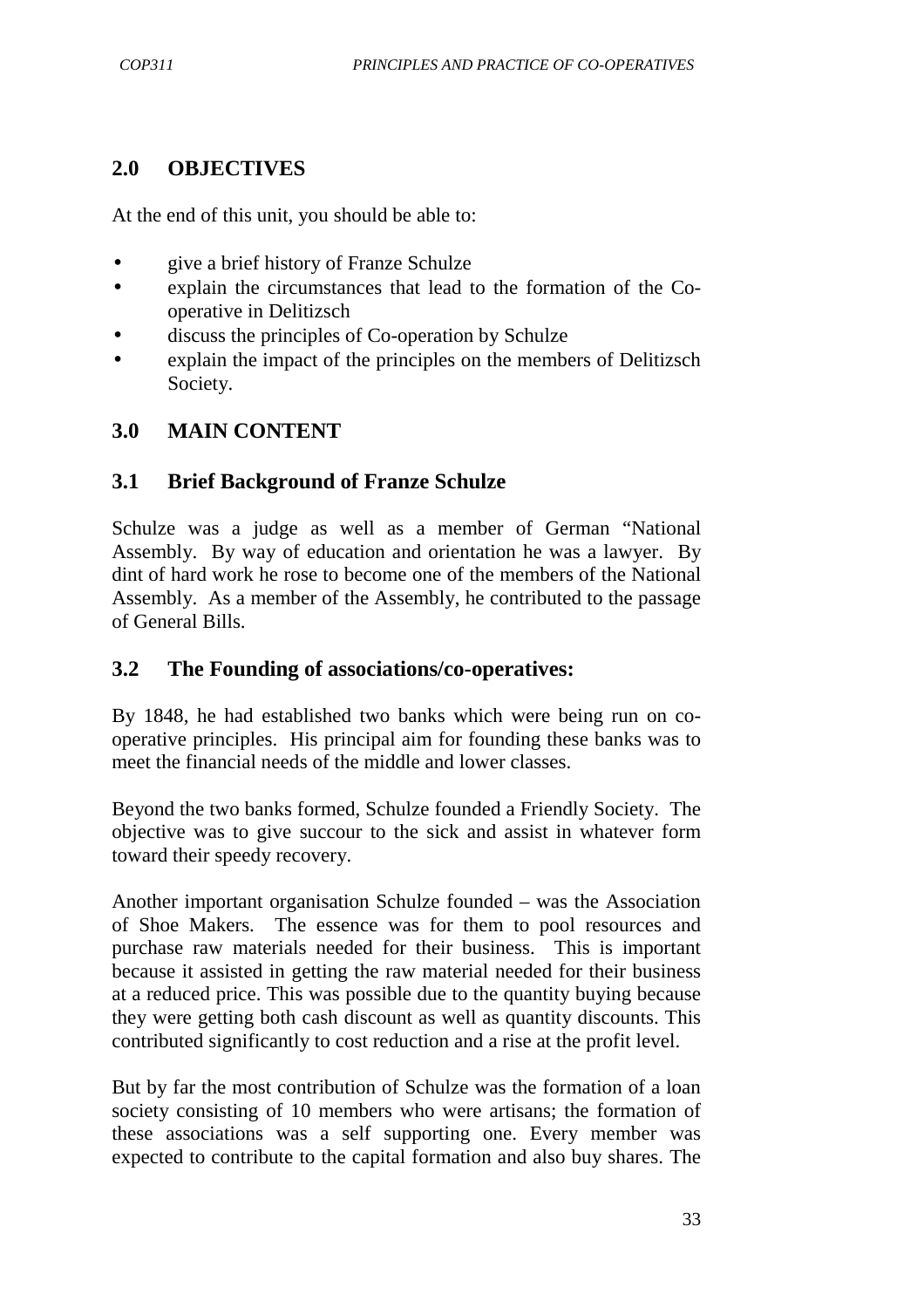purchase of shares was to indicate a prospective members' willingness to do business using the association as a bonafide member.

The driving force that goaded Schulze to form these associations was his acute observation and realization that lack of credit was the big obstacle preventing his people from freeing themselves from the Shackle of poverty and backwardness. But the credit should not be given as if from a charitable organisation neither should it be taken on a ridiculous condition with high interest. There should be a middle ground around which was why the association was formed on the basis of self help.

Schulze major concern was cash need to run these associations/banks on a continuous basis. That is the sustainability of these organisations was of paramount importance to him. As a way out, he enunciated a set of principles as guidelines that would mould the behaviours and actions of the members. But before we look at these principles, we have to do an exercise.

#### **SELF-ASSESSMENT EXERCISE 1**

- 1. State some reasons why Schulze form the various associations for the peasants in his place of birth?
- 2. Look around you and try to identify the needs of the Community where you live. How can you organise the Community members to form Co-operative societies? What are the forms of Cooperatives that can meet the needs of the members?

## **3.3 The Principles of Co-operation as propounded by Schulze**

- Members of the association which he called 'banks' are to regard the banks as self help organisations. They have to imbibe this firmly in their consciousness because as self help organisation they were not expected to receive any help whatsoever from government or any individual outside the association. They have to be self independent.
- The sphere of influence of the bank should not be strait jacked. The bank had to grow in response to the demands of members as well as the external environment. This means that as much as possible, those persons and institutions that wanted to avail themselves of the services of the bank should not be denied. The bank was not a secret cult but an organisation established to meet the felt need of the members in respect of finance.
- Savings should be vigorously encouraged. This meant that members must have the spirit of thriftness, so as to have a pool of resources in this case financial resource which would be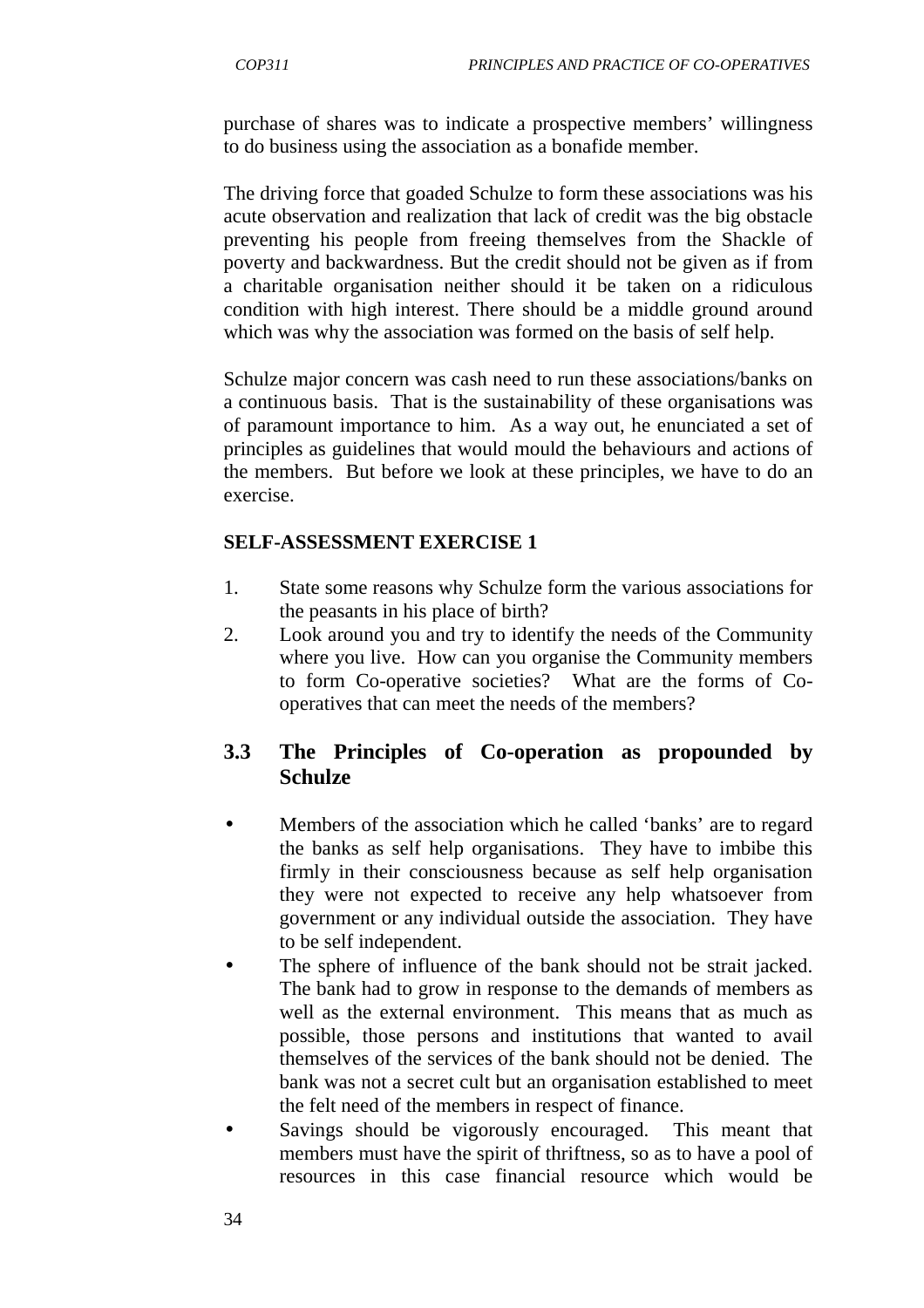distributed to members on the basis of need with the co-operation and approval of other members. This produced co-operative effect.

- As a strategy to attract more shares from the public, maximum interest on a deposit was prescribed. This is important because in business, finance lubricates the wheel of running an enterprise.
- Schulze realized this keenly and was willing to implement the principle.
- To Schulze, this was necessary so as to encourage more deposits from the members as well as from those who shared the ideals and philosophy of the association. With this principle, in the event of loss or bankruptcy of the banks, the level of loss would be limited to the amount of capital and shares acquired. Other property of each member was safeguarded.
- There should be specialisation by each bank. This is in consonance with the principle of comparative advantage. It enhances effective utilisation of resources, minimises time in the work process, makes training to be less costly, as on the job training is easily carried out.
- But one setback of the principle is that it discouraged competition as each bank was limited to specific areas. Competition usually brings out the best from individuals and organisations. It engenders creativity and innovation all of which is for the growth and development of an organisation.
- 10% of the surplus (profit) should be put in the reserves. This is important as it would increase the assets base of the banks. More capital by so doing was made available for the banks to carry out their operations and to meet other necessary demands.

# **3.4 Effects of the Principles on Members**

#### **a. Access to Loans**

This is one of the profound effects of the principles on members. They were able to gain access to credit on favourable terms compared to the cost of funds from other sources. Due to the relative cheapness of the funds repayment was not difficult.

### **b. Expansion of Members' business**

Funds received from the banks were utilised by members to expand their economics. Raw materials were purchased in bulk at low prices. Additional tools and equipment were purchased to ease and increase productivity.

#### **c. Members were freed from Poverty**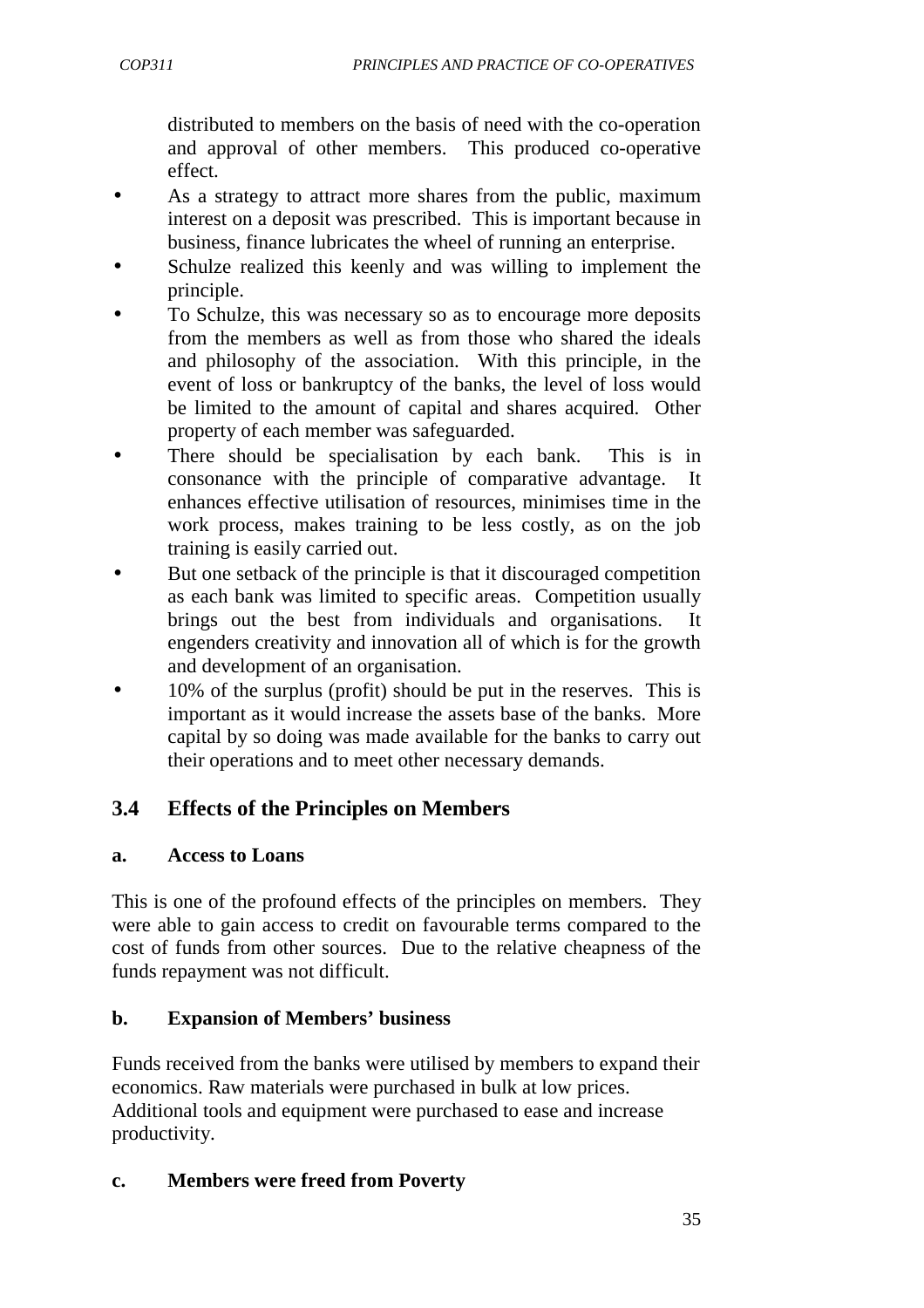With increase in production and sales, revenue accrued to members. With additional income, they were able to get items which were not possible as a consequence of their poverty. Their standard of living soared and in addition, their health condition was also improved.

### **d. Freedom from Fears**

Poverty cripples initiative and there is the dullness of the mind. The peasants who were indebted to the rich and money lenders were visited with fears, worries and anxiety until the founding of the banks.

### **e. Members Became More assertive**

Since the members were released from the yoke of bondage arising from penury, they became more assertive and took part in local politics. One could not talk without money for no one would listen. But with improved income and a higher standard of living, members found their voice and were able to contribute meaningfully to the development of their areas.

## **SELF-ASSESSMENT EXERCISE 2**

Supposing you are a member of a Co-operative Thrift and Credit Society, and you applied for a loan of N300,000 which was approved and the money released, think of one investment area that you will apply the money. What are the anticipated benefits of such investment?

# **4.0 CONCLUSION**

We have looked at the life and contribution of Franz Schulze and his principles of Co-operation. These principles were important as they enabled Schulze to run his banks for many years. He was popular and some of his ideas are still being copied all over the world.

# **5.0 SUMMARY**

We have discussed the Principles of Franz Schulze which guided him in the management of the banks which he founded along Co-operative line. We also looked at the effects of the principles on the lives and economies of the members of his banks.

# **6.0 TUTOR-MARKED ASSIGNMENT**

1. Comment on the relevance of Franz Schulze principles in managing a Co-operative society.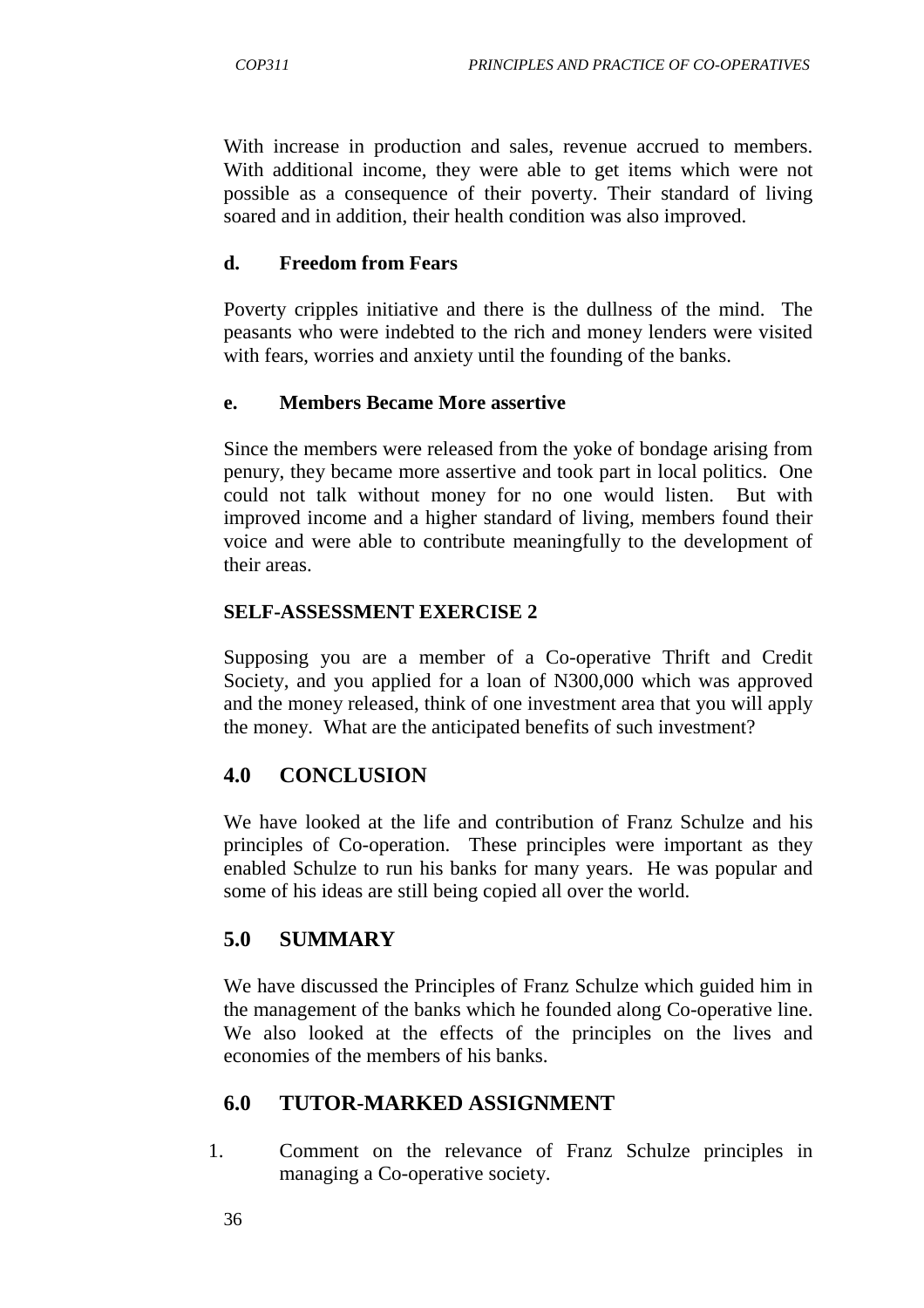2. To what extent do you observe Franz Schulze as an individual that freed his people from the shakes of poverty?

### **7.0 REFERENCES/FURTHER READING**

Ebunu, F. C. (2006). *Principles of Co-operation*. Lagos: NOUN

Onuoha, E. and Buden, J. J. (2002). *The Principles of Co-operative*. Enugu: Amazing Grace Printing and Publishing Coy.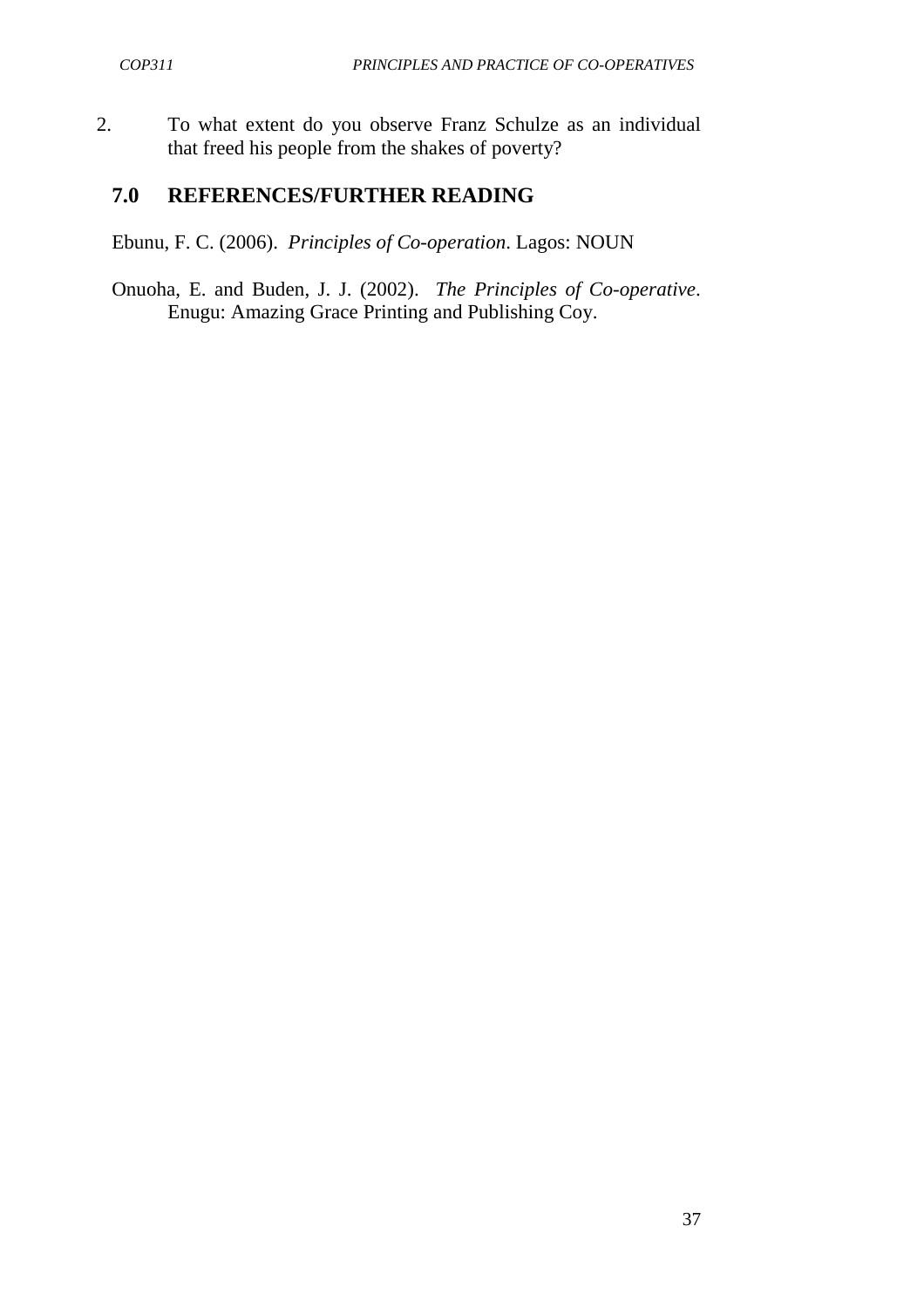## **MODULE 2**

- Unit 1 Friedrich Raiffessein and his Co-Operative Principles
- Unit 2 The first Successful Co-operative Organisation in the World: the Rockdale Equitable Pioneers (R.E.P)
- Unit 3 The Rochdale Equitable Pioneers (REP): Characteristics, Rules and Activities
- Unit 4 The International Co-operative Alliance (I.C.A.)
- Unit 5 The 1937 Review of the Co-operative Principles

## **UNIT 1 FRIEDRICH RAIFFESSEIN AND HIS CO-OPERATIVE PRINCIPLES**

#### **CONTENTS**

- 1.0 Introduction
- 2.0 Objectives
- 3.0 Main Content
	- 3.1 Brief background of Friedrich Raiffessein
	- 3.2 His Formation of Co-operative Society
	- 3.3 His Principles of Co-operation
	- 3.4 The Relevance of his Principles to Co-operatives
- 4.0 Conclusion
- 5.0 Summary
- 6.0 Tutor-Marked Assignment
- 7.0 References/Further Reading

### **1.0 INTRODUCTION**

We mentioned earlier, Friedrich Raiffessein in our preceding unit as one of the early contributors to modern co-operative development outside Great Britain. We also noted that Robert Owen and Dr Williams King apart from being British Citizens concentrated on grandiose projects and Consumer Co-Operatives respectively. The work of Raiffessein was on Credit Co-operatives in Germany similar to the efforts of Schulze. There are still other individuals and groups that have similar contribution in other places. We may not go through them. But for your further readings you may go through their efforts and it will be interesting.

As soon as we are through with the work of Raiffessein, we will look into the reasons why these early co-operatives failed. When we have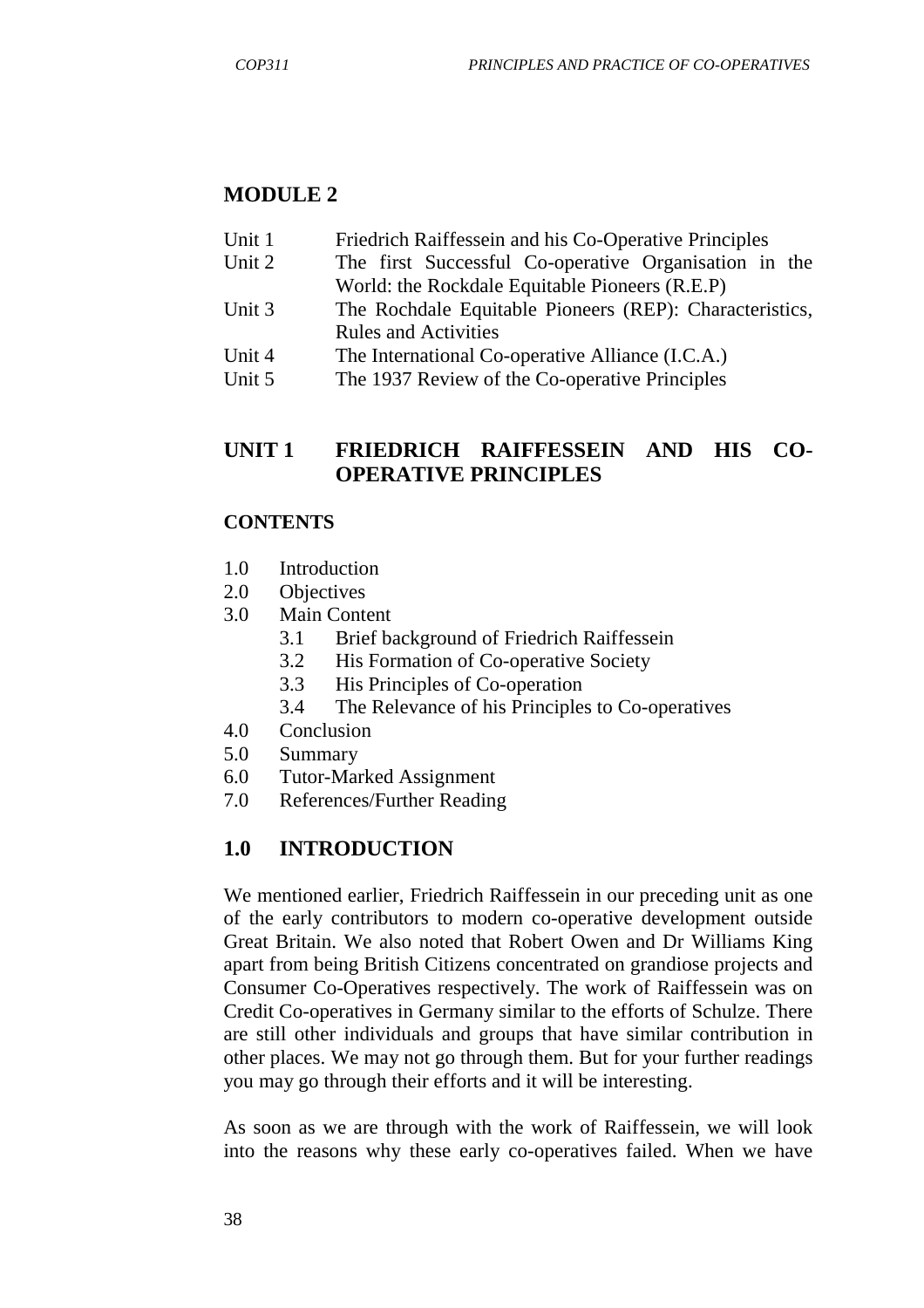clearly looked into these reasons, we will shift our discount to the first success for co-operatives in the World.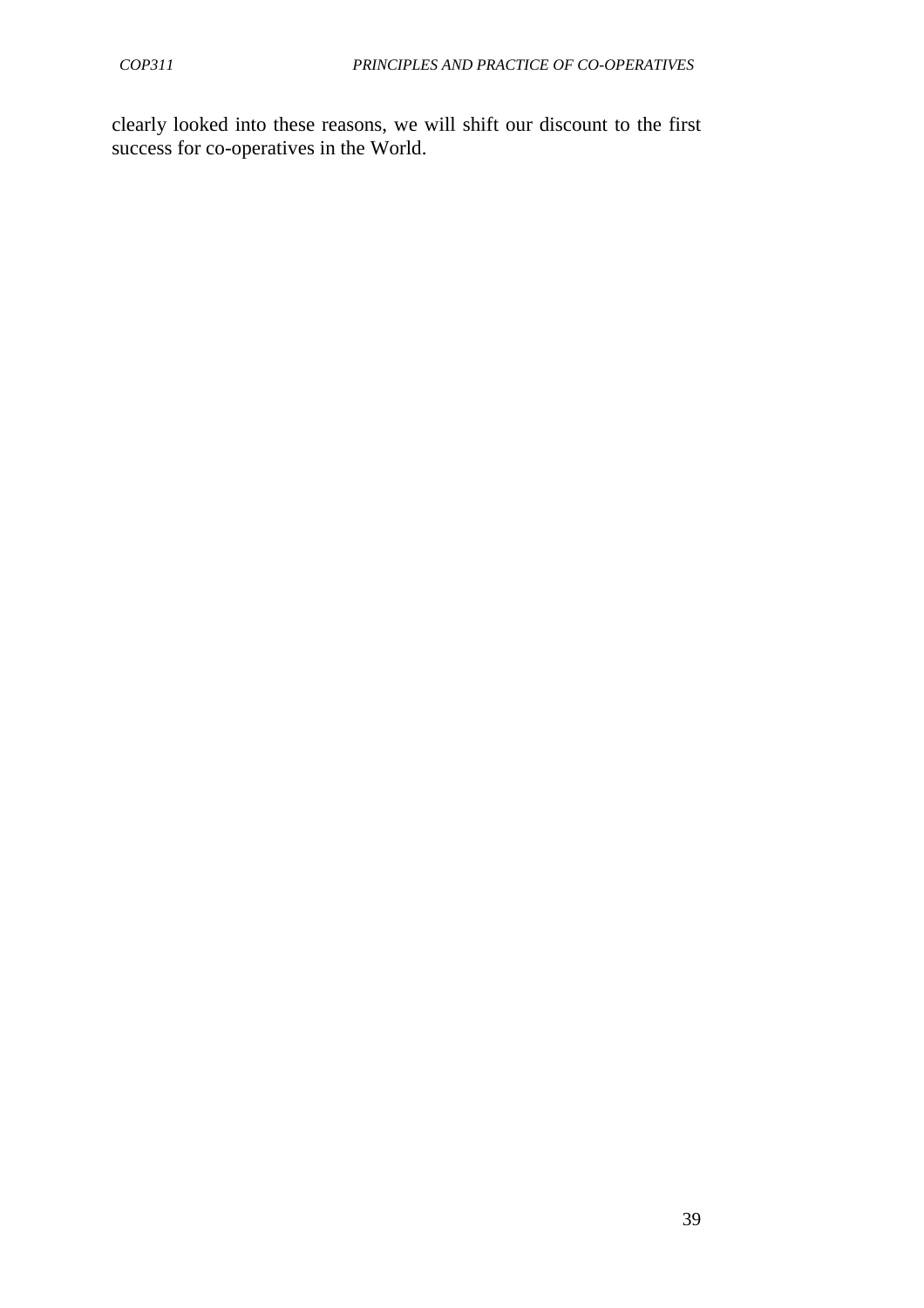#### **2.0 OBJECTIVES**

At the end of this unit, you should be able to:

- give a brief account of the background history of Friedrich Raiffessein
- discuss his effort on ht formation of associations along cooperative line
- outline and comment on his principles of Co-operations
- explain the relevance of Raiffessein is principles on the cooperatives and their members.

#### **3.0 MAIN CONTENT**

#### **3.1 Brief Historical Background of Raiffessein**

Raiffeissein as a young man served in the German Army. As soon as he was discharged from the army he found another occupation in farming, He later went into the business of buying and selling wine as a wine merchant.

As a farmer, he encountered problems arising from the poor state of the Germany economy; it was a depressed one as farm produce was not sold. Poverty was the order of the day. This was in the mid  $18<sup>th</sup>$  century to the  $19<sup>th</sup>$  century. The farmers borrowed money from money lenders hoping to repay at the time of harvest. Due to the poverty stricken nature of the peasants, marketing of the produce was poor. Consequently, there was no hope for the farmer to repay the loans.

It was under the above scenario that Raiffeissein started to reflect. He was equally affected in the misfortune of the farmers as he was also an agriculturist. His end in view was to provide relief to the farmers and other agriculturists in order to alleviate their pains and sufferings. To achieve this he started the formation of a series of co-operative societies.

#### **3.2 Raiffeissein's Efforts in Co-operative Formation**

The first association that Raiffeissen founded was a co-operative society with the object of distributing basic necessities especially potatoes and bread to the poor. The objective was to reduce the pangs and pains of hunger and the accompanying tension and discomfort. A hungry man is an angry man and nothing useful and meaningful could come from a hungry man. Raiffeissein keenly realised the critical nature of the situation. Bread and Potatoes were basic food items. And once the pangs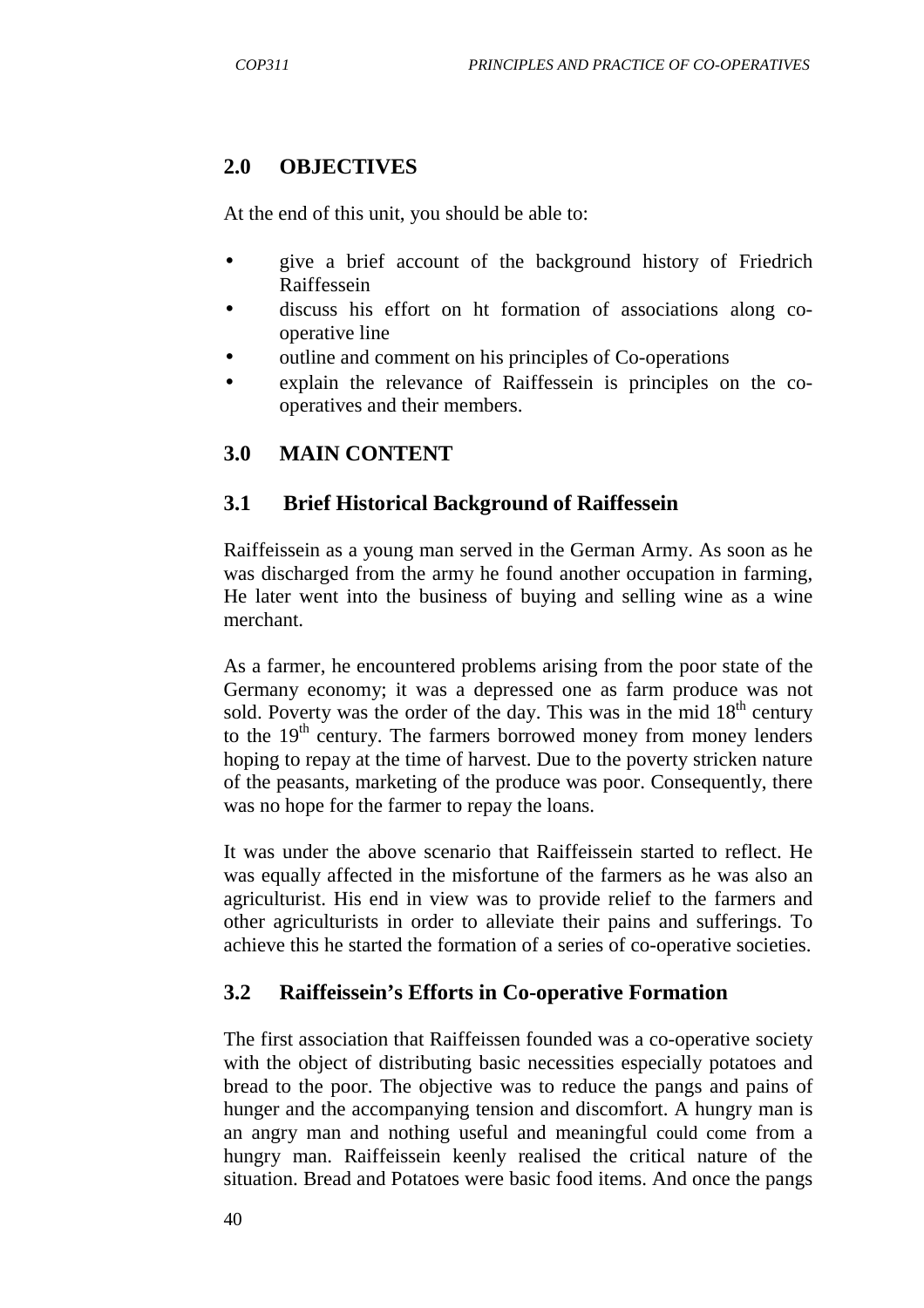of hunger are reduced the peasants would concentrate on the next line of action in co-operative with Raiffeissein.

### **3.2 Co-operative Loan Society**

Beyond the formation of the co-operative society for the distribution of basic food items such as bread and potatoes to the peasant farmers. Raiffeissen also formed another society in 1849. The objective of this co-operative society was to mobilise savings and to give loans to the farmers. He was creative in this respect because he realised that to ask for saving from the peasant farmers was like squeezing out water from stone. What he did was to persuade rich philanthropists to come together and from the co-operative. Their contributions and support provided the much needed finance. Apart from advancing credit to farmers, the society was also involved in buying cattle and selling them at cheap rates to the farmers.

# **3.2.3 Formation of another credit society**

This was the second co-operative credit society to be formed by Raiffeissen. The first one was composed of members who were philanthropists'. This second one was exclusively meant for the peasant farmers themselves. It was the realisation by Raiffeissen that the poor did not want handouts by way donations or gift from the rich. If they were to have significant breakthrough they needed to take their destiny into their hands and manage prudently the funds they had raise by themselves. This was the most feasible way to improve themselves. The members went enthusiastically into it and were successful. But the success can rightly be ascribed to Raiffeissen who was the initiator and the moving force. His popularity soared and his credibility's was beyond doubt. Till today he is still being regarded as the father of co-operatives credit union in Germany

#### **SELF-ASSESSMENT EXERCISE 1**

Explain the significance of the three forms of association formed by Raiffeissen.

### **3.3 Raiffeissen's Principles of Co-operation**

- a. In order to guide the co-operative members on constructive procedure to pursue particularly in respect of the third association, Raiffeissen worked out a set of principles which we are going to look into.
- **i. Each credit society should as much as practicable adopt the attitude of self help and not to unduly depend on outside help.**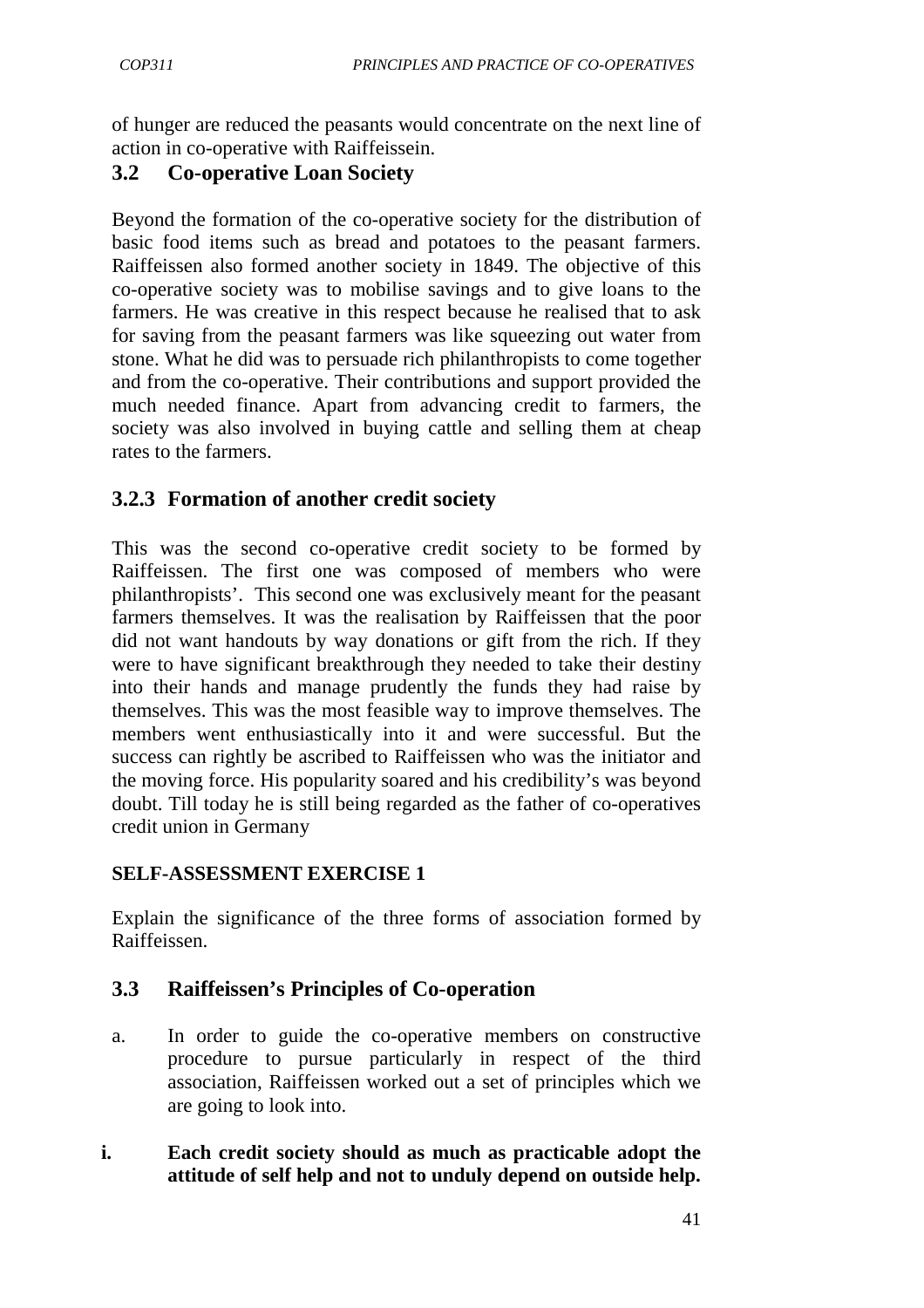This is important because in most cases outside assistance has some strings attached. To depend more on outside help would make the association to be dependant. In such a situation, they would not be able to take a decision without a recourse the donors either as individuals or groups or a corporate entity.

- **ii. There should be limitation in the area of operation**. The wisdom behind these principles was to enable members to be focused by thoroughly knowing themselves and to determine the strengths and weaknesses of everybody. Those individuals in the community whose characters were not worthy associating with, were excluded .The practice provided a sort of sanctity to the association apart from enabling them to be focused.
- **iii. The Surplus made was used for improved services**. This is important because the environment is always dynamic and to enhance service, money is needed. The money declared as surplus or profit should be handled carefully, it should not be put back into the business to increase the revenue. An added advantage to this principle is that it lessened the contribution from members over time.
- **iv. Free membership of the poor**: The essence of this principle was to ensure that the poor persons were each other's keepers. Association strives on solidarity and support. Casting the poor away and preventing them from membership would worsen the plight on account of their inability to subscribe to and hold shapes. Bitterness and resentment would follow. The best prosperity is the one that everyone around partakes. It engenders peace.
- **v. Assistance to be given to only co-operative members:** This is important because a co-operative is not a charitable organisation, but a business entity. As a result, concepts and techniques of business management should be brought to bear in running a cooperative. This is the essence of the principle. Throwing assistance beyond the boundary of the co-operative would escalate cost. And cost and surplus /profit do not go together as one has to go down for the other to rise.
- **vi. Unlimited liability of members**: This principle was put in place principally to ensure prudence and accountability so that in the event of any loss, the extent of liability lied beyond what each member had subscribed to the co-operative as shares and capital. Their private property might be sold to offset the loss. The principle placed enormous responsibility on members to reflect and think clearly before embarking on any project connected to the co-operative.
- **vii. Voluntary Service from Board Members**: This principle underlines what leadership is all about – selfless service to others.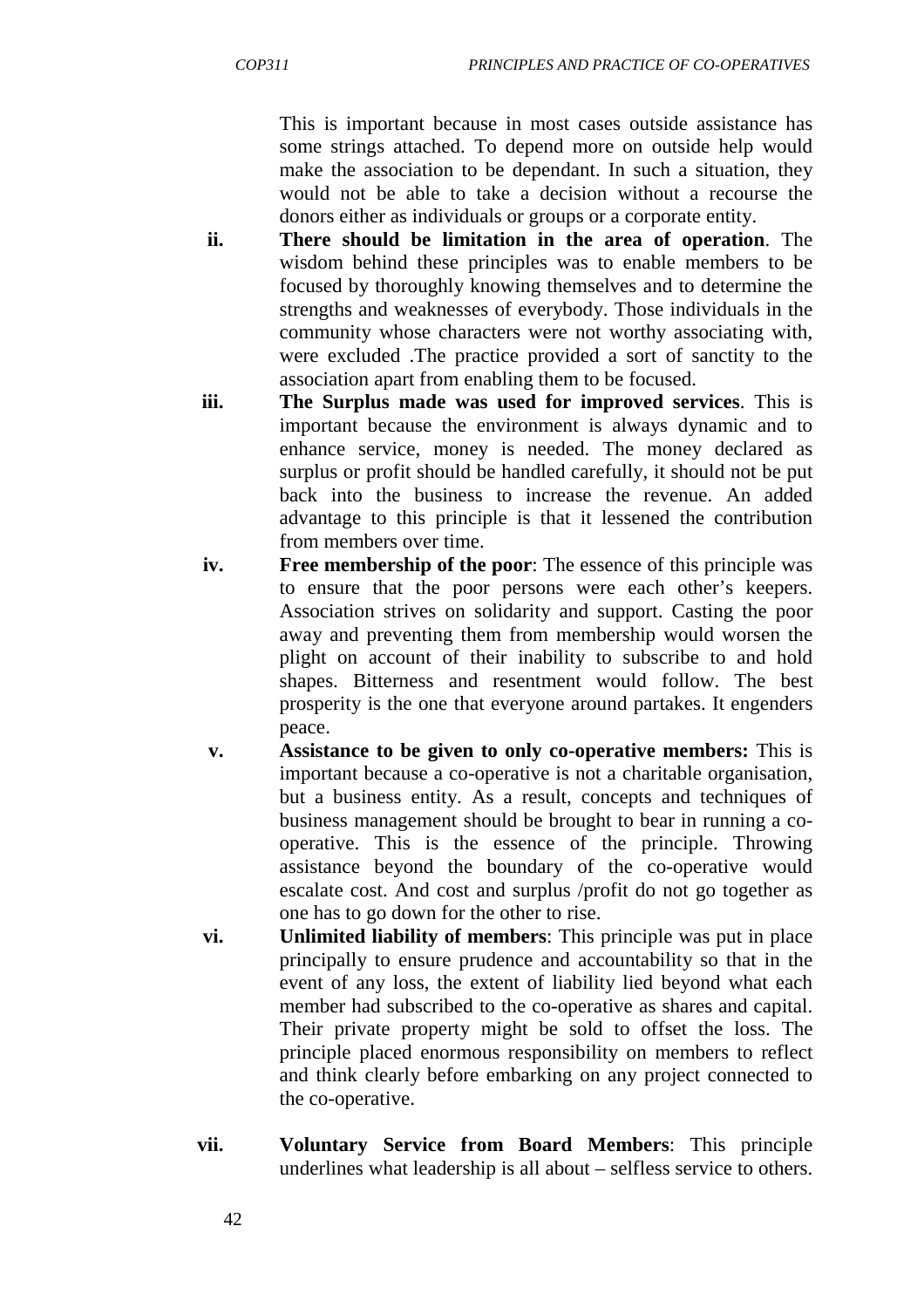That is why credible and altruistic persons should be put as a board member. That is, people willing to dedicate themselves to the cause of co-operative. It should be pointed out that the members of these co-operative were poor peasants. Allowing the board members to draw allowances and /or salaries from society would cripple it and eventually collapse.

#### **SELF-ASSESSMENT EXERCISE 2**

You are aware of the operation of co-operative credit society. Go through again the principles of Raiffeissen. How do they fit into the operations of the credit society of your choice?

### **3.3 Relevance of Reiffeissen's Principles to Co-operations**

 Raiffeissen's principles can be pinned on a tripod: mutual assistance; taking charge and responsibility for activities, and independent administration. The tripod stands for what a genuine co-operation should be. They indicate the focus of the co-operatives and if honestly and pragmatically put in place, would guarantee Success and the three principles are important to any form of co-operative as a consumer, loan or agriculture co-operatives. The underlying assumption is that the economic and social conditions of members should be enhanced by helping one another. Again co-operation should be a place of respect for one another. As a result, social status, rank and position should not be unduly emphasised. In the co-operative organisation we have been discussing, there was the principle of equality and the co-operatives should be operated on democratic basis.

Political and Religious Neutrality in the Co-operatives we have seen the political and religious views of members were excluded from the affairs of the co-operatives. The principal reason was that – political and religious views were always volatile and sentimental which might tear the co-operatives asunder.

Co-operative serves as moral upliftment of members: This point was emphasised in the co-operatives. A co-operative should not only be for business but also to enrich the moral life of members. This was achieved through the emphasis on self help, mutual help, appreciate each other's views. All these are important for solidarity so as to achieve the define objectives of the co-operatives.

### **4.0 CONCLUSION**

You have been studying the works of Raiffeissen in his bold attempts to alleviate poverty among his people. This is the last work of an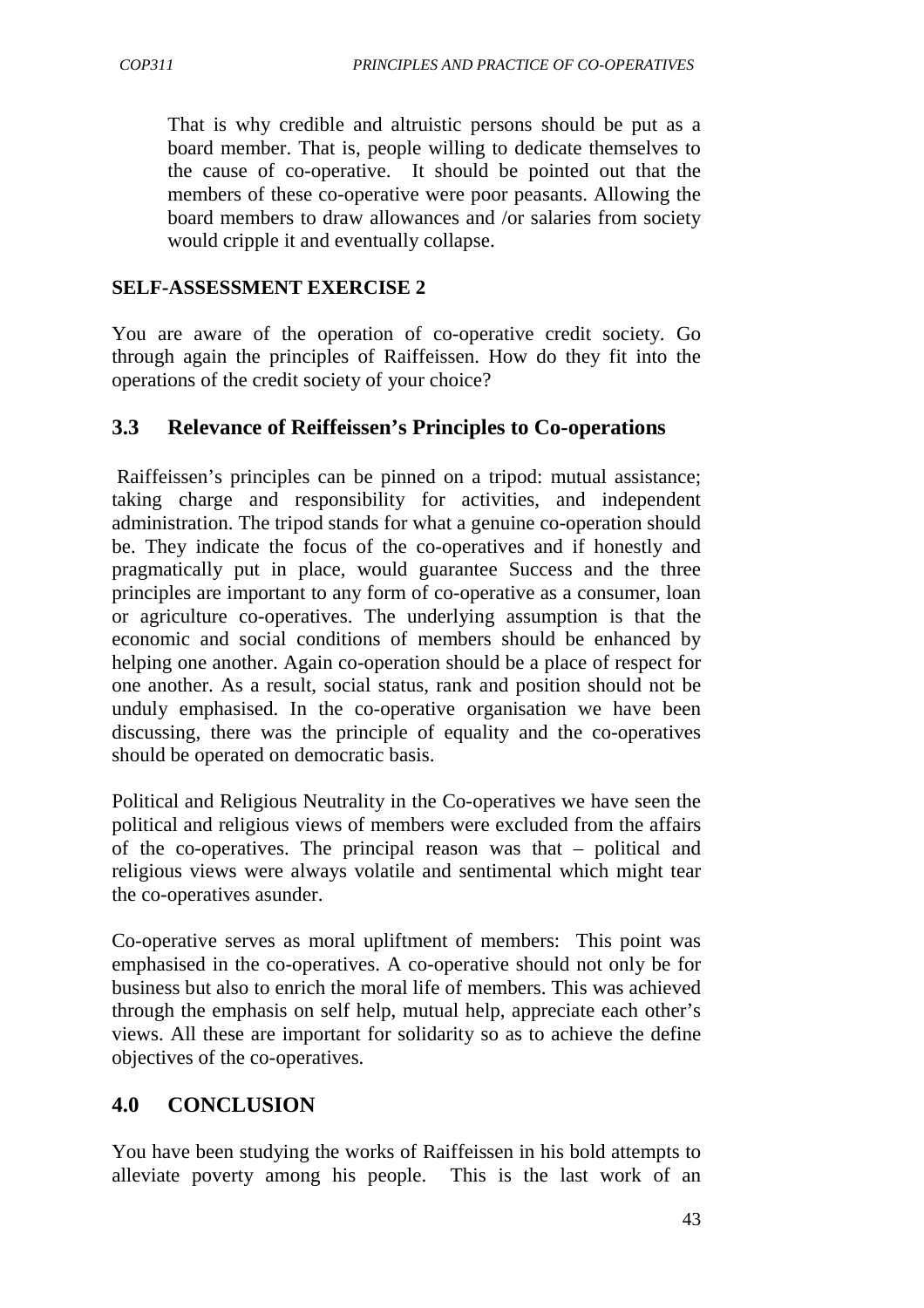individual contribution we are going to study. There are still many others, but we have to leave with Raiffeissein.

In our next unit, we are going to look into the reasons why these early co-operatives failed and then move to study the first successful cooperative in the world.

### **5.0 SUMMARY**

We have discussed the works and efforts of Raiffeissen by:

- look in briefly at his background
- his efforts in the formation of co-operative association
- his principles of co-operations and the relevance of his principles to Co-operation.

### **6.0 TUTOR-MARKED ASSIGNMENT**

- 1. Compare the works of Franz Schulze and Fredrich Raiffeissen.
- 2. Discussed the relevance of Raiffeissein's Principles to cooperative associations in Nigeria.

#### **7.0 REFERENCES/FURTHER READING**

- Omotola, E. (1986). *Principle of Co-operative Enterprises*. Uwani-Enugu: Chuka Printing Coy Ltd.
- Cemoha, E. and Budden J. J. (2002). *The Principles of Co-operation.*  Enugu: Computer Edge Publishers.
- Cole, G.D.H. (1944). *A Century of Co-operation.* London: George Allen and Union Ltd for the Co-operative Union Ltd.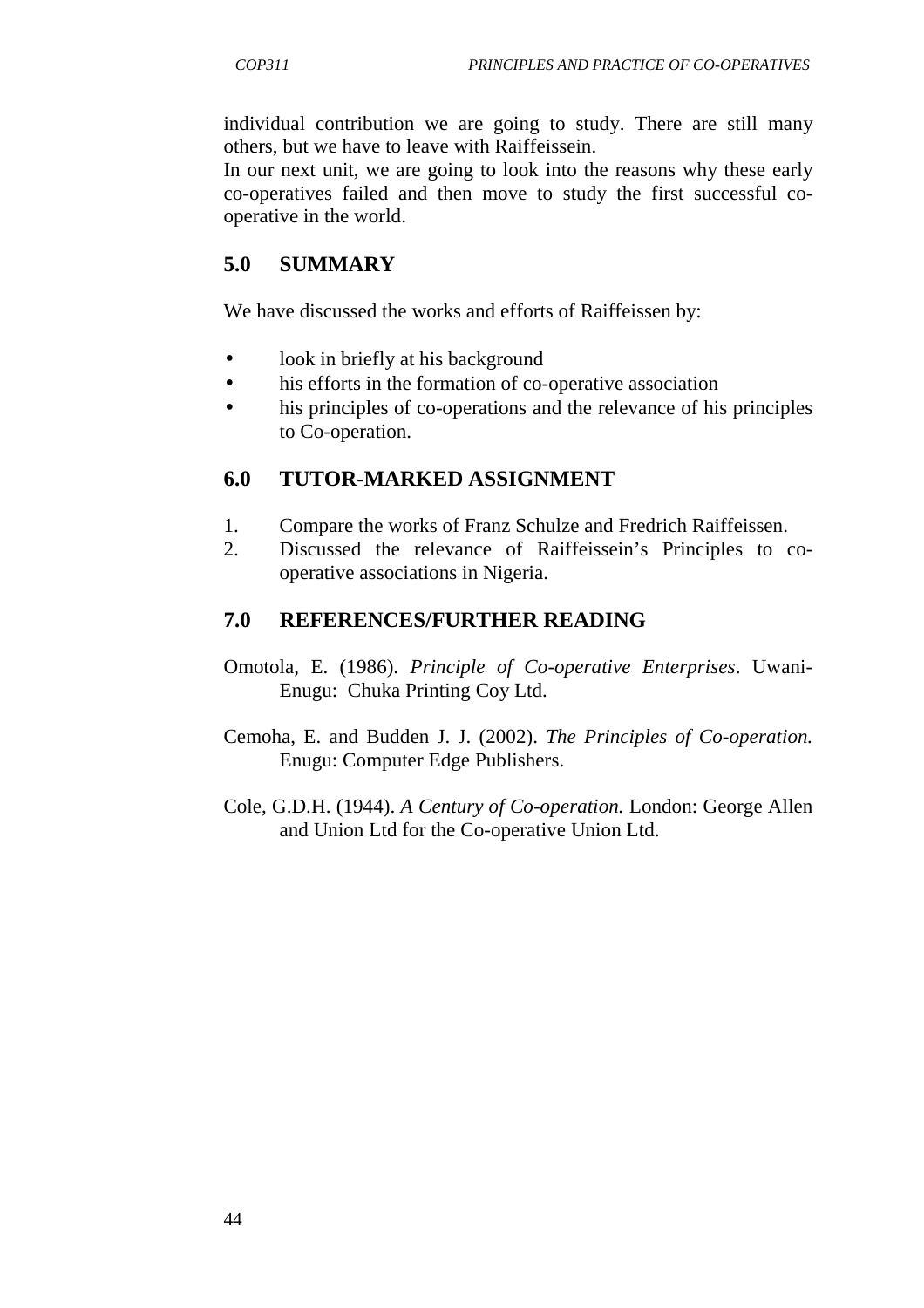# **UNIT 2 THE FIRST SUCCESSFUL CO-OPERATIVE ORGANISATION IN THE WORLD: THE ROCKDALE EQUITABLE PIONEERS (R.E.P)**

### **CONTENTS**

- 1.0 Introduction
- 2.0 Objectives
- 3.0 Main Content
	- 3.1 Reasons for the Failure of Early Co-operatives
	- 3.2 The Formation of Rockdale Equitable Pioneers (REP)
	- 3.3 The Running of R.E.P
	- 3.4 The Plans of R.E.P
- 4.0 Conclusion
- 5.0 Summary
- 6.0 Tutor-Marked Assignment
- 7.0 References/Further Reading

## **1.0 INTRODUCTION**

The treatment of Rockdale Equitable Pioneers in our discussions of Principles and Practice of Co-operation is significant especially in two ways.

The first point of significance is that the Co-operative is the first successful co-operative in whole word. While earlier and contemporary ones failed, the founding of R.E.P was successful. Presently, we shall present the reasons that marked the success of the Co-operative.

You might have noticed the abbreviation/acronym, REP. Instead of writing the full name, we shall be using REP when necessary as that is the way the co-operative is popularly known.

The second point of significance is that we are gradually coming to the midpoint of our discussions in respect of Course COP 311. We appreciate your dedication and commitment to the course and similar ones. And the spirit should continue for anything worth doing at all should be done well to the best of one's ability.

# **2.0 OBJECTIVES**

At the end of this unit, you should be able to:

• discuss the reasons why earlier co-operative Societies starting from the ones formed by Robert Owen failed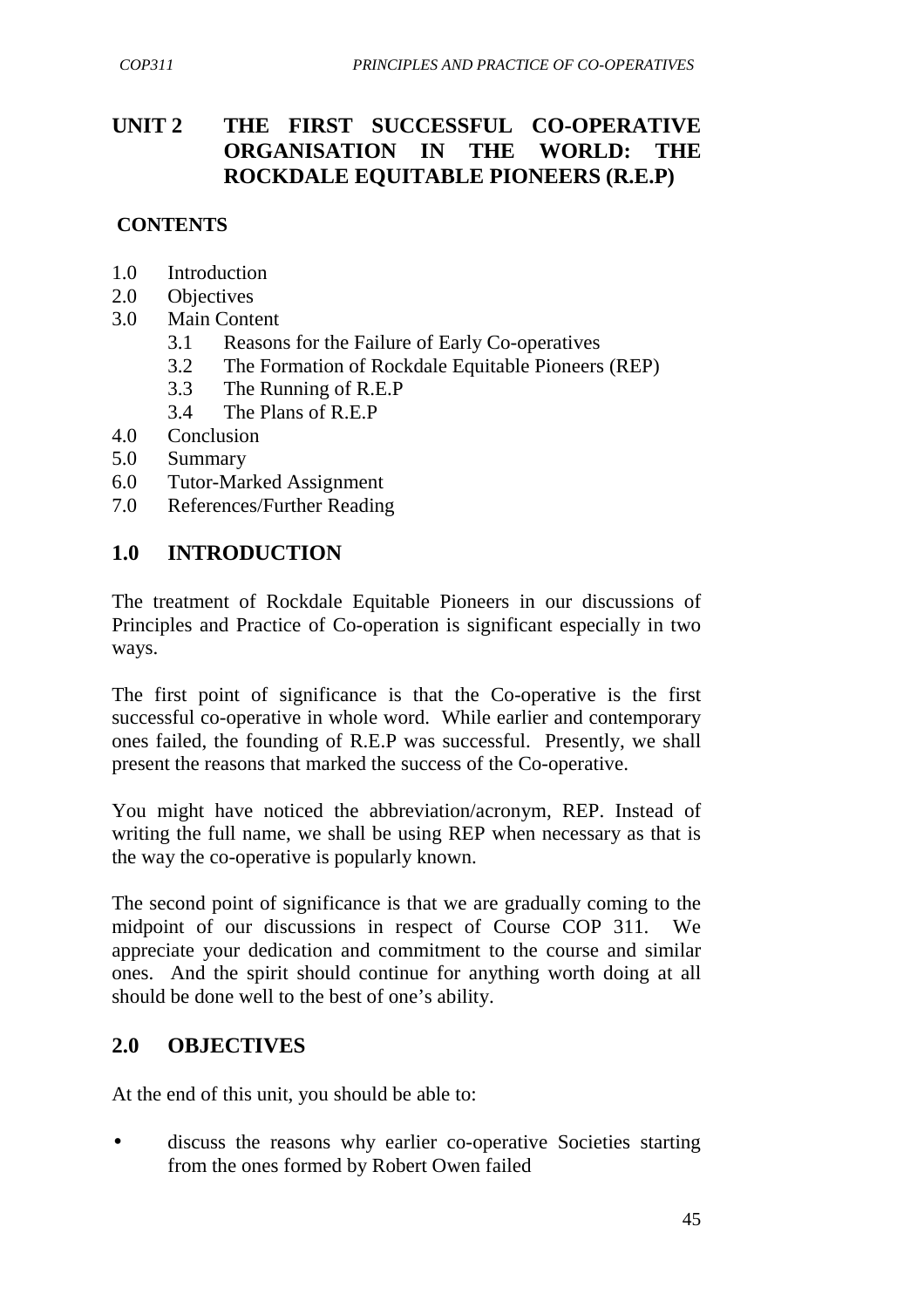- describe the formation of R.E.P
- explain the management of R.E.P
- describe the plans of R.E.P.

## **3.0 MAIN CONTENT**

### **3.1 The Reasons for the Failure of Early Co-operatives**

In spite of the vim and vigour of Robert Owen, his ratoional skills and propensity to write his co-operate co-colonies collapsed. Dr William King despite his pragmatic approach to co-operation suffered the same fate as one by one his co-operatives went into coma and eventually wounded up. The story is the same of other co-operatives formed by Schulze, Raiffessein and others formed elsewhere that we did not find the scope and time to consider. In your further readings, you would come across them.

We shall give reasons for the failure of the co-operatives so that you will better appreciate the importance of the success of the Rockdale Equitable Pioneers.

### **1. Lack of adequate Capital**

This is one of the reasons for the collapse of some of the early cooperatives. The colonies of co-operatives of Robert Owen as an example were depending later on denominations from rich philanthropists as well as government grants. While the Philanthropists were demanding preferential treatment as having donated substantially to the running of the Co-operatives, the general workers were emphasising equality and the need to carry to the letter the principle of popular participation. Eventually the philanthropists withdrew and their withdrawal started the advent of cash crunch to the Colonies.

#### **2. The Large Number of Non-Working Workers**

There were individuals, too large as members of the Co-operative Societies. A Co-operative Organisation is not a charitable but a business one. It stands to reasons that members and intended members must have means of livelihood so as to be able to discharge their financial obligation to their co-operatives otherwise the burden would be on few shoulders. In Owen's case there were many inhabitants like children who were not working while in Raifeeissen's Co-operatives some peasant farmers had no visible economies.

#### **3. Farming on Farmshed Lands**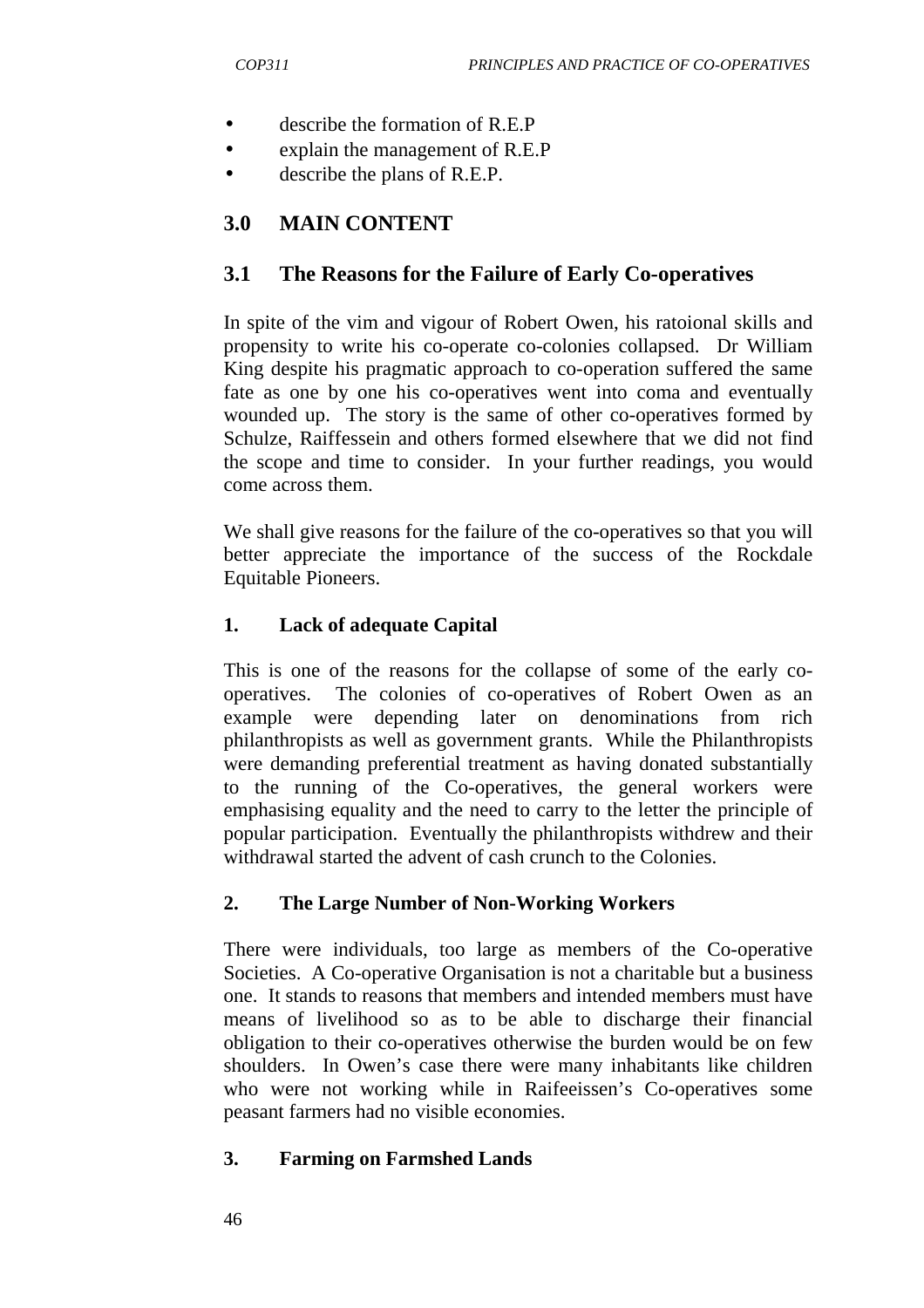Good crop cultivation and animal husbandry will demand good soil and fertile land. But due to the poverty level and financial limitation of the Co-operators they could not afford the ownership of fertile ground necessary for productive agricultural activities. Fertile lands were expensive and they could not match the price of the rich capitalists who were prepared to pay good prices for them. The result was that the Cooperators settled for less expensive land but of poor quality. The harvest consequently was generally not as good.

### **4. Weak Control and Autocracy of Leaders**

As the number and size of the Co-operators grew, problem of control started. The ideals of the Societies no longer became a reference point. They were deviation's here and there. As a way to stem the ugly development the leaders resorted to some form of high handedness and autocracy; Robert Owen was particularly singled out for this accusation.

### **5. Absence/Loss of Leaders**

Bad fortunes fell on the Co-operatives consequent on the absence and / or loss of the leaders. Owen was reported to have gone to the United States of America abandoning his colonies. By the time he came back things had deteriorated. Dr. William King also went to the U.S.A and on his return his societies suffered more losses and eventually folded up.

### **6. Disunity among the Workers**

Disunity was prevalent among the workers as they were yet to know how to stand constantly behind their leaders.

Owen's co-operative workers rebelled when preferential treatment was given to the rich philanthropists who were financing the colonies. But there is always the price to pay for any gift either knowingly or unknowingly. Again, some of the workers were not loyal to their societies. They were doing business with the public. The societies ought to be seen as their own and ensured that their successes should be of paramount importance to them.

### **7. Poor Educational Level of the Co-operative Members**

Majority of the members of the Societies were not educated and this contributed significantly to the downfall of the Societies. Even though there could be native intelligence, formal education would have sharpened it and turned it to better services to their Societies.

In the Owen's Colonies for example, the workers turned the whole concept of the movement into a religious affair. They called it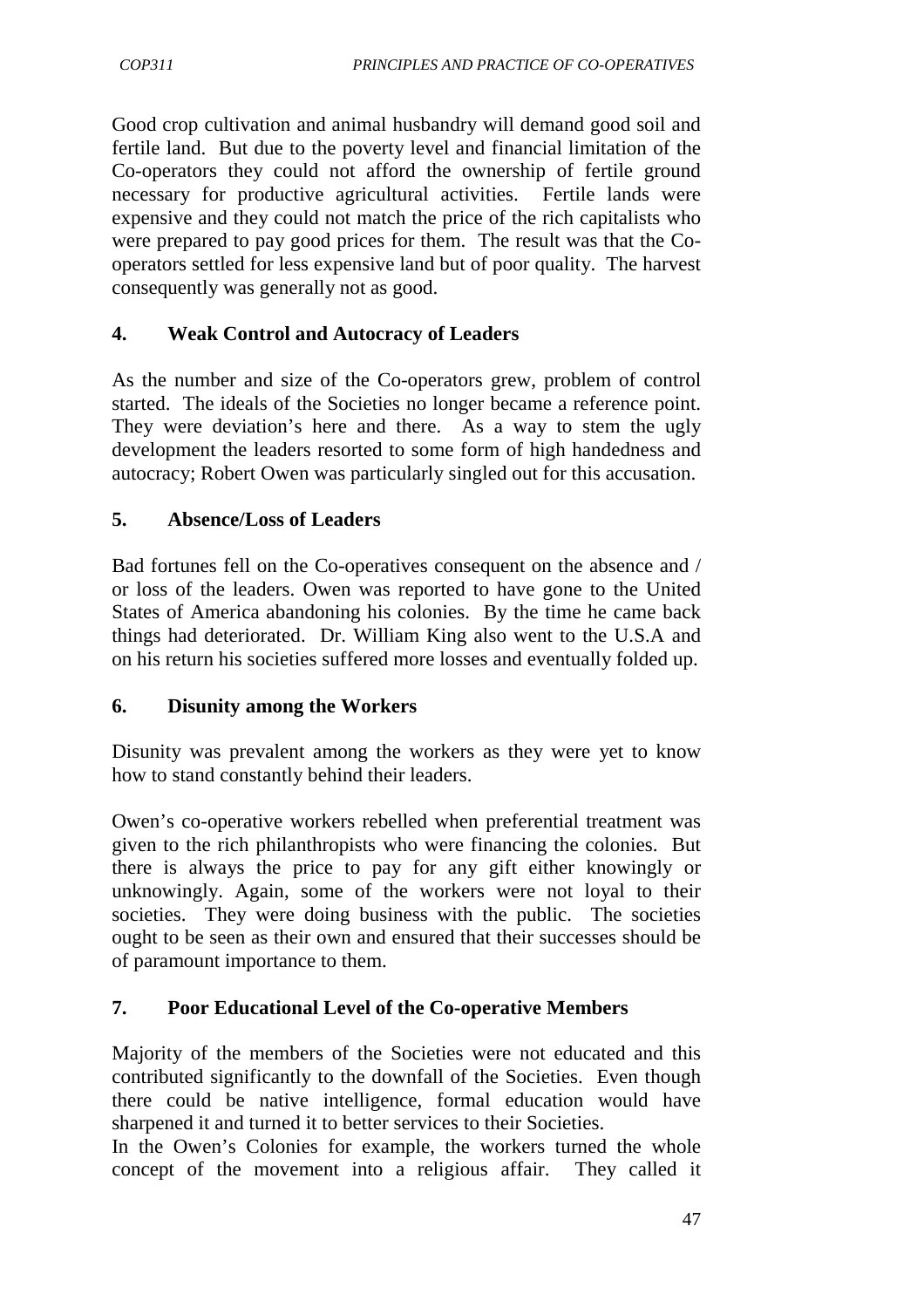Owenism, the followers, owenites and Owen himself was declared the Chief Priest of Owenism!

#### **8. Democratic Government Became Difficult**

Another fall out of the low education standard of the members was difficulty of entrenching full democratic practices in the Co-operative Societies.

Democratic system presupposes that the members should participate fully in the affairs of the business especially with respect to decision making. But there was always a lid placed on this because the members themselves could not fully understand the concept of what was happening. Issues at stake were not thoroughly analysed and understood so as to place them on a better platform for decision making. The efforts of Dr William to promote and preach education had limited impact due to shortage of funds. The Co-operator which was a Co-operative magazine was discarded and abandoned after a few years of publication.

#### **9. In competent Business Management**

It has always been the position of Co-operative students and scholars that a co-operative entity is a form of business organisation. Since this is the case, a co-operative management should be done based on sound business concepts, principles and techniques. If this is not the case the outcomes of the operation will not be satisfactory. This was the case of these early co-operatives. Dr William again emphasized the idea. The collapse of the co-operatives could be that the members could not imbibe it fully or both. The impact was the sad fortunes of the Cooperatives.

#### **SELF-ASSESSMENT EXERCISE 1**

Before we go further to advance the remaining reasons for the failure of the early co-operatives, there is an exercise for you.

You are going to visit two co-operative societies around you. Interact with the members for a while. Tell them if they ask that you are a student of Co-operative Studies. From your discussions with them generally on Co-operative challenges, find out if some of them have similarity with the ones we have been discussing. Find out their prescriptions as solutions to the challenges.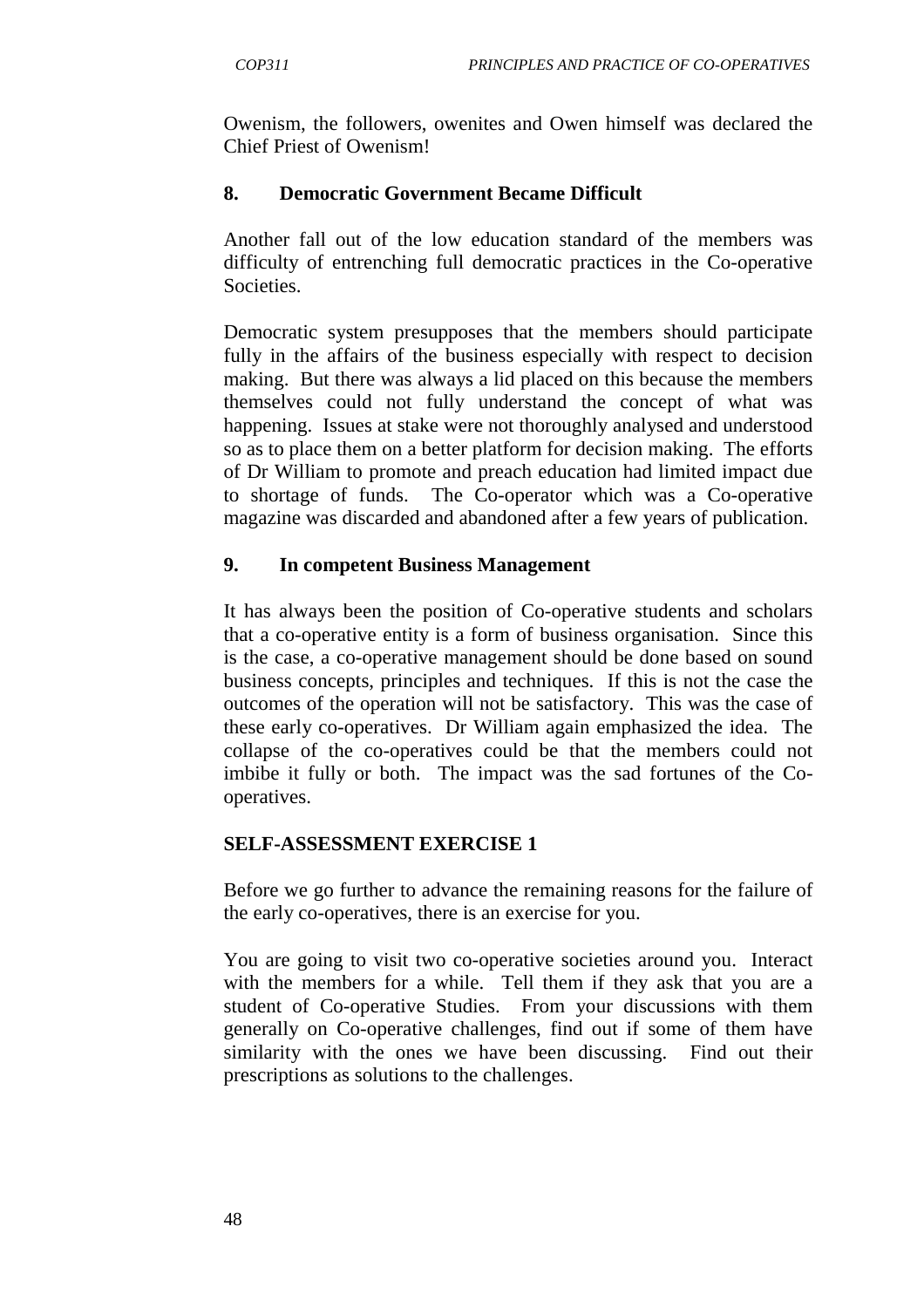# **3.2 The Formation of Rochdale Society of Equitable Pioneers (REP)**

This is the name given to the first successful co-operative society in the world. At a later stage of our discussions on this society, we shall give reasons for their success as well. Remember that this society was not the first to be formed; but the earlier ones lost their bearing and collapsed. It was called Rochdale Pioneers because of the fact that it was at Rochdale in Toad Lane that the system and operations of the society were worked out. The word "Equitable" was added to the name because justice and equity were the key values of the pioneers. Equal opportunities were given to each member consisting of twenty-eight.

Earlier in our discussion we did mention the conditions under which the workers were working and hopelessness of the situation. It was under these conditions that the original 28 members met on Sunday  $11<sup>th</sup>$ August, 1844 to form the society. Subsequent meetings were held. Contributions were made of £1 by every member. Officers were elected, a shop rented and business commenced with the sale of basic articles of trade; flour, sugar, butter, oatmeal and candle.

## **3.2.1 The Running of Rochdale Equitable Pioneers (REP)**

The shop was formally opened for business on  $21<sup>st</sup>$  December 1844. Initially there were no paid staff. Each member co-operated with one another to take turns to sell in the shop in the evening. This reduced the running cost by way of salaries and wages.

To ensure focus, the members deemed it necessary to draw out a plan on what to do, who is to do it, when to do it and how to do it.

#### **Plans of the R.E.P**

To have a shop for the sale of provisions, clothes and other articles.

To build, purchase or erect some houses in which members would reside.

To manufacture such articles as the members would decide and determine upon where unemployed or low paid members might be employed.

To purchase or rent land for cultivation by the unemployed or low paid members.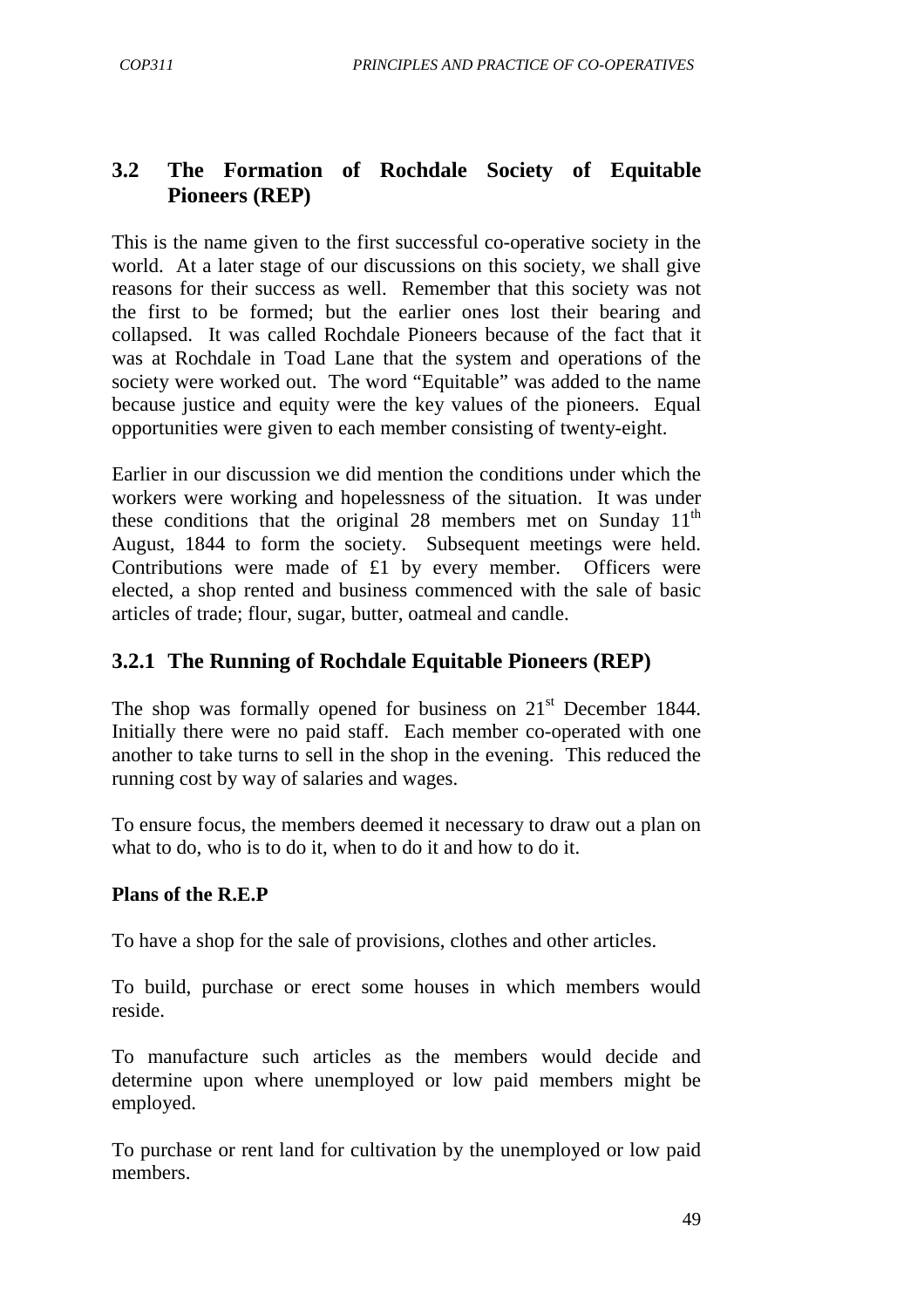To arrange the power of production, distribution, education and government for and by members. That is to establish a self-supporting home colony of united interests.

That, for the promotion of sobriety, a Temperance Hotel be opened as soon as convenient.

#### **SELF-ASSESSMENT EXERCISE 2**

Take a look again at the drawn up plans of the REP. Examine the essence of the plans, that is, what is the underlining spirit behind each plan. Try to show the rationale behind the plans.

## **4.0 CONCLUSION**

You have seen how the first co-operative society to succeed started. We are not through yet with the co-operative. In our next unit we shall discuss more on it. We shall also see the reasons why the co-operative succeeded while earlier ones failed.

## **5.0 SUMMARY**

In this unit, you have learnt about the beginning of the Rochdale Equitable Pioneers. But before we started discussing the REP, we gave reasons why other Co-operatives failed but the earlier formed ones and the contemporary of the REP. We then went a step further to consider the formation of REP after series of meetings and the commencement of business in 1844. Finally, we highlighted the plans of the REP bank for the immediate and distant future.

### **6.0 TUTOR-MARKED ASSIGNMENT**

- 1. Discuss the critical factors that featured prominently in the collapse of the early modern co-operative organisations.
- 2. Explain the relevance of the strategies adopted by the Rochdale Equitable Pioneers (REP) in the formation and launching of their co-operative Societies.

### **7.0 REFERENCES/FURTHER READING**

Ebunu, F. l. (2006). *Principles of Co-operation.* Lagos: NOUN.

The International Labour Organisation (ILO) (1999). *Co-operative Management and Administration*. Geneva.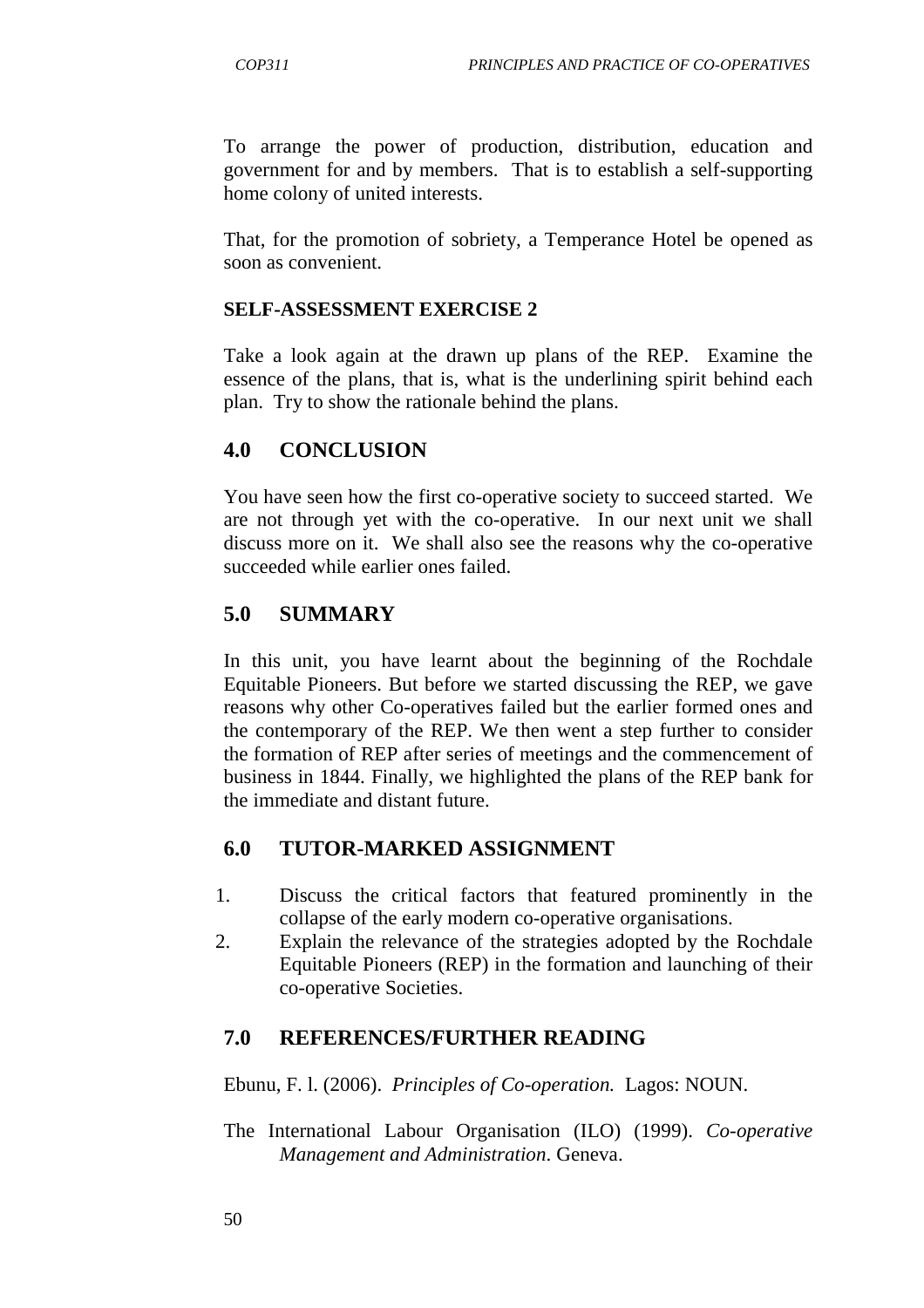## **UNIT 3 THE ROCHDALE EQUITABLE PIONEERS (REP) CHARACTERISTICS, RULES AND ACTIVITIES**

#### **CONTENTS**

- 1.0 Introduction
- 2.0 Objectives
- 3.0 Main Content
	- 3.1 Characteristics of REP
	- 3.2 Rules and methods of REP
		- 3.2.1 Open Membership
		- 3.2.2 Democratic Control
		- 3.2.3 Limited interest on Capital
		- 3.2.4 Patronage and refund
		- 3.2.5 Cash Trading at Market Price
		- 3.2.6 Save of Pure and Unadulterated Goods
		- 3.2.7 Political and Religious Neutrality
		- 3.2.8 Continuous Education of Members
	- 3.3 Reasons for the Successes of Rochdale's Equitable Pioneers
		- 3.3.1 Prior Experience with Robert Owen
		- 3.3.2 Articles for Sales were the Basic Necessities
		- 3.3.3 Quality of Membership
		- 3.3.4 Lesson from Past Mistakes
		- 3.3.5 Passage of the Industrial and Providence Society's act of 1852
- 4.0 Conclusion
- 5.0 Summary
- 6.0 Tutor-Marked Assignment
- 7.0 References/Further Reading

### **1.0 INTRODUCTION**

We are going to discuss the characteristics, rules and activities of the Rochdale Equitable Pioneers in this unit. This is to deepen our understanding of the co-operative as well as appreciate the steps taken to ensure their success and survival.

### **2.0 OBJECTIVES**

At the end of this unit, you should be able to:

- describe the characteristic of Rochdale Equitable Pioneers
- explain the rules and methods of Rochdale Equitable Pioneers
- highlight the activities of Rochdale Equitable Pioneers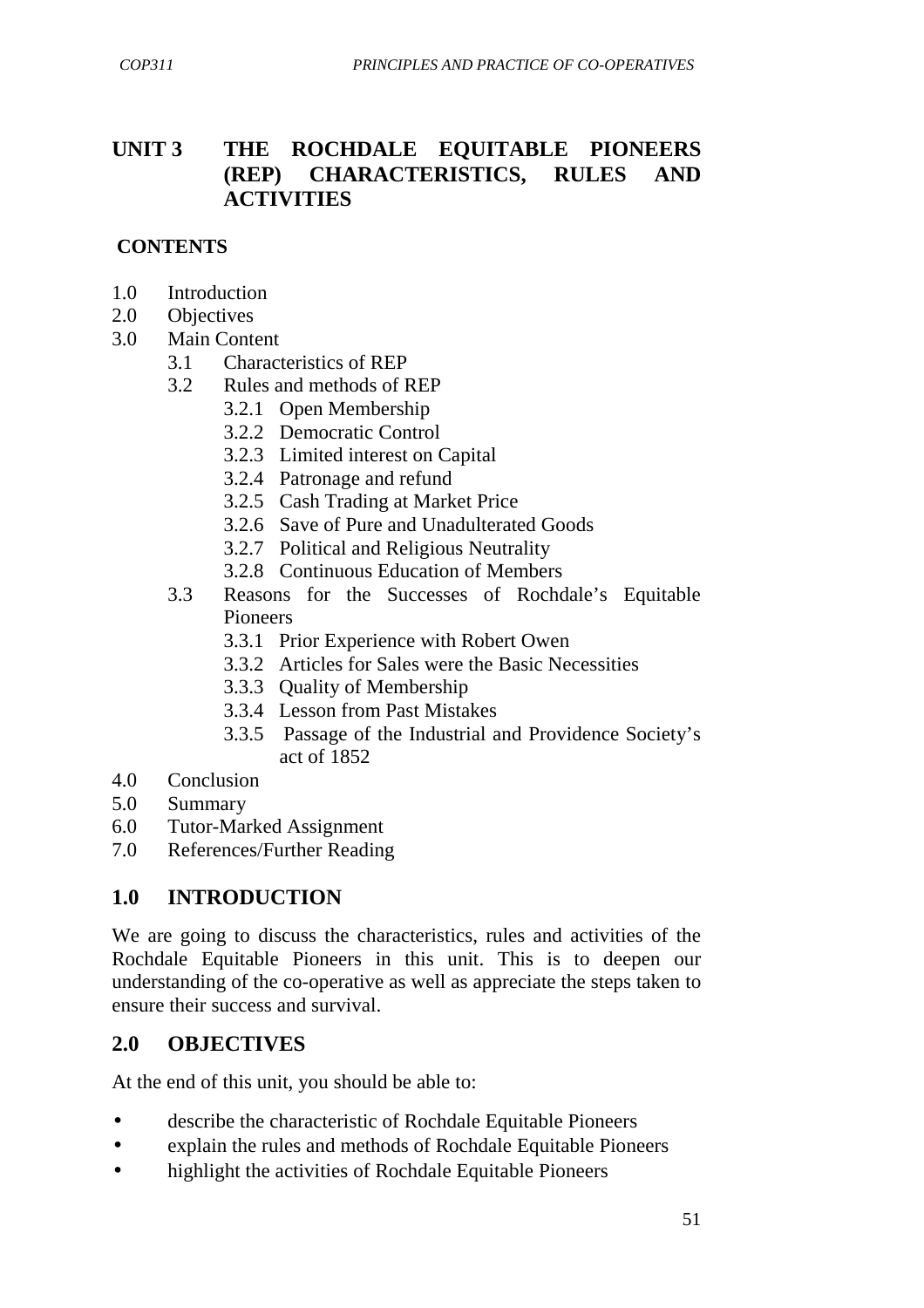#### • give reasons for the success of REP.

### **3.0 MAIN CONTENT**

#### **3.1 Characteristic of R.E.P**

Looking at the operations of the REP., there are discernable characteristics.

**The society grew out of a felt need**: (the need for survival): We have seen the hopelessness of the workers and the abject poverty they were subjected to. We have also looked at the reasons why the pre-Rochdale Co-operative society failed. The members felt that in the new attempt to found a society, experiences should be their guiding factors, they were determined not to repeat the mistakes of the past. And they worked hard to realise their defined objectives.

**Members Financed their operations**: Members of the society contributed money to finance their operations. This was important because they did not want outside interference arising from their gifts and /or donations.

**Opening of the shop at strategic periods**: Members of the Cooperatives were also workers in factories while others had their private businesses, which they would not want to suffer. As a result, the consumer shop was opened at the initial stage when members would have returned from their work. Earlier, we noted that in order to cut cost, members were taking turns to sell in the evening.

**Political and Religious Neutrality**: In all the activities of the REP members were determined not to allow religion or political consideration to influence their decision or taint their operations.

**Charged Current Process for their Goods**: They were determined not to trigger price war between their shops and others private shop owners. A price war is a war where if one shop or an organisation reduces the prices of its articles in order to win more customers, others individuals/organisations who will not want their customers to switch loyalty from their shops would also cut their process lower. The other side that started the price manipulation would want to bring down the prices further and the competitor would retaliate. This is the concept of price lower. It blows no good things to any organisation and the society did not want to embark on it. To avoid the price war, the society was selling at the prevailing market price. One added advantage of this is that anytime the society wanted to replenish the stocks, they could do that without asking for additional contributions.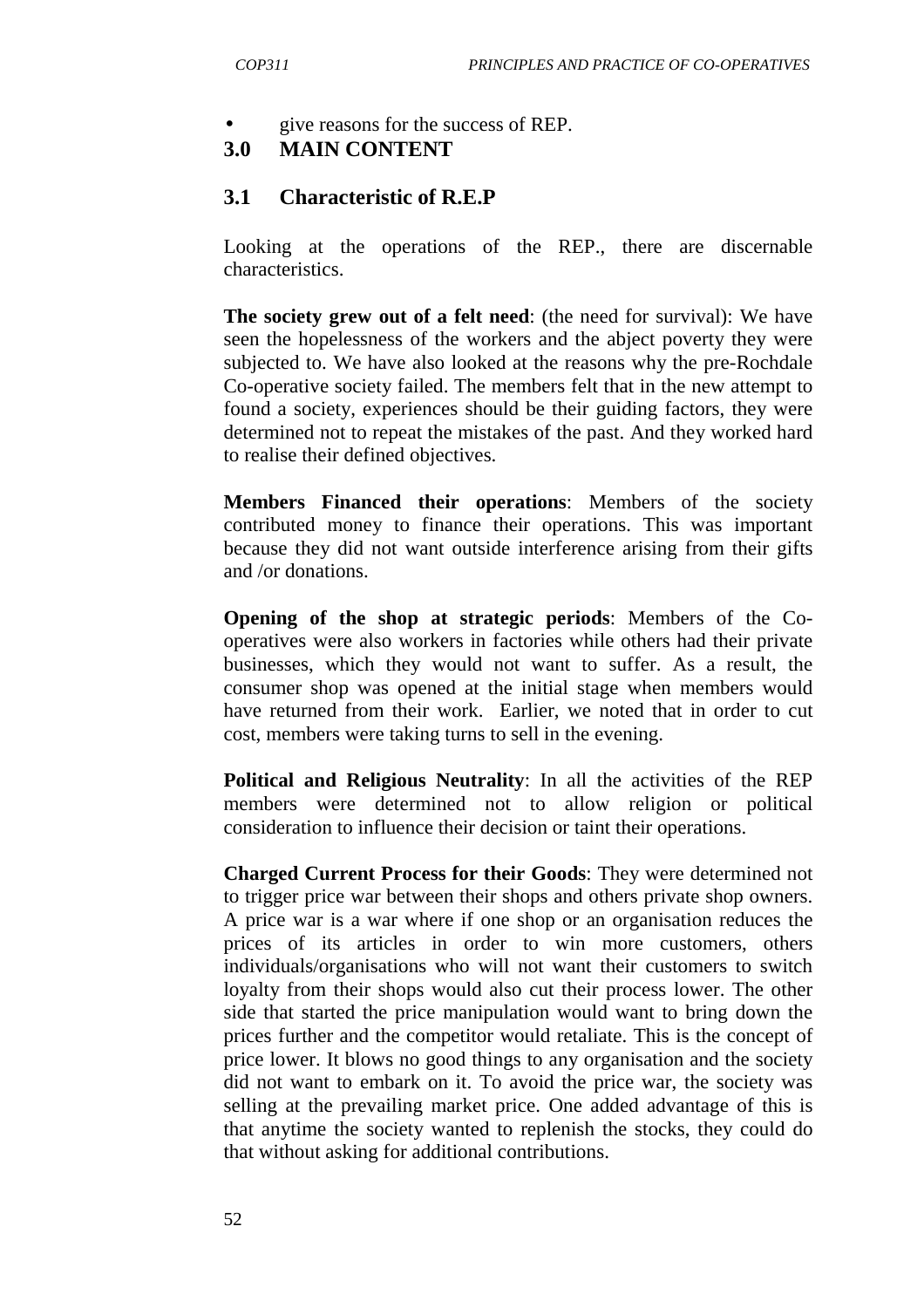**Insistence on cash trading:** Due to the prevailing economic crises of the period, the society did not want a situation where goods would be sold on credit without the hope of getting back the proceeds of the sales. This would eventually result in bad debt to the detriment of the society.

**Auditing of the society**: This is important even though auditing is oriented in the past. But the exercise would indicate whether the transactions were genuine and the final accounts represent a true and fair view of the organisation. Auditing also detects errors for correction based on accounting practices. Consequently by insisting that the accounts were periodically audited was to ensure sound business practices.

#### **SELF-ASSESSMENT EXERCISE**

Consumer Co-operatives are not doing well in Nigeria. But the Rochdale Equitable Pioneers took off and became the first successful Consumer Co-operative Society. How can the characteristics of Rochdale Equitable Pioneers we have discussed so far fit into the operations of a Consumers Co-operatives that you are aware of?

**Running of the Society:** Controlling of the society was vested in the hands of Committee members sometimes called the Board of Directors. The directors did not put themselves their, they were elected. At the end of their tenure, they could seek for re-election and those who did well were re-elected while others whose performances were not satisfactory were voted out.

**Election Process:** Each member was allowed to cast just one vote. There was equity and equality of all the members. And this was done to achieve justice, fair play and loyalty. 5% interest was paid on capital. The interest what was paid on capital was to avoid capital flight where members would take their funds and deposited where they would attract better interest.

**Patronage Refund:** the society was refunding part of the profit made to members. The argument was that you cannot make a profit out of yourself. The members were the owners as well as the patrons of the society (customers). Since they patronized the society in the preceding year, profit made was redistributed to them.

**Education of Members:** The society consciously emphasised the education of the members so as to prepare them for challenges. As a results, the formation of the society started with education (meeting) the management was done through education and expansion was effected through education.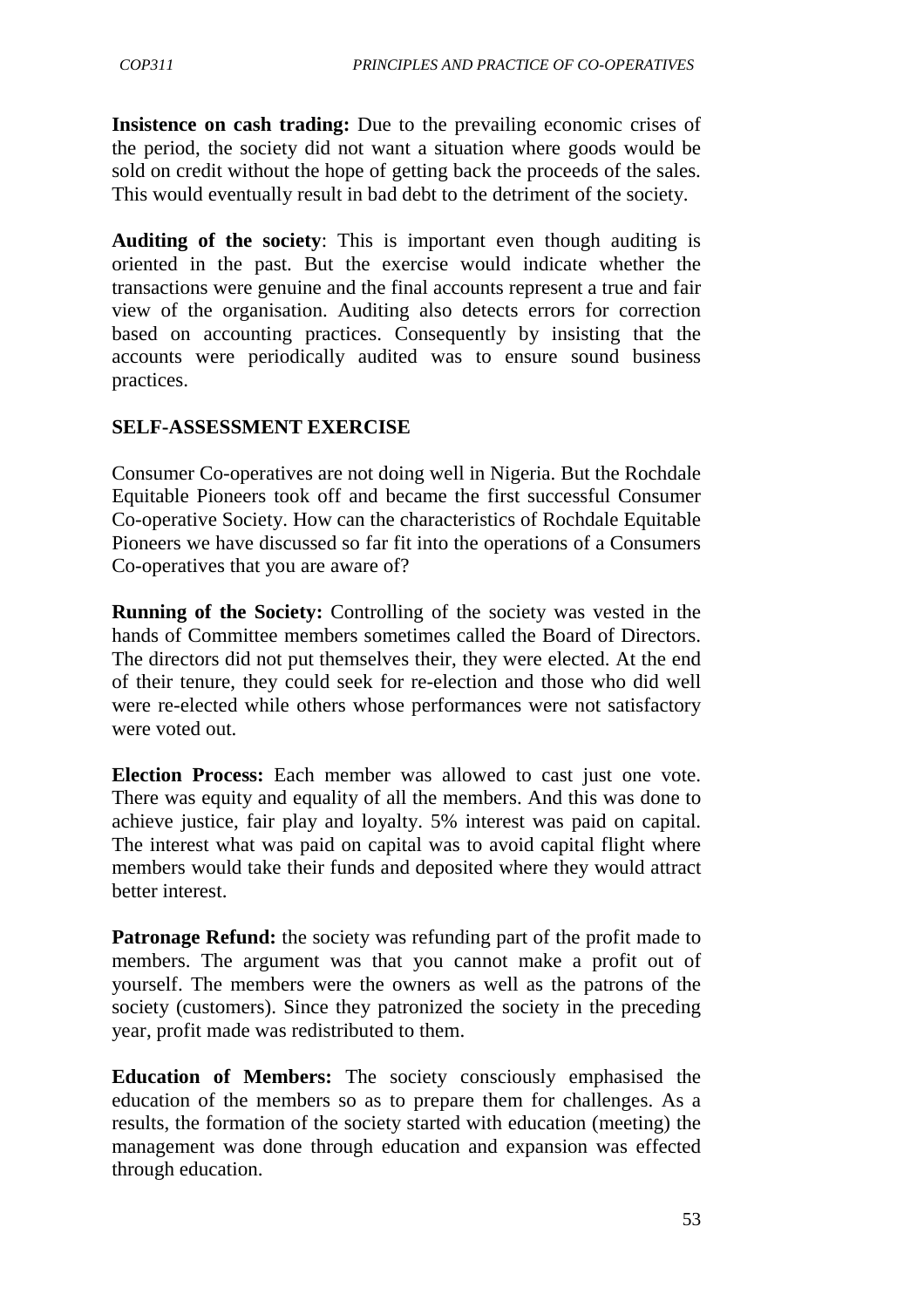### **3.2 Rules and Methods of REP**

The society adopted rules and methods derived from their characteristics. These rules and methods were changed to principles of Co-operation. These rules and methods are presented below:

## **3.2.1 Open Membership**

All people who subscribed to the deals and philosophy of Co-operation would be admitted without discrimination irrespective of race, colour, recession, sex or any other basis.

#### **3.2.2 Democratic Control**

Since there was equality of all sexes the voting pattern was one person one vote irrespective of the value of assets a members had with the society.

### **3.2.3 Limited Interest on Shares**

Only limited interest is paid on capital. This serves two purposes. It prevented capital flight as we noted earlier and secondly it prevented exploitation on the part of the wealthy.

### **3.2.4 Patronage Refund**

We have earlier discussed this rule when we were treating the characteristic of the society. All transaction were carefully recorded and at the end of the trading season, the profits made were refunded to members in proportion to the volume of business done with the society. If a member bought items from the society relative to the purchases of another member, the one with the higher purchases would get more refund.

### **3.2.5 Cash Trading at Market Price**

Sales of goods were done strictly on cash and carry. Credit sales were not condoned and the prices of goods were based on the prevailing market price.

### **3.2.6 Sales of Pure and Unadulterated Goods**

Unlike other private stores, the Rochdale Equitable Pioneers were selling goods not only on the prevailing market price but the goods too were of the highest quality. It built confidence and steady sales.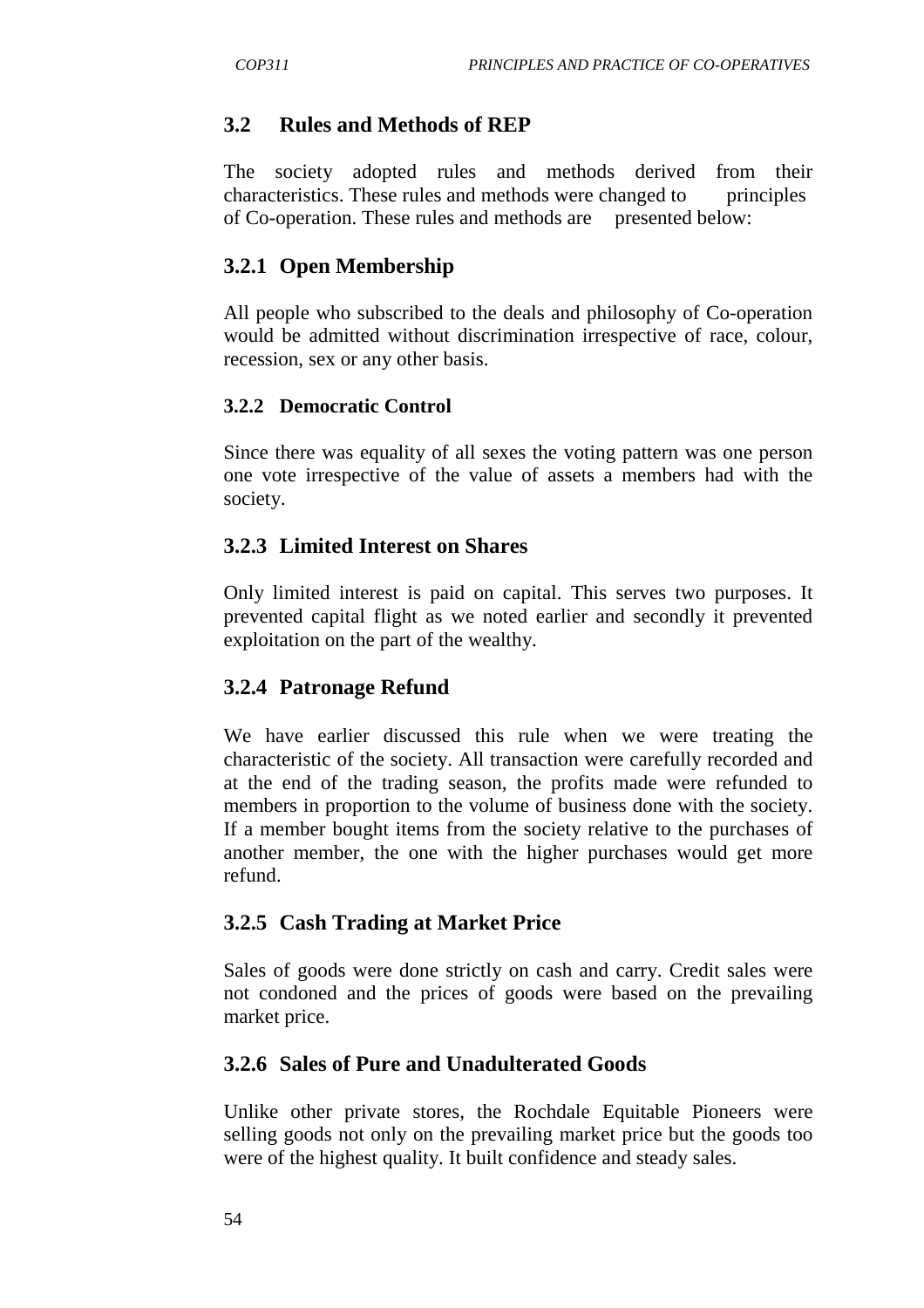# **3.2.7 Political and Religious Neutrality**

Politics and religion were not tolerated in the business of the society. This was to achieve group cohesion, solidarity and strength of the society.

### **3.2.8 Continuous Education of Members**

This principle was emphasised so as to keep members abreast of developments in the environment. It was also a way of preparing the members mentally of the challenges ahead. It also imparted on members the necessary skills for the tasks ahead.

### **SELF ASSESSMENT EXERCISE**

From what we discussed in unit one of this course, can you still recollect the definition of a principle? Try to recollect the definition and show how the principles of Rochdale Equitable Pioneers served as veritable guidelines to the activities of the society.

### **3.3 Reasons for the Success of Rochdale Equitable Pioneers**

There are good reasons responsible for the success of Rochdale Equitable Pioneers; these reasons are:

### **3.3.1 Prior Experience with Robert Owen**

Some members of Rochdale Equitable Pioneers were former members of Robert Owen Co-operative Colonies. Even though the colonies collapsed, some useful lessons on practical co-operation were learnt. The lessons no doubt were brought to bear n the letter society  $-$  the Rochdale Equitable Pioneers. Through attending lectures and congresses organized by Owen, reading newspapers journals and others publications have rubbed off on them the dreams and philosophy of Owen in respect of a new world and new social order. The idealism inculcated in them the spirit of hard work, discipline, accepting challenges as stepping stones to greater height which eventually culminated in making the society as the first Co-operative society in the world. Right from inception they saw a co-operative organisation as a form of business. And they managed their shop in that manner. They saw their initial capital which was twenty-eight pounds as small and were determined to turn it around and to make good use of it. Apart of the fund was used for fixed capital (renting a shop, buying weighing machines etc) and the other part as working capitals. No staff salary because, as we noted earlier, they were taking turns to sell in the shop in the evening; this reduced drastically the cost of operation.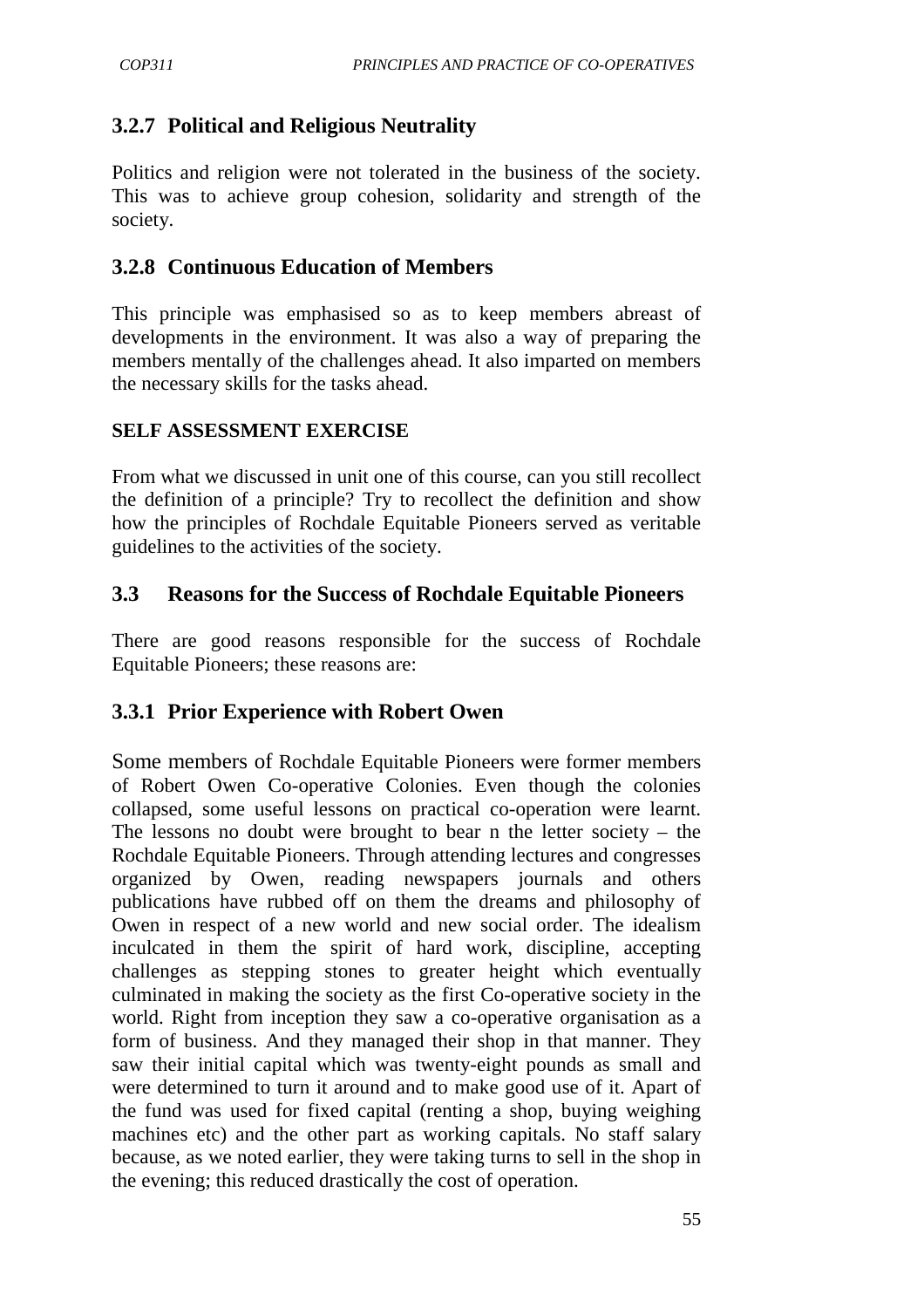Job description, analysis, classification and specification were carefully worked out putting each member to contribute maximally in his area of talent.

Annual elections were held, quarterly reports were made, accounts periodically audited and fines imposed on slothful members.

Principles of financial management were applied. For example, no member was allowed to undertake transaction from the beginning to the end. There was a sales man who sold but did not receive payment as a cashier was put there to receive payments, issued receipts and deposited the money with the secretary in the weekly board meetings.

# **3.3.2 Articles for Sales Were the Basic Necessities**

A good idea. Because if stocks were not sold, that meant funds that were tied down as well. Fast moving items gave rise to fast turn owners; the pioneers knew all these. That was why right from inception only those items of necessity which would achieve quick turnover were purchased and put in the shop. These items were: bread, sugar, flour, butter, oatmeal, candles among others. Luxury goods and speculative purchase were put away.

## **3.3.3 Quality of Membership**

The society was blessed with enlightened members, the members were not only dedicated but enlightened. This enabled them to value the importance of meetings, set realistic goals, drafted and debated on the rules which were finally finalised and put to use.

Through meeting, they got acquainted with one another and were committed to their programmes, plans and projects.

#### **3.3.4 Lessons from Past Mistakes**

Experience is said to be the best teacher. The members learnt from the bitter experiences of the past as we noted earlier. Such mistakes include: credit sales; absent from meetings, not keeping accurate records, sharing profits according to shareholding, dishonesty, not reserving profits, members' apathy among others.

## **3.3.5 Passage of the Industrial and Provident Societies Act of 1852**

After eight years of the take off of the society, the Individual and Provident Societies Act of 1852 was passed into law. The law now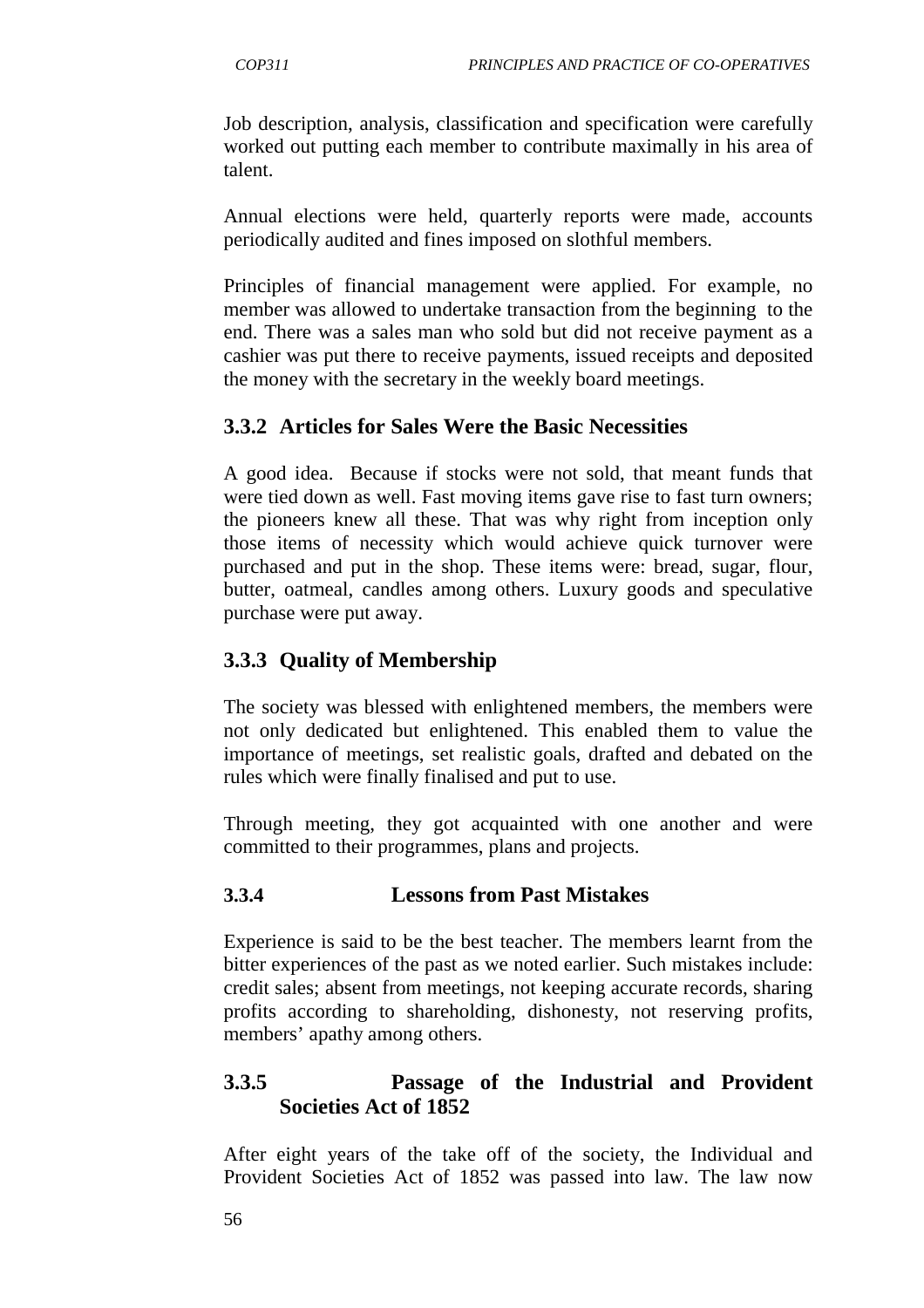recognised the Co-operatives as a distinct way of doing business, protecting their property, authorised dividend payment and ensuring that limited interest was paid on shares.

## **4.0 CONCLUSION**

We have looked in greater depth the Rochdale Equitable pioneers Cooperative Society. It is important to do this so as to know the propelling force that goaded the members to determination, commitment and the will to succeed.

We shall be going to another unit a where we are going to look at another important organisation: The International Co-operative Alliance (ICA) particularly their roles in shaping restricting and modifying cooperative principles.

# **5.0 SUMMARY**

We have learnt in this unit the Characteristics of Rochdale Equitable Pioneers; the rules and methods of the Co-operative Society as well as the reasons for the success of Rochdale Equitable Pioneers.

## **6.0 TUTOR-MARKED ASSIGNMENT**

- 1. Explain the rationale of the 5 principles of Rochdale Equitable Pioneers.
- 2. Described the factors that contributed to the success of Rochdale Equitable Pioneers.

## **7.0 REFERENCES/FURTHER READING**

Ebunu, F.C. (2006). *Introductions to Co-operation*. Lagos: NOUN.

Ebunu, F.C. (2006). *Principles of Co-operation.* Lagos: NOUN,

Onuoha, E. and Buden, J.. (2002). *The Principles of Co-operation*. Enugu: Amazing Grace Printing and Publishing Company.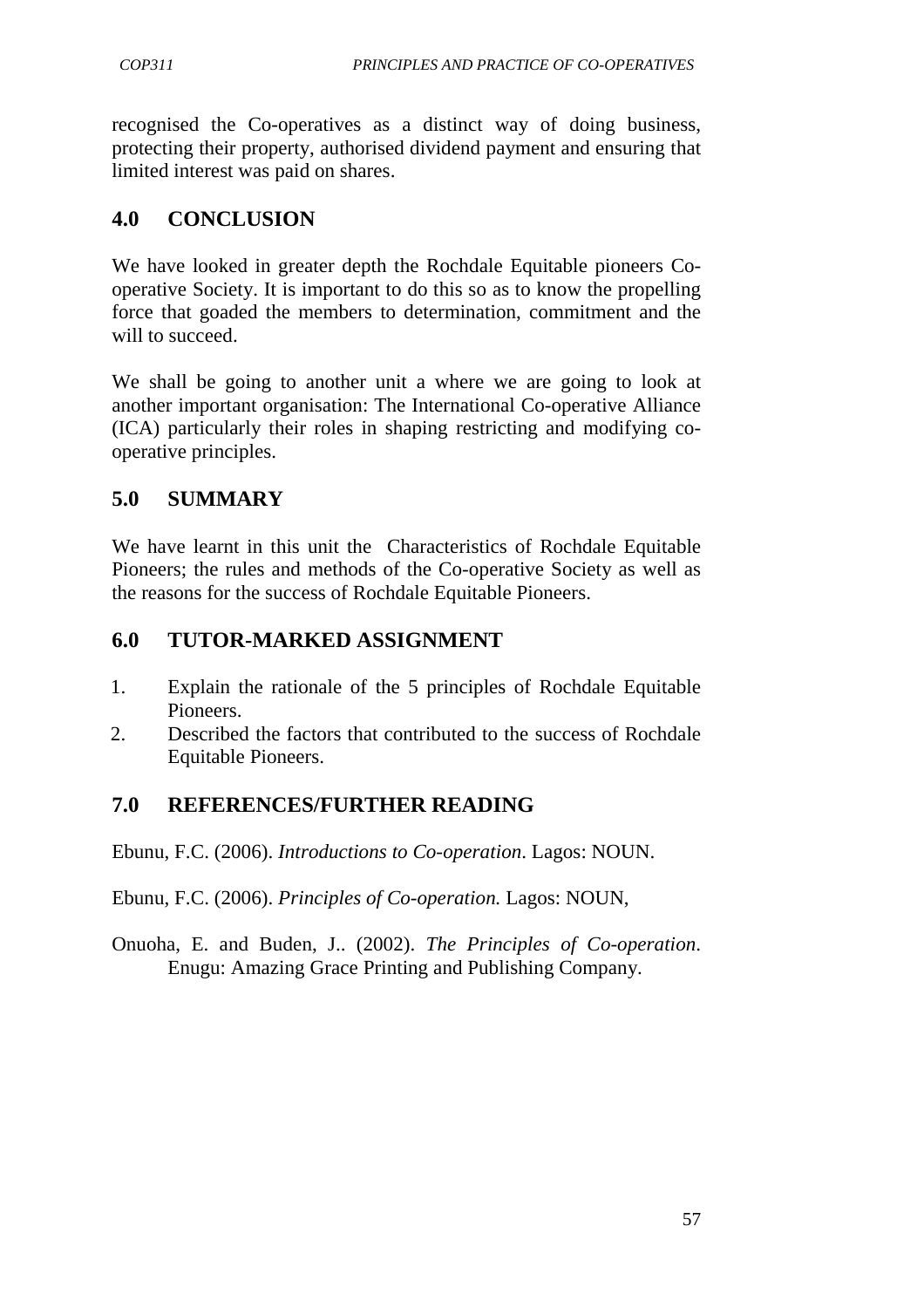## **UNIT 4 THE INTERNATIONAL CO-OPERATIVE ALLIANCE (I.C.A.)**

#### **CONTENTS**

- 1.0 Introduction
- 2.0 Objectives
- 3.0 Main Contents
	- 3.1 Short Comings of the Principles of R.E.P
	- 3.2 The Formation of the ICA
	- 3.3 The Mission and Objectives of the I.C.A
	- 3.4 Membership of I.C.A
		- 3.4.1 Obligations of Membership
	- 3.5 Governing Bodies of the I.C.A
		- 3.51 The General Assembly
			- 3.5.2 The Board
			- 3.5.3 The Director General
			- 3.5.4 Audit and Central Control
			- 3.5.5 Regional Assemblies
- 4.0 Conclusion
- 5.0 Summary
- 6.0 Tutor-Marked Assignment
- 7.0 References/Further Reading

# **1.0 INTRODUCTION**

In this unit we are going to discuss the International Co-operative Alliance (ICA), a global body that governs co-operative organisations all over the world, particularly in the restructuring and modification of the principles of co-operation. We shall be concerned with these issues in the remaining part of this course.

## **2.0 OBJECTIVES**

At the end of this unit, you should be able to:

- describe the shortcomings of the Rochdale Equitable Pioneers Principles of co-operation
- explain the formation of the I.C.A.
- give the mission and objectives of the I.C.A.
- governing Bodies of the I.C.A.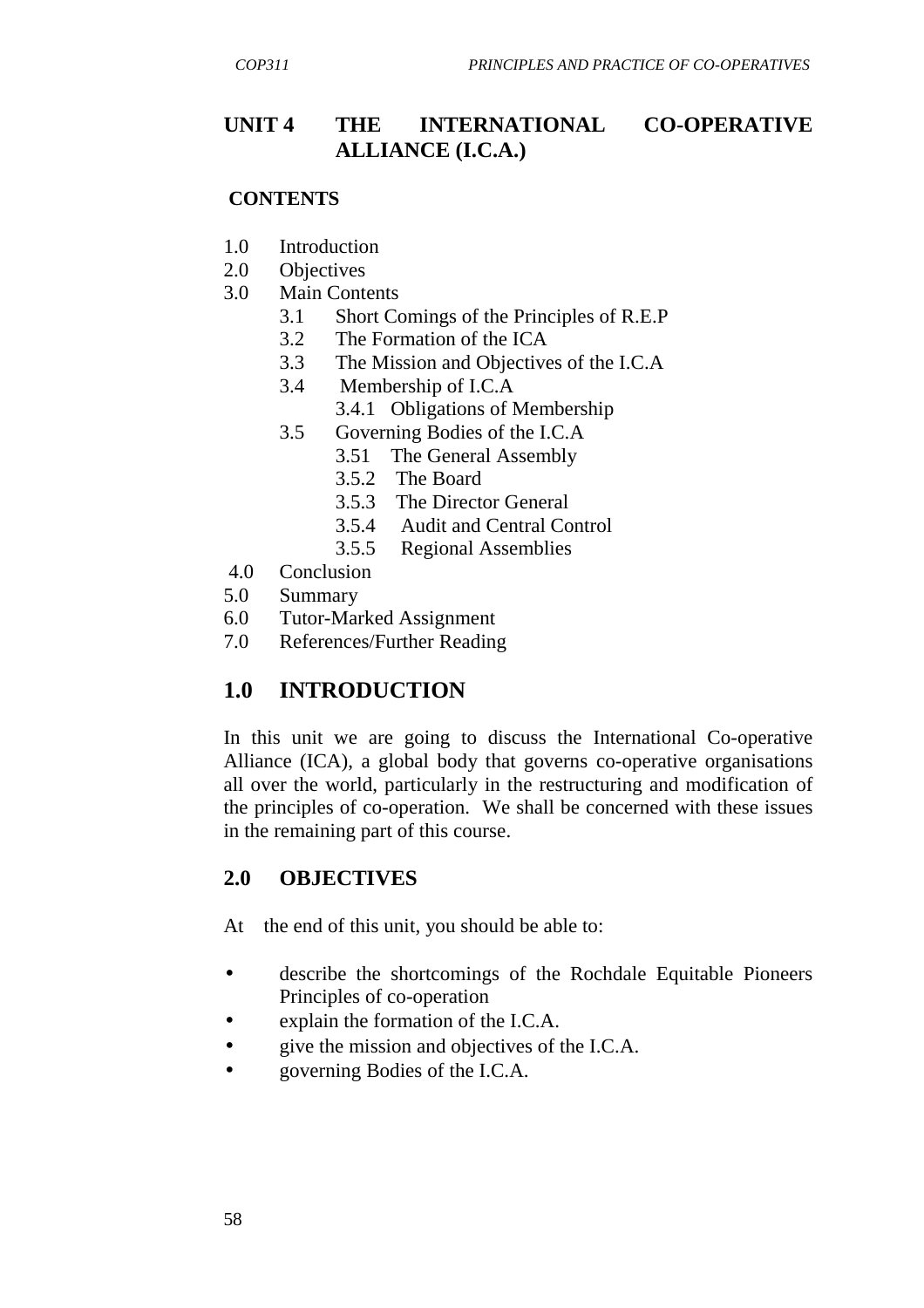### **3.0 MAIN CONTENT**

### **3.1 The Short Comings of R.E.P Principles**

Remember our definition of what a principle is. By definition, a cooperative principle is a basic rule of co-operation applicable to, and binding on all co-operatives of all types all over the world.

We have been studying various principles of Co-operation and we have noted that one of the reasons for the success of the Rochdale Equiptable Pioneers was the evolvement of Co-operative Principles that guided their actions. In truth, the pioneers never considered the rules they formulated as principles. But keen co-operative scholars and practitioners have declared them by their very nature and applicability as principles and they are known as such all over the world.

Even though the Rochdale Equitable Pioneers is the first successful modern Co-operative society, some limitations have been observed concerning their principles.

- **1. The Principles were a mixture of genuine principles and Business practices:** The genuine principles are: Open Membership; Democratic Control; Limited Interest on Capital; and Education of Members. The rest are business Practices relevant to consumer Co-operatives; Patronage Refund; Cash Trading at Prevailing Market Price; Sale of unadulterated Goods.
- **2. The Principles are specifically for Consumer Co-operatives**: Remember that the Rochdale Equitable Pioneers is a Consumer Co-operative Society. But there are other forms of Co-operative Societies in all human endeavours which includes burial Cooperatives. Can you still recollect the various forms of cooperatives as we discussed in COP 101? The argument is since there are other forms of Co-operatives apart from Consumer Cooperatives, Rochdale Principles would not be suitable for application in the other co-operative organisations. Cash Trading at Market price is alright for consumer co-operative but not in others.

#### **SELF-ASSESSMENT EXERCISE 1**

Re-read the Principles of Rochdale Equitable Pioneers. Which of the Principles are not applicable to other forms of co-operative societies? Give reasons.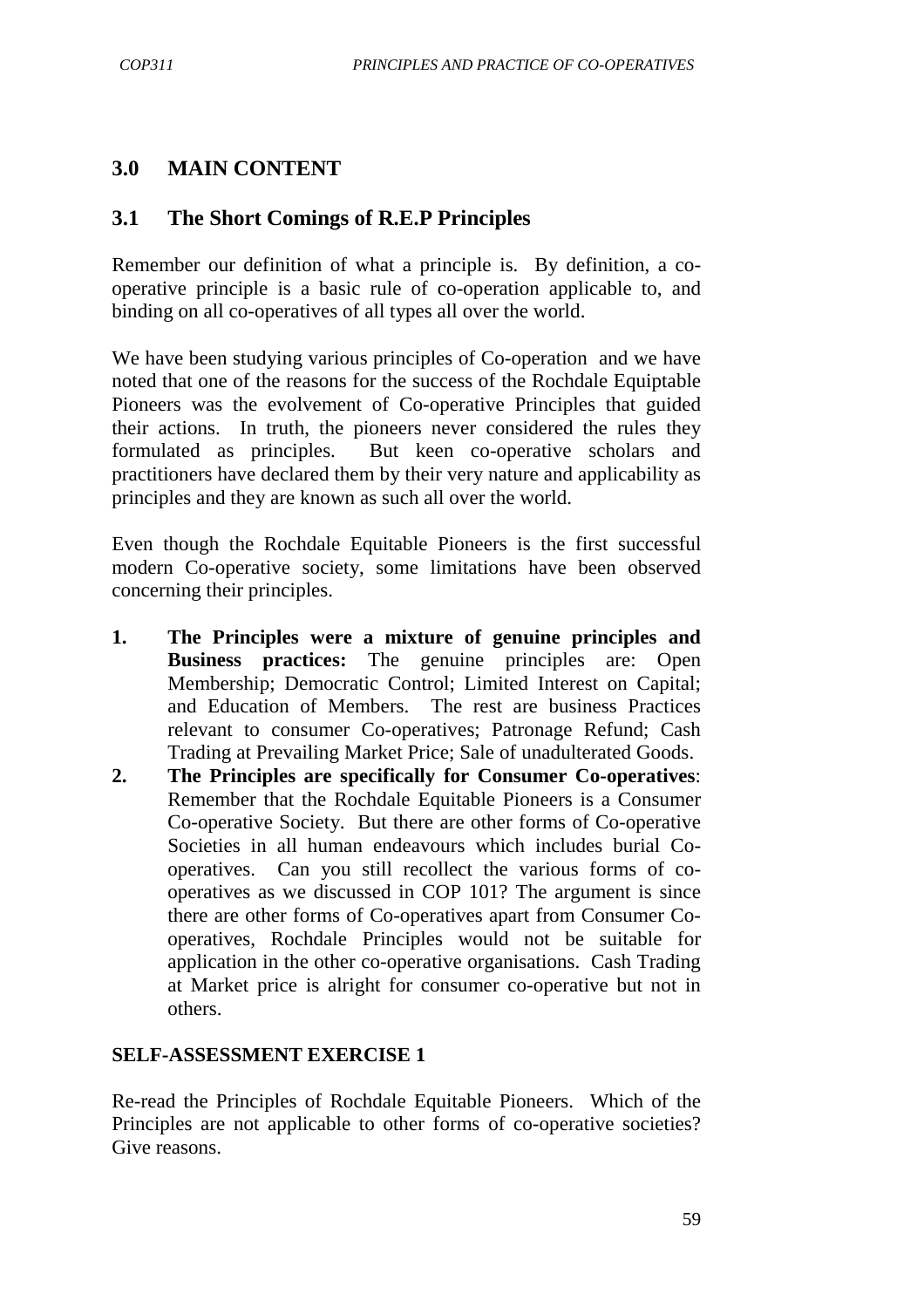#### **3.2 The formation of the International Co-operative Alliance**

The I.C.A is a global non-governmental Organisation. It was set up in 1895 charged with the responsibility of uniting co-operatives and serving the interests of Co-operative Organisations all over the world.

The headquarters of the global body was originally located in London. Now, it has since been relocated to Geneva, Switzerland in 1982. The purpose of the relocation was to give co-operation more international image.

### **3.3 The Mission and Objects of the I.C.A.**

To unite, represent, and serve co-operatives worldwide. The Objects of the I.C.A.

The ICA which unites co-operative organisations the world over has the following objects:

- To be the universal representative of co-operative organisations of all types, which in practice observe the co-operative principles.
- To propagate co-operative principles and methods throughout the world.
- To promote co-operation in all countries
- To safeguard the interests of the co-operative movement in all its forms.
- To maintain good relations between its affiliated organisations.
- To promote friendly and economic relations between co operatives of all types, nationally and internationally.
- To work for the establishment of lashing peace and security.
- To assist the promotion of the economic and social progress of the workers of all countries.
- In order to attain the above objects of the I.C.A., it has the following strategies as methods of operations:
- By convening periodically international congresses.
- By sending delegations to visit the movements in all countries with the special objects of studying the movements, of exchanging experiences, and of giving to the movement, such advice and guidance as they may desire or which the I.C.A. will consider desirable.
- By issuing publications: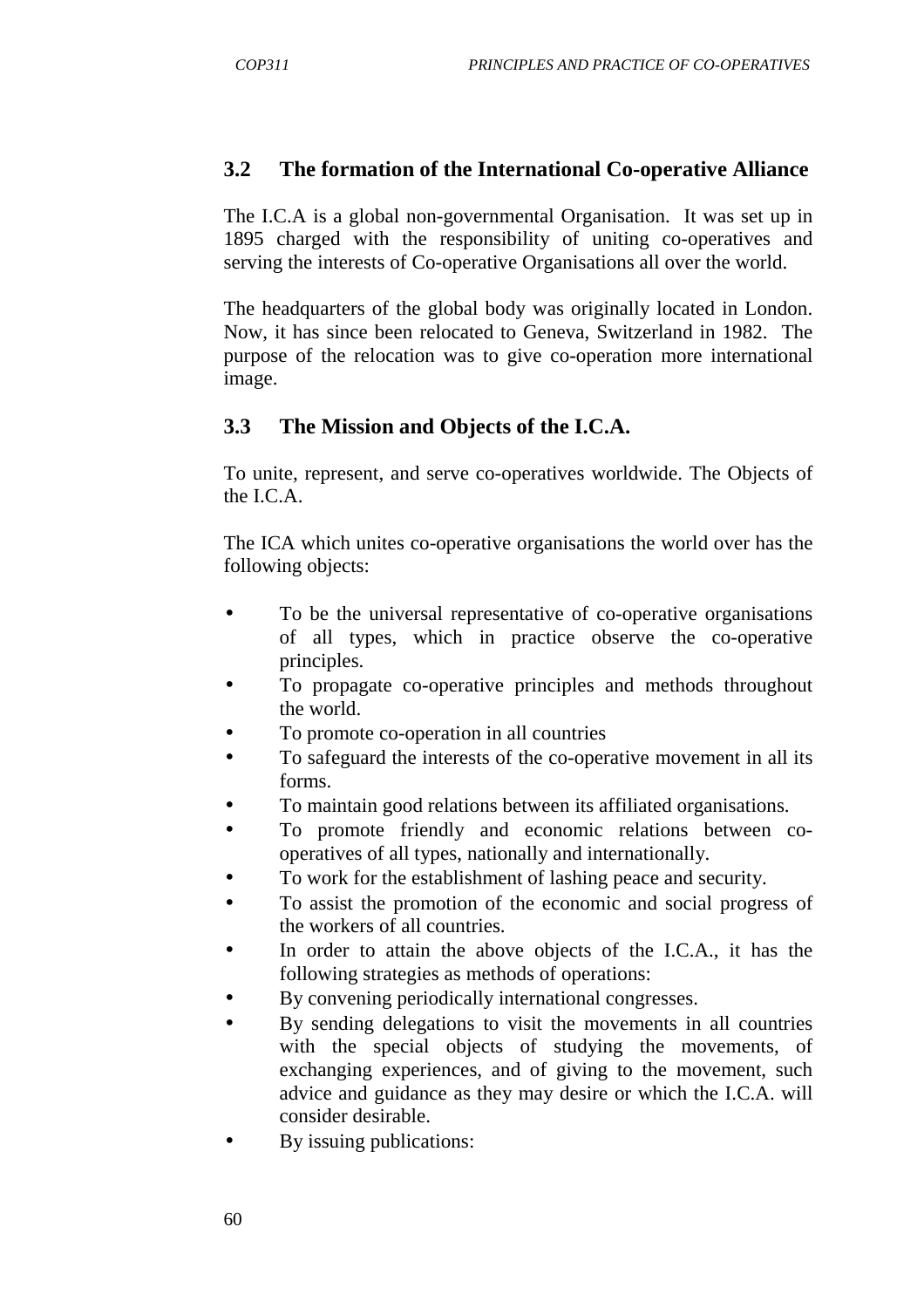- By promoting the teaching and study of co-operation in all countries.
- By developing the activity of Henry J. May Foundation, Permanent Centre of International Co-operative study.
- By carrying out research studies and inquiries on problems of vital importance to the movement; and by collecting co-operative statistics.
- By creating International Co-operative Auxillary organisations for Trading; Production-Agricultural; Industrial and Artisanal; Banking and Credit; Assurance; Housing; as well as other sectors of economic activity; and by maintaining a close liaison with all such auxillary committees.

# **3.4 Membership of the I.C.A**

Associations of persons or co-operative organisations which observe the aims of the ICA and the policy laid down by its congress shall qualify for membership.

Any association of persons, or of societies irrespective of its legal constitution shall be recognized as a co-operative society so long as it has as its object the improvement of social and economic aspirations of its members by means of the exploitation of an enterprise based on mutual aid, that it confirms to the co-operative principles as established by Rochdale Pioneers and as reformulated by the  $23<sup>rd</sup>$  congress of the I.C.A. ( The reformulated principles shall be discussed in our subsequent units of this course).

The types of associations eligible for membership are:

- National Union or Federation of Co-operative Societies.
- National Federations of Co-operative Unions.
- Regional Unions of Co-operative Societies.
- Consumer's or Agricultural Co-operative Wholesale Societies.
- Co-operative Banks and Co-operative Insurance Societies.
- Consumer Co-operative Societies
- Co-operative Societies of Industrial Producers or Artisanal Cooperatives.
- Co-operative Credit Societies.
- Housing and Building Societies.
- Supra National or International co-operative organisations.
- Other association of persons or association which have as their aims the promotion of co-operation.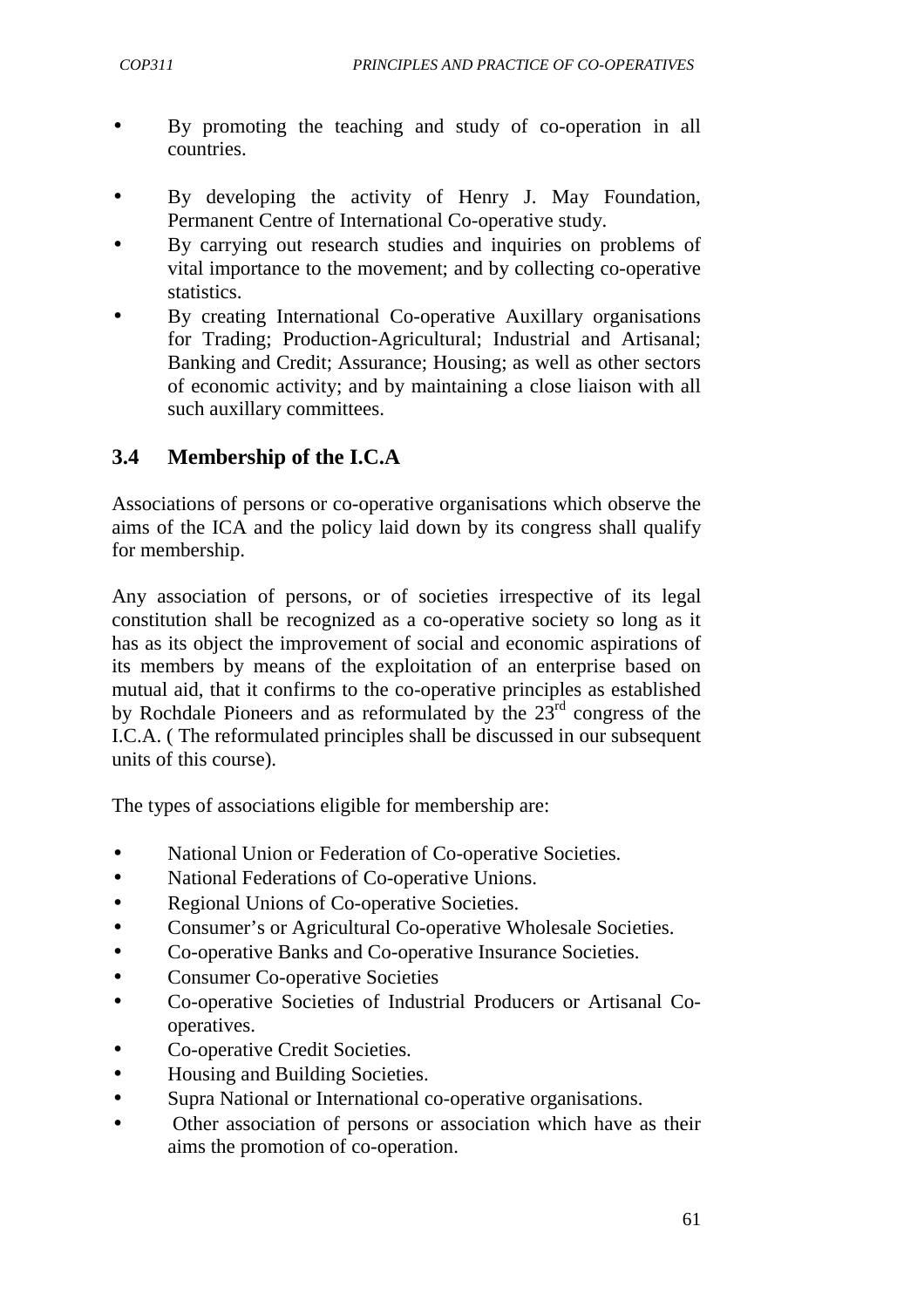#### **SELF-ASSESSMENT EXERCISE 2**

From the objects of the I.C.A; can you visualize some benefits that the members stand to derive. Write these benefits down.

#### **3.4.1 Obligations of Members**

To observe the aims and policy of the I.C.A. and to confirm in its activity allegiance to the co-operative principles.

To pay, during the first three months of each year the annual subscription.

To supply the I.C.A. with Annual Report.

To send for the library of the ICA in gratis copy (free copy) of all literary works published by it; to inform the I.C.A of books published in its respective country which are of special interest or importance either for the work or Library of the ICA.

To appoint a correspondent who shall be responsible for sending to the ICA regularly – for the purpose of its publications, for the information of its authorities or for its documentation – full information concerning national co-legislative as well as other actions and decisions on the part of the public Authorities which directly or indirectly affect the activity and life of the co-operative movement.

To supply as far as possible all information that shall be requested by the Authorities of the I.C.A.

To take all such action as shall be recommended by the Authorities of the I.C.A in support of its policy, and for the implementation of the decisions of its congress and Committee.

To give support to the publication of the ICA that their sales become a source of revenue to the ICA.

#### **3.5 Governing Bodies (Authorities) of the I.C.A**

The governing bodies of the I.C.A. include the following: the General Assembly; Regional Assembly. The Board; Audit and Control Committee and President.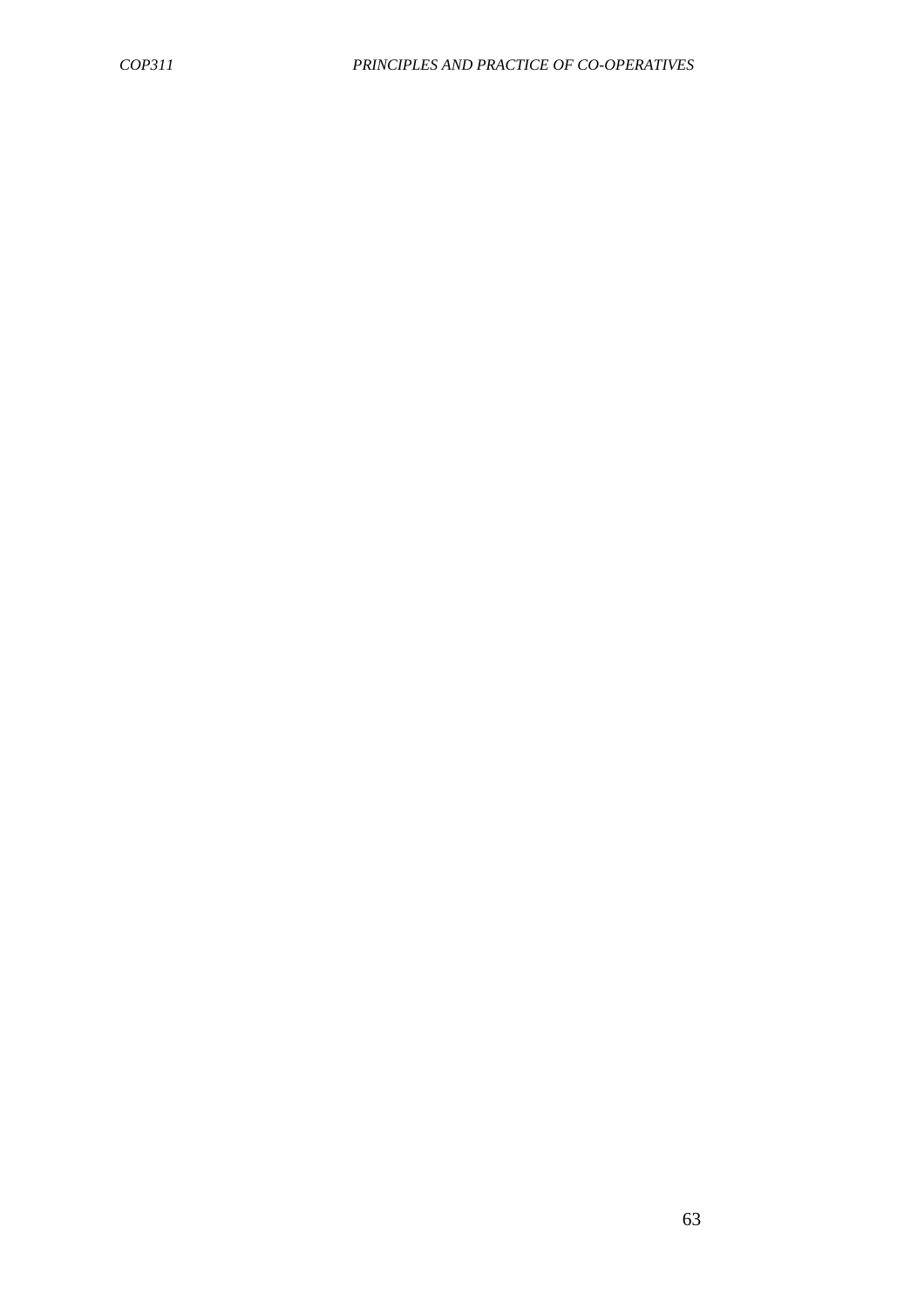## **3.5.1 The General Assembly**

The highest authority rest with the General Assembly. It consists of representatives appointed by affiliated organisations for a four year term. One representatives also come from the specialized organisations and the committee. The General Assembly meets every two years. The number of representatives sent to the General Assembly by member organisations depends on the amount of subscriptions paid to the I.C.A but no country shall have more than twenty representatives.

### **3.4.2 The Board**

The Board is made up of 16 members elected by the General Assembly. They fashion out policies and general lines of direction which have to be approved by the General Assembly before being sent to the Director-General of the organisation for implementation.

### **3.4.3 The Director-General**

He co-ordinates the various bodies of the I.C.A as he is in-charge of the secretariat. All issues concerning the administration of the secretariat are carried out by him. He has a team of seasoned specialist reporting to him.

### **3.4.4 Audit and Central Control**

This department audits all the accounts of the body and certifies it to be in accordance with the rules and regulation as well as the philosophy of the I.C.A. The department in order to ensure some autonomy reports to the General Assembly.

#### **3.4.5 Regional Assemblies**

These Assemblies were created in Europe, Asia, and the Pacific, Africa and the Americas. The essence is to provide a forum for discussion of regional issues. Their meetings take place every second year alternating with the meetings of the General Assembly. They implement the decision of the General Assembly in their region and submit reports, proposals and resolution for considerations by the General Assemblies.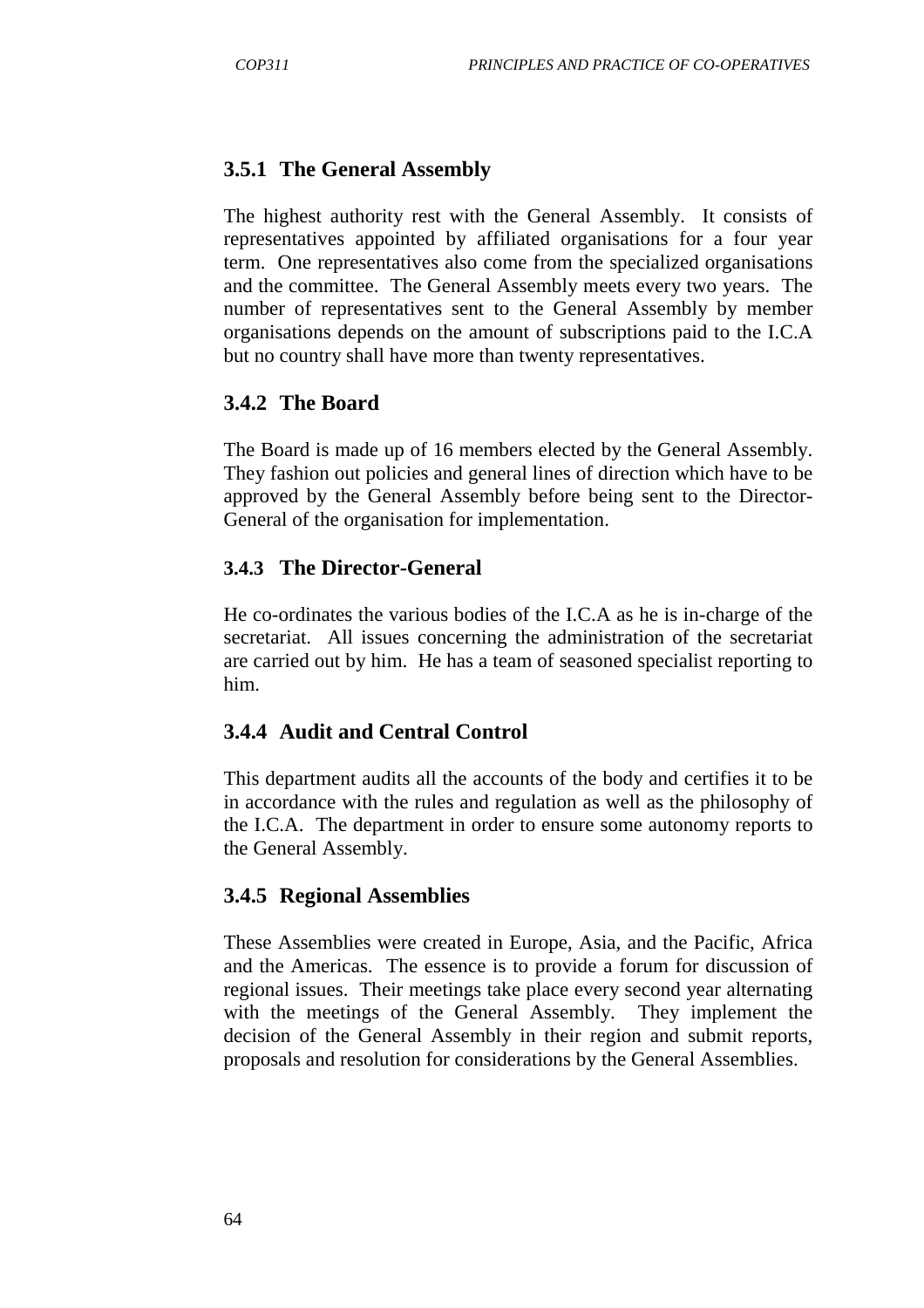# **4.0 CONCLUSION**

We have been looking at the global body of co-operative organisations – the International Co-operative Alliance formed in 1895, ninety-six years after the formation of the Rochdale Equitable Pioneers.

## **5.0 SUMMARY**

We have seen the formation of the I.C.A; the mission and objects as well as he governing bodies. But before we started taking a closer look at the I.C.A, we gave the limitations and short comings of the Rochdalean principles.

## **6.0 TUTOR-MARKED QUESTIONS**

- 1. Discuss the objects of the I.C.A and their relevance to the development of co-operative principles.
- 2. Briefly explain the structure of the I.C.A.

## **7.0 REFERENCES/FURTHER READING**

Ebunu F.C. (2006). *Introduction to Co-operation*. Lagos: NOUN.

Onuoha, E. (1986). *Principles of Co-operative Enterprises*. Enugu: Chukka Printing Co. Ltd.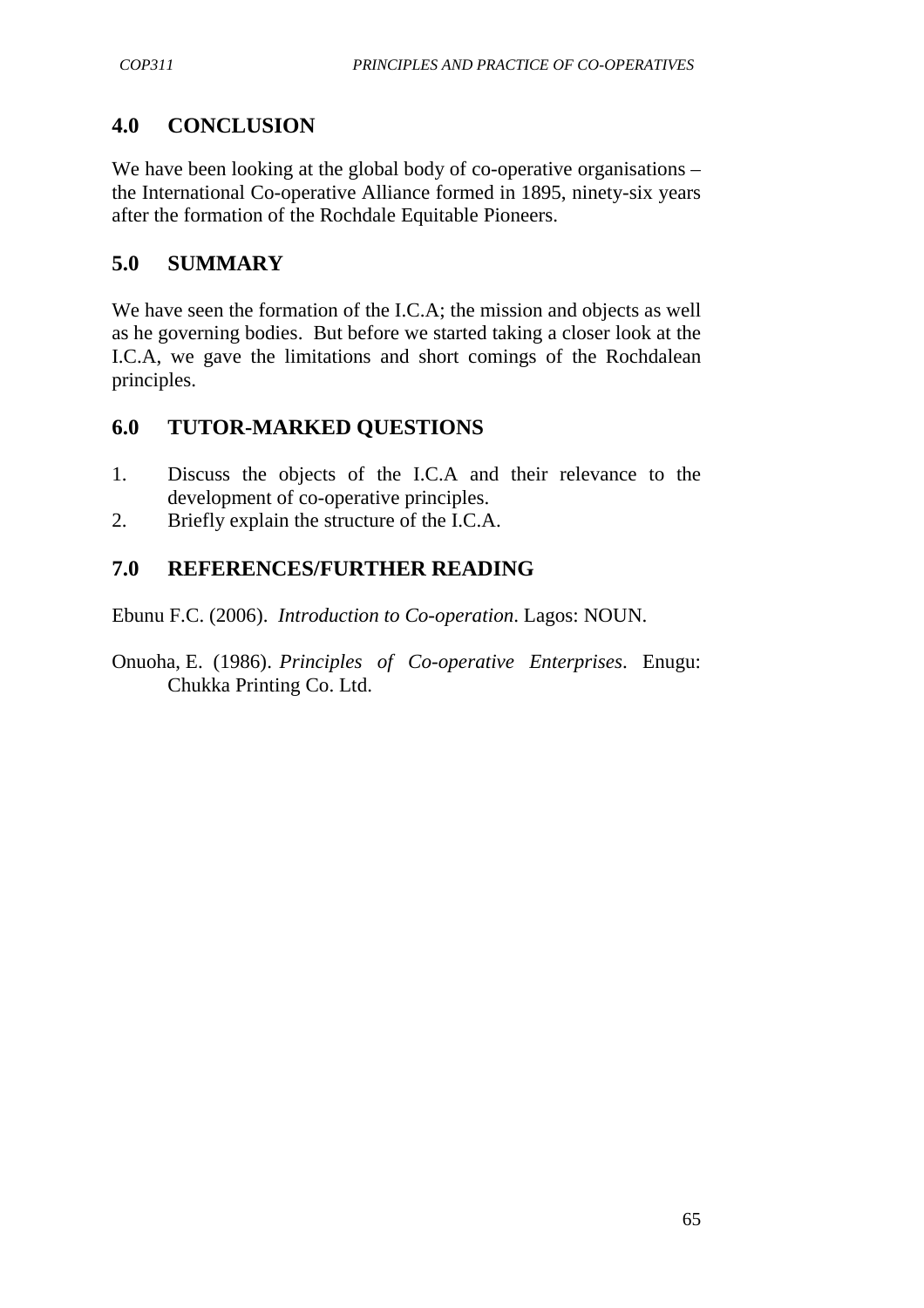### **UNIT 5 THE 1937 REVIEW OF THE CO-OPERATIVE PRINCIPLES**

#### **CONTENTS**

- 1.0 Introduction
- 2.0 Objectives
- 3.0 Main Content
	- 3.1 Reasons for the review of the Principles
	- 3.2 Setting up of a Review Committee
	- 3.3 Report of the Committee
	- 3.4 Implementation of the Report and the Effects.
		- 3.4.1 Implementation of the report
		- 3.4.2 Effect of the Implementation
- 4.0 Conclusion
- 5.0 Summary
- 6.0 Tutor-Marked Assignment
- 7.0 References/Further Reading

### **1.0 INTRODUCTION**

Starting from this unit we shall be looking at the various meetings of the International Co-operative and the crucial decisions made to review cooperative principles. The reviews and modifications were necessary for two reasons. The first reason was to provide the acid test for any organisarion that calls itself a Co-operative Society. The second reason is to enable co-operatives operate in response to the dynamics of the environment. That is, to make co-operatives adapt to the current trend in industry and commerce.

### **2.0 OBJECTIVES**

At the end of this unit, you should be able to:

- give reasons why the 1937 review of the co-operative principles was necessary
- discuss the relevance of the committee set up for the review
- discuss the committee's Report and
- explain the implementation of the report and the effects of the implementation.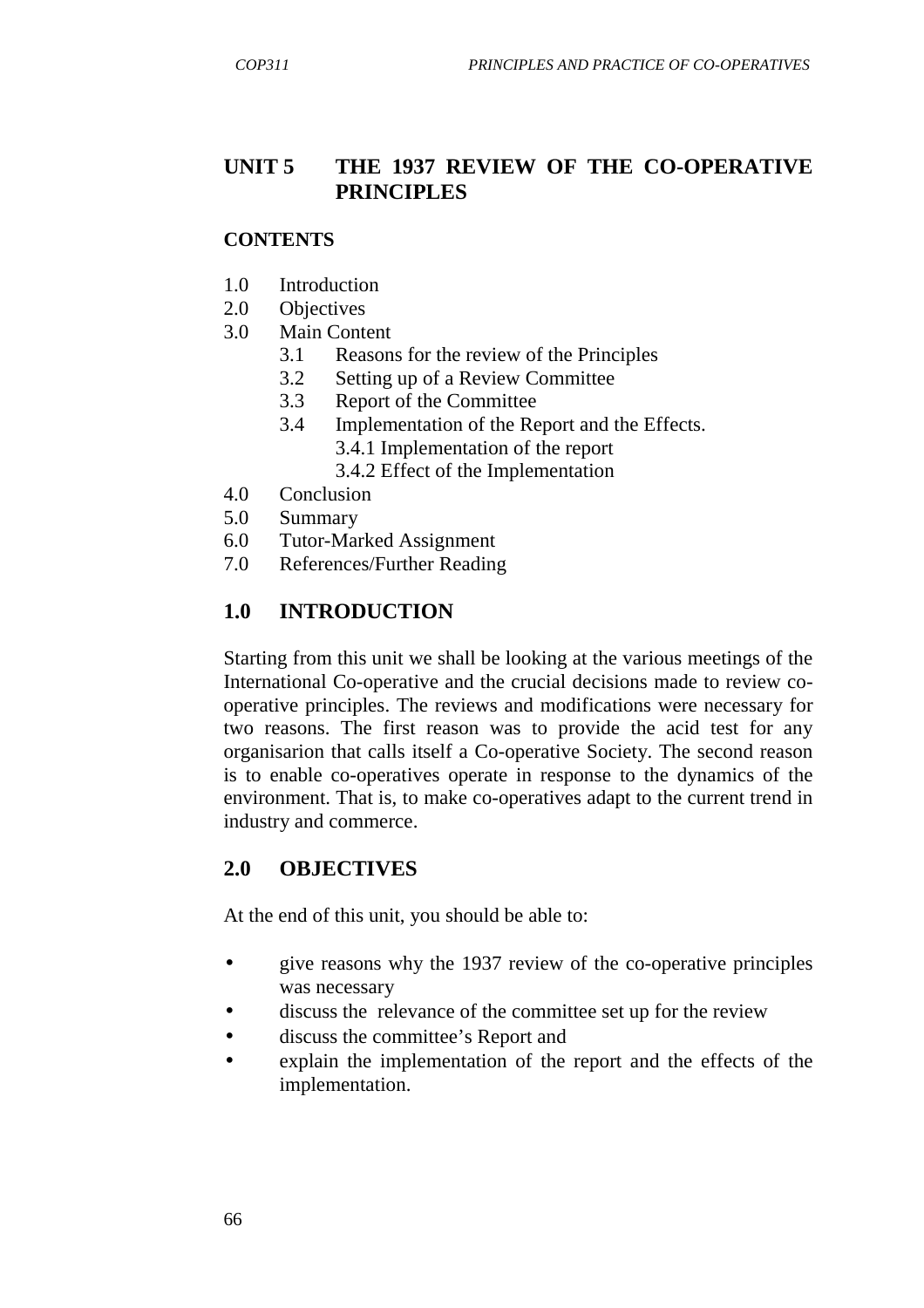### **3.0 MAIN CONTENT**

### **3.1 Reason for the 1937 review of the Co-operative Principles**

When the I.C.A. was founded in 1895, there was an avalanche of petitions and request from organisations who wanted to be registered as members of the global body. It was a source of constant concern for the global body.

The organisations were applying different principles and practices in their various activities. This was because they were operating from different social backgrounds and political systems. While some of the organisation operated in the socialist countries where government usually controlled the system of the production and dictate to the other sectors including the Co-operative sector, others were operating in democratic setting where laws usually by permit private initiatives are encouraged. With this scenario, the forms of Co-operatives emerging from these differing political systems would also be fundamentally different. Some of the Co-operatives were compulsorily organised. The controlling was done by government appointed agents. There were no autonomy and self directions for some of the Co-operative while still some paid dividend according to shareholding akin to limited liability companies.

#### **SELF-ASSESSMENT EXERCISE 1**

From your knowledge of elementary Government as a subject, take a sheet of paper and write down the features of socialism and capitalism. Compare the two systems.

#### **3.2 Setting up of the Committee**

In order to clarify the situation as explained in section 3.1 above, it became necessary for the I.C.A. to explicitly define the principles of Cooperation. This was important so that only genuine Co-operative organisations could be members. Consequent on this, in 1930 during the I. C. A. meeting in Vienna, a special committee was setup to define Co-operative principles and to also look into the application of the prospective members. The Rochdalean principles were used as the fundamental base.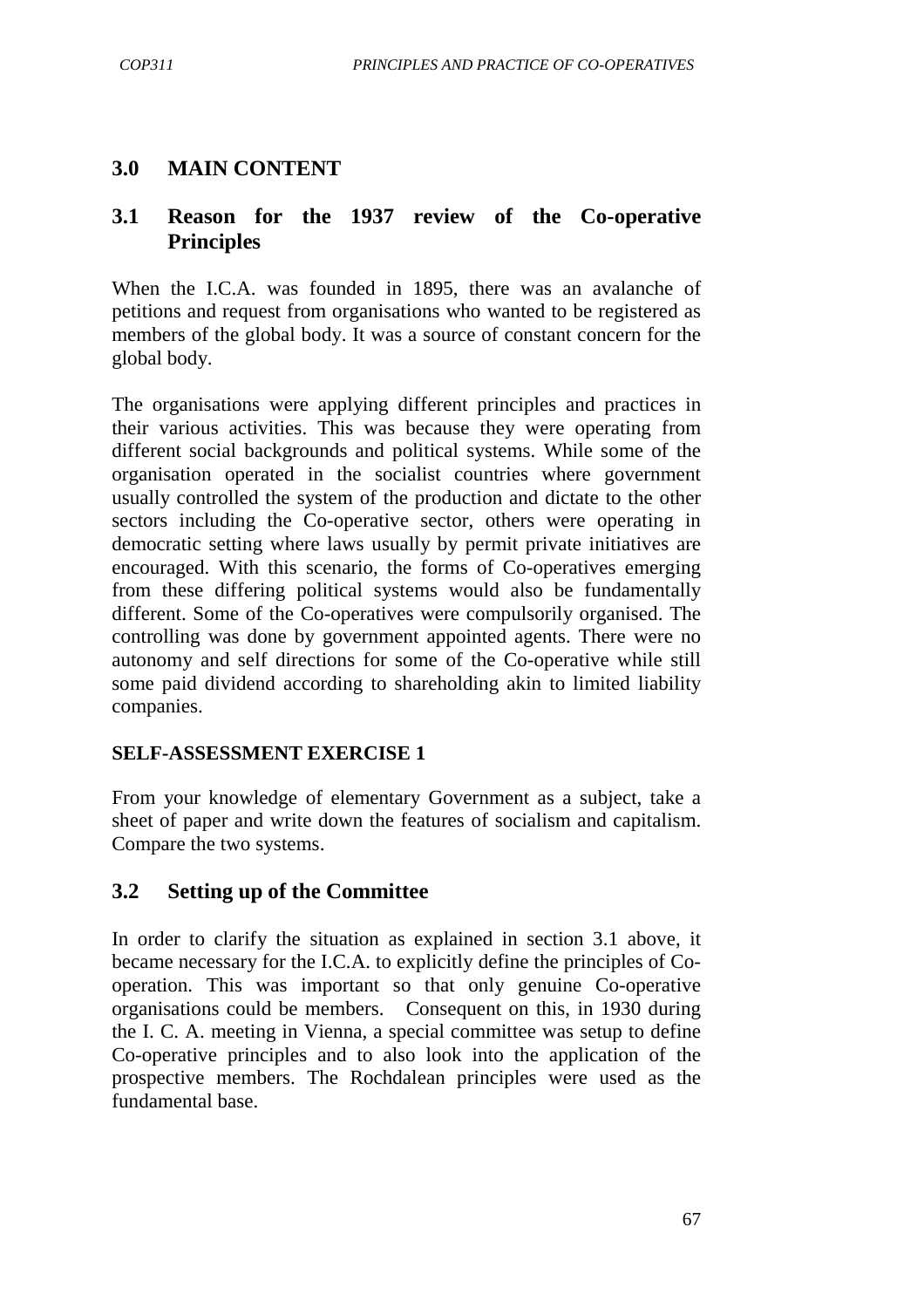### **3.3 Report of the Committee**

The committee having been inaugurated swing into action. Four years later, that is in 1934, the committee reported to the congress of 1934 listing seven principles of Rochdale Equitable from the original eight principles. By listing seven of the principles implied that one was omitted. This was the principles of ''Sale of pure and unadulterated Goods''

The report was discussed in the congresses of 1934 and 1937. The latter congress held in Paris, France adopted the first four Rochdalean principles as obligatory, universal and necessary for eligibility into membership of the I.C.A. this meant that any association or organisation desirous of membership of the global body must establish its genuineness by being seen as applying four principles of Rochdale Equitable Pioneers. These four principles were:

- Open membership
- Democratic control
- Patronage Dividend
- Unlimited interest on capital

We are still left with three other principles that formed the Rochdalean principles. These principles were held to be mere recommendations and should not constitute yardstick for the admission of prospective members to the global body. These other principles were:

- Cash Trading at market price
- Political and Religious Neutrality
- Continuous Education of Members

A comment needs to be made concerning the education of members which the I.C.A. review committee threw out as not necessary to assessing a genuine Co-operative organisation. We noted earlier that consequent on the peculiar nature of a Co-operative organisation which is a an open and voluntary association of persons who have identified a commonly felt social and /or economic need among themselves and who, to meet this needs have set up a joint enterprise which they manage democratically and whose benefits they share equitably, that is not in proportion to the capital invested but in proportions to the use each member makes of the enterprises can only achieve its purpose through constant education.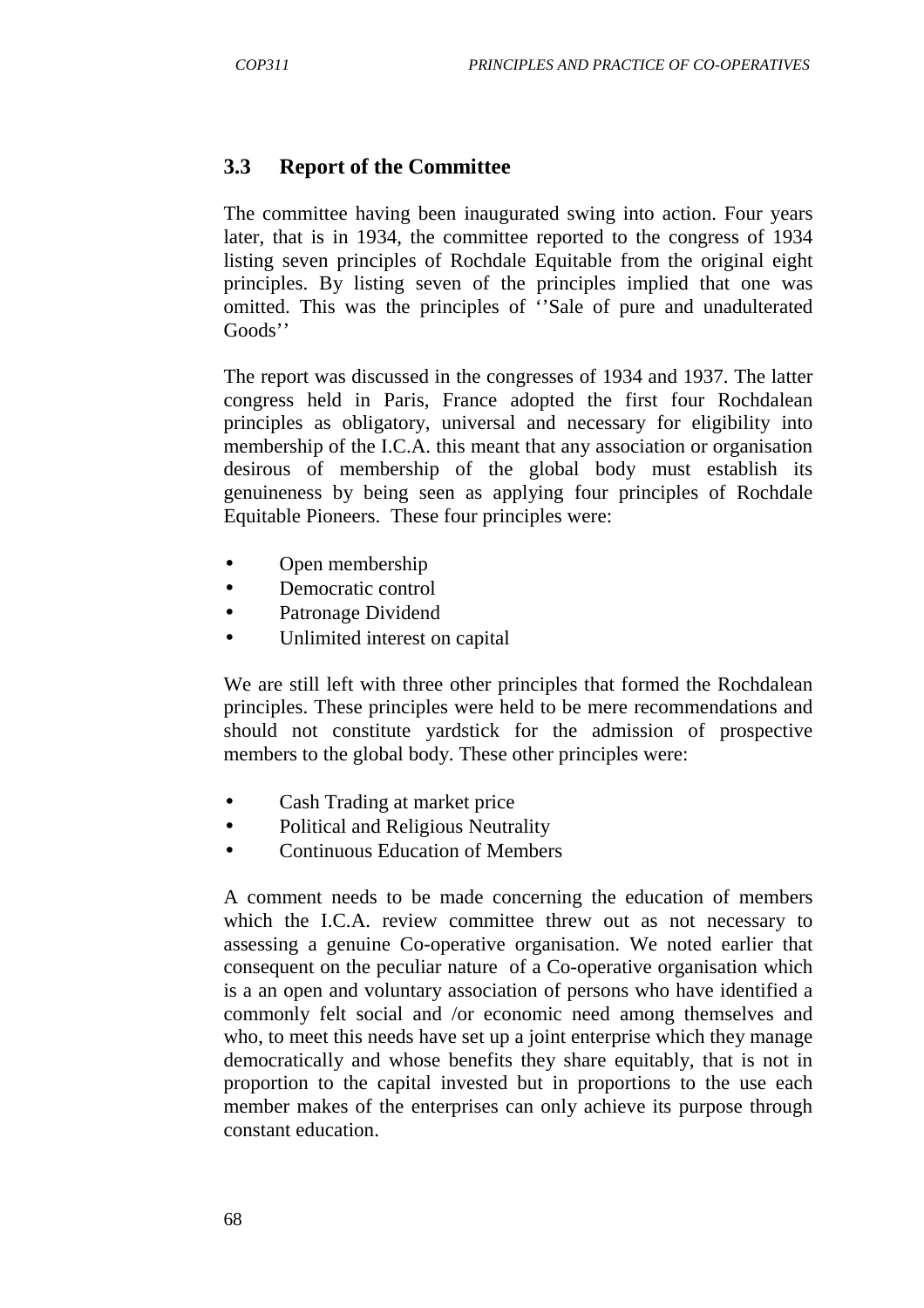But to the argument of the committee, it felt that while education of members could be necessary for the life and growth of co-operatives, it could not be readily demonstrable and verifiable. It could therefore not be used as a useful test of genuine membership or as a statutory requirement for membership of the Alliance. It was on the basis of this line of thought the principle was thrown out.

Recall that in our discussion on the first successful co-operatives society which is the Rochdale Equitable Pioneers, they started with meetings at the close of work almost on daily basis. These meetings could equally be regarded as a form of education. They were held to enlighten the prospective members on the challenges ahead and how to overcome those challenges. It was also through meetings /education the management and extension of the society were effected. One can readily see the strategic importance of meetings /education in successfully running a co-operative enterprise.

## **SELF-ASSESSMENT EXERCISE 2**

 From your knowledge and operations of a co-operative society, list the roles of meetings/education in the running of the co-operative. You can choose just any form of co-operative that you are familiar with.

## **3.4 Implementation of the Report and Effects**

### **3.4.1 Implementation of the Report**

On the receipt of the report, it was adopted as a working document. Thereafter the Alliance set out for full scale implementation of the report. On the basis of this, crucial decisions were taken which were:

No co-operative organisation would be registered as a member of the I.C.A unless in throws its door open to all who wish and are able to make use of its services without discrimination based on polities, religion or race.

The members have equal right to express themselves and elect their leaders without interference whatsoever from any quarter particularly external interference.

 The owners of the co-operative enterprises are also the end users of the co-operative services. They are the patrons. As a result dividend should be shared according to the volume and proportion of patronage of the enterprise.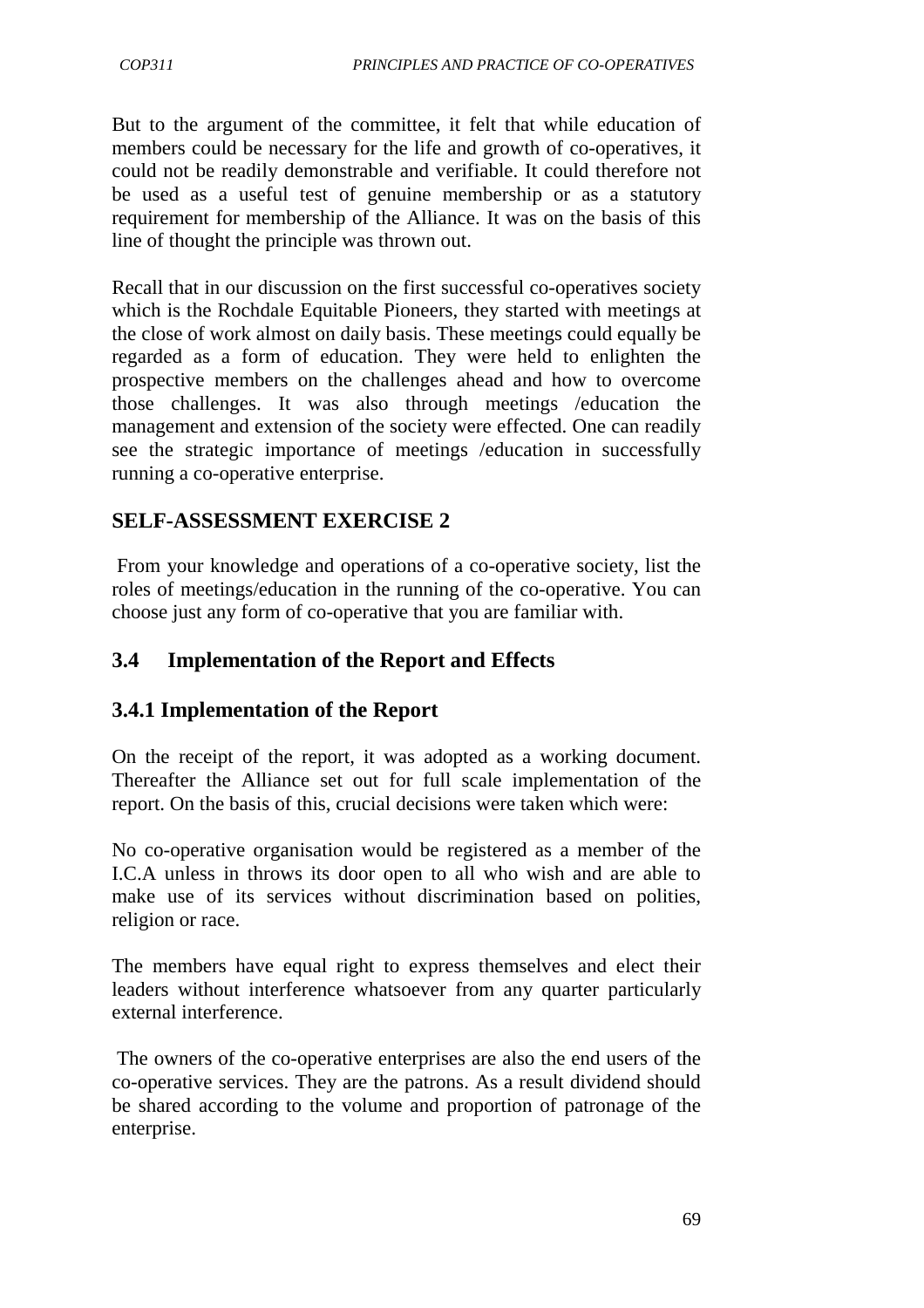Remuneration that will be paid to capital should not exceed a fixed sum and a limited rate to be determined by members.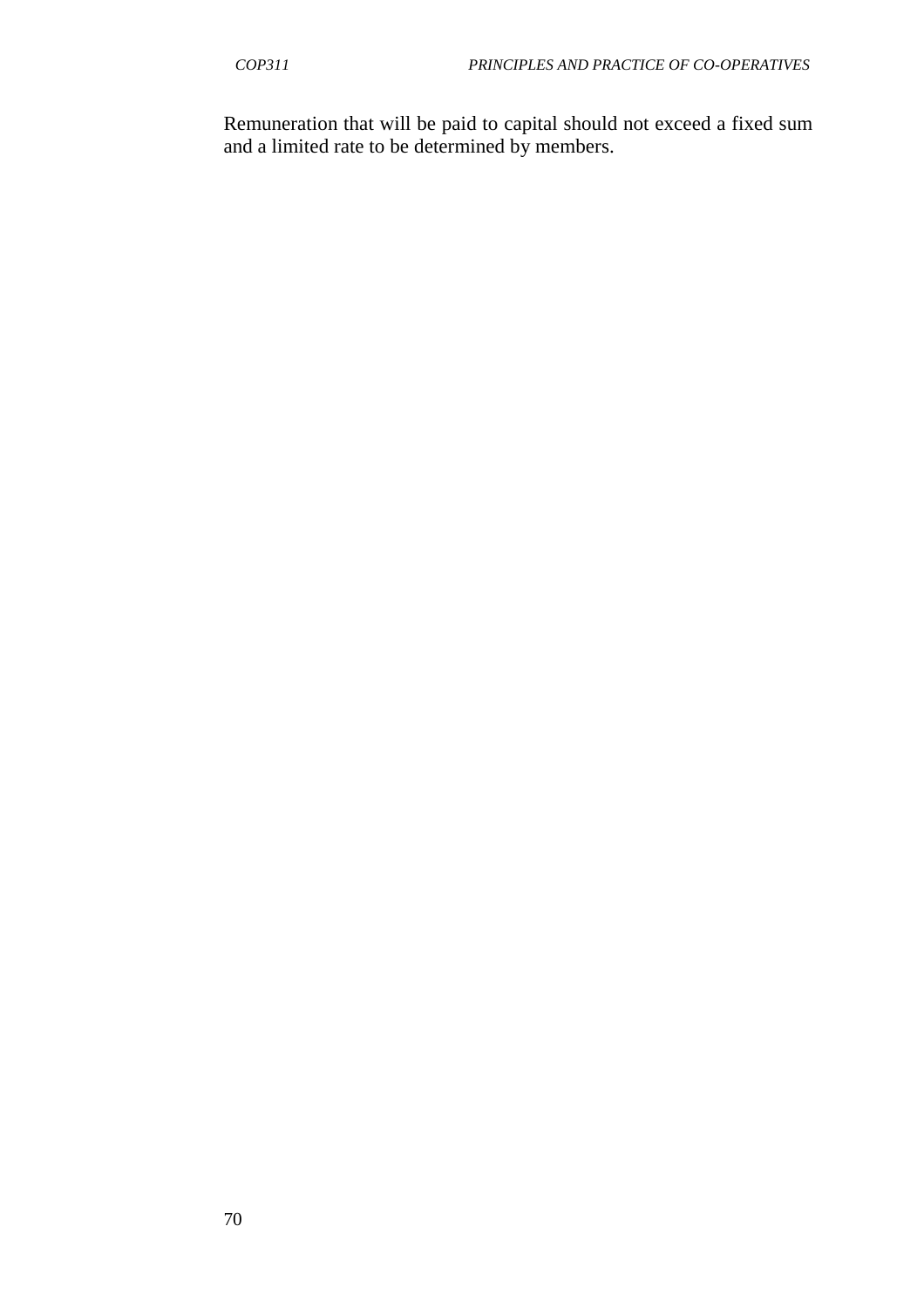## **3.4.2 The Effects of the Implementation**

The Alliance rejected applications for membership from communists and dictatorial countries where co-operative societies were deprived of autonomy and independence.

Those countries where co-operative societies were used as tools of government or the political party were forbidden from presenting such associations for registration as members for the I.C.A. Such countries include the Soviet and Union under Joseph Stalin, Germany under Adolf Hitler, Italy under Missolim, Spain under General Francis among others.

Associate members: From the emerging and developing economics of the world where co-operatives still depend readily on the government for one form of assistance or the other those organisations were not deprived registration. However, they were given the status of ''Associate Membership''; this is a temporary state of registrations with the Alliance on the way to being upgraded to full membership as soon as the necessary and sufficient conditions are met.

## **4.0 CONCLUSION**

You have learnt one of the chief roles of the International Co-operative Alliance (I.C.A.) which is to modify, reformulate or re-state the cooperative principles for universal applications. We will still examine more of such roles in our subsequent units.

### **5.0 SUMMARY**

This unit treats the 1937 review of co-operative principles. You have learnt why the review was necessary and the strategy selected for the review exercise. You also learnt how the review was carried out through a committee, the acceptance of the committee's report, the implementation and the effects of the implementation.

### **6.0 TUTOR-MARKED ASSESSMENT**

- 1. Describe the circumstances that led to the setting up of the I.C.A 1937 Review Committee.
- 2. Explain the effects of the implementations of the report of the committee.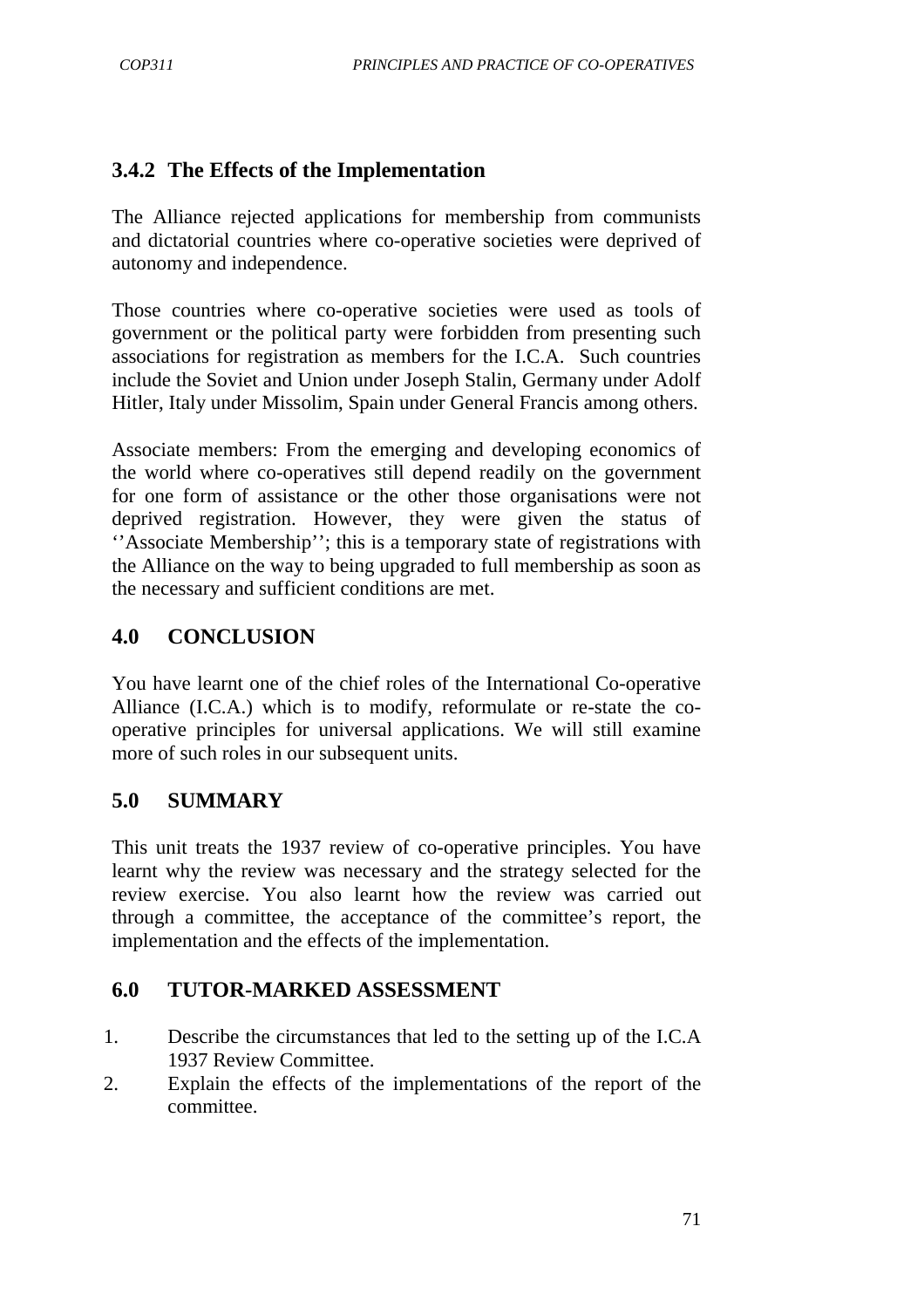#### **7.0 REFERENCES/FURTHER READING**

- Chukwu, S.C (1990). Economics of the Co-operative Business Enterprises. Marburg Consults for self-help promotion.
- Onuoha E. Enterprises (1986). *Principles of Co-operative Enterprises.*  Enugu: Chuka printing Co Ltd.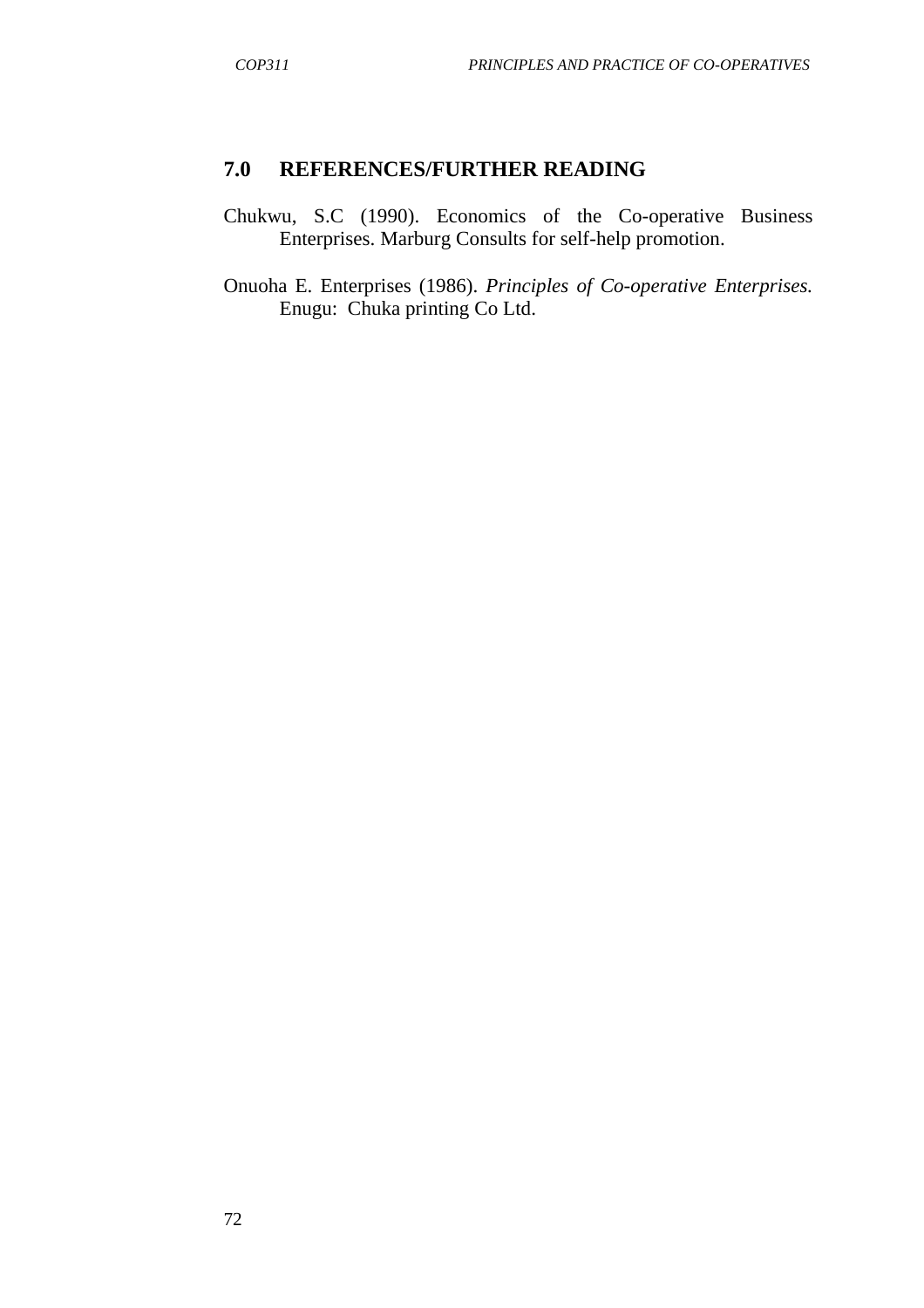# **MODULE 3**

| Unit 1 | The 1966 ICA Principle for Co-operation and their    |
|--------|------------------------------------------------------|
|        | Reformation in 1972                                  |
| Unit 2 | The Statement of Co-operative Identity by the I.C.A  |
| Unit 3 | Definition, Features and Values of a Co-operative as |
|        | given by the I.C.A                                   |
| Unit 4 | The Co-operative Principles: Voluntary and Open      |
|        | Membership; Democratic Member Control; and           |
|        | <b>Member Economic Participation</b>                 |
| Unit 5 | The Remaining 1995 ICA Reformed Principles:          |
|        | Autonomy and Independence; Education Training and    |
|        | Information; Co-operation among Co-operatives; and   |
|        | <b>Concern for Community</b>                         |

## **UNIT 1 THE 1966 I.C.A PRINCIPLES FOR CO-OPERATION AND THEIR REFORMULATION IN 1972**

## **CONTENTS**

- 1.0 Introduction
- 2.0 Objectives
- 3.0 Main Content
	- 3.1 The Circumstances that Necessitated the 1966 Review Exercise
	- 3.2 The Outcome of the Work of the Commission
	- 3.3 Decisions and Comments of the I.C.A. Based on the Report of the Commission
		- 3.3.1 Open and Voluntary Membership
		- 3.3.2 Democratic Control
		- 3.3.3 Limited Interest on Capital
		- 3.3.4 Equitable Distribution of Surpluses, Savings or Economics Results
		- 3.3.5 Education of Members, Officers and the General Public
		- 3.3.6 Co-operation Among Co-operatives
- 4.0 Conclusion
- 5.0 Summary
- 6.0 Tutor-Marked Assignment
- 7.0 References/Further Reading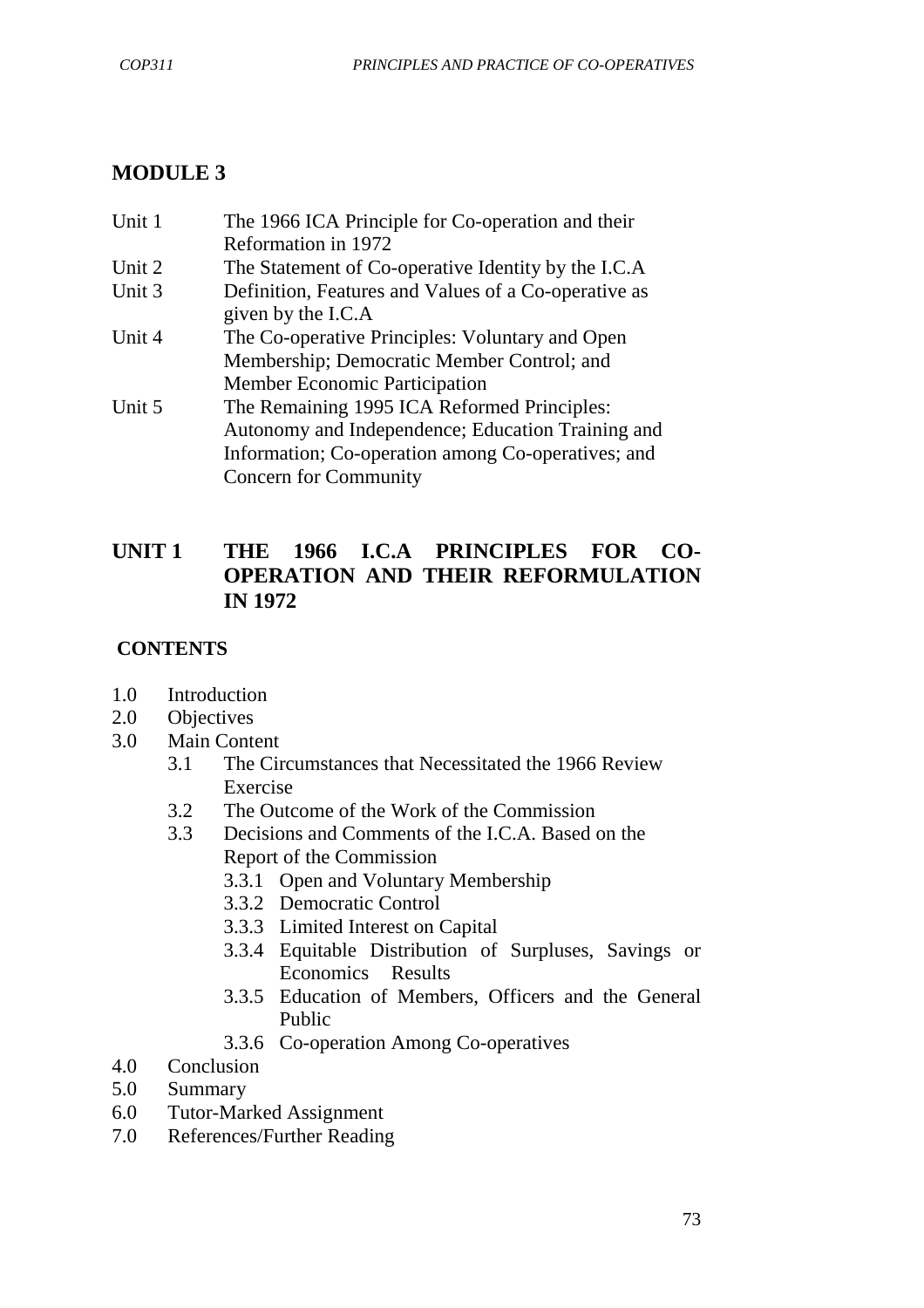## **1.0 INTRODUCTION**

Consequent on the 1937 review of the co-operative principles, many organisation from different social and political background were registered and admitted as members of the international co-operative Alliance. But that did not deter the determination of members for further clarification on who should be the genuine co-operators and members of the global body. This informed the decision to have another review of the Rochdalean Principles which provided the platform for the review exercise.

### **2.0 OBJECTIVES**

At the end of this unit, you should be able to:

- explain the circumstances that necessitated the 1966 review exercise
- describe the setting up of the review commission and the report of the commission
- explain the decisions of the I.C.A. based on the 1972 reformulation.

#### **3.0 MAIN CONTENT**

### **3.1 The Circumstances that Necessitated the 1966 Review Exercise**

In yet another congress of the ICA held in Bournemouth England, a Commission was set up, charged with the responsibility of reviewing the Rochdalean co-operative principles. This has become necessary because the Rochdale Equitable Pioneer principles were considered to be inadequate to cover the operations and activities of the different organisation affiliated as members of the Alliance. The principles that were drawn by the Pioneer in 1844 were suitable to consumer cooperatives societies. A new set of principles was demanded which would be general enough for application to all forms of co-operatives. The new principles would be such that they would meet the constant changes in the environment especially in modern industry and commerce.

A commission was set up by the Alliance having considered the issues at stake. Having set up the commission, it was charged to base its work on the Rochdalean Principles, to accept them or reject any principle, to add or to take away from the principles or to rephrase or regroup them.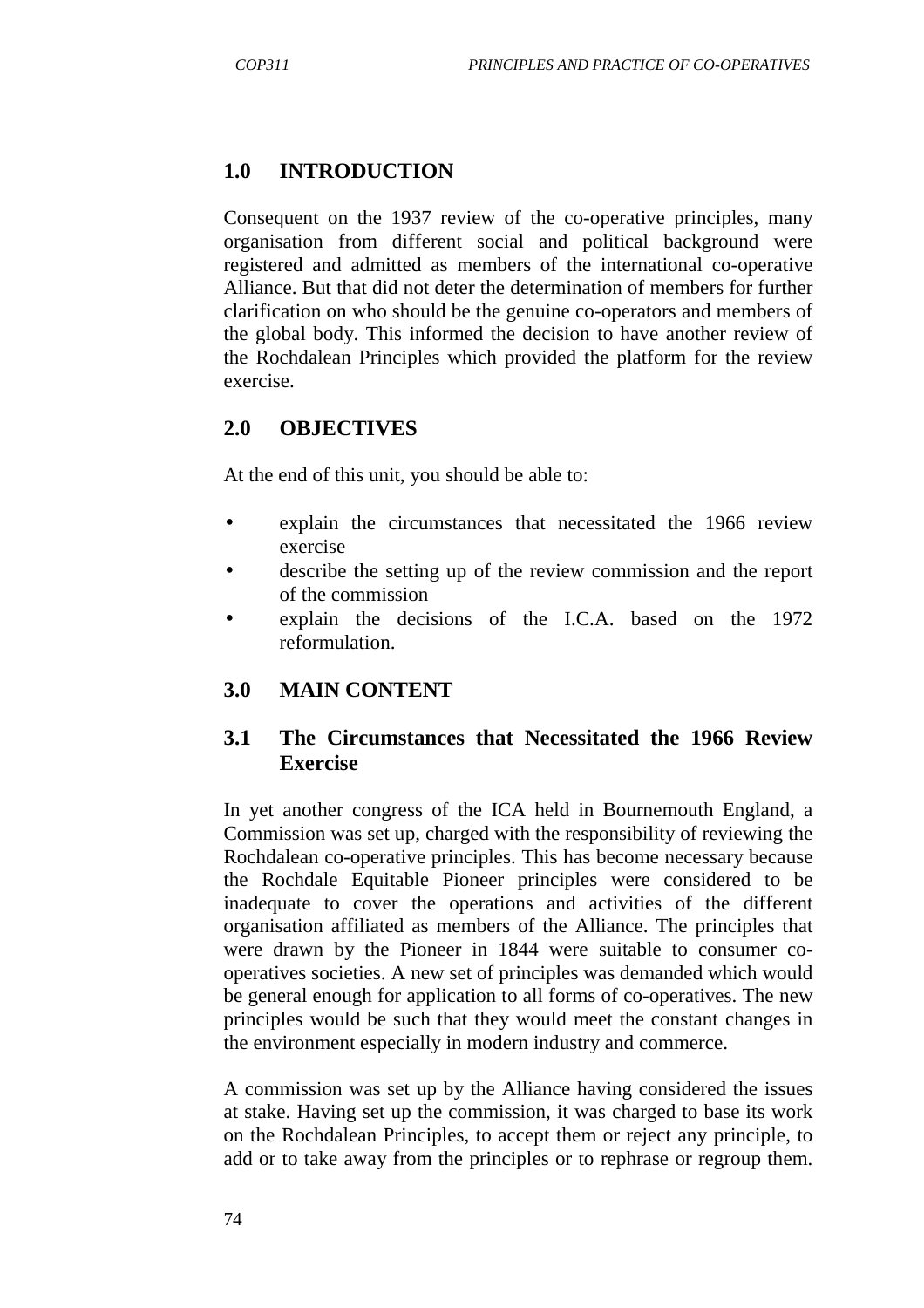In general they are to tinker with the principles so as to produce a set of principles acceptable to the Alliance.

## **3.2 The Outcome of the Work of the Commission**

 Members of the commission commenced work and were diligent. The output of their work could be regarded as the first set of principles of the Alliance. The recommendations of the commissions to the 1996 I.C.A congress are as follows:

Open and Voluntary membership, without discrimination of religion or politics.

- Democratic Control
- Limited Interest on Capital, if any.
- Equitable Distribution of Surpluses, Savings or Economics results
- Provision of Education of Member Officers, Employees and the Public.
- Co-operation among Co-operatives

In looking at the principles, the Rochdale principles of Open Membership were expanded to accommodate Voluntary Membership, Political and Religious Neutrality.

The limited interest on capital was qualified with the phrase, if any'' this means that it does not apply in all co-operations

The principles of Patronage Dividend were completely rewarded.

The scope of co-operative education was expanded to include Officers, Employees and the Public.

Finally, a new brand of principles was added namely 'Co-operation among co-operatives'

### **SELF-ASSESSMENT EXERCISE 1**

 Write out the 1937 principles on a side of a paper. On the other side, list the 1966 principles. Compare them to see the areas of similarities and differences.

## **3.3 Decisions and Comments of the I.C.A. Based on the Report of the Commission**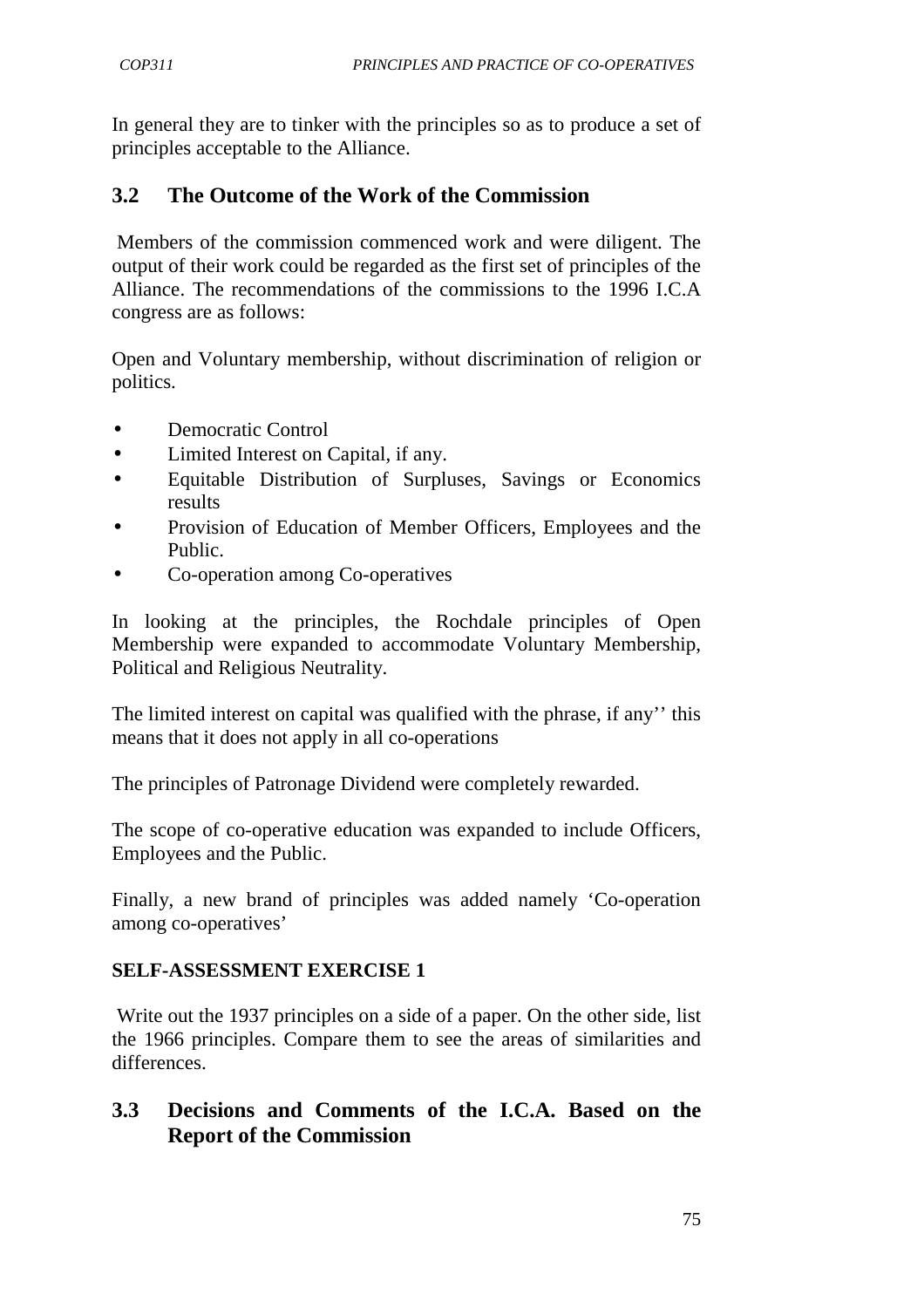# **3.3.1 Open and Voluntary Membership**

Membership of co-operatives should be voluntary and open. No one should be forced to be a member of a genuine co-operative

The Rochdale Pioneers made ''Religious and Political Neutrality'' as a principle of co-operation. They had a good reason for doing this due to Owen's brand of co-operation that was opposed to Christian religion. Even though Owen's followers accepted his doctrine of *love*, they avoided his anti-Christian stand; neutrality was adopted.

But the ICA decided that this was wrong because there can not be neutrality in the face of serious national issues like genocide, apatheid, corruption etc. The co-operative movement could align with any political party that supports the co-operative programme.

## **3.3.2 Democratic Control**

This was retained by the Alliance as stated by the Pioneers. The body had no reason to amend it.

## **3.3.3 Limited Interest on Capital**

This principle was retained with an amendment. The phrase, "if any" was added. This was done because not all co-operatives demand shares from members. There are non-stock co-operatives which build up their capital through regular savings, deposits, loans, retained surplus etc. Again not all co-operatives with share capital pay interest on shares. Even though the practice is common in the co-operative movement, it is not binding as it is not a universal practice

## **3.3.4 Equitable Distribution of Surpluses, Savings or Economics Results**

This principle was adopted in place of patronage refund which is restrictive as it applies specifically to consumer co-operatives. But the way the principle has been recommend make it new to have a universal application.

The ICA rejected all principles that have to do with business practices. They include: patronage refund, cash trading at market price, sale of pure and unadulterated goods. They considered these practices to be optional and they apply only to consumer co-operatives.

Principles as you may recall from what we learnt in unit one of this course, belong to higher class of ideas and are basic, universal and unchanging practices which guide decisions taken by individual co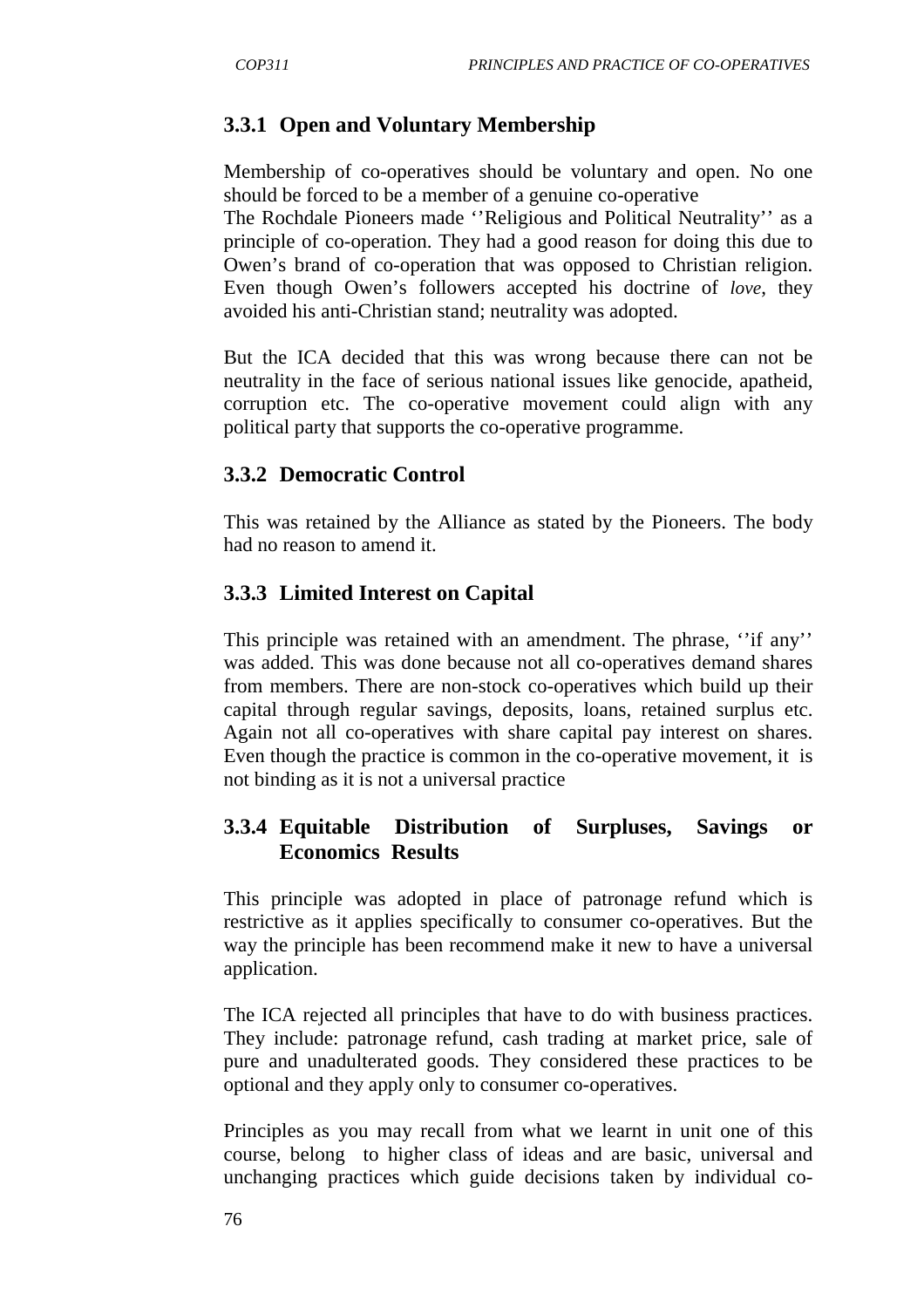operatives, and are not binding. The Rochdale Pioneers did not separate principles from practice.

## **3.3.5 Education of Members, Officers and the General Public**

While the Rochdale Pioneers limited education of members, the ICA extended it to officers, employees and the general public. This will benefit the Co-operative movement as potential members would be drawn from the enlightened public that knows about co-operations.

### **3.3.6 Co-operation Among co-operatives**

This is a brand new principles to encourage co-operators to be each brothers keep, to team up and work together in peace and harmony.

### **SELF-ASSESSMENT EXERCISE 2**

From what we have discussed concerning the roles of ICA in the reformation of Rochdalean principles, can you consider the ICA as the most component authority to reformulate the co-operative principles? Give reasons for your answer.

The 1972 Reformulation principles soon after the 1966 principles were set forth, co-operatives started to complain on the brevity of the principles, giving them name tags that have no precise meaning and are liable to misinterpretation. This made the 1996 principles to be reformulated as follows:

Membership of a Co-operative society shall be voluntary and available with no artificial restriction or any social, political, racial or religious discrimination, to all persons who can make use of its services and willing to accept the responsibility of membership

Co-operative societies are democratic organisations. Their affairs shall be administered by persons elected or appointed in a manner agreed by the member and acceptable to them. The members of primary societies shall enjoy equal rights of voting (one member, one vote) and participate in decisions affecting their societies in a democratic basis in a suitable form.

Share capital shall only receive a strictly limited rate of interest, if any.

The economic result arising out of the operations of society belong to the members of that society and shall be distributed in such a manner as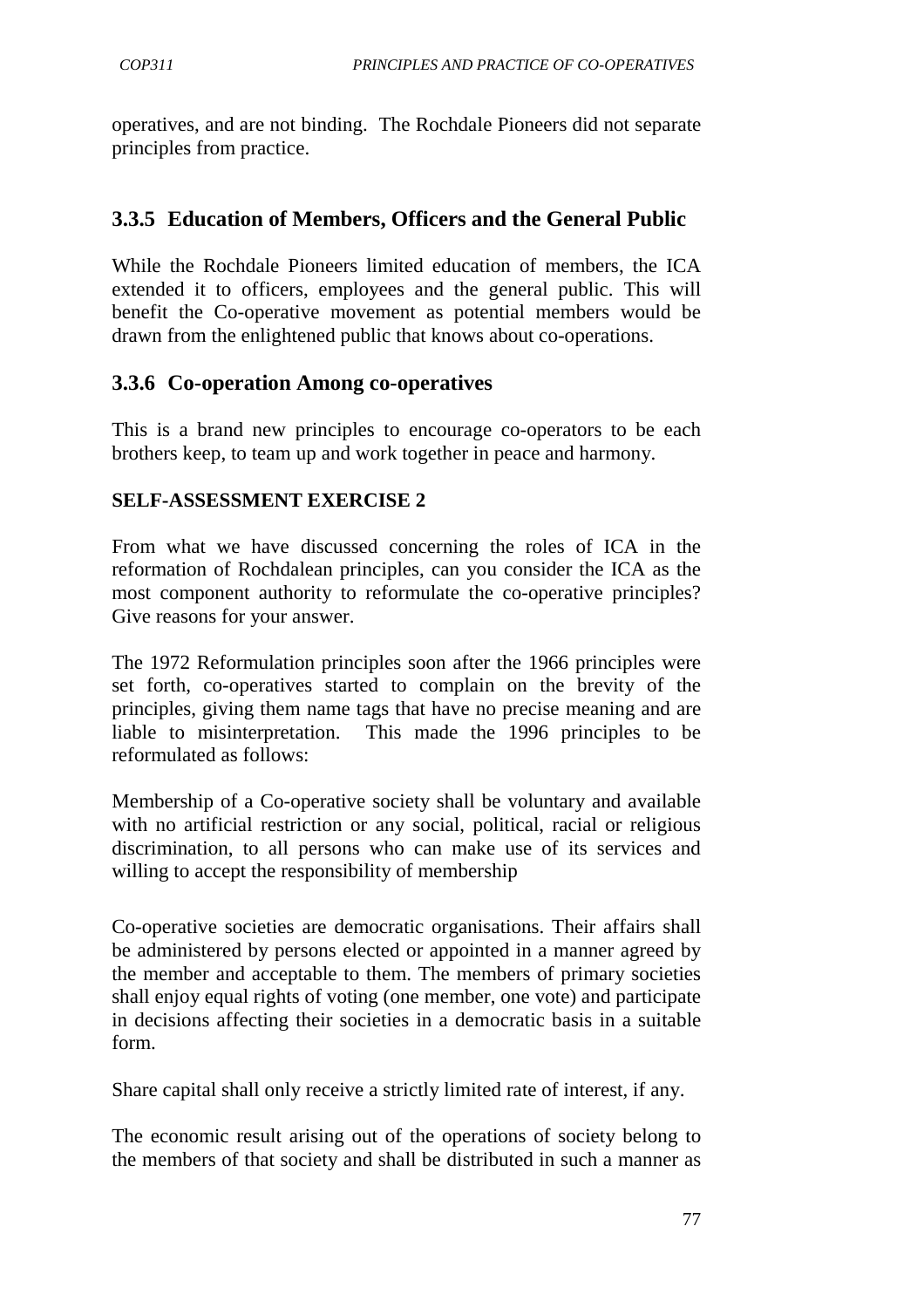would avoid one member gaining at the expense of others. This may be done by decisions of the members as follows:

- i. by provision for the development of the business of the cooperative;
- ii. by provision of common service;
- iii. by distribution among the members in proportion to their transaction with the society.

Co-operative Societies shall make provision for the education of their members, officers and employees, and the general public, in the principles and techniques of Co-operation, both economic and democratic.

All Co-operative organisations, in order to best serve the interest of their members and their communities, shall actively co-operate in every practical way with other co-operatives at local, national and international levels having as their aim the achievement of unity of action by co-operators throughout the world.

The expansion of the principles is to give exact meaning to each principle, but does eliminate the need for short titles for quick citations

## **4.0 CONCLUSION**

The 1966 co-operative principles give the first set of principles to emanate from the ICA even though based on the Rochdalean principles. The 1972 principles were mere expansion of the 1966 principles. Further modification and reformation still went on with the co-operative principles,.the most recent one being the 1995 principles. The Manchester congress of 1995 was significant in many ways as we would see in our next unit.

## **5.0 SUMMARY**

In this unit you have learnt the 1966 principles of co-operation. We looked at the needs for the reformation of the principles and the work of the commission set up to undertake the exercise. Finally, we looked at the expansion of the 1966 principles in 1972.

## **6.0 TUTOR-MARKED ASSIGNMENT**

- 1. Discuss the significance of the 1966 Co-operative principles as stated by the International Co-operative Alliance (ICA)
- 2. Select any four of the reformed 1966 co-operative principles and explain their values to co-operatives in Nigeria.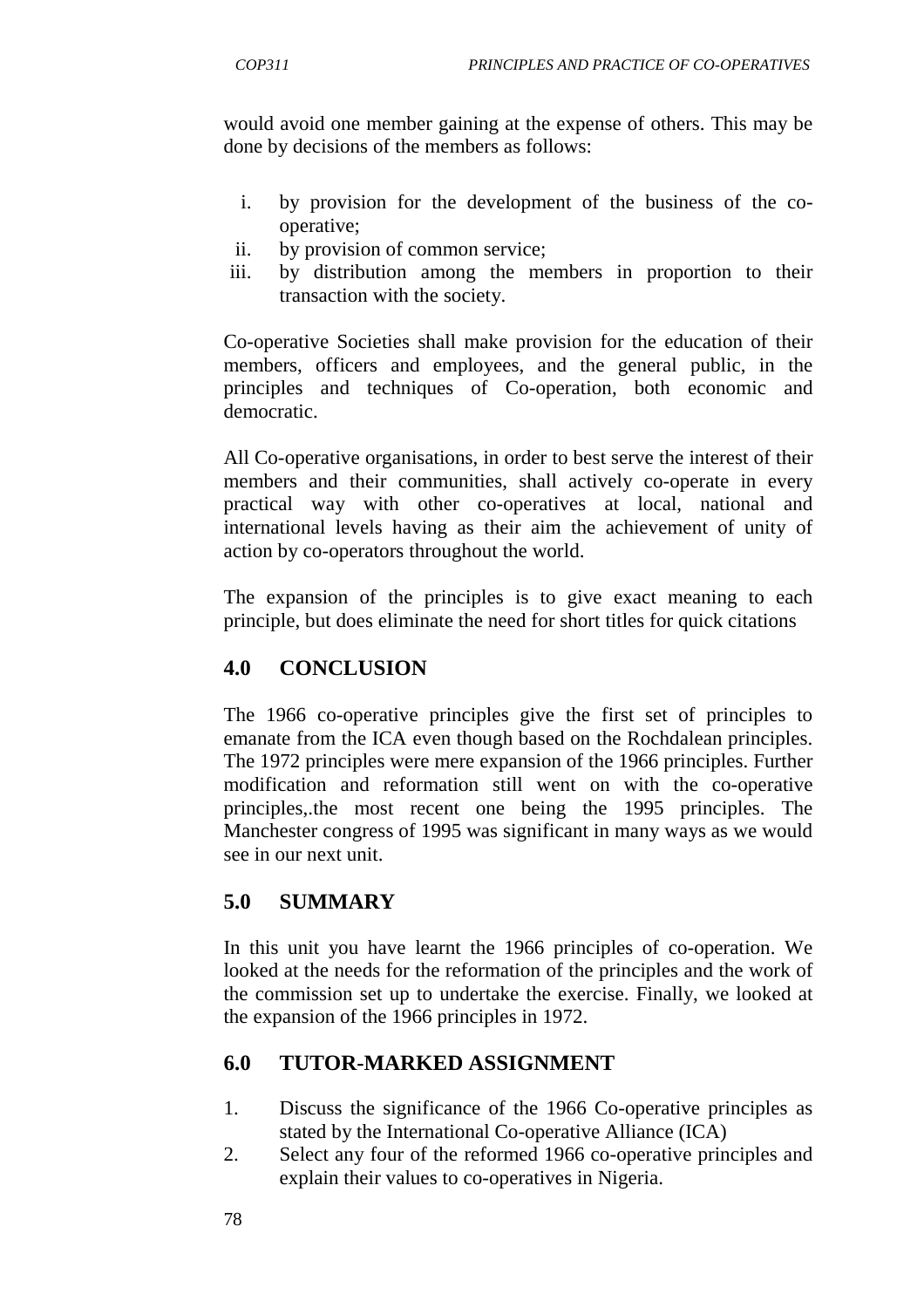### **7.0 REFERENCES/FURTHER READING**

- Onuoha, E. and Buden, J. J. (2002). *The Principles of Co-operation Enugu:* Amazing Grace Printing and Publishing Co. 3<sup>rd</sup> Edition.
- The International Labour Organisation (1968). Geneva, Switzerland: Co-operative Management and Administration.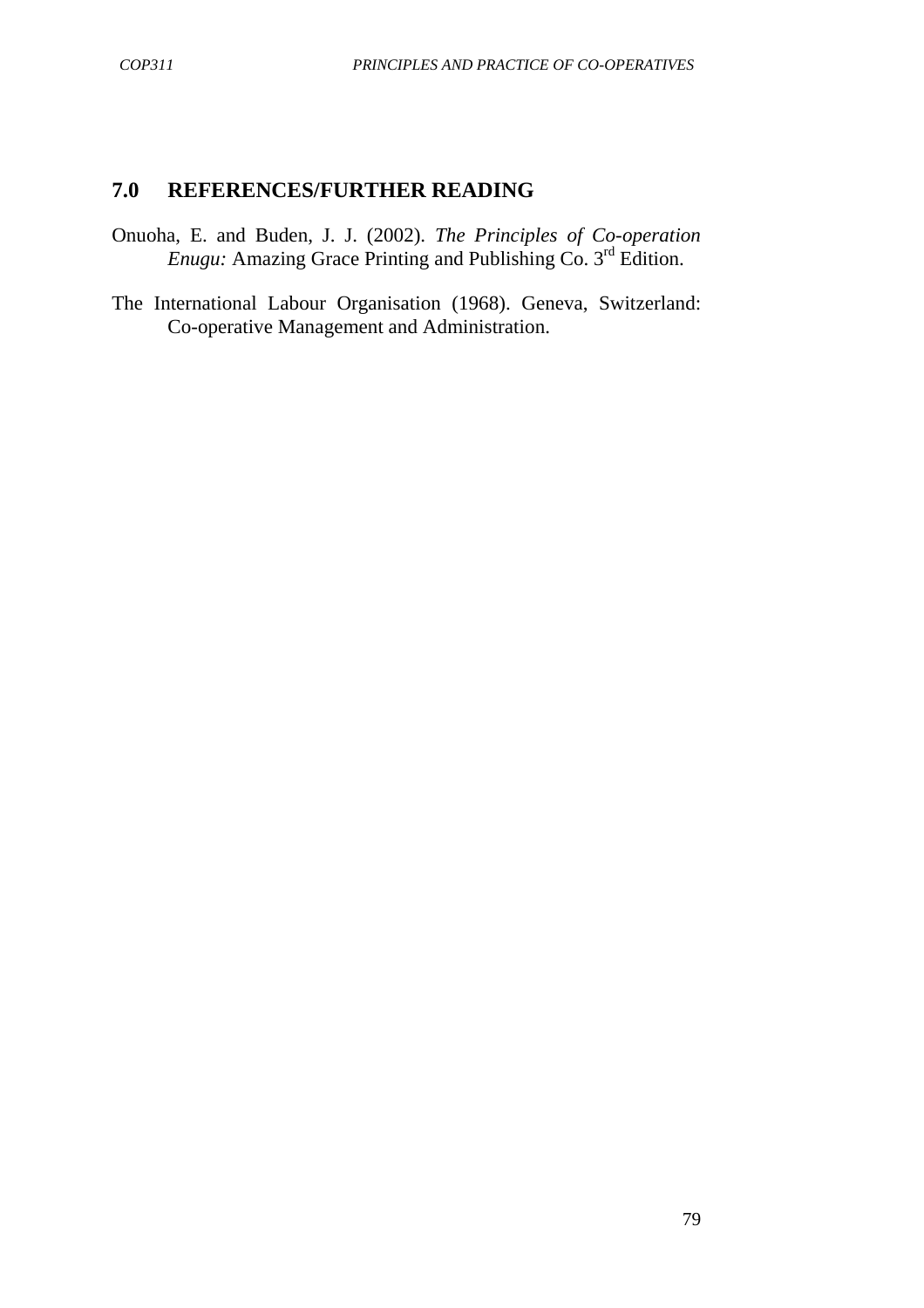## **UNIT 2 THE STATEMENT OF CO-OPERATIVE IDENTITY BY THE I.C.A**

#### **CONTENTS**

- 1.0 Introduction
- 2.0 Objectives
- 3.0 Main Content
	- 3.1 Background of the Manchester Congress
	- 3.2 The Statement on Co-operative Identity
	- 3.3 Co-operative Values
	- 3.4 Co-operative Principles
- 4.0 Conclusion
- 5.0 Summary
- 6.0 Tutor-Marked Assignment
- 7.0 References/Further Reading

#### **I.0 INTRODUCTION**

In this unit, we shall be discussiing the series of events that marked the one hundred years of the founding the International Co-operative Alliance (ICA). Remember, the global body came into existence in 1895.

To mark the landmark event, a centenary congress was held in Manchester England between 20th-23rd September, 1995. We shall briefly look into the statement on the co-operative identity. Thereafter, we shall study in greater details the essential of the elements of the statement.

#### **2.0 OBJECTIVES**

At By end of this unit, you should be able to:

- explain the background activities leading to the 1995 congress
- define a co-operative based on the co-operative identity
- list the value of co-operatives
- discuss the co-operative principles as presented to the congress.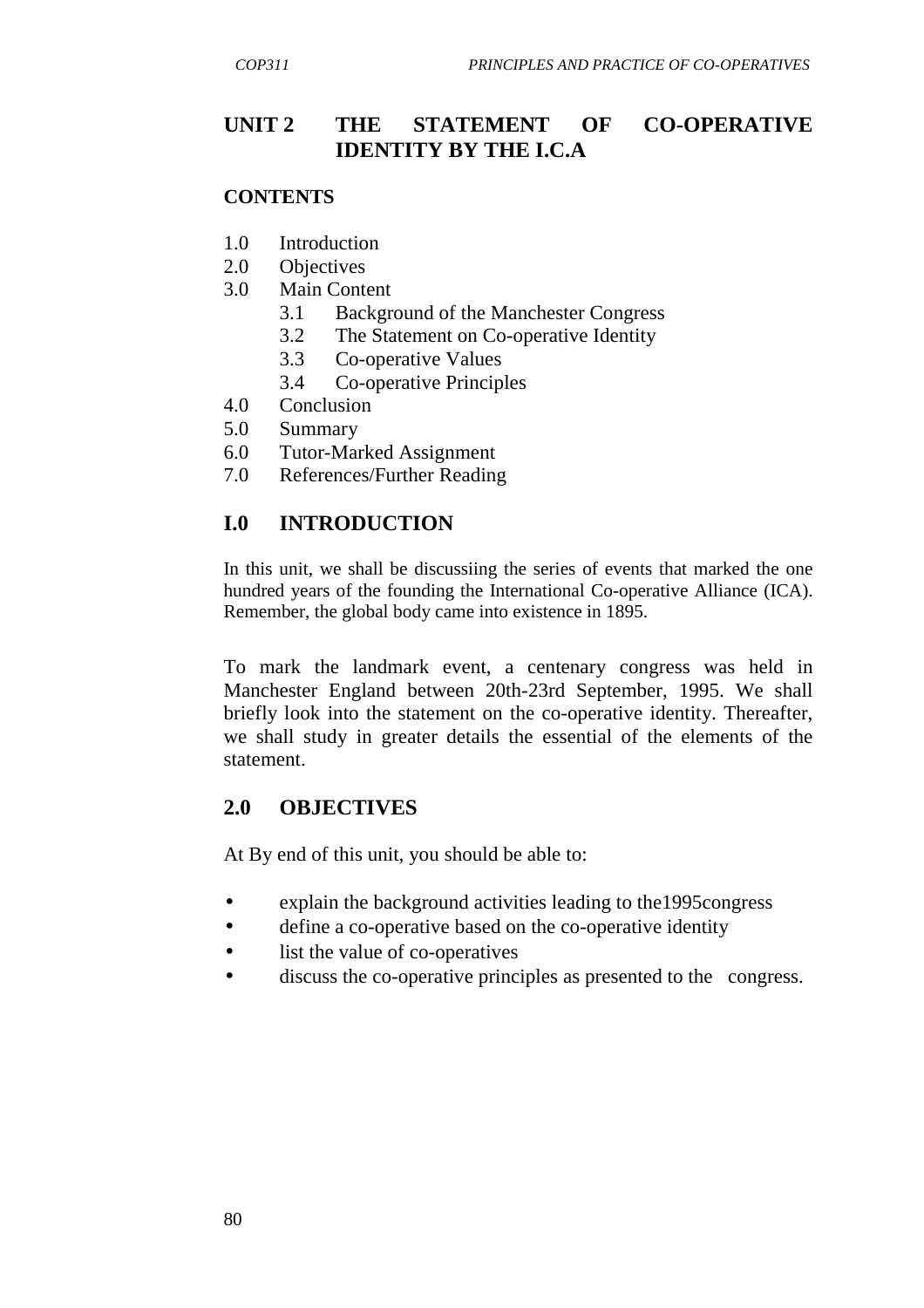## **3.0 MAIN CONTENT**

### **3.1 Background of the Manchester Congress**

 The centenary congress of the International Co-operative Alliance was held in Manchester England in September, 1995. It was the celebration of the 100 years of the founding of the global body. The congress was conceptualised to mark the turning point in the history of co-operative principles. To make the occasion a memorable one, Sven Ake Book, an expert on co-operative affairs was mandated to write a report on co-operative values. The co-operative values put together, constitute the bedrock on which the co-operative principles are erected.

His report was presented to the ICA who asked professor / lan McPherson to lead a team of other leading researchers to revise the 1996 principles. Specifically, the team was asked to work out a set of cooperative principles that would usher in the movement into the  $21<sup>st</sup>$ century as well as producing a co-operative charter for the millennium.

The report of McPherson was presented to the 1995 Centenary Congress. A debate ensued.

The congress produced after the extensive debate a new list of principles and a formal statement on the co-operative identities composed of three essential elements.

### **3.2 The Statement on Co-operative Identity**

The statement consists of three elements:

- i a definition of co-operation;
- ii a list of the movement key values and
- iii a list of seven co-operative principles

Definition of a co-operative: A co-operative as is autonomous association of persons united voluntarily to meet their common economic, social and cultural needs and aspirations through a jointly owned and democratically controlled enterprise.

#### **SELF-ASSESSMENT EXERCISE 1**

You have got the definition of a co-operative by the International Cooperative Alliance. Is there any fundamental differences between this new

definition and the one (s) you know earlier. State the differences and comment on them .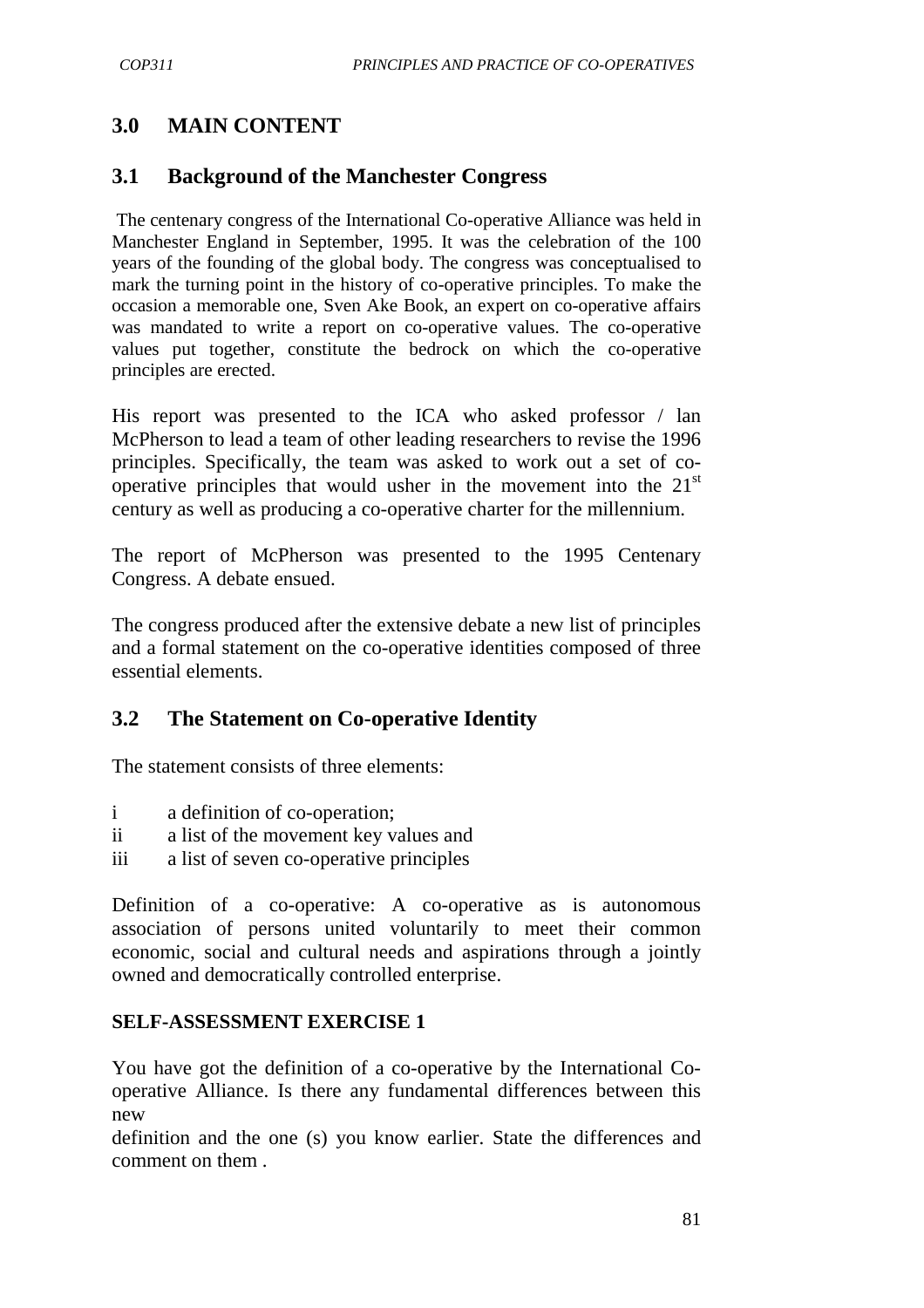## **3.3 Co-operative Values**

These values which we will fully learn in another unit are:

- Self-help
- Democracy
- Equality
- Equity
- **Solidarity**
- Honesty
- **Openness**
- Social Responsibility
- Care for Others.

## **3.4 Co-operative Principles**

The co-operative principles are guidelines by which co-operatives put their values into practice. These principles are:

- **a. Voluntary and Open Membership:** Co-operatives which are voluntary organisations are open to persons able to use their services and willing to accept the responsibility of membership, without gender, social, radical, political or religious discrimination.
- **b. Democratic Member Control:** Co-operatives are by their nature democratic organisations controlled by their members who actively take part in setting their policies and taking decisions. The members who are elected by other members serve as their representatives and are accountable to the general members. And co-operatives generally are organised democratic manner.
- **c. Member Economic Participation:** Co-operative members contribute equitably the capital of the enterprise. The capital is also democratically controlled. Members receive limited compensation, if any, on the capital. At the end of the financial year, the members in the Annual General Meeting also allocate surpluses based on the following guidelines / purposes: to develop their co-operative, to benefit the members in proportion to their transaction with their co-operative, to support other activities approved by the entire members.
- **d. Autonomy and independence:** co-operatives are autonomous and equally self help organisations. If this is the case, the controlling function has to be carried out by members. If they enter into agreement with other organisations including governments or raise capital from external sources, they do so on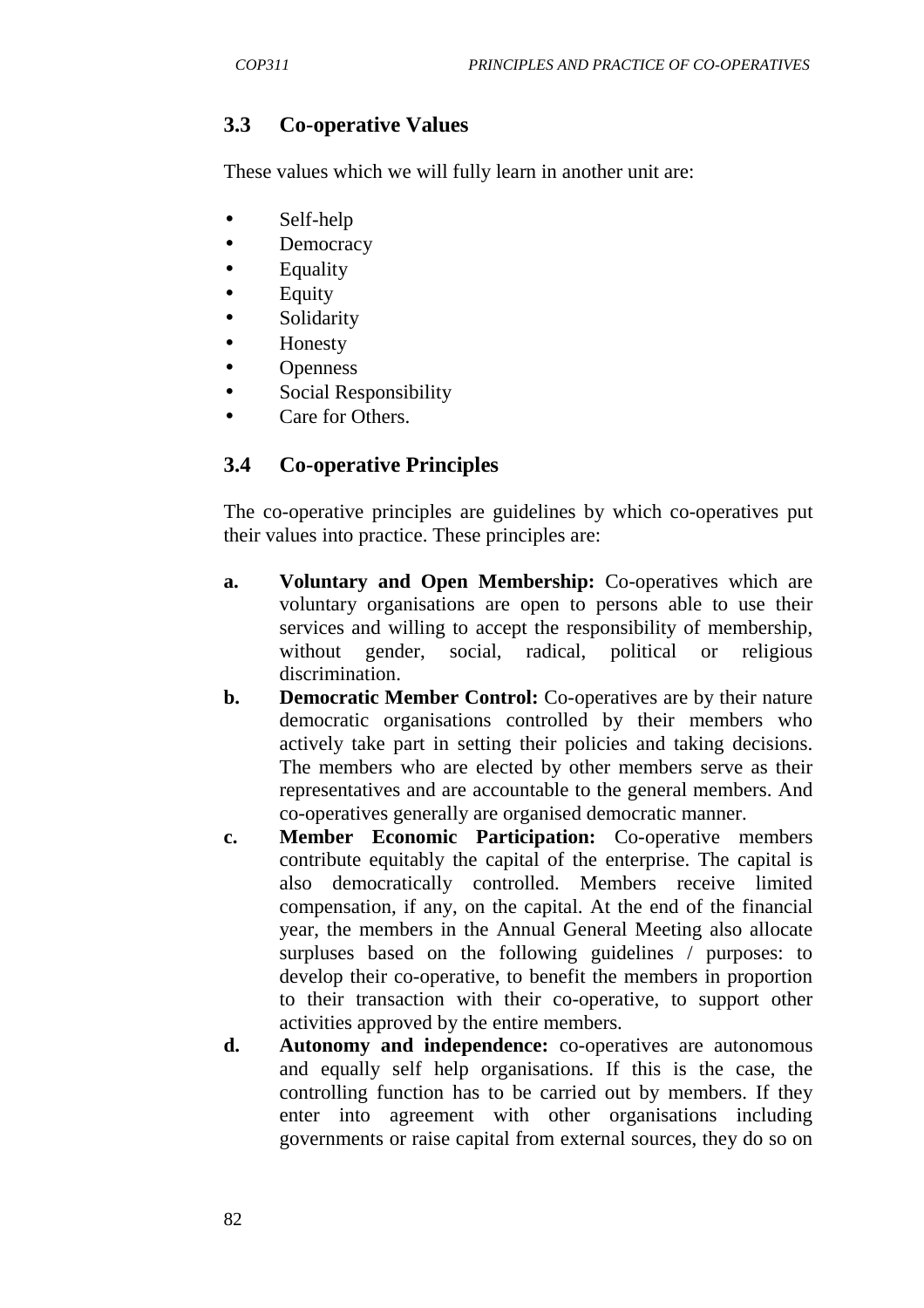terms that ensure democratic control by their members and maintain their co-operative autonomy.

- **e. Education, Training and Information**: Co-operatives provide education and training for managers and employees. The essence of co-operative education is to make the receptions to perform optimally and to contribute meaningfully to the growth and development of their in their areas. They assist in spreading the benefits that co-operative members stand to gain.
- **f. Co-operation Among co-operatives**: Co-operatives are designed to serve their members effectively. This is achieved by looking into their felt needs and bring out products and services that will satisfy these needs not only for now but for also in the future. In this principles too lies the need for the co-operative movement to evolve strategies where co-operatives co-operate among themselves at the local, national and inter-national levels for the purpose of developing the sectors. The world is new a global village and what happens in one places can be instantly felt in other places. With the advert of computer and similar electronic devise, the sector can avail itself the opportunity to make meaningful use of the facilities for the purpose of co-operating with one another.
- **g. Concern for the community:** Co-operatives are environmental friendly. As a result while looking into the needs of members and bringing out plans, programmes and projects to meet these needs they do not lose the sight of focusing on the environmental needs as well, particularly the immediate communities. They strive to ensure that the environment is not degraded or depleted but to make it better than the way they met it.
- **h. Co-operators have been effective leaders in their various communities**: Through altruistic initiative, they constructed feeder roads, sunk bore holes, provided security and taken sound steps to generally make the environment peaceful and could income for social and economic activities.

#### **SELF-ASSESSMENT EXERCISE 2**

You are to go through again the statement on how to identify a cooperative as stated by International Co-operative Alliance (ICA). With the thorough understanding of the statement, write in your perception the significance of the identity.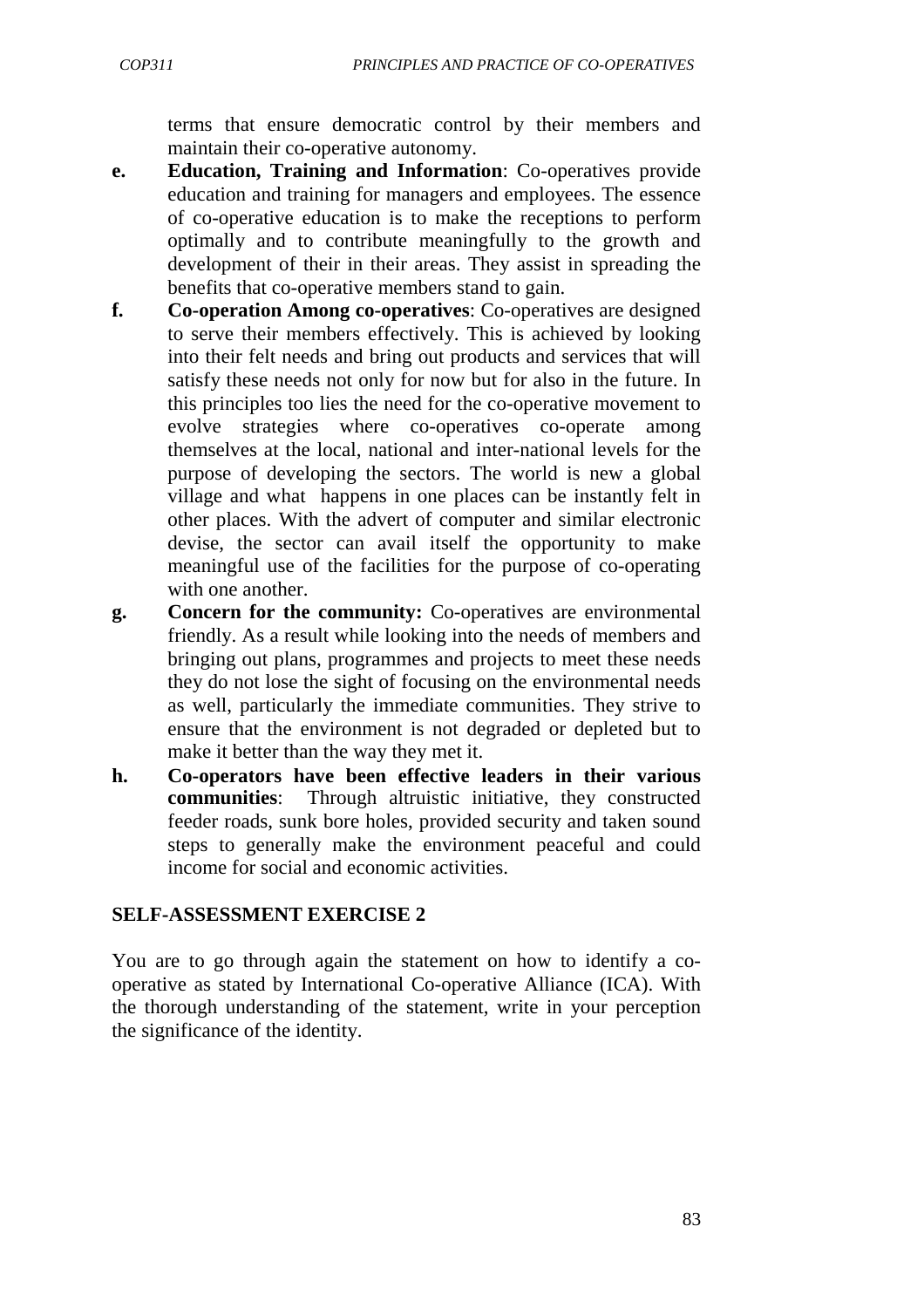## **4.0 CONCLUSION**

We have gone through the co-operative statement of Identity by the I.C.A The statement has put to rest the frequent agitation on what should be the principles of co-operation or the identity of co-operatives etc. The statement has shown what co-operation is, the values of cooperatives and the moral orientation. It has clearly indicated the rules of conduct (principles) for co-operative organisations. The Manchester congress of 1995 has also shown that it is only the ICA in the whole world that can revise co-operative principles which are not absolute for they can be modified from time to time depending on the need.

In our subsequent units we shall be discussing in greater depth the cooperative identity

## **5.0 SUMMARY**

In this unit we have explained the centenary congress of the ICA held in the Manchester, England. We discussed the activities leading to the congress and the importance of the congress.

We have also discussed the statement on co-operative identity and what it contains, definition of a co-operative, the values of co-operative and the co-operative principles.

### **6.0 TUTOR-MARKED ASSIGNMENT**

- 1. Describe the significance of the co-operative congress held in Manchester, England in 1995.
- 2. Discuss the contents of the statement on the Co-operative identity.

### **7.0 REFERENCES/FURTHER READING**

- Onuoha, E. (1986). *Principles of Co-operative Enterprises.* Enugu*:*  Chuka Printing Co. Ltd.
- Onuoha, E. & Budden J. J. (2002). *Principles of Co-operation.* Enugu: Amazing Grace Printing and Publishing Co. Ltd.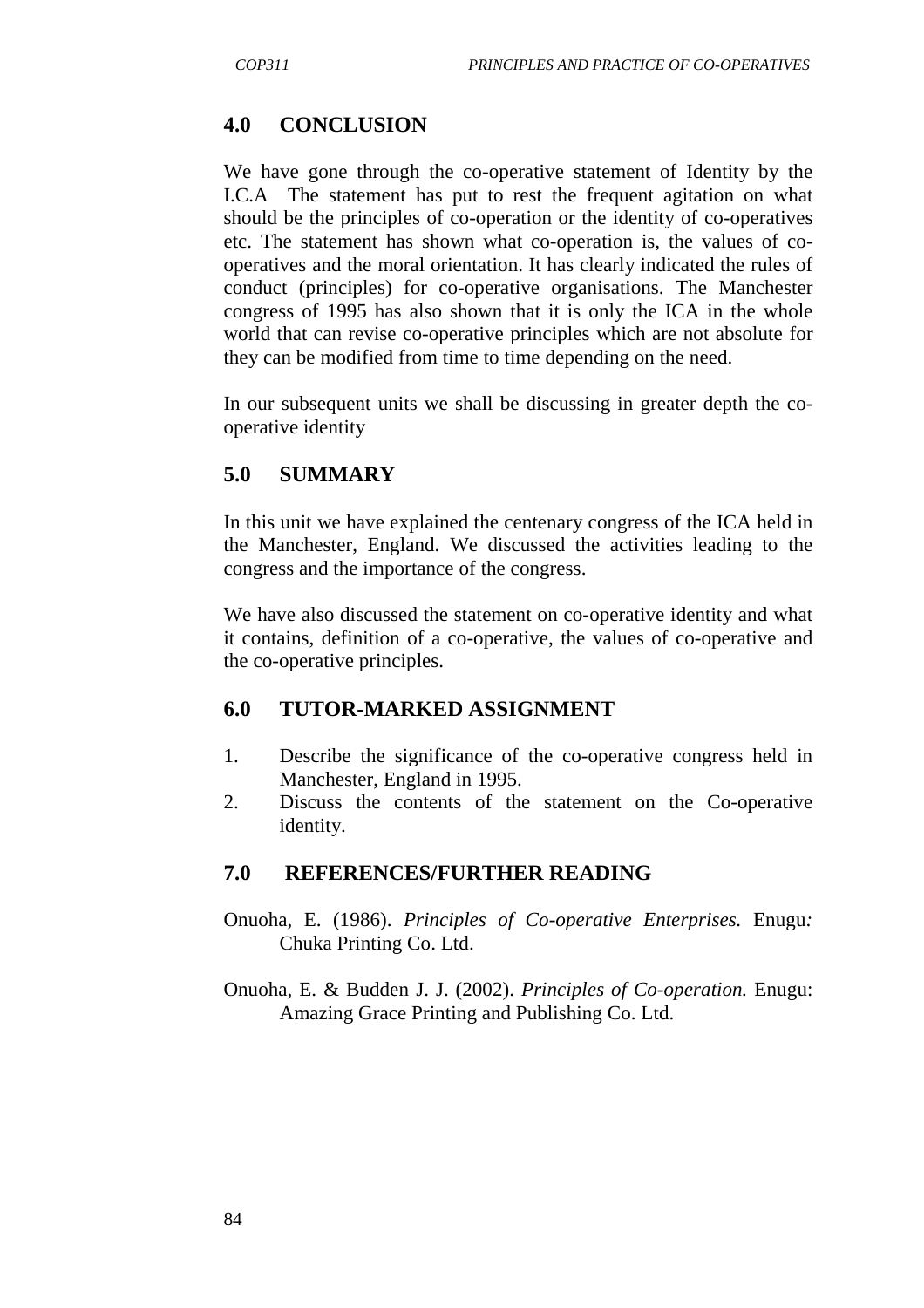# **UNIT 3 DEFINITION, FEATURES AND VALUES OF A CO-OPERATIVE AS GIVEN BY THE I.C.A**

### **CONTENTS**

- 1.0 Introduction
- 2.0 Objectives
- 3.0 Main Contents
	- 3.1 Definition of a Co-operative Society
	- 3.2 Co-operative Values
		- 3.2.1 Self Help
		- 3.2.2 Democracy
		- 3.2.3 Equality
		- 3.2.4 Equity
		- 3.2.5 Solidarity
		- 3.2.6 Honesty
		- 3.2.7 Openness
		- 3.2.8 Social Responsibility
		- 3.2.9 Caring for Others
- 4.0 Conclusion
- 5.0 Summary
- 6.0 Tutor-Marked Assignment
- 7.0 References/Further Reading

### **1.0 INTRODUCTION**

You studied the statement on co-operative identity in the preceding unit. It would be recapitulated that we did say that three key elements constitute the identity statement. The definition of what a Co-operative Society means; the values of Co-operative; and the principles of cooperation. This is the trinity of the statement of Co-operative Identity. For the remaining part of this course we shall be dwelling on the trinity of the statement on Co-operative Identity as pronounced by the International Co-operative Alliance (1995).

Up till this stage we have not given any formal definition of a cooperative and the features. It was deliberate. You can not give what you do not have. What you have is what you give. And because you were yet to study the operation of the I.C.A. we could not discuss the definition of a Co-operative. Remember, that it is the only global body that can give what can be regarded as a formal definition of a cooperative society. No individual or group or organisation has the authority to give a credible definition. Also, it is the I.C.A that can give or reform the principles of co-operation. We have already seen that of 1937, 1966 and 1995.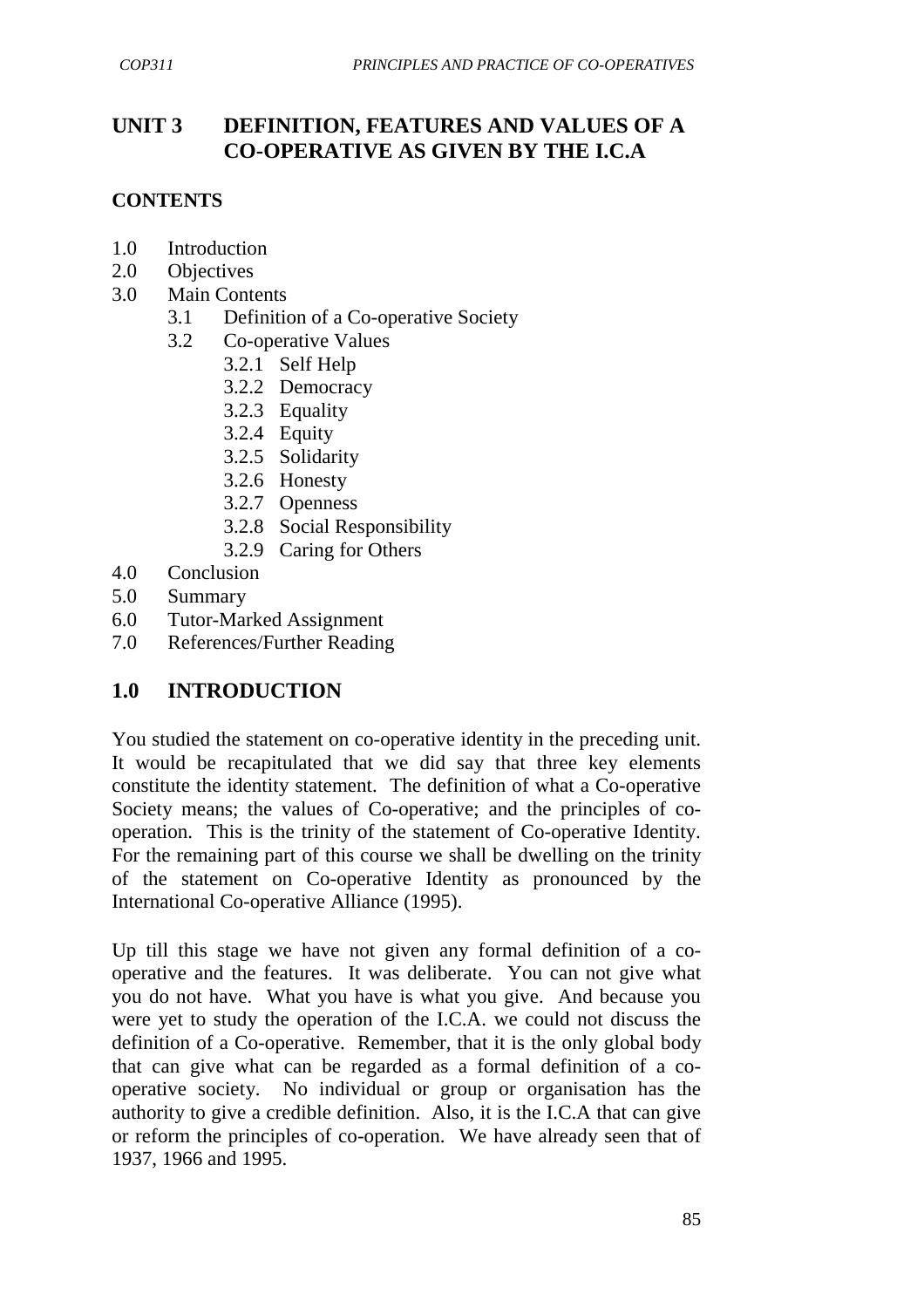Now that we have studied to some level the activities of the I.C.A. we cannot start to discuss the formal definition of a co-operative and its features as well as the values of Co-operatives.

## **2.0 OBJECTIVES**

At the end of this unit, you should be able to:

- write the formal definition of a co-operative society
	- discuss the features/characteristics of a Co-operative Society and
	- describe the values of co-operatives.

## **3.0 MAIN CONTENT**

### **3.1 Definition of a Co-operative Society**

The I.C.A. defined a co-operative as an association of persons unified voluntarily to meet their common economic social and cultural needs and aspirations through a jointly-owned and democratically controlled enterprise.

From the definition, the features/characteristics of a Co-operative can be discerned as:

- **1. An Association of persons:** that is, persons are the individuals that form the society, while in a union which is a secondary cooperative; the persons are the Co-operative Societies that make up the Union. A Co-operative, it must be noted, is not an association of Capital but persons.
- **2. United Voluntarily:** Membership of a Co-operative Society is voluntary; element of force should not be applied. There is free exit too and nobody should be forced to remain in a co-operative as well. This is why the size of membership as well as the fixed capital varies directly to the number of members.
- **3. The Purpose of a Co-operative:** The purpose for which a cooperative exists is to meet the felt needs of members. A need is simply an unfulfilled desire. Somebody wants something but the means of getting it is probably not there. It creates tension which is a state of discomfort. A co-operative is there is to reduce the tension through the provision of goods or services to meet the needs. Consequently, the primary responsibility of a Co-operative is first to the members. The implication of the above explanation is that Co-operative members are the patrons since they are the ones that make use of Co-operative services.
- **4. The Autonomy of Co-operative:** A Co-operative is an autonomous association/organisation. And decision making is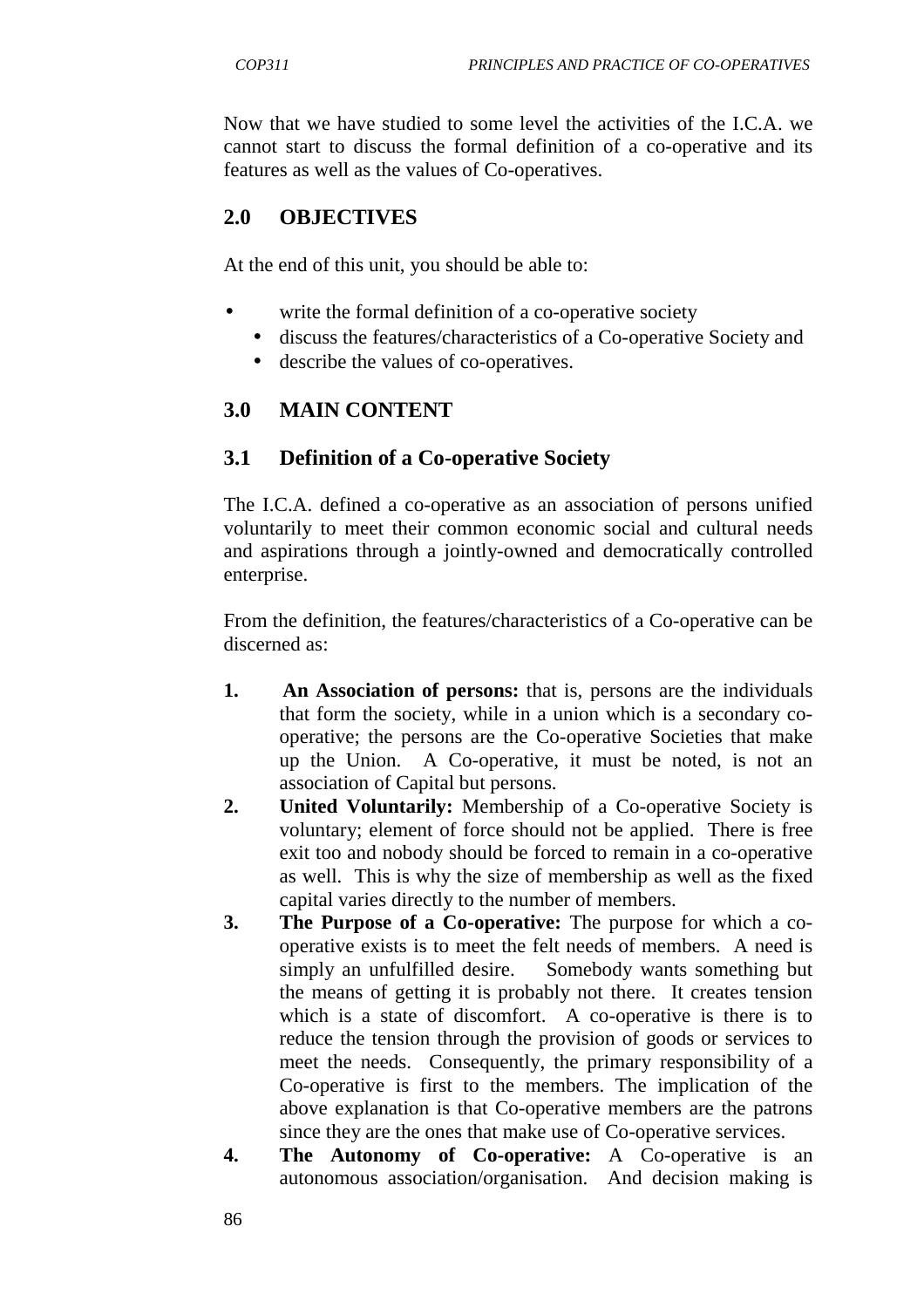participatory involving all the members. This means there should be no outside interference either directly or indirectly, including the government and other external agents. But what unite the cooperators are basically two things: the economic project that is collectively owned and the social factor which is the entire members that compose the society.

### **3.2 Co-operative Values**

The Manchester statement on co-operative identity also indicated the values of co-operatives which are: self-help; democracy, equality, equity and solidarity. The ethical values are: honesty, openness, social responsibility, and caring for others.

The first set of values constitute the bases for the organisational structure of a co-operative, while the second set is on the moral behaviour. Further, a value is the conception of the desirable which influences persons, or groups in their choice of behaviour. They are basic convictions about what is good or bad, right or wrong, better or best among others.

### **SELF-ASSESSMENT EXERCISE 1**

Take a sheet of paper and write down a list of things that are of value to you. Why do you consider them as such? Compare your list with that of another colleague taking this course. Is there any significant difference? Can you explain why there is a difference?

Note that the principles of co-operatives are derived from the cooperative values; they are the indicators of the values. Both the values and principles of co-operatives separate the co-operatives from capitalist companies. We are going to look briefly at these co-operative value one after the other.

## **3.2.1 Self Help**

This is the belief that one does not depend on another person, group or institution to solve one's problem but to use the wherewithal at his disposal to take action and provide solutions to his challenges. The same concept goes to a co-operative which does not have to wait for government and its agencies to solve its problem. The members must put their destiny into their hands, be proactive and decisive in taking appropriate action in response to their felt needs. If the members fail to act in like manner, the result is exploitation from the middlemen who would take advantage of the vacuum created by members' in action.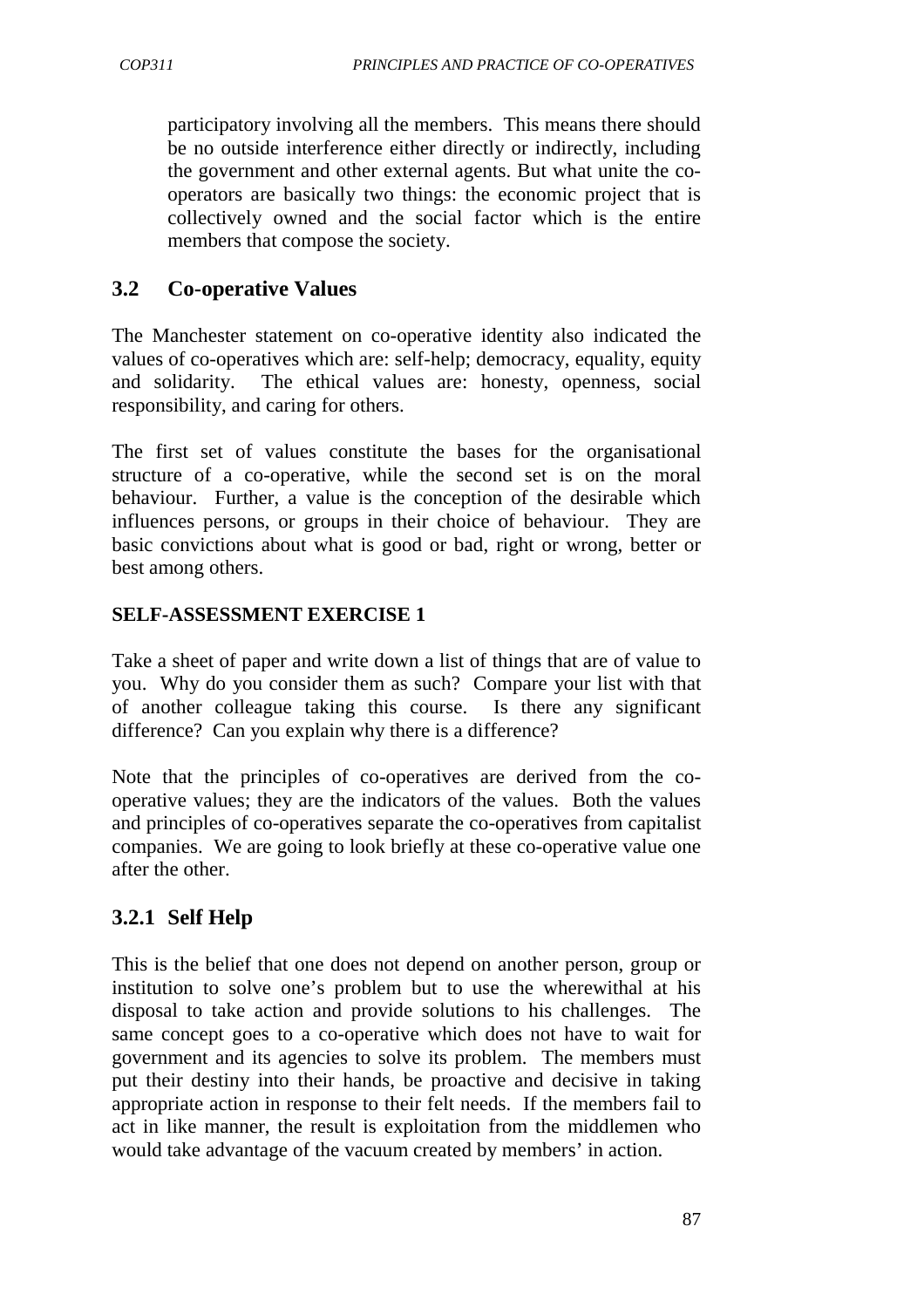#### **3.2.2 Democracy**

In co-operative management, there is no room for dictatorship or totalitarianism. There is popular participation especially in the decision making process. That is why in taking a decision, it is one member one vote irrespective of the share subscribed or the capital paid (total assets). This is because co-operators regard themselves as association of persons and not capital. Democracy, in the running of a co-operative stresses regular meetings, free speech, and majority vote.

#### **3.2.3 Equality**

Stressing the value of democracy in co-operative gives rise to another value which is equality. All members are equal and there is no discrimination in terms of sex, race, religion, politics, social class or financial power. They possess equal right to participation, to be informed, to be heard and be involved in decision making.

#### **3.2.4 Equity**

It is not enough to subscribe to co-operative membership. All members must fully participate in the affairs of the co-operative including patronage. And there is a reward for each member that does that. To ensure justice there is proportional equity which rewards members based on the volume and value of transaction made with their society. No one gains at the expense of the others. That is why records must be kept of each member's dealing with the society.

#### **3.2.5 Solidarity**

This means unity which makes a society to be firmly on ground. In solidarity, there is mutuality, inter dependence and love. Members are collectively bound for a common purpose. We have noted the economic project and the social aspect as the other. There should be co-operation, not competition, mutuality, not antagonism, mutual assistance not mutual destruction. This is what brings that extra energy to excel.

#### **3.2.6 Honesty**

This value is ethical in character as co-operators seek to avoid dishonesty and selfishness in their dealings. Co-operatives are therefore morally bound to be straight forward in dealing with members and nonmembers. Stealing, cheating, smuggling, bribery, lies among others should at all cost be avoided.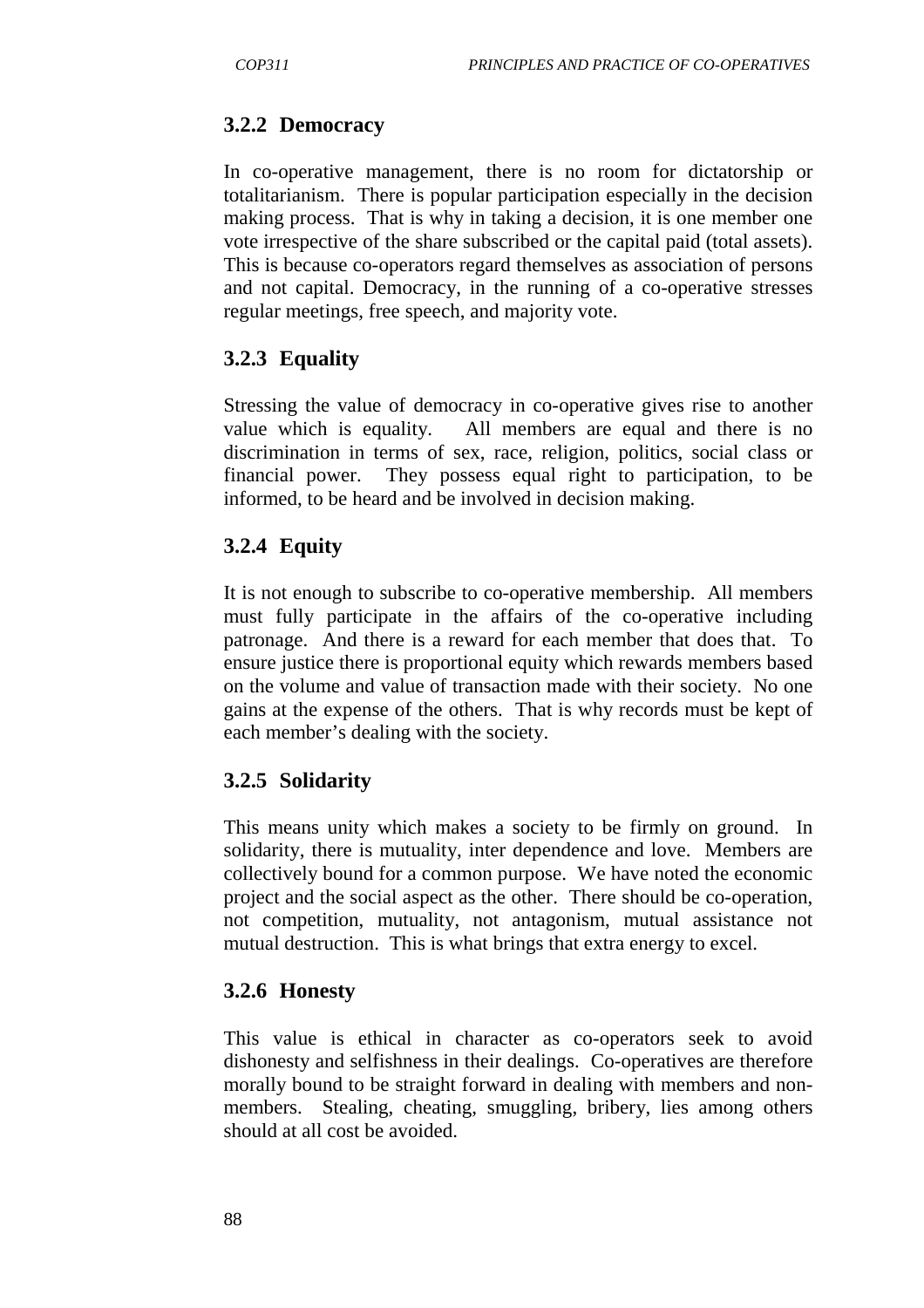# **3.2.7 Openness**

Co-operatives are to reveal information if required to their members, the public as well as the government. In practice, this is not always the case as many co-operatives in Nigeria have deep and many skeletons in their cupboards. It has gone so bad that paid staff feel reluctant to tell the general members true picture of the financial transaction of their cooperatives. They sometimes connive with the elected committee members to exploit the members.

## **3.2.8 Social Responsibility**

Co-operator are noted over the years as community leaders who try to find solutions to the community problems. They sunk bore holes in the communities, constructed feeder roads for the evacuation of farm produce, constructed public toilets in the rural areas especially and generally seek to improve their environment.

## **3.2.9 Caring for Others**

Beyond the social responsibility of co-operatives, they also assist in caring for the poor, donating to the motherless homes and orphanage. They have compassion and they value life even though they are not philanthropic organisations.

#### **SELF-ASSESSMENT EXERCISE 2**

Looking at the values of co-operatives as we have seen, how do you evaluate the level of their application in the running of co-operatives in Nigeria?. If you are a co-operator, what have been your experiences? If you are not a member of a co-operative try to find out the experiences of co-operative members that you are familiar with.

### **4.0 CONCLUSION**

We have looked at the definition of a co-operative as given by the International Co-operative Alliance. This definition is important as we shall be referring to it from time to time as the need arises.

It was from the values and principles that the formal definition ensued. So there is a link between the definition, co-operative values and the cooperative principles.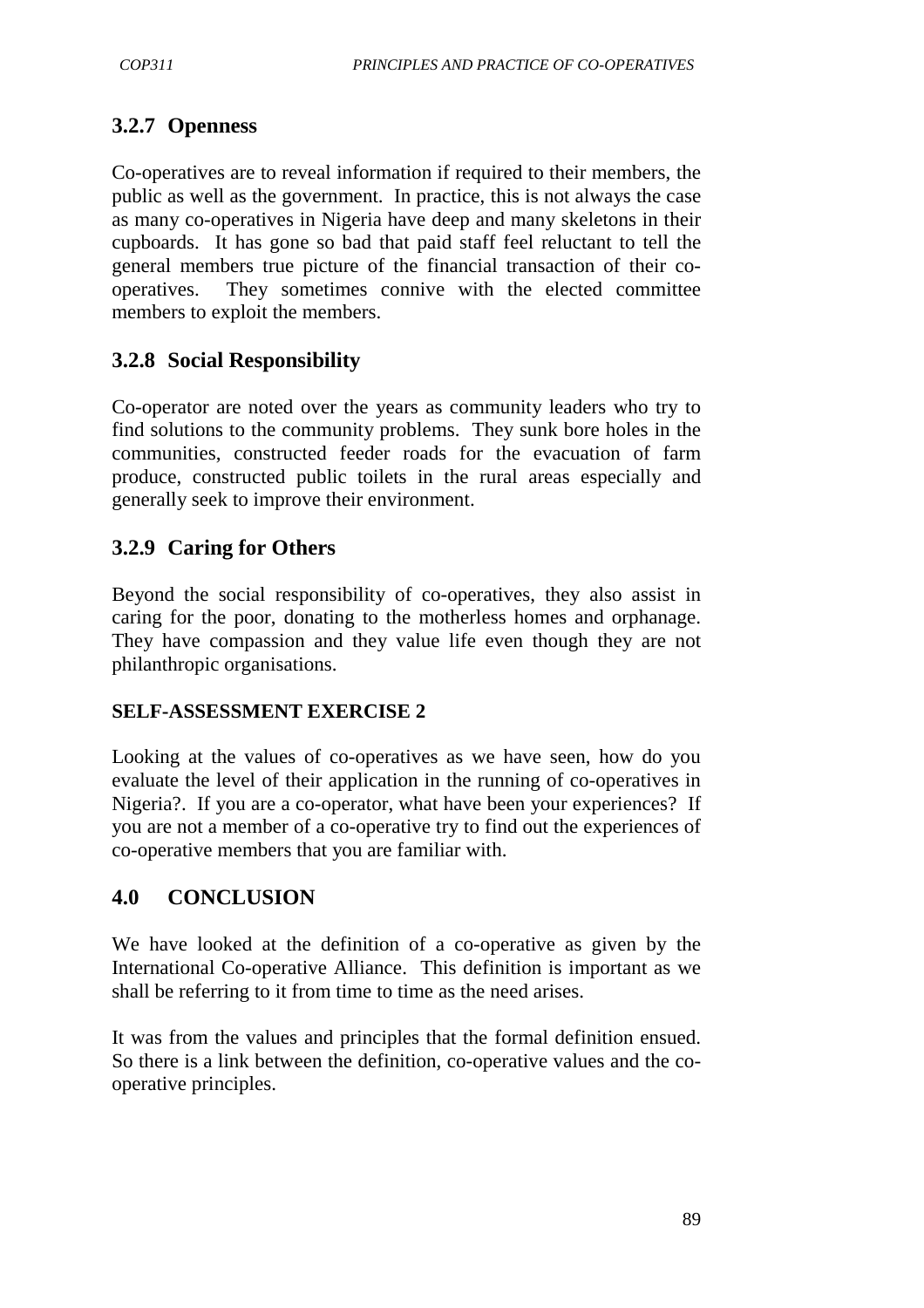## **5.0 SUMMARY**

You have leant the working definition of a co-operative and the features and characteristics of what a true co-operative should be.

You also learnt the co-operative values based on the structure of a cooperative as well as the ethical considerations.

## **6.0 TUTOR-MARKED ASSIGNMENT**

Assess the level of application of Co-operative values in Nigeria.

### **7.0 REFERENCES/FURTHER READING**

Onuoha, E. & Buden, J.J. (2002). *The Principles of Co-operation.* Enugu: Amazing Grace Printing and Publishing Company.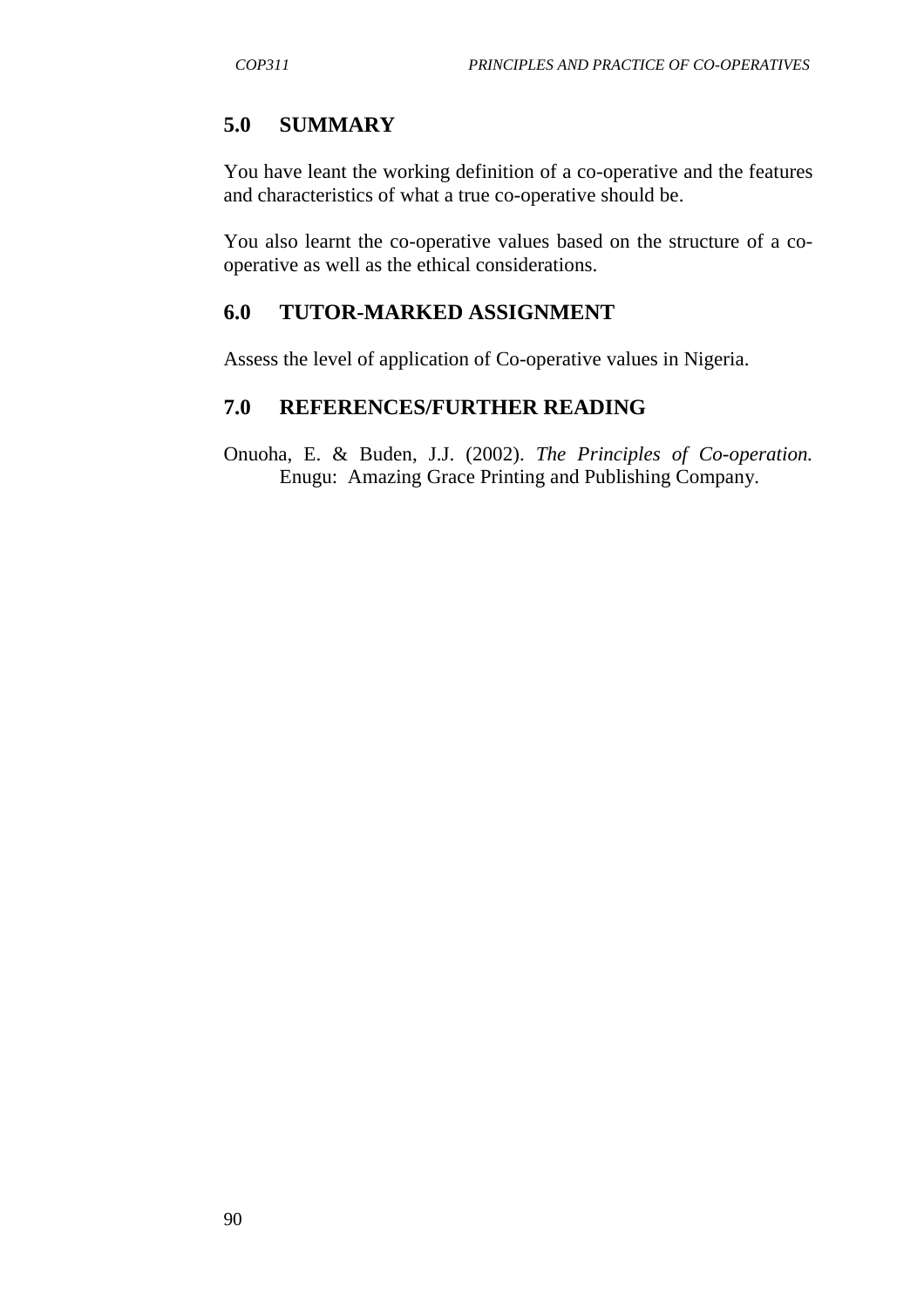## **UNIT 4 THE CO-OPERATIVE PRINCIPLES VOLUNTARY AND OPEN MEMBERSHIP; DEMOCRATIC MEMBER CONTROL AND MEMBER ECONOMIC PARTICIPATION**

### **CONTENTS**

- 1.0 Introduction
- 2.0 Objectives
- 3.0 Main Contents
	- 3.1 Voluntary and Open Membership
	- 3.2 Democratic Member Control
	- 3.3 Member Economic Participation
		- 3.3.1 Capital Formation
		- 3.3.2 Members Controlling the Capital
		- 3.3.3 Limited Interest on Capital
		- 3.3.4 Allocation of Supluses
- 4.0 Conclusion
- 5.0 Summary
- 6.0 Tutor-Marked Assignments
- 7.0 References

# **1.0 INTRODUCTION**

You are about to start learning the last element of the statement on cooperative identity and we shall be discussing and dwelling on the principles of co-operation as reformulated by the International Cooperative Alliance, which possesses the authority to do so. But in doing this, we are not going to bite more than we can chew in this unit. We shall take the first three principles as the first chunk. Thereafter, in our last and final chunk we shall treat the remaining four principles.

## **2.0 OBJECTIVES**

At the end of this unit, you should be able to:

- explain the nature of Voluntary and Open Membership
- describe the meaning of Democratic Member Control and application
- discuss Member Economic Participation.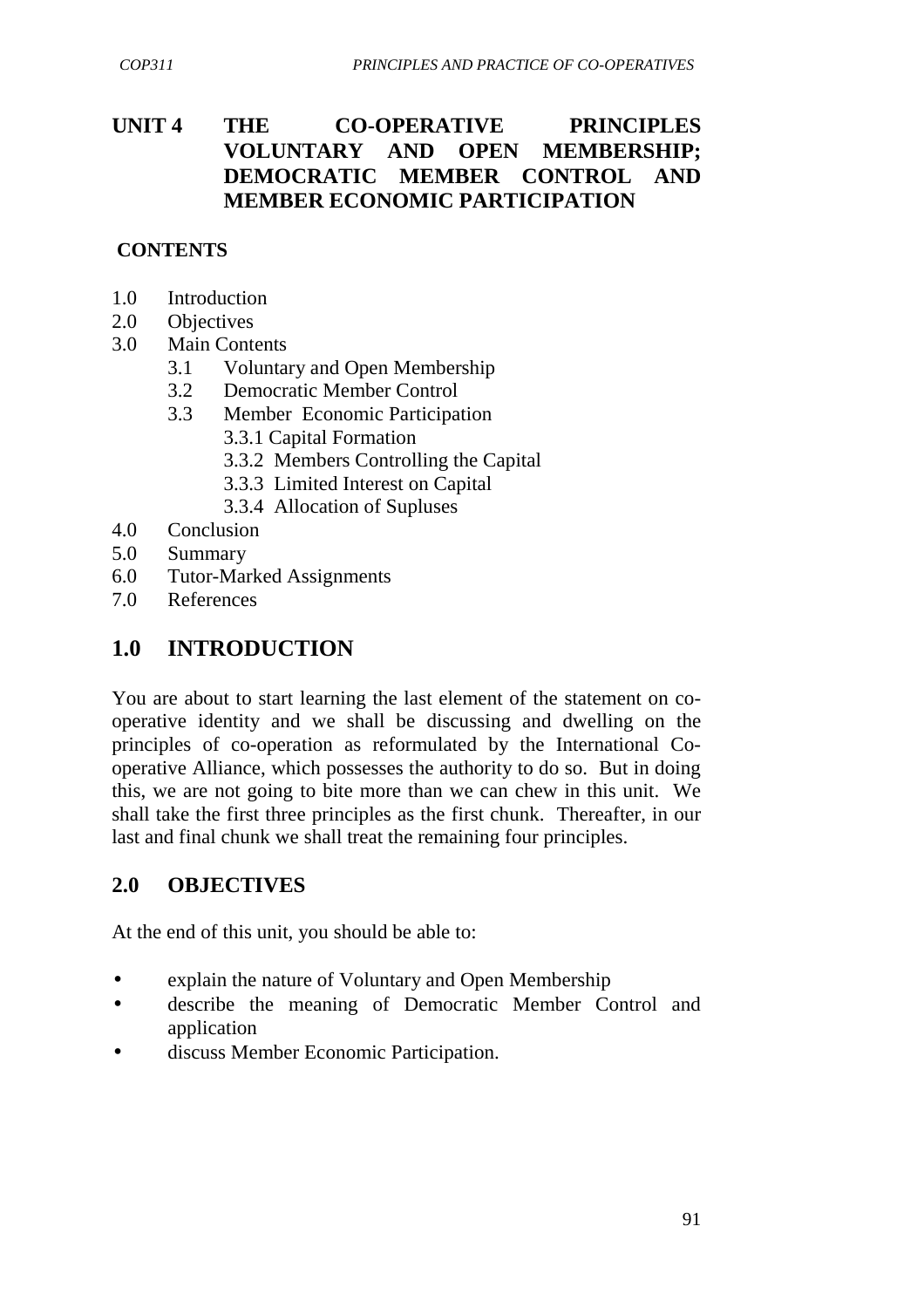## **3.0 MAIN CONTENT**

#### **3.1 Voluntary and Open Membership**

The I.C.A declares Co-operatives to be voluntary organisations. This means that a Co-operative is open to every person who is able to use their services. Such a person must also be willing and able to accept responsibilities of membership without any discrimination on account of gender, racial, political, religious status and so on.

Through good management of co-operatives in addition to information, education, publicity and publication, existing members develop confidence in co-operative while at the same time attracting new members.

**There should be free entry for members** as forcing people to join cooperatives is to make the co-operative mere government parastatals. Once the elements of force is removed, such co-operatives crumble.

In the same vein, luring people to join Co-operatives due to grants, loans and other incentives from government would make such Co-operative to wither once the incentives are no longer. That was the case of Better Life Co-operatives in the 1980's FEAP Co-operatives in a latter period, which did not survive. No one can point out ten of such Co-operative in any State today.

There should also be free exit of members in a co-operative. If a member is dissatisfied with the performance of a co-operative organisation he is free to leave. Due process should, however, be followed in existing such member.

#### **Open Membership is another principle stressed in a co-operative**

There should be no artificial barrier in the admission of members to the co-operative fold. No discrimination whatsoever should be entertained, either on the basis of sex, religion or any other consideration.

A new member is admitted on some conditions:

- (a) Ability to pay his dues;
- (b) He is of sound mind or mature in age;
- (c) Being of good moral character; and
- (d) Ability to co-operate with the co-operative.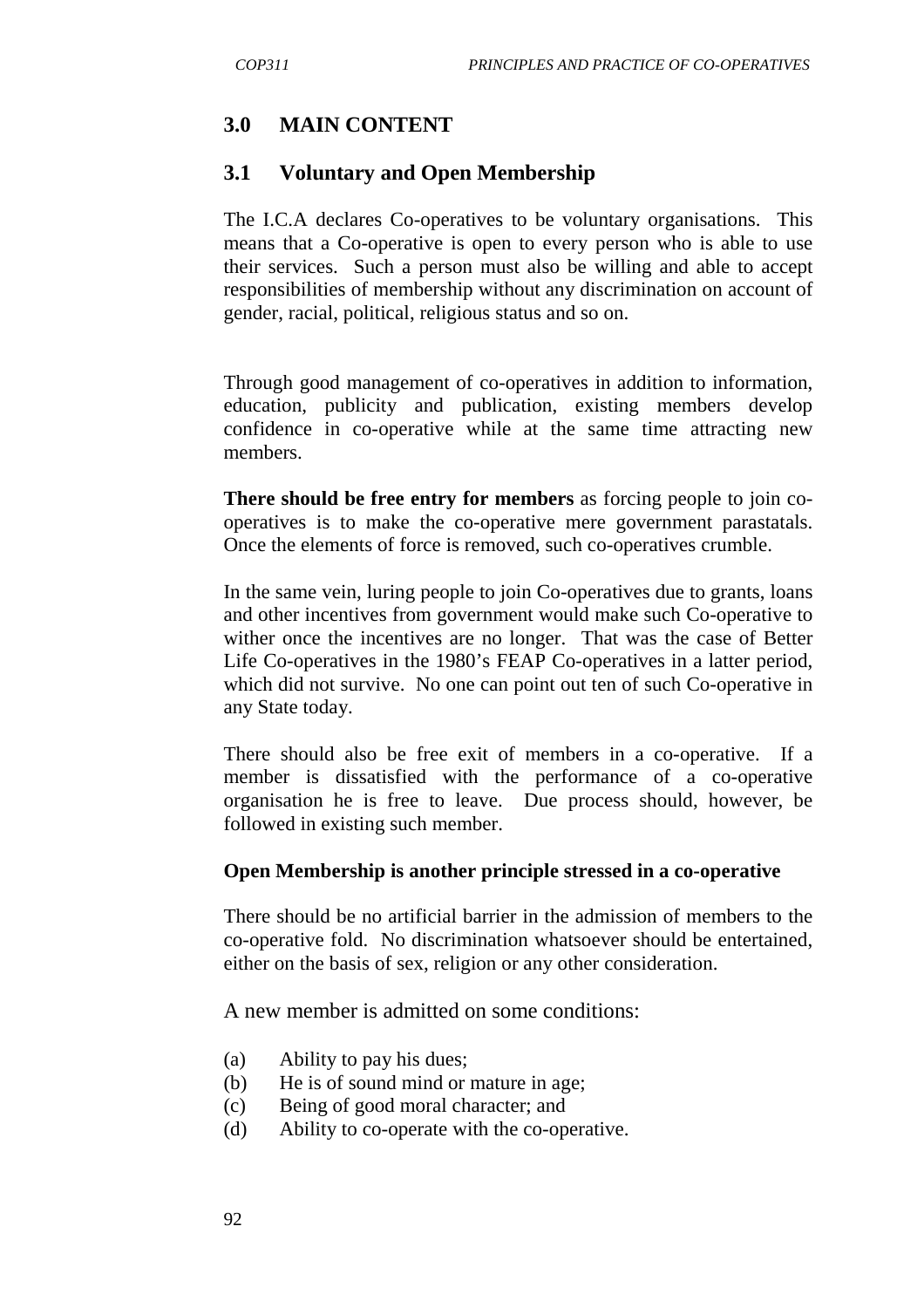**Membership Relationship:** Members must relate with one another and with the Co-operative. This is the concept of solidarity and support which we discussed earlier. The co-operative provides services such as information, education, training and so on, while members in turn patronise their co-operative.

# **3.2 Democratic Member Control**

This principle emphasises the equality of all members on one hand and the need to involve all members in the decision making. It is participatory which stresses that in arriving at a decision it should be bottom-top approach. This reduces apathy in the society.

### • **Direct Democracy**

This is usually expressed during meetings of Co-operatives. The member take part in policy formulation, they are neck-deep in decision making.

### • **Indirect Democracy**

This is carried out in large co-operative organisation where it is not possible for every member to speak on every issue, or the topic is too difficult for general understanding.

In the above situation, the Co-operative may delegate some of its powers to committee members elected from the general members. Similarly, some powers may be delegated to the paid staff to take decision on some defined areas.

#### • **Zoning**

When the co-operative is so large involving thousands of members, the geographical area is divided into zones. Meetings are then held in rotation in each zone so as to avail the local members the opportunity to fully participate in the affairs of the co-operative.

## • **Members Apathy**

This must be avoided at all cost in a co-operative. It means indifference. Meetings are called and no quorum formed. In such a case taking decision becomes a problem. And members would start to shirk their other responsibilities to the society. That is why the co-operative has to put in plans and programmes such as education and training to sustain members' interest.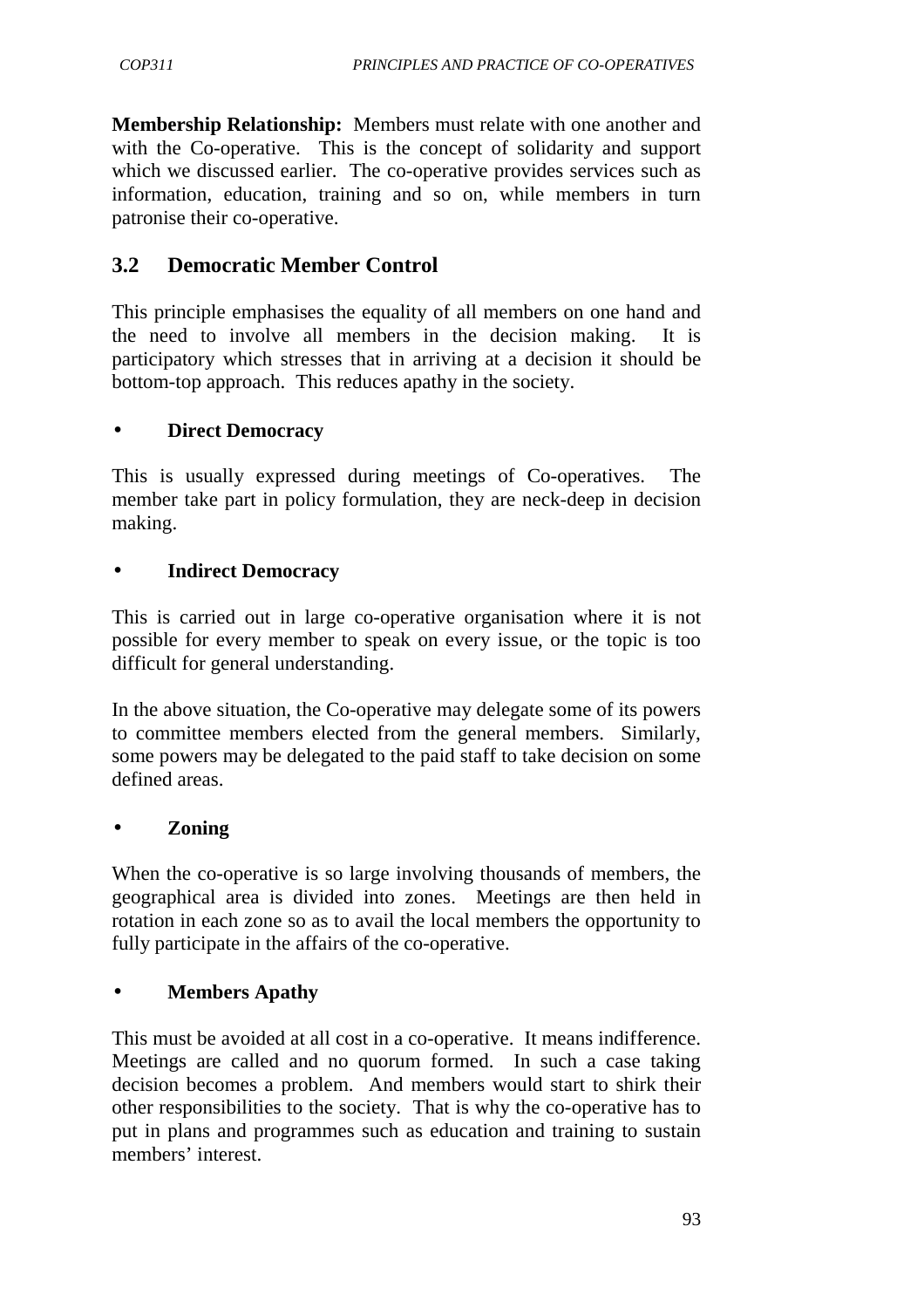#### **SELF ASSESSMENT EXERCISE**

Do you still remember Government programmes in respect of Family Economic Advancement Programme and Better Life Programme? During the period of these programmes many co-operatives were formed all over the country.

Considering the state and the local government area you reside, go round and ask questions as to the existence of these Co-operatives. If they are no more there, write your reasons for their collapse.

# **3.3 Member Economic Participation**

Co-operatives are owned by the members who have come together to carry out a common economic project. The financing of the project is by the members; the management too is carried out by the members who are the owners and end-users of co-operative services. And they also share in the benefits from the business as the person that works must eat.

# **3.3.1 Capital Formation**

Capital is the wheel that lubricates the wheel of business undertaking; a Co-operative is not an exception. Members must contribute in building the capital of the enterprise throughout the period of their membership. This is done through regular savings, putting their dividends back into the business, buying additional shares and so on. We treated the sources of capital for co-operatives in Course COP 101. You may do well to revise the units.

## **3.3.2 Member Controlling the Capital**

The capital raised by the members must be managed and controlled by them and not external person/organisation. The capital has to be applied for the purpose of attaining the purpose of the co-operative. If the capital is insufficient, it is the responsibility of the members to beef it up. Similarly the surpluses arising from are to be disbursed equitably.

# **3.3.3 Limited Interest on Capital**

Remuneration to capital or interest on capital is not compulsory. It depends on the discretion of members in addition to the purpose for which the capital is to be applied.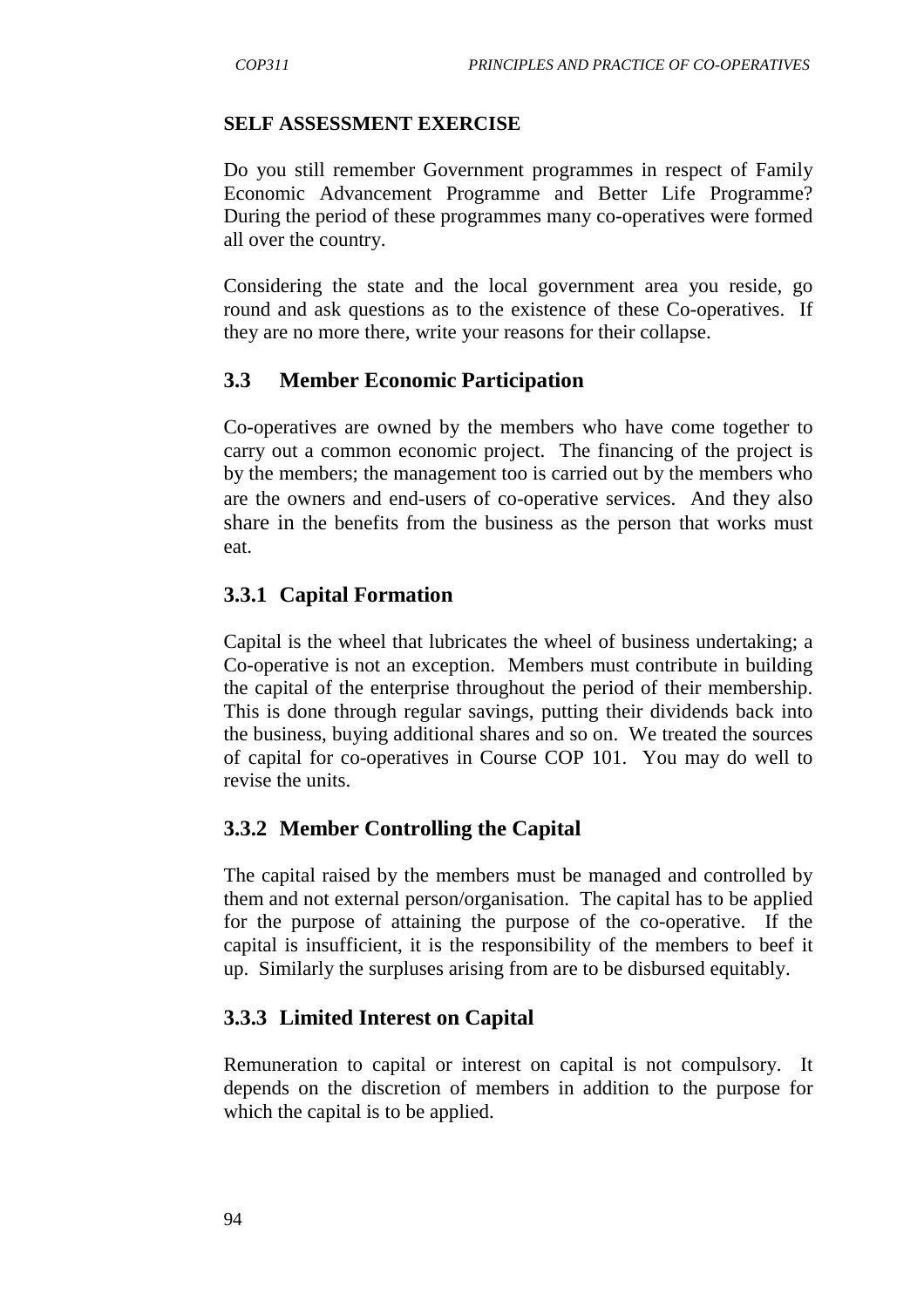For example, if members feel that payment of interest will make more funds available, in such circumstance, interest has to be paid, out of net surplus.

Note that if remuneration is paid to capital before the net profit, it becomes a cost factor. But whichever way either as interest (dividend) or cost factor it must be limited by the provision of the bye-law.

# **3.3.4 Allocation of Surpluses**

Allocation of surpluses should be done using the following I.C.A. criteria:

- (a) Developing the Co-operative by creating reserves and reinvesting the surpluses to create collective capital and to ensure long term viability.
- (b) Benefiting members in proportion to their transaction with their Co-operatives. This is sometimes called Patronage Dividend or Patronage Refund or Patronage Rebate.
- (c) Supporting other activities approved by the membership which include promoting co-operative movement, providing libraries, assisting orphanages among others.

In Nigeria, the 1993 Co-operative Act gives how Co-operatives are to share net surplus:

- (a) 25% of net surplus goes into the Statutory Reserve Fund.
- (b) Not more than 10% as dividend on shares.
- (c)  $7\frac{1}{2}$  % for education
- (d) Provision for depreciation and bad debt.
- (e) Bonus is paid and honoraria to officers.
- (f) Donation to charities
- (g) The balance is shared as patronage rebates.

## **4.0 CONCLUSION**

We have been able to look at the first set of Co-operative principles as reformed by the 1995 ICA congress in depth. The second set of the principles which consists of the remaining ones will be treated in our next unit, which is the15th and the last. As you are enjoying these presentations, you will be happier if you diligently seek to do the exercises as well as the tutor-marked questions. By so doing the degree of your understanding is increased and the masterly of the course is enhanced.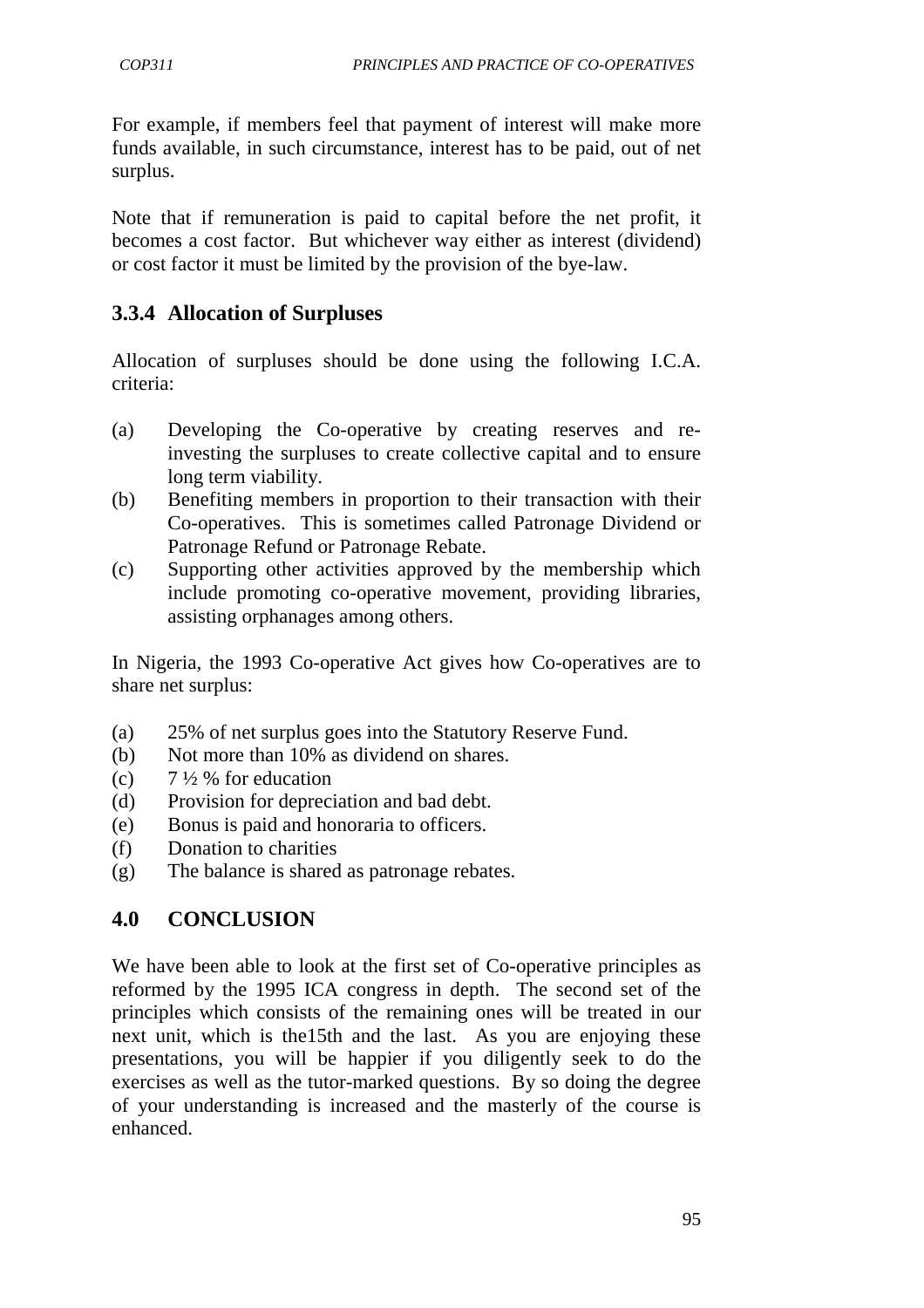# **5.0 SUMMARY**

In this unit, you have learnt in greater the first three reformulated principles of the 1995 Centenary Congress of the I.C.A. These principles are the following:

- Voluntary and Open Membership
- Democratic Member Construe and
- Member Economic Participation

# **6.0 TUTOR-MARKED ASSIGNMENT**

Discuss in details the Principle of Voluntary and Open Membership.

# **7.0 REFERENCES/FURTHER READING**

Onuoha, E and Buden J.J. (2000). *The Principles of Co-operation*. Enugu: Amazing Grace Printing and Publishing Co.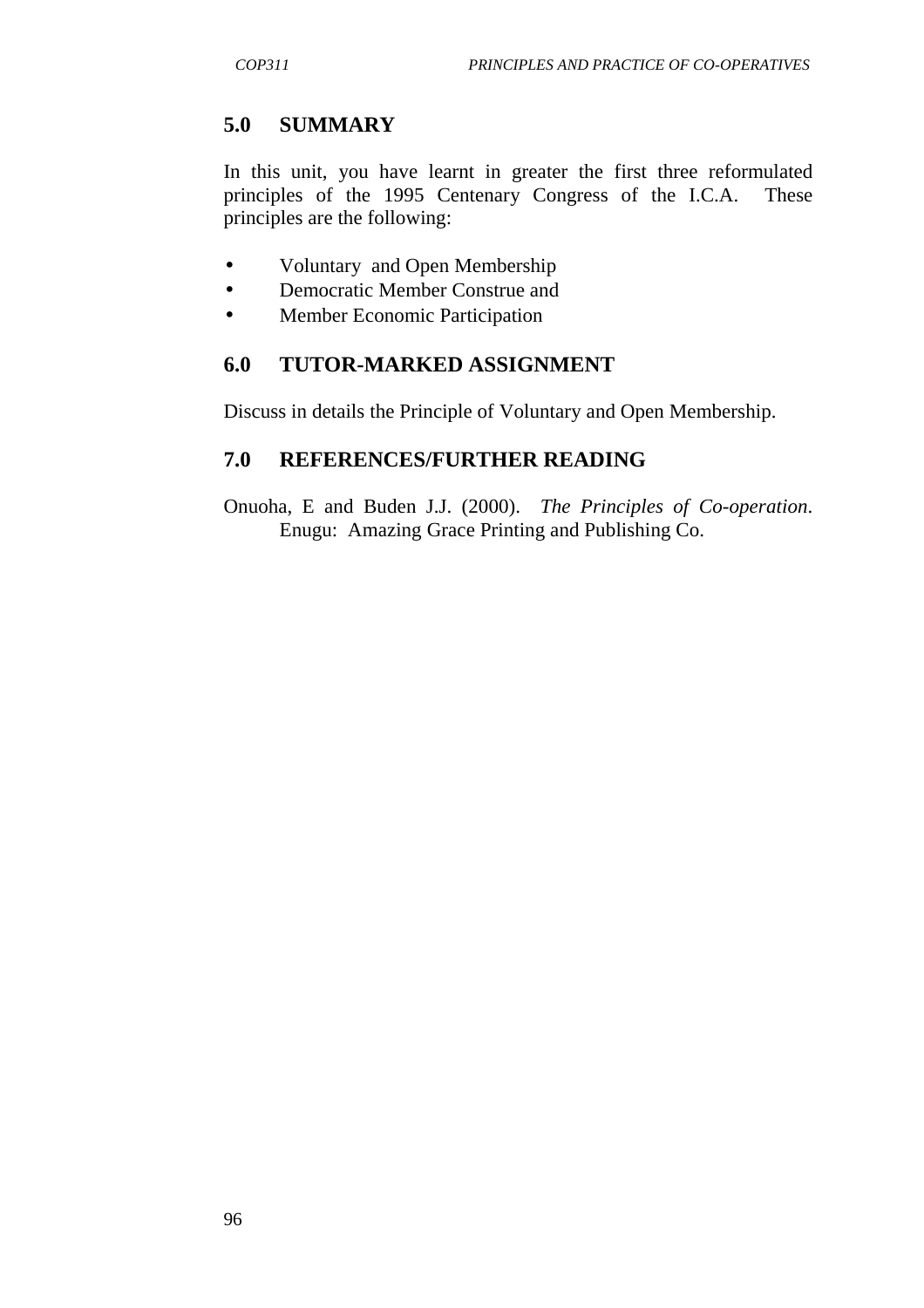# **UNIT 5 THE REMAINING 1995 ICA REFORMED PRINCIPLES AUTONOMY AND INDEPENDENCE; EDUCATION, TRAINING AND INFORMATION; CO-OPERATION AMONG CO-OPERATIVES; AND CONCERN FOR COMMUNITY**

### **CONTENTS**

- 1.0 Introduction
- 2.0 Objectives
- 3.0 Main Content
	- 3.1 Autonomy and Independence
		- 3.1.1 Scope of Autonomy
		- 3.1.2 Safeguarding Autonomy
	- 3.2 Education, Training and Information
		- 3.2.1 Objectives of Co-operative Education
		- 3.2.2 Agents of Co-operative Education
		- 3.2.3 Target Audience of Co-operative Education
		- 3.2.4 Course Contents of Co-operative Education
		- 3.2.5 Financing Co-operative Education
	- 3.3 Co-operation Among Co-operatives
		- 3.3.1 Horizontal Integration
		- 3.3.2 Vertical Integration
		- 3.3.3 Inter-Trading and Joint Projects
	- 3.4 Concern for Community
		- 3.4.1 Need for Community Service
		- 3.4.2 Sustainable Development
- 4.0 Conclusion
- 5.0 Summary
- 6.0 Tutor-Marked Assignment
- 7.0 References/Further Reading

## **1.0 INTRODUCTION**

This unit treats four principles of the reformed 1995 Centenary Principles of Co-operation. These four principles are: Autonomy and Independence; Education; Training and Information; Co-operation Among co-operatives; and Concern for Community. As usual we shall be taking the Principles one after the other in greater depth.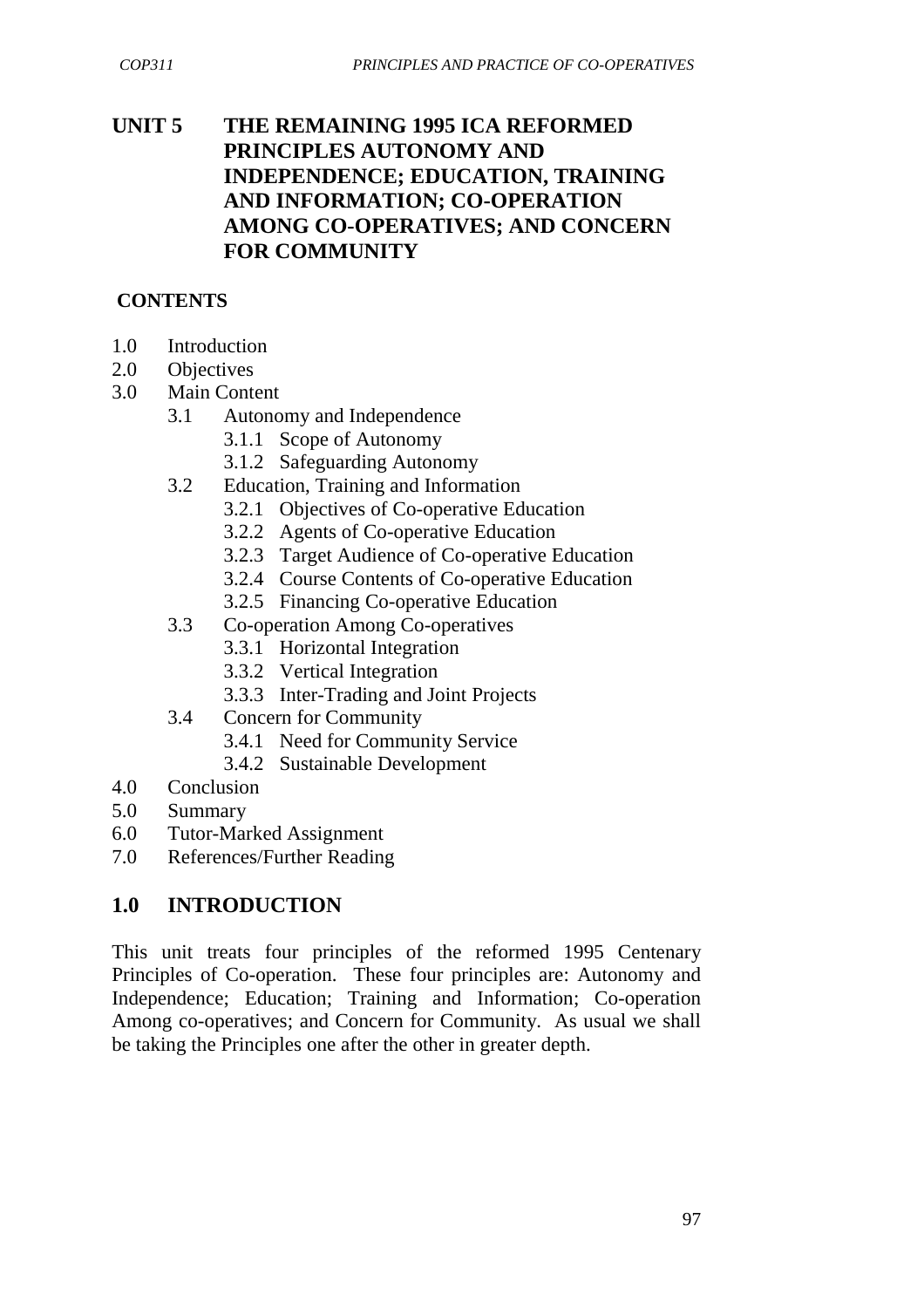# **2.0 OBJECTIVES**

At the end of this unit, you should be able to:

- explain the concept of Autonomy and Independence as a Principle of Co-operation
- describe Co-operative Education, Training and Information
- discuss issues on the need for Co-operation among co-operatives and
- explain the need for co-operatives concern for community.

# **3.0 MAIN CONTENT**

## **3.1 Autonomy and Independence**

This principle is crucial to the success of a Co-operative since by its very nature a Co-operative is a self-help organisation as we learnt earlier. The members must take their destiny into their hands and do what they can to control their enterprises, nurture and develop it without undue interference from the outside.

## **3.1.1 Scope of Autonomy**

The scope of autonomy covers critical areas in running the enterprise. To start with, it involves decision making. Members should be well informed and kept abreast of development so as to take strategic decisions. The steps to decision making also demands that members should be able to set verifiable objectives, gather relevant information, formulate alternative courses of action, evaluate each alternative for implementation. All this borders on autonomy.

## **3.1.2 Safeguarding Autonomy**

To safeguard co-operative autonomy, the members must be vigilant. They should not do anything that will create disunity among themselves or that will warrant the intervention of government and their agents. Once the members are zealous, committed and loyal to their society, the sky is the limit. Government will court them as partners in progress.

To achieve the above there should be appropriate legislation that will create the enabling environment and expedite co-operative growth and development.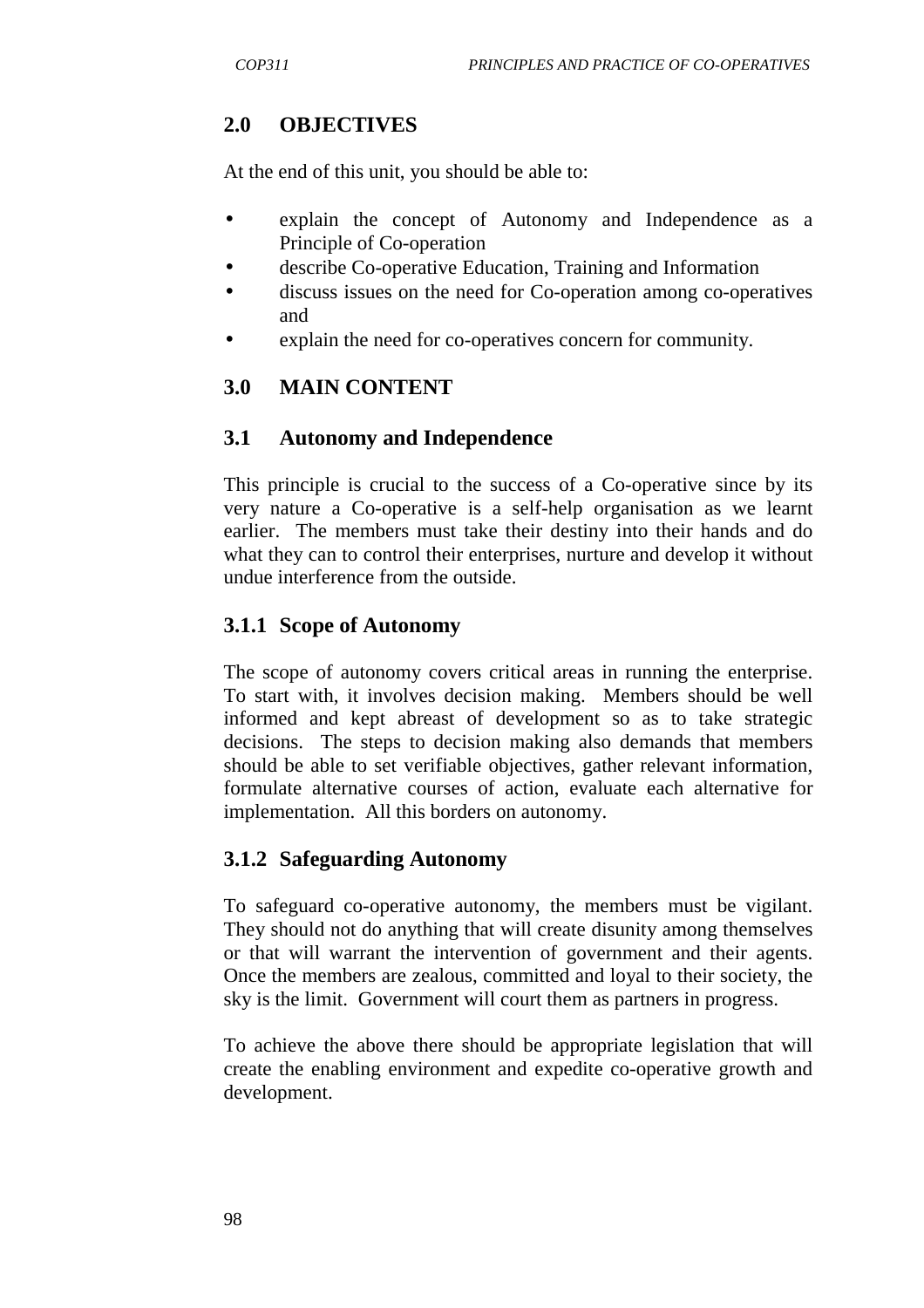#### **SELF-ASSESSMENT EXERCISE 1**

Do you believe that Co-operatives in Nigeria have autonomy and Independence? Give reasons for your answer.

Also explain the implications of co-operatives lacking autonomy and independence.

# **3.2 Education, Training and Information**

## **3.2.1 Objectives of Co-operative Education**

 A Co-operative that wants to succeed will need constant and continuous education for the members, officials, staff training and the general public. The idea is to have enlightened members and dedicated officials. It is also toward the enhancement of the skills of the hired managers. In addition, since the general public is where co-operatives will draw additional members, co-operative education should be extended to them. As a result the various organs of Co-operative Management, that is the members, the committee members and the paid staff must be educated for the overall success of the co-operative.

## **3.2.2 Agents of Co-operative Education**

The agents of co-operative education are many but their efforts are focalised toward the success and sustainability of the co-operative movement. They include: the primary societies, Unions, apex organisations, governments at all levels, international organisations as well as international institutions. Members of a society are also agents of co-operative education as they interact with the public at the grass roots level.

## **3.2.3 Target Audience of Co-operative Education**

The target audiences consist of the following:

- (a) The general public;
- (b) Those who have demonstrated interest to become members;
- (c) The general members;
- (d) The Committee members;
- (e) The hired staff; and
- (f) Staff of government supervisory ministries;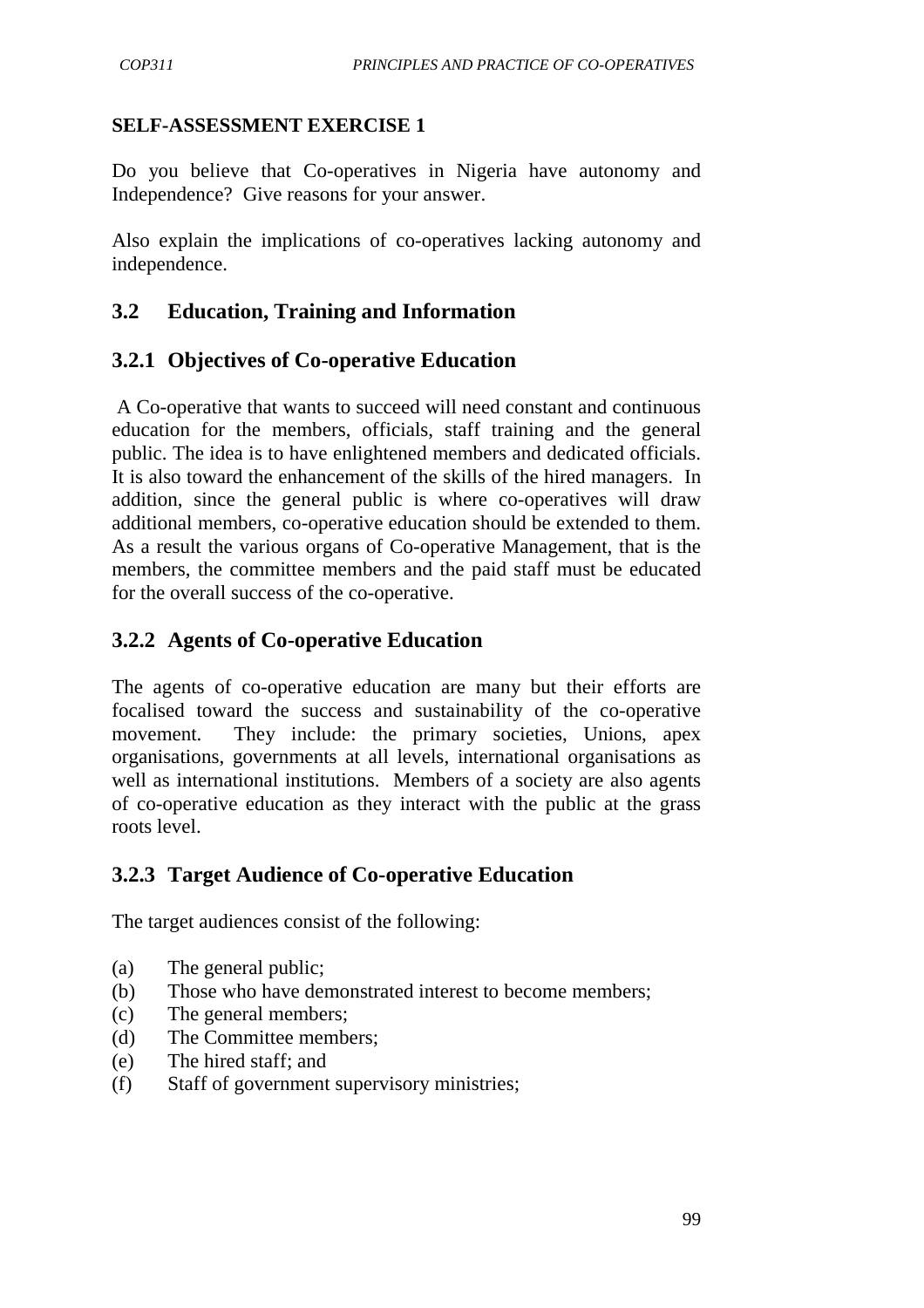# **3.2.4 Course Contents of Co-operative Education**

The course contents are wide depending on the target audience. In general, classes of Courses below might suffice: General Studies; Professional business Studies; and Core Co-operative Courses

- **(a) General studies can include:** reading and writing skills, economics, law, Current Affairs etc.
- **(b) Business Studies such as:** book-keeping, accounting, management, marketing, agricultural economics, among others.
- **(c) Core Co-operative Courses, 'Principles of co-operation, Co operative Law; Co-operative Organisation;** Co-operative field administrative Co-operatives among others.

## **3.2.5 Financing Co-operative Education**

Financing the project chiefly comes from the appropriation account of every co-operative at the end of the year. This is the position of the ICA in its 1966 Vienna Congress. Can you still remember that in Nigeria, this is clearly indicated in the bye-laws.

Again, Primary Societies can subscribe some amount of money to their unions and the Unions to do the same to the apex organisations for the purpose of implementing the education needs of the movement.

#### **SELF-ASSESSMENT EXERCISE 2**

Indicate in specific manner the relevance of co-operative education in any rural community in Nigeria.

## **3.3 Co-operation among Co-operatives**

Co-operatives can be of assistance to one another when they co-operate constructively from the local to state, National and at the International levels. The societies can co-operate by horizontal integration, vertical integration and by joint trading and joint projects.

## **3.3.1 Horizontal Integration**

This is the coming together as mergers between two societies which are effected at a general meeting of each society. When it takes place the societies lose their individual identities and fuse into one management, with bigger membership, more funds, bigger patronage.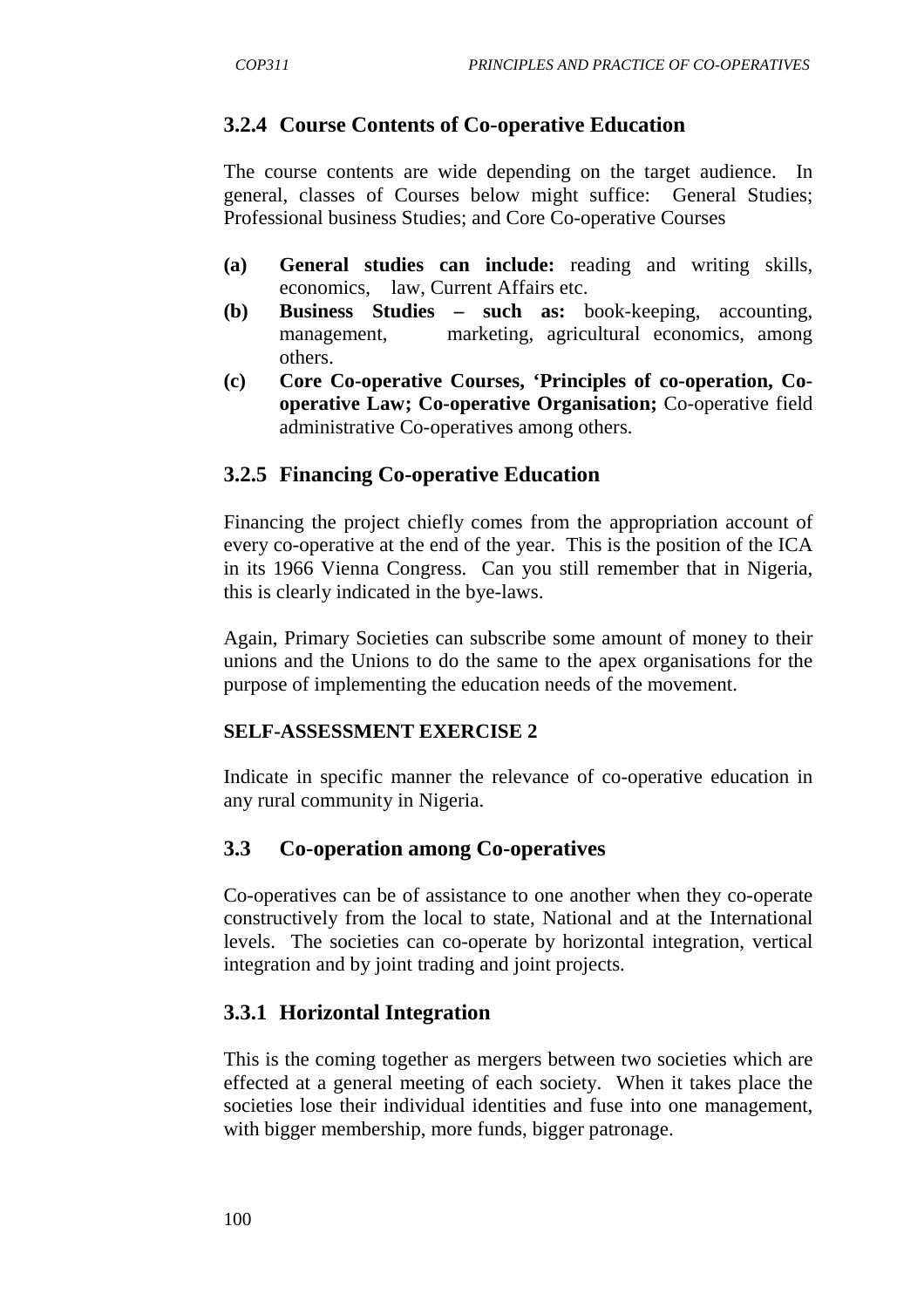# **3.3.2 Vertical Integration**

This takes place when societies do not want to lose their individual identities. However, a new body is created at the top higher than the societies to take charge of some economic activities on behalf of the societies such as loan services, transportation, storage, bulk purchases among others.

This type of integration can take either federated structure or centralised structure. In the case of the former, the management is decentralised and autonomy is still retained in each federating society. But in the case of the latter, the societies lose their independence and exist as branches of the Centre.

# **3.3.3 Inter-Trading and Joint Projects**

Inter-trading involves co-operatives like the consumer co-operative buying goods from one another, or Co-operatives transacting banking businesses with the Co-operative Banks. Unfortunately the co-operative banks in Nigeria have been swallowed by other banks following the recapitalisation exercise of the Central Bank of Nigeria. But this principle is saying that co-operatives should know what services other societies are offering and establish link with them.

# **3.4 Concern for Community**

## **3.4.1 Need for Community Service**

This is the  $7<sup>th</sup>$  and last principle of the 1995 I.C.A Centenary principles. The essence of the principle is to indicate two important things. The first is that a co-operative must see to the needs of the members. But while satisfying the needs of members, it should also strive for the sustainability of its Community. A Co-operative should exist as an oasis. As such while nourishing itself, it must spread the nourishment to its environment making it better than it was before the Co-operative was formed. The co-operative should engage on constructing feeder roads, donating to the libraries, orphanages and constructing drainages and other community projects.

To be concerned is to be constantly be aware of the needs of the community and realistically bring out plans, programmes and projects that will address the needs.

As part of this principle, it is the responsibility to refrain from anti-social behaviours such as charging exorbitant prices for its goods, selling adulterated goods and so on. It is also a part of peace process which has to be emphasised by the co-operators. They have to report to the Police